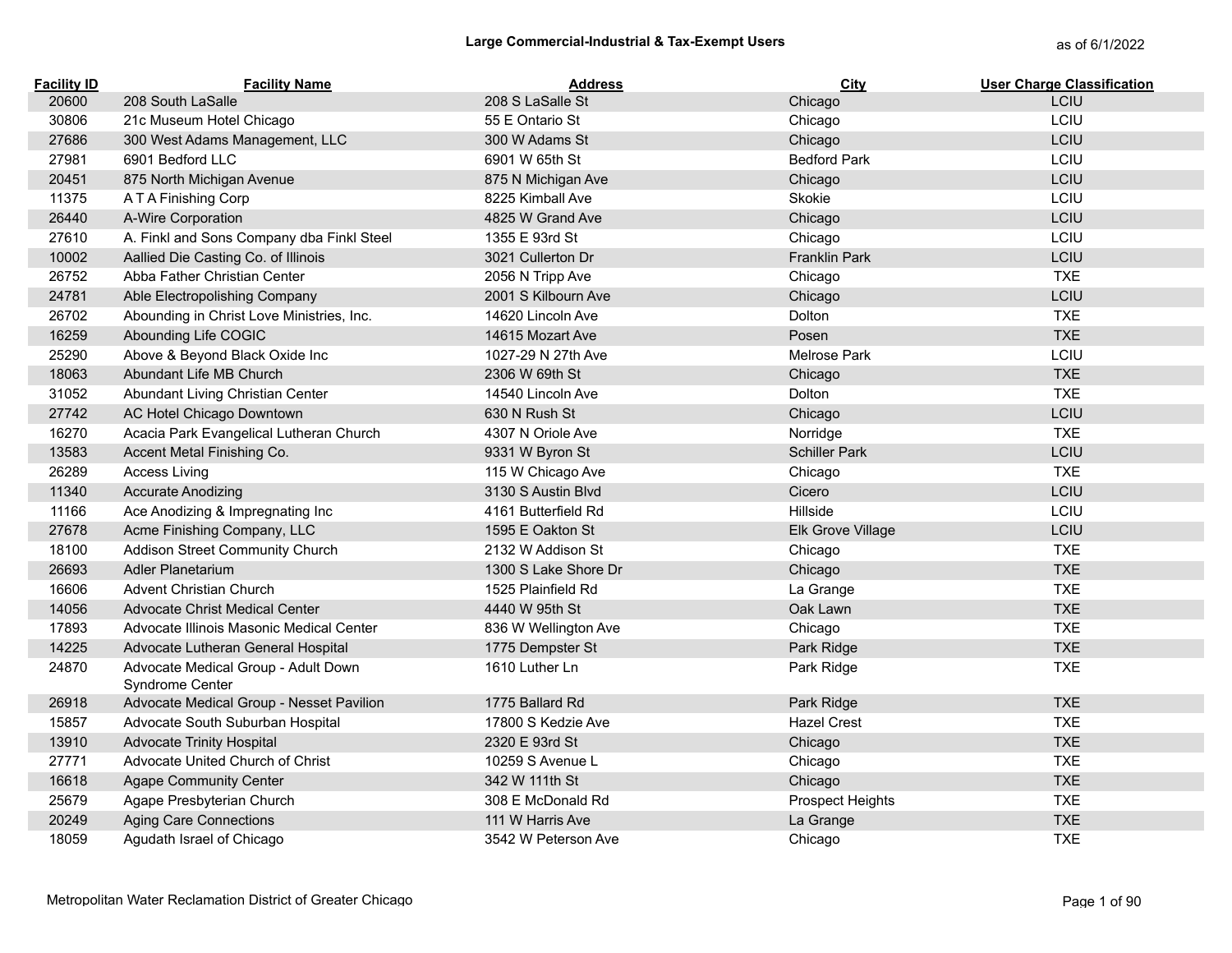| <b>Facility ID</b> | <b>Facility Name</b>                     | <b>Address</b>        | City                   | <b>User Charge Classification</b> |
|--------------------|------------------------------------------|-----------------------|------------------------|-----------------------------------|
| 16125              | Aimwell M.B. Church                      | 12030 S Wallace St    | Chicago                | <b>TXE</b>                        |
| 13505              | Al Bar-Wilmette Platers                  | 127 Green Bay Rd      | Wilmette               | LCIU                              |
| 12749              | Alanson Mfg Co.                          | 4408 W Cermak Rd      | Chicago                | LCIU                              |
| 25968              | Albany Care                              | 901 Maple Ave         | Evanston               | LCIU                              |
| 25461              | Albany Park Community Center             | 5101 N Kimball Ave    | Chicago                | <b>TXE</b>                        |
| 26942              | Alexandra Foods Company                  | 3300 N Central Ave    | Chicago                | LCIU                              |
| 25533              | <b>Alivio Medical Center</b>             | 966 W 21st St         | Chicago                | <b>TXE</b>                        |
| 16895              | All Nations Church of God in Christ      | 1525 S Pulaski Rd     | Chicago                | <b>TXE</b>                        |
| 17855              | All Nations Community Church of Homewood | 18620 Kedzie Ave      | Homewood               | <b>TXE</b>                        |
| 16906              | All Saints Cathedral Parish              | 9201 W Higgins Rd     | Chicago                | <b>TXE</b>                        |
| 27769              | All Saints Christian Assembly            | 1345 Superior Ave     | <b>Calumet City</b>    | <b>TXE</b>                        |
| 16917              | All Saints Church                        | 4370 Woodland Ave     | <b>Western Springs</b> | <b>TXE</b>                        |
| 16928              | All Saints Episcopal Church              | 4550 N Hermitage Ave  | Chicago                | <b>TXE</b>                        |
| 16939              | All Saints Lutheran Church               | 630 S Quentin Rd      | Palatine               | <b>TXE</b>                        |
| 16418              | All Saints Orthodox Church               | 4129 W Newport Ave    | Chicago                | <b>TXE</b>                        |
| 26150              | All-Brite Anodizing Company              | 100 W Lake St         | Northlake              | LCIU                              |
| 17017              | Allen Metropolitan C M E Church          | 10942 S Lowe St       | Chicago                | <b>TXE</b>                        |
| 17027              | Alliance Fellowship Church               | 665 Grand Canyon Pkwy | <b>Hoffman Estates</b> | <b>TXE</b>                        |
| 25378              | Allied Tube & Conduit                    | 16001 S Center Ave    | Harvey                 | LCIU                              |
| 11535              | Allied Tube & Conduit Corp               | 16100 S Lathrop Ave   | Harvey                 | LCIU                              |
| 22473              | Allstate Arena                           | 6920 Mannheim Rd      | Rosemont               | <b>TXE</b>                        |
| 17033              | Allstate Insurance Company               | 2775 Sanders Rd       | Northbrook             | LCIU                              |
| 18205              | Alpha & Omega Missionary Baptist Church  | 4201 W Jackson Blvd   | Chicago                | <b>TXE</b>                        |
| 10181              | Alpha Baking Co., Inc. - Lyndale         | 4545 W Lyndale Ave    | Chicago                | LCIU                              |
| 12190              | Alpha Baking Co., Inc. - Polk            | 5001 W Polk St        | Chicago                | LCIU                              |
| 18212              | Alpha Temple Missionary Bapt Church      | 6701 S Emerald Ave    | Chicago                | <b>TXE</b>                        |
| 25867              | Alsco-American Linen Division            | 2641 S Leavitt St     | Chicago                | LCIU                              |
| 27653              | Alsip MiniMill, LLC                      | 13101 S Pulaski Rd    | Alsip                  | LCIU                              |
| 11625              | Aluminum Coil Anodizing Corporation      | 501 E Lake St         | Streamwood             | LCIU                              |
| 17042              | Am Shalom                                | 840 Vernon Ave        | Glencoe                | <b>TXE</b>                        |
| 18229              | Am Yisreal Conservative Cong.            | 4 Happ Rd             | Northfield             | <b>TXE</b>                        |
| 26972              | Ambassadors for Christ Church            | 531 W 103rd St        | Chicago                | <b>TXE</b>                        |
| 26973              | Ambassadors for Christ Church            | 7859 S Ashland Ave    | Chicago                | <b>TXE</b>                        |
| 25497              | American Bottling                        | 400 N Wolf Rd         | Northlake              | LCIU                              |
| 16235              | American Islamic College                 | 640 W Irving Park Rd  | Chicago                | <b>TXE</b>                        |
| 13351              | American Nameplate Co.                   | 4501 S Kildare Ave    | Chicago                | LCIU                              |
| 25577              | American Plating & Manufacturing         | 3941 S Keeler Ave     | Chicago                | LCIU                              |
| 26390              | American Sugar Refining, Inc.            | 2400 E 130th St       | Chicago                | LCIU                              |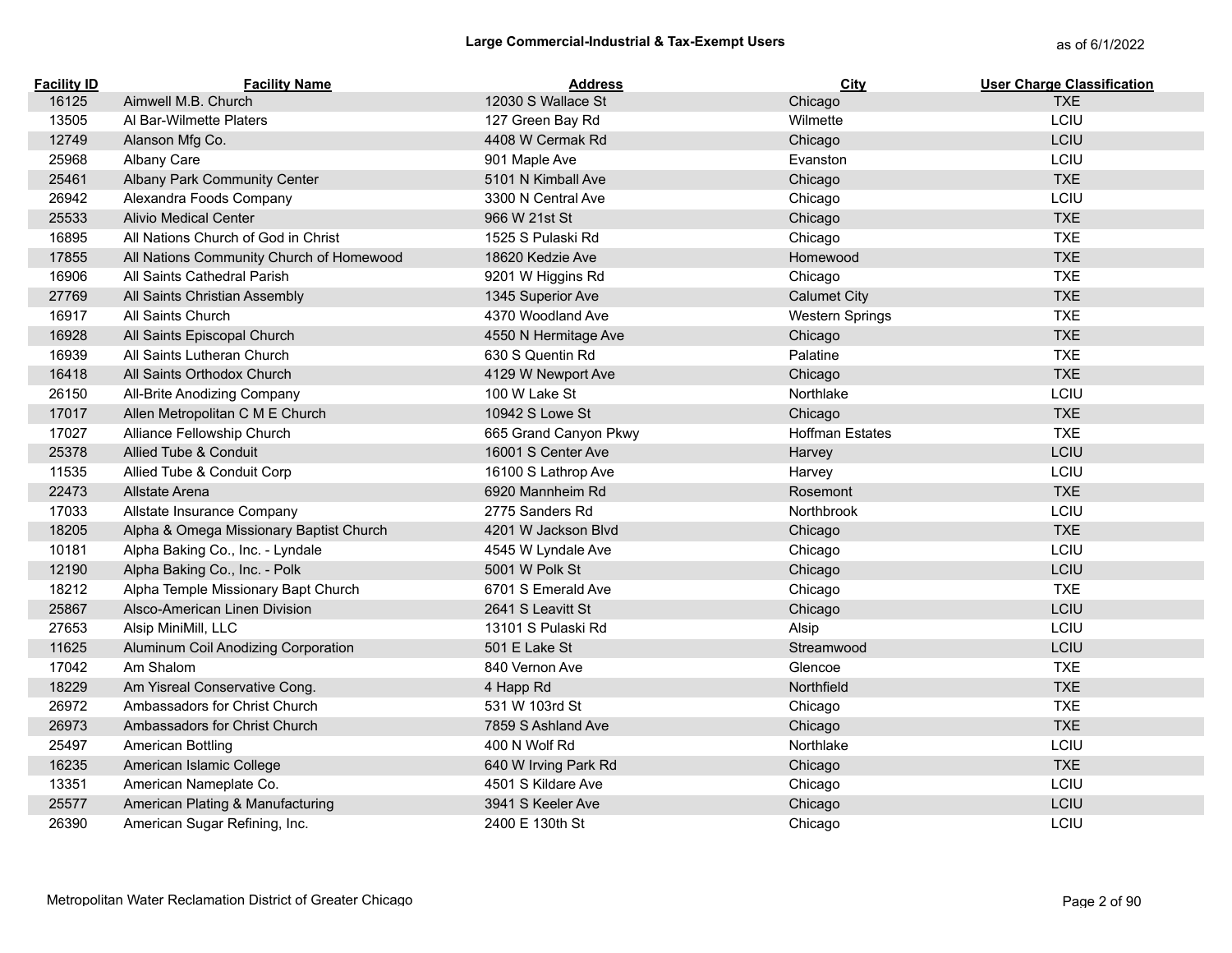| <b>Facility ID</b> | <b>Facility Name</b>                                                                | <b>Address</b>           | City                   | <b>User Charge Classification</b> |
|--------------------|-------------------------------------------------------------------------------------|--------------------------|------------------------|-----------------------------------|
| 25287              | AMITA Health - Adventist La Grange Memorial                                         | 5101 S Willow Springs Rd | La Grange              | <b>TXE</b>                        |
|                    | Hospital                                                                            |                          |                        |                                   |
| 26443              | AMITA Health - Alexian Brothers Behavioral<br><b>Health Hospital</b>                | 1650 Moon Lake Blvd      | <b>Hoffman Estates</b> | <b>TXE</b>                        |
| 14010              | AMITA Health - Alexian Brothers Medical                                             | 800 W Biesterfield Rd    | Elk Grove Village      | <b>TXE</b>                        |
|                    | Center                                                                              |                          |                        |                                   |
| 14554              | AMITA Health - Holy Family Medical Center                                           | 100 N River Rd           | Des Plaines            | <b>TXE</b>                        |
| 14071              | AMITA Health - Holy Family Nursing and                                              | 2380 E Dempster St       | Des Plaines            | <b>TXE</b>                        |
|                    | <b>Rehabilitation Center</b>                                                        |                          |                        |                                   |
| 16810              | AMITA Health - Rehabilitation Hospital                                              | 955 Beisner Rd           | Elk Grove Village      | <b>TXE</b>                        |
| 14665              | <b>AMITA Health - Resurrection Medical Center</b>                                   | 7435 W Talcott Ave       | Chicago                | <b>TXE</b>                        |
| 20341              | <b>AMITA Health - Saint Francis Hospital</b>                                        | 355 Ridge Ave            | Evanston               | <b>TXE</b>                        |
| 13789              | AMITA Health - Saint Joseph Hospital                                                | 2900 N Lake Shore Dr     | Chicago                | <b>TXE</b>                        |
| 13918              | AMITA Health - Saints Mary and Elizabeth<br>Medical Center (Saint Elizabeth Campus) | 1431 N Claremont Ave     | Chicago                | <b>TXE</b>                        |
| 15325              | AMITA Health - Saints Mary and Elizabeth<br>Medical Center (Saint Mary Campus)      | 2233 W Division St       | Chicago                | <b>TXE</b>                        |
| 26442              | AMITA Health - St. Alexius Medical Center                                           | 1555 N Barrington Rd     | <b>Hoffman Estates</b> | <b>TXE</b>                        |
| 15689              | <b>Amitron Corporation</b>                                                          | 2001 Landmeier Rd        | Elk Grove Village      | LCIU                              |
| 27798              | Amity Packing Co., Inc.                                                             | 4220 S Kildare Ave       | Chicago                | LCIU                              |
| 25775              | Amor de Dios                                                                        | 2356 S Sawyer Ave        | Chicago                | <b>TXE</b>                        |
| 25379              | Ampel Inc                                                                           | 925 Estes Ave            | Elk Grove Village      | LCIU                              |
| 30801              | Amylu Foods, LLC                                                                    | 1400 W 44th St           | Chicago                | LCIU                              |
| 16261              | Ancona School Society                                                               | 4770 S Dorchester Ave    | Chicago                | <b>TXE</b>                        |
| 17886              | Animal Welfare League                                                               | 6224 S Wabash Ave        | Chicago                | <b>TXE</b>                        |
| 26566              | Animal Welfare League                                                               | 10305 Southwest Hwy      | Chicago Ridge          | <b>TXE</b>                        |
| 26581              | Ann and Robert H. Lurie Children's Hospital of<br>Chicago                           | 225 E Chicago Ave        | Chicago                | <b>TXE</b>                        |
| 27222              | Annunciata                                                                          | 3747 E 111th Ave         | Chicago                | <b>TXE</b>                        |
| 16265              | <b>Annunciation Cathedral</b>                                                       | 1017 N LaSalle St        | Chicago                | <b>TXE</b>                        |
| 13103              | Anodizing Specialists Ltd                                                           | 210 Crossen Ave          | Elk Grove Village      | LCIU                              |
| 30909              | Another Chance Church                                                               | 9550 S Harvard Ave       | Chicago                | <b>TXE</b>                        |
| 16266              | Anshe Emet Synagogue                                                                | 3751 N Broadway          | Chicago                | <b>TXE</b>                        |
| 16267              | Anshe Sholom Bnai Israel                                                            | 540 W Melrose St         | Chicago                | <b>TXE</b>                        |
| 16268              | Anshe-Motele Congregation                                                           | 6526 N California Ave    | Chicago                | <b>TXE</b>                        |
| 25805              | Anthony Marano Company                                                              | 3000 S Ashland Ave       | Chicago                | LCIU                              |
| 16269              | Anti-Cruelty Society                                                                | 157 W Grand Ave          | Chicago                | <b>TXE</b>                        |
| 24299              | Antioch Baptist Church                                                              | 7513-7521 W 64th St      | Summit                 | <b>TXE</b>                        |
| 18012              | Antioch Missionary Baptist Church                                                   | 415 W Englewood Ave      | Chicago                | <b>TXE</b>                        |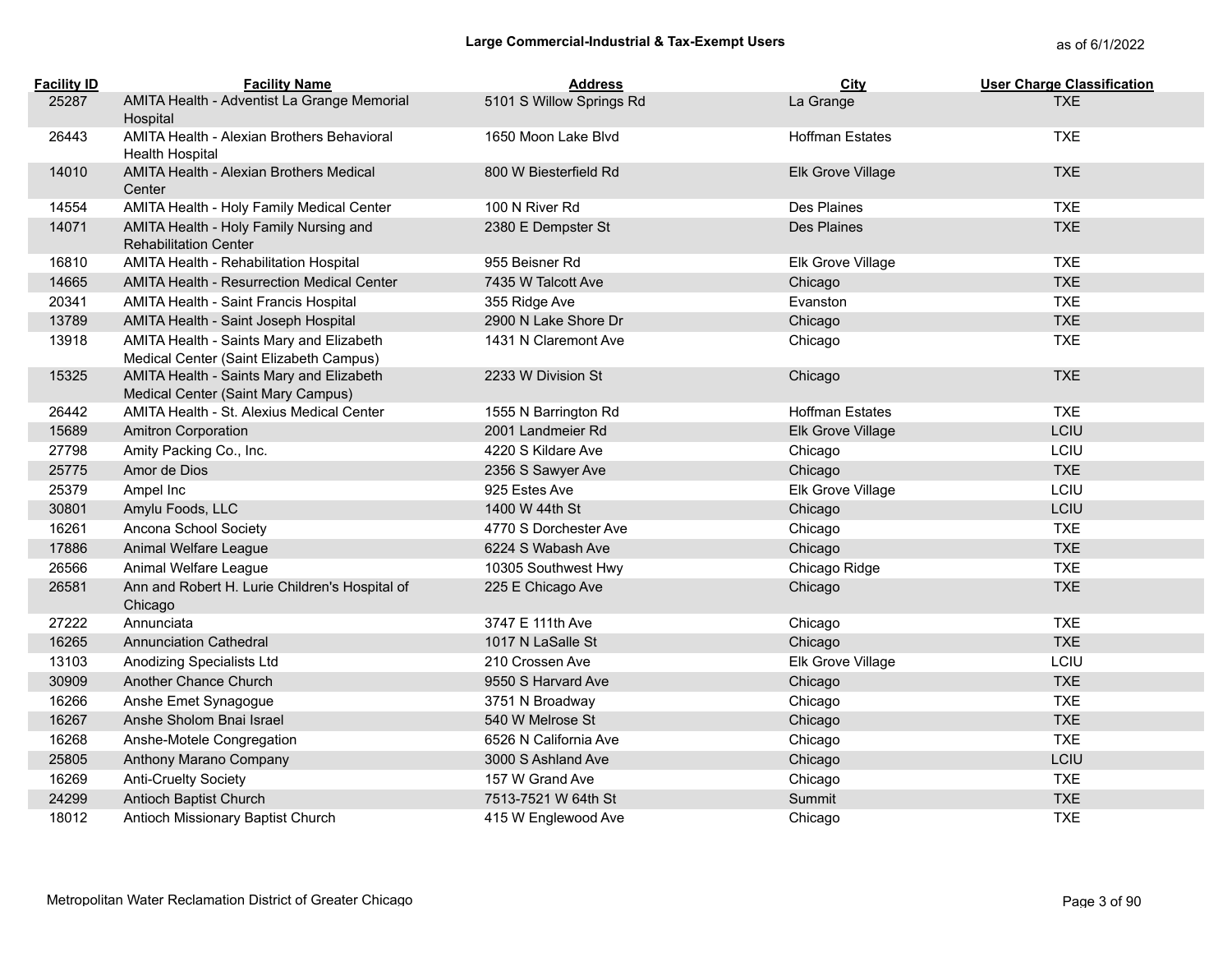| <b>Facility ID</b> | <b>Facility Name</b>                                     | <b>Address</b>            | City                     | <b>User Charge Classification</b> |
|--------------------|----------------------------------------------------------|---------------------------|--------------------------|-----------------------------------|
| 16254              | Aon Center c/o Jones Lang LaSalle Americas,<br>Inc.      | 200 E Randolph St         | Chicago                  | <b>LCIU</b>                       |
| 16274              | Apostolic Assembly of the Faith in Christ                | 1401 W Superior St        | Chicago                  | <b>TXE</b>                        |
| 16275              | Apostolic Assembly of the Lord Jesus                     | 10708 S Vincennes Ave     | Chicago                  | <b>TXE</b>                        |
| 16273              | Apostolic Church of God                                  | 6303 S Kenwood Ave        | Chicago                  | <b>TXE</b>                        |
| 16276              | Apostolic Faith Church                                   | 3813 S Indiana Ave        | Chicago                  | <b>TXE</b>                        |
| 27696              | Apostolic Faith Church                                   | 7100 W 112th St           | Worth                    | <b>TXE</b>                        |
| 25223              | Apostolic House of Prayer                                | 4952 S Paulina St         | Chicago                  | <b>TXE</b>                        |
| 26844              | Apostolic Kingdom Christian Academy                      | 16511 S Park Ave          | South Holland            | <b>TXE</b>                        |
| 18015              | Apostolic Pentecostal Church of Morgan Park              | 11401 S Vincennes Ave     | Chicago                  | <b>TXE</b>                        |
| 25954              | Aramark Uniform and Career Apparel, LLC                  | 4200 S Halsted St         | Chicago                  | LCIU                              |
| 16281              | Archangel Michael's Orthodox Church                      | 5037 W 83rd St            | <b>Burbank</b>           | <b>TXE</b>                        |
| 27223              | Archbishop Quigley Pastoral Center                       | 835 N Rush St             | Chicago                  | <b>TXE</b>                        |
| 25055              | Ardagh Glass Inc.                                        | 13850 S Cottage Grove Ave | Dolton                   | LCIU                              |
| 27734              | Ardagh Metal Beverage USA Inc.                           | 1101 W 43rd St            | Chicago                  | LCIU                              |
| 16289              | Argo Temple COGIC                                        | 7435 W 64th St            | Summit                   | <b>TXE</b>                        |
| 30939              | Arie Crown Hebrew Day School                             | 4600 Main St              | Skokie                   | <b>TXE</b>                        |
| 30942              | Arie Crown Hebrew Day School - Early<br>Childhood Campus | 4915 Conrad St            | Skokie                   | <b>TXE</b>                        |
| 26753              | Arkema Coating Resins                                    | 12840 S Pulaski Rd        | Alsip                    | LCIU                              |
| 16290              | Arlington Countryside Church                             | 916 E Hintz Rd            | <b>Arlington Heights</b> | <b>TXE</b>                        |
| 13785              | <b>Arlington Park</b>                                    | 2200 W Euclid Ave         | Arlington Heights        | LCIU                              |
| 30877              | Arlington Plating Acquisition Company                    | 600 S Vermont St          | Palatine                 | LCIU                              |
| 14741              | Armitage Baptist Church                                  | 2451 N Kedzie Ave         | Chicago                  | <b>TXE</b>                        |
| 18021              | Arnett Chapel AME Church                                 | 11218 S Bishop St         | Chicago                  | <b>TXE</b>                        |
| 26695              | Art Institute of Chicago, The                            | 111 S Michigan Ave        | Chicago                  | <b>TXE</b>                        |
| 26054              | <b>Art Metal Finishers</b>                               | 6741 N Clark St           | Chicago                  | LCIU                              |
| 27108              | Arts Club of Chicago, The                                | 201 E Ontario St          | Chicago                  | <b>TXE</b>                        |
| 26961              | ARYZTA LLC                                               | 11748 S Austin Ave        | Alsip                    | LCIU                              |
| 26853              | Asamblea Apostolica De La Fe En Cristo Jesus             | 2712 S Kildare Ave        | Chicago                  | <b>TXE</b>                        |
| 27224              | Ascension                                                | 601 W Van Buren St        | Oak Park                 | <b>TXE</b>                        |
| 27225              | Ascension - St. Susanna                                  | 15234 Myrtle Ave          | Harvey                   | <b>TXE</b>                        |
| 22751              | Ascension Living Resurrection Place                      | 1001 N Greenwood Ave      | Park Ridge               | <b>TXE</b>                        |
| 27646              | Ascension Living Resurrection Village                    | 7262 W Peterson Ave       | Chicago                  | <b>TXE</b>                        |
| 18900              | Ascension Lutheran Church                                | 7429 N Milwaukee Ave      | <b>Niles</b>             | <b>TXE</b>                        |
| 16307              | Ascension Lutheran Church (Riverside)                    | 400 Nuttall Rd            | Riverside                | <b>TXE</b>                        |
| 16309              | Ashburn Baptist Church                                   | 3647 W 83rd St            | Chicago                  | <b>TXE</b>                        |
| 16311              | Ashburn United Methodist Church                          | 3801 W 83rd PI            | Chicago                  | <b>TXE</b>                        |
| 13513              | Ashland, LLC                                             | 14303 Paxton Ave          | Calumet City             | LCIU                              |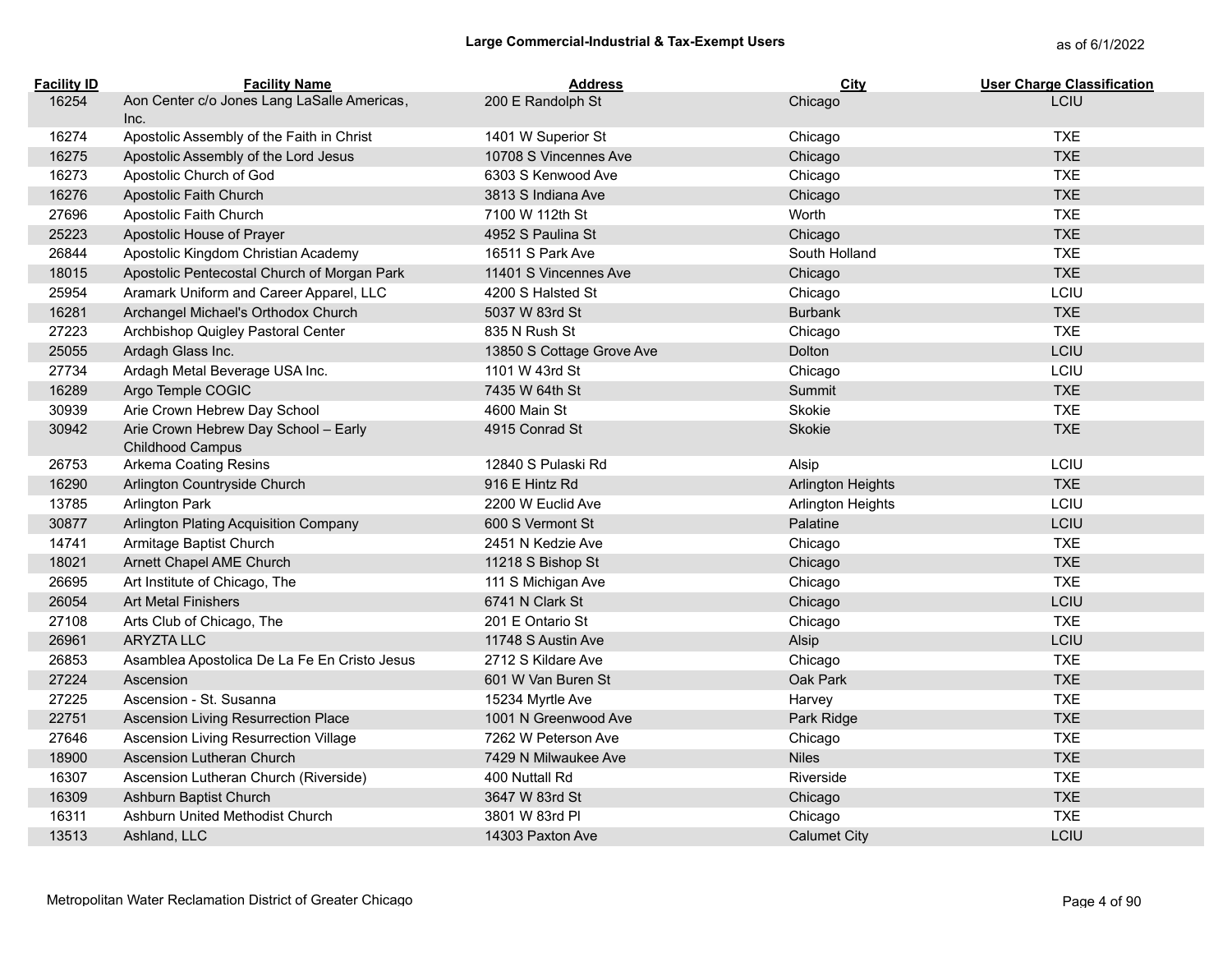| <b>Facility ID</b> | <b>Facility Name</b>                               | <b>Address</b>                        | <b>City</b>       | <b>User Charge Classification</b> |
|--------------------|----------------------------------------------------|---------------------------------------|-------------------|-----------------------------------|
| 16315              | Asia Missionary Baptist Church                     | 2140 S Pulaski Rd                     | Chicago           | <b>TXE</b>                        |
| 27136              | Aspire Bakeries LLC                                | 111 Northwest Ave                     | Northlake         | LCIU                              |
| 31006              | Aspire Bakeries, LLC                               | 11746 S Austin Ave                    | Alsip             | LCIU                              |
| 16317              | Assn For Educational Development                   | 718 S Loomis St                       | Chicago           | <b>TXE</b>                        |
| 25589              | Association House of Chicago                       | 1116 N Kedzie Ave                     | Chicago           | <b>TXE</b>                        |
| 18027              | Assumpt. Greek Orth. Church                        | 13631 S Brainard Ave                  | Chicago           | <b>TXE</b>                        |
| 27227              | Assumption B.V.M.                                  | 2434 S California Ave                 | Chicago           | <b>TXE</b>                        |
| 17801              | Assumption Greek Orth Church                       | 601 S Central Ave                     | Chicago           | <b>TXE</b>                        |
| 26792              | Assyrian Church of the East, St. Andrews<br>Parish | 901 Milwaukee Ave                     | Glenview          | <b>TXE</b>                        |
| 26503              | Assyrian National Council of Illinois              | 9131 Niles Center Rd                  | Skokie            | <b>TXE</b>                        |
| 27083              | Assyrian Universal Alliance Foundation             | 4343 W Touhy Ave                      | Lincolnwood       | <b>TXE</b>                        |
| 10005              | <b>AT&amp;T Communications</b>                     | 10 S Canal St                         | Chicago           | LCIU                              |
| 16327              | Augustana Evan. Lutheran Church                    | 5500 S Woodlawn Ave                   | Chicago           | <b>TXE</b>                        |
| 24947              | Austin 1900 Building                               | 1900 N Austin Ave                     | Chicago           | LCIU                              |
| 12238              | Automatic Anodizing Corporation                    | 3340 W Newport Ave                    | Chicago           | LCIU                              |
| 18029              | Avalon Park Community U.C.C.                       | 8100 S Dante Ave                      | Chicago           | <b>TXE</b>                        |
| 26579              | Avenue Hotel Chicago                               | 160 E Huron St                        | Chicago           | LCIU                              |
| 16339              | Avondale M.T.G. House                              | 2814 N Sawyer Ave                     | Chicago           | <b>TXE</b>                        |
| 16340              | Awana Clubs International                          | 1 E Bode Rd                           | Streamwood        | <b>TXE</b>                        |
| 12302              | Azteca Foods, Inc.                                 | 5005 S Nagle Ave                      | Chicago           | LCIU                              |
| 25758              | B & B Pullman Properties, LP                       | 700 E 107th St                        | Chicago           | LCIU                              |
| 18055              | <b>B'Nai Brith Hillel Foundation</b>               | 5715 S Woodlawn Ave                   | Chicago           | <b>TXE</b>                        |
| 26545              | B.L. Downey Company, LLC.                          | 2125 Gardner Rd                       | <b>Broadview</b>  | LCIU                              |
| 18031              | Back to God Church                                 | 7326 S Racine Ave                     | Chicago           | <b>TXE</b>                        |
| 10244              | <b>Bagcraft Papercon LLC</b>                       | 3900 W 43rd St                        | Chicago           | LCIU                              |
| 26268              | Baha'i Home                                        | 401 Greenleaf Ave                     | Wilmette          | <b>TXE</b>                        |
| 26034              | <b>Baha'i National Center</b>                      | 1233 Central St                       | Evanston          | <b>TXE</b>                        |
| 26016              | Baha'i National Meeting Headquarters               | 536 Sheridan Rd                       | Wilmette          | <b>TXE</b>                        |
| 16357              | Baptist Church W/O Spot or Wrinkle                 | 9322 S Halsted St                     | Chicago           | <b>TXE</b>                        |
| 16181              | Baptist Church W/O Spot or Wrinkle #2              | 9310-12 S Halsted St                  | Chicago           | <b>TXE</b>                        |
| 16361              | <b>Barbereux School</b>                            | 3333 Culver St                        | Evanston          | <b>TXE</b>                        |
| 25688              | Batory Foods - Chicago Sweeteners                  | 1881 Touhy Ave                        | Elk Grove Village | LCIU                              |
| 24186              | Bay Valley Foods, LLC                              | 4401 W 44th PI                        | Chicago           | LCIU                              |
| 27733              | BBJ Rentals, Inc.                                  | 6125 W Howard St                      | <b>Niles</b>      | LCIU                              |
| 16370              | Beacon Holy Nazarene Church                        | 10957 S Dr. Martin Luther King, Jr. I | Chicago           | <b>TXE</b>                        |
| 16371              | Beacon Light Baptist Church                        | 8803 S Harvard Ave                    | Chicago           | <b>TXE</b>                        |
| 26459              | Beacon of Joy Seventh Day Adventist Church         | 101 W 108th St                        | Chicago           | <b>TXE</b>                        |
| 18034              | Beautiful Zion M B Church                          | 1406 W 64th St                        | Chicago           | <b>TXE</b>                        |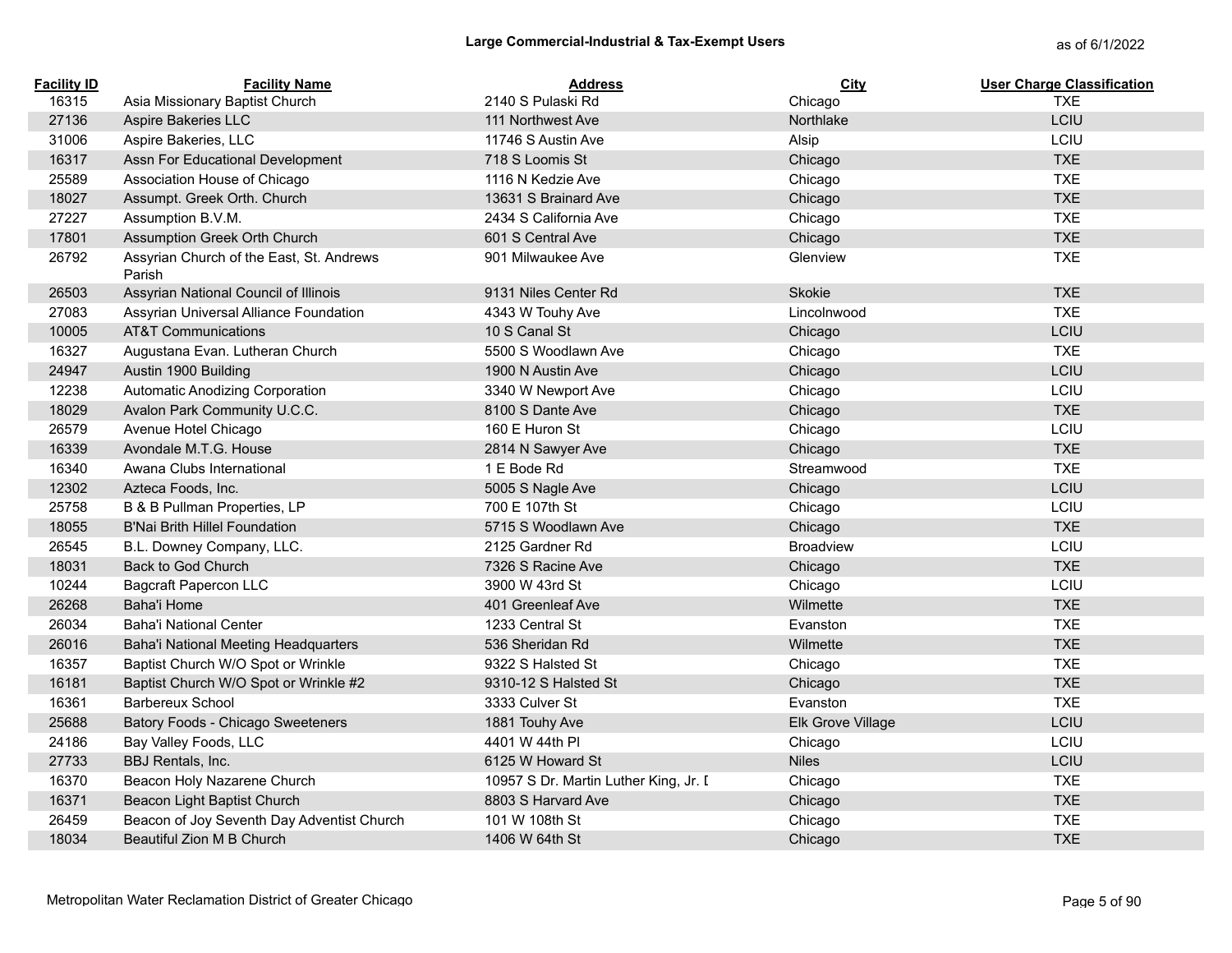| <b>Facility ID</b> | <b>Facility Name</b>                                               | <b>Address</b>          | City                 | <b>User Charge Classification</b> |
|--------------------|--------------------------------------------------------------------|-------------------------|----------------------|-----------------------------------|
| 29797              | Beaver Oil, LLC                                                    | 6037 Lenzi Ave          | Hodgkins             | LCIU                              |
| 22144              | Beersheba Baptist Church                                           | 259 E Pershing Rd       | Chicago              | <b>TXE</b>                        |
| 12041              | Bell Flavors and Fragrances, Inc.                                  | 500 Academy Dr          | Northbrook           | LCIU                              |
| 18037              | <b>Bellevue Baptist Church</b>                                     | 10700 S Emerald Ave     | Chicago              | <b>TXE</b>                        |
| 28030              | Bellwood Industrial Plating, Inc.                                  | 4351 W Roosevelt Rd     | Chicago              | LCIU                              |
| 16388              | Belmont Evan. Church                                               | 6120 W Belmont Ave      | Chicago              | <b>TXE</b>                        |
| 11138              | Belmont Plating Works, Inc.                                        | 3410 N River Rd         | <b>Franklin Park</b> | LCIU                              |
| 25873              | <b>Belmont Sausage Company</b>                                     | 2201 Estes Ave          | Elk Grove Village    | LCIU                              |
| 16392              | <b>Benton Community Settlement</b>                                 | 3052 S Gratten Ave      | Chicago              | <b>TXE</b>                        |
| 16393              | Berean Baptist Church                                              | 5147 S Dearborn St      | Chicago              | <b>TXE</b>                        |
| 28230              | Berger US, Inc. dba Sorini Ring Manufacturing                      | 2524 S Blue Island Ave  | Chicago              | LCIU                              |
| 26039              | Berkshire Investments, LLC d/b/a Chicago<br><b>Extruded Metals</b> | 1601 S 54th Ave         | Cicero               | LCIU                              |
| 17987              | Bernard Horwich Com Center                                         | 3003 W Touhy Ave        | Chicago              | <b>TXE</b>                        |
| 26177              | <b>Bernardin Manor</b>                                             | 1700 Memorial Dr        | <b>Calumet City</b>  | <b>TXE</b>                        |
| 26681              | Best Chicago Meat Company                                          | 4649 W Armitage Ave     | Chicago              | LCIU                              |
| 25323              | Best Cutting Die Co., Etch-A-Die Division                          | 8220 Christiana Ave     | Skokie               | LCIU                              |
| 16406              | Beth Eden Baptist Church                                           | 11121 S Loomis St       | Chicago              | <b>TXE</b>                        |
| 16408              | <b>Beth Hillel Cong</b>                                            | 3220 Big Tree Ln        | Wilmette             | <b>TXE</b>                        |
| 26213              | Beth Shalom B'Nai Zaken Ehc                                        | 6601 S Kedzie Ave       | Chicago              | <b>TXE</b>                        |
| 16409              | Bethania Cemetery Association                                      | 7701 S Archer Rd        | Justice              | <b>TXE</b>                        |
| 16412              | Bethany Baptist Church                                             | 6700 W Gunnison St      | Harwood Heights      | <b>TXE</b>                        |
| 16410              | Bethany Baptist Church & Pars.                                     | 3532 S Hoyne Ave        | Chicago              | <b>TXE</b>                        |
| 16413              | Bethany Evan Lutheran Church                                       | 1244 W Thorndale Ave    | Chicago              | <b>TXE</b>                        |
| 16419              | Bethany Lutheran Church                                            | 1701 N Narragansett Ave | Chicago              | <b>TXE</b>                        |
| 16416              | Bethany Lutheran Church & Parsonage                                | 500 Lemont St           | Lemont               | <b>TXE</b>                        |
| 16417              | Bethany Lutheran Church & Parsonage                                | 9158 S Chappel Ave      | Chicago              | <b>TXE</b>                        |
| 16422              | Bethany Methodist Church Parsonage                                 | 3901 N Richmond St      | Chicago              | <b>TXE</b>                        |
| 26582              | Bethany Terrace Health and Rehabilitation<br>Center, The           | 8425 N Waukegan Rd      | <b>Morton Grove</b>  | LCIU                              |
| 18040              | <b>Bethany Union Church</b>                                        | 1750 W 103rd St         | Chicago              | <b>TXE</b>                        |
| 16414              | Bethany United Church of Christ                                    | 4250 N Paulina St       | Chicago              | <b>TXE</b>                        |
| 16420              | Bethany, El Buen Pastor United Methodist<br>Church                 | 3900 N Albany Ave       | Chicago              | <b>TXE</b>                        |
| 16424              | Bethel A M E Church                                                | 13900 Grace Ave         | Robbins              | <b>TXE</b>                        |
| 16425              | <b>Bethel Apostolic Church</b>                                     | 5433 W Jackson Blvd     | Chicago              | <b>TXE</b>                        |
| 16426              | <b>Bethel Apostolic Faith Church</b>                               | 16 E 117th St           | Chicago              | <b>TXE</b>                        |
| 16428              | Bethel Bible Church & Parsonage                                    | 3225 W 96th St          | Evergreen Park       | <b>TXE</b>                        |
| 28022              | <b>Bethel Christian Church</b>                                     | 4901 W Berenice Ave     | Chicago              | <b>TXE</b>                        |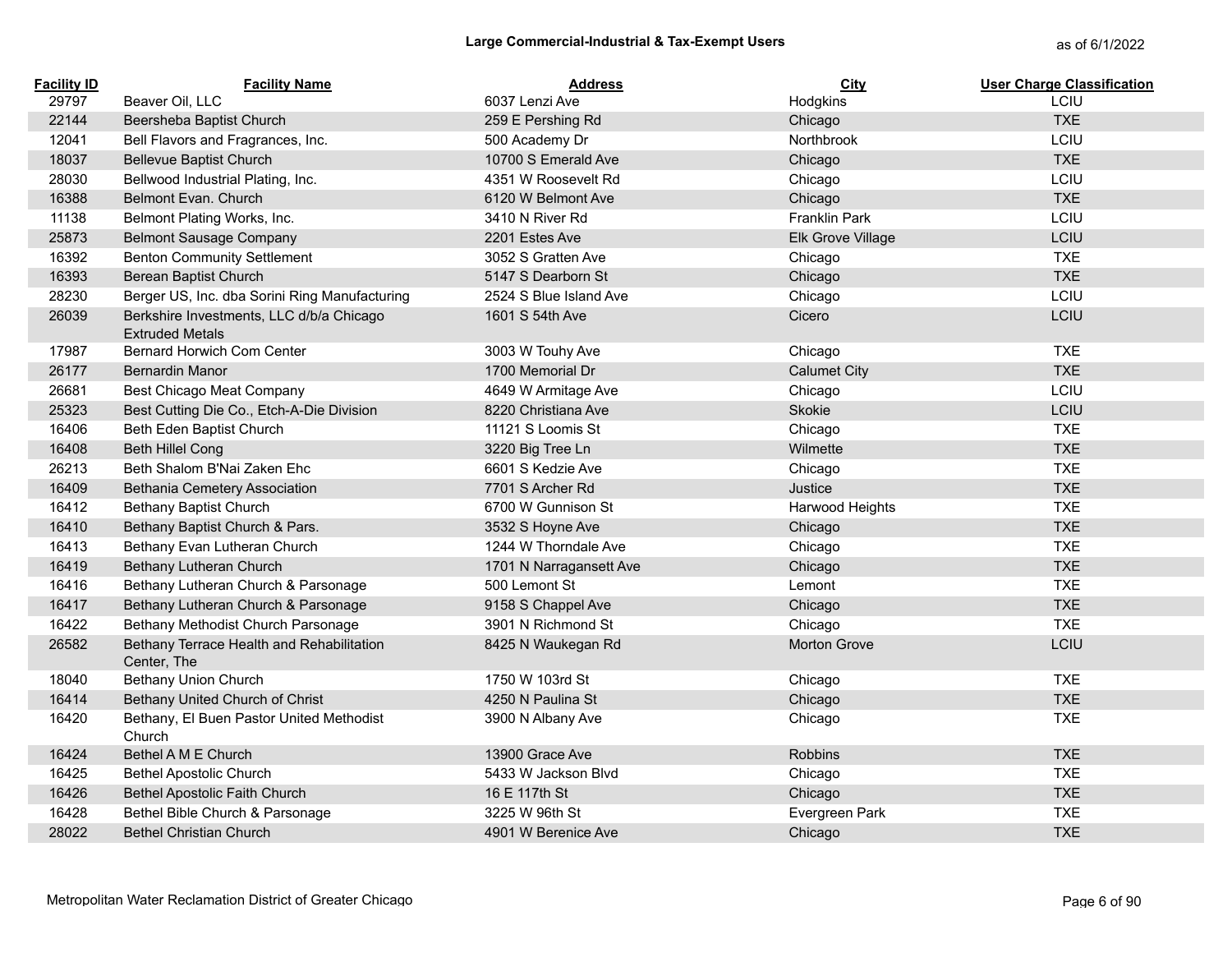| <b>Facility ID</b> | <b>Facility Name</b>                                   | <b>Address</b>           | City               | <b>User Charge Classification</b> |
|--------------------|--------------------------------------------------------|--------------------------|--------------------|-----------------------------------|
| 16430              | <b>Bethel Community Church</b>                         | 7601 W Foster Ave        | Chicago            | <b>TXE</b>                        |
| 22008              | <b>Bethel Gospel Tabernacle</b>                        | 15100 Page Ave           | Harvey             | <b>TXE</b>                        |
| 16434              | Bethel House of Prayer                                 | 10956 S State St         | Chicago            | <b>TXE</b>                        |
| 27768              | <b>Bethel Lutheran Church</b>                          | 130 N Keeler Ave         | Chicago            | <b>TXE</b>                        |
| 16437              | Bethel Lutheran Church & Parsonage                     | 6201 S Sangamon St       | Chicago            | <b>TXE</b>                        |
| 16438              | Bethel M.B. Church of Markham                          | 16204 Lathrop Ave        | Markham            | <b>TXE</b>                        |
| 18045              | <b>Bethel Pentecostal Church</b>                       | 2726 Broadway St         | <b>Blue Island</b> | <b>TXE</b>                        |
| 16825              | Bethel Pentecostal Church of God                       | 7116 W Palmer St         | Chicago            | <b>TXE</b>                        |
| 18046              | <b>Bethel Tabernacle</b>                               | 5941 S Throop St         | Chicago            | <b>TXE</b>                        |
| 16442              | <b>Bethel Temple</b>                                   | 1450 W 19th St           | Chicago            | <b>TXE</b>                        |
| 18047              | Bethesda Evan Luth Church                              | 6803 N Campbell Ave      | Chicago            | <b>TXE</b>                        |
| 26506              | Bethesda Home and Retirement Center                    | 2833 N Nordica Ave       | Chicago            | <b>TXE</b>                        |
| 16457              | Bethlehem Luth, Church                                 | 9401 S Oakley Ave        | Chicago            | <b>TXE</b>                        |
| 16454              | Bethlehem Lutheran Church & Parsonage                  | 1334 Wesley Ave          | Evanston           | <b>TXE</b>                        |
| 18049              | Bethlehem Star MB Church                               | 9231 S Cottage Grove Ave | Chicago            | <b>TXE</b>                        |
| 24255              | Bethlehem Temple MB Church                             | 20 E 147th St            | Harvey             | <b>TXE</b>                        |
| 18050              | Bethlehem Unity MB Church                              | 5655 W Madison St        | Chicago            | <b>TXE</b>                        |
| 18052              | Beverly Evang Covenant Church                          | 10545 S Claremont Ave    | Chicago            | <b>TXE</b>                        |
| 26730              | <b>Bible Church of Reconciliation</b>                  | 117 E 154th St           | Harvey             | <b>TXE</b>                        |
| 16462              | <b>Bible Deliverance Church</b>                        | 1724 E 82nd St           | Chicago            | <b>TXE</b>                        |
| 16467              | Big Zion MB Church                                     | 521 W 65th St            | Chicago            | <b>TXE</b>                        |
| 27932              | Bimbo Bakeries USA, Inc.                               | 1540 S 54th Ave          | Cicero             | LCIU                              |
| 28002              | Bimbo QSR Chicago, LLC                                 | 1801 W 31st PI           | Chicago            | LCIU                              |
| 16472              | Bishop & Trustees Episcopal Church                     | 65 E Huron St            | Chicago            | <b>TXE</b>                        |
| 16479              | Blackwell Mem. AME Zion Church                         | 3956 S Langley Ave       | Chicago            | <b>TXE</b>                        |
| 27229              | Blessed Alojzije Stepinac Croatian Catholic<br>Mission | 6346 N Ridge Ave         | Chicago            | <b>TXE</b>                        |
| 27579              | Blessed Sacrament/Our Lady of Good Counsel             | 3528 S Hermitage Ave     | Chicago            | <b>TXE</b>                        |
| 27578              | Blessed Sacrament/SS Peter and Paul                    | 3745 S Paulina St        | Chicago            | <b>TXE</b>                        |
| 10307              | Blommer Chocolate Co.                                  | 600 W Kinzie St          | Chicago            | LCIU                              |
| 16485              | <b>Blooming Rose Deliverance Church</b>                | 6730 S Halsted St        | Chicago            | <b>TXE</b>                        |
| 16486              | <b>Blue Cap School</b>                                 | 2155 Broadway St         | <b>Blue Island</b> | <b>TXE</b>                        |
| 25168              | Blue Cap School Facility #2                            | 1962 Broadway St         | <b>Blue Island</b> | <b>TXE</b>                        |
| 16632              | Blue Island Church of Nazarene                         | 12815 Gregory St         | <b>Blue Island</b> | <b>TXE</b>                        |
| 26369              | <b>Bluewater Thermal Services, LLC</b>                 | 75 E Lake St             | Northlake          | LCIU                              |
| 13453              | <b>BNSF Railway Company</b>                            | 432 W 14th St            | Chicago            | LCIU                              |
| 13454              | <b>BNSF Railway Company</b>                            | 5750 W 31st St           | Cicero             | LCIU                              |
| 13479              | <b>BNSF Railway Company</b>                            | 3611 W 38th St           | Chicago            | LCIU                              |
| 27587              | <b>Bobak Sausage Company</b>                           | 4550 W Jackson Blvd      | Chicago            | LCIU                              |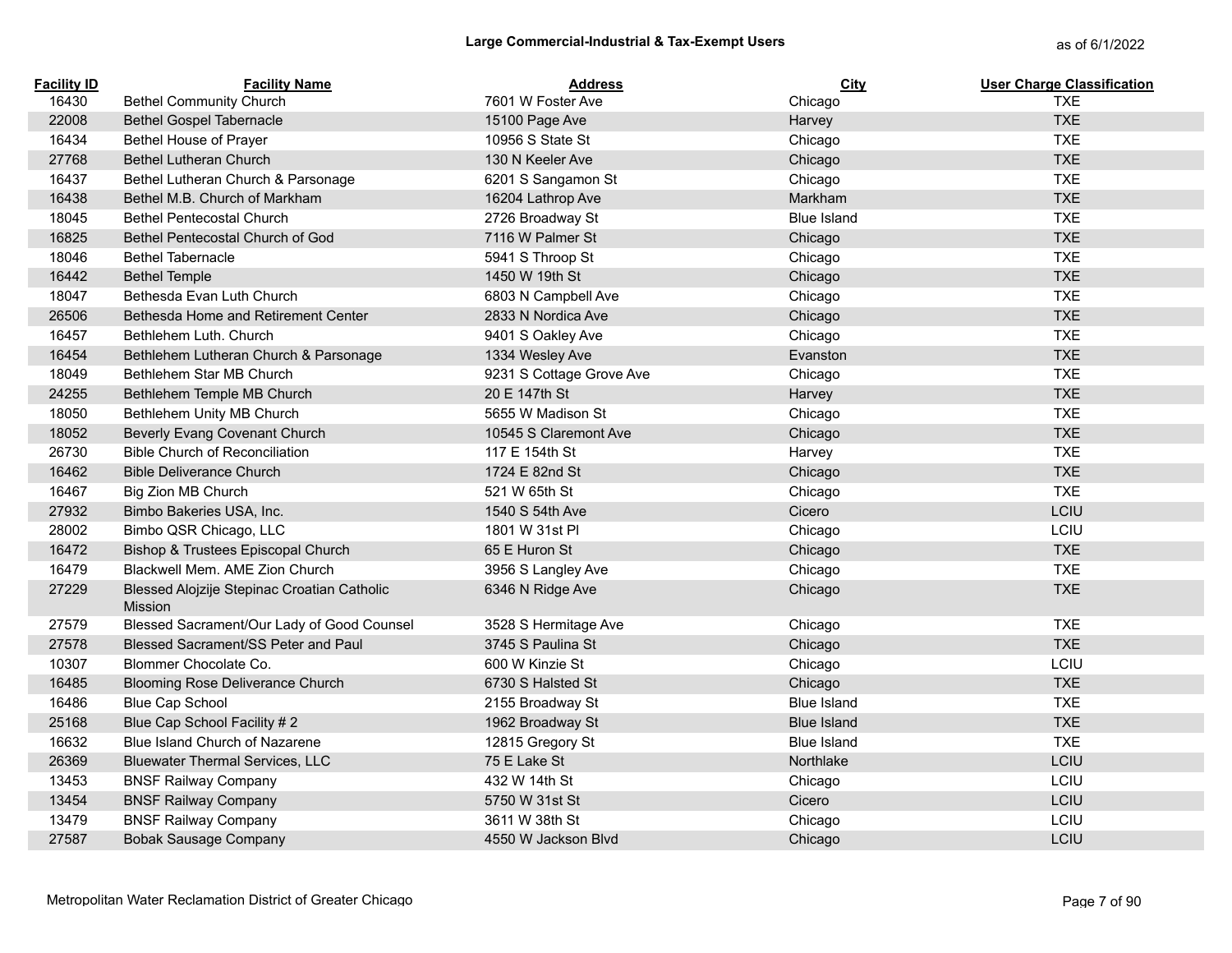| <b>Facility ID</b> | <b>Facility Name</b>                   | <b>Address</b>      | <b>City</b>             | <b>User Charge Classification</b> |
|--------------------|----------------------------------------|---------------------|-------------------------|-----------------------------------|
| 10311              | Borg Warner Automotive                 | 700 S 25th Ave      | Bellwood                | <b>LCIU</b>                       |
| 31065              | Bostik, Inc.                           | 14303 Paxton Ave    | <b>Calumet City</b>     | LCIU                              |
| 30966              | Boulevard Presbyterian Church          | 607 Harvard St      | Oak Park                | <b>TXE</b>                        |
| 16502              | <b>Bowmanville Baptist Church</b>      | 5301 N Lincoln Ave  | Chicago                 | <b>TXE</b>                        |
| 16507              | Boys Club of Cicero                    | 5500 W 25th St      | Cicero                  | <b>TXE</b>                        |
| 26984              | <b>Brad Foote Gear Works</b>           | 3250 S Central Ave  | Cicero                  | LCIU                              |
| 17705              | <b>Branch Community Church</b>         | 6125 W Foster Ave   | Chicago                 | <b>TXE</b>                        |
| 18057              | Bray Temple Cme Church                 | 1049 E 73rd St      | Chicago                 | <b>TXE</b>                        |
| 27694              | <b>BRE River North Point Owner LLC</b> | 350 N Orleans St    | Chicago                 | LCIU                              |
| 16511              | Bread of Life MB Church                | 1911 W 63rd St      | Chicago                 | <b>TXE</b>                        |
| 18058              | <b>Brent House</b>                     | 5540 S Woodlawn Ave | Chicago                 | <b>TXE</b>                        |
| 27166              | <b>Brett Anthony Foods</b>             | 1921 Raymond Dr     | Northbrook              | LCIU                              |
| 27602              | <b>Brett Anthony Foods</b>             | 1350 Greenleaf Ave  | Elk Grove Village       | LCIU                              |
| 26729              | <b>Brickyard Bible Church</b>          | 6334 W Diversey Ave | Chicago                 | <b>TXE</b>                        |
| 30970              | <b>Bridge Community Church</b>         | 302 E Euclid Ave    | <b>Prospect Heights</b> | <b>TXE</b>                        |
| 17504              | Bridge Community Church, The           | 946 Thacker St      | Des Plaines             | <b>TXE</b>                        |
| 27540              | <b>Bridgeport Catholic Academy</b>     | 3700 S Lowe Ave     | Chicago                 | <b>TXE</b>                        |
| 16515              | <b>Bridgeview Church of Christ</b>     | 7303 W 83rd St      | <b>Bridgeview</b>       | <b>TXE</b>                        |
| 28003              | Bridgford Foods of Illinois, Inc.      | 1415 W 44th St      | Chicago                 | LCIU                              |
| 27051              | Brite Clean Chicago, LLC               | 2316 W 167th St     | Markham                 | LCIU                              |
| 16524              | British Home for Retired Men & Women   | 8700 W 31st St      | <b>Brookfield</b>       | <b>TXE</b>                        |
| 27945              | Britt Industries, Inc.                 | 3010 Malmo Dr       | Arlington Heights       | LCIU                              |
| 26267              | <b>Broadview Baptist Church</b>        | 2100 S 25th Ave     | <b>Broadview</b>        | <b>TXE</b>                        |
| 16525              | <b>Broadview SDA Church</b>            | 3101 S 25th Ave     | <b>Broadview</b>        | <b>TXE</b>                        |
| 16526              | Broadway United Church & Parsonage     | 3344 N Broadway     | Chicago                 | <b>TXE</b>                        |
| 16527              | <b>Brook Cedron Pentecostal</b>        | 1549 Drexel Ave     | Ford Heights            | <b>TXE</b>                        |
| 17782              | Brook, The                             | 3105 N Oak Park Ave | Chicago                 | <b>TXE</b>                        |
| 16528              | <b>Brookfield Church of Christ</b>     | 3700 Forest Ave     | <b>Brookfield</b>       | <b>TXE</b>                        |
| 16530              | <b>Brother Rice High School</b>        | 10001 S Pulaski Rd  | Chicago                 | <b>TXE</b>                        |
| 11341              | Bruss Company, The                     | 3548 N Kostner Ave  | Chicago                 | LCIU                              |
| 16535              | Bryn Mawr Comm. Church                 | 7000 S Jeffrey Blvd | Chicago                 | <b>TXE</b>                        |
| 16536              | <b>Brynford Bible Church</b>           | 5700 N Pulaski Rd   | Chicago                 | <b>TXE</b>                        |
| 18062              | <b>Buddhist Temple of Chicago</b>      | 1151 W Leland Ave   | Chicago                 | <b>TXE</b>                        |
| 25402              | <b>Bullen Midwest Inc.</b>             | 1140 E 103rd St     | Chicago                 | LCIU                              |
| 16161              | Bultasa Buddhist Temple of Chicago     | 4360 W Montrose Ave | Chicago                 | <b>TXE</b>                        |
| 25024              | <b>Burnham Center</b>                  | 111 W Washington St | Chicago                 | LCIU                              |
| 18064              | Burning Bush Miss. Bapt                | 946 W 69th St       | Chicago                 | <b>TXE</b>                        |
| 18065              | Burnside Comm. Bapt Church             | 639 E 91st PI       | Chicago                 | <b>TXE</b>                        |
| 16550              | California Gardens Baptist Church      | 13911 Kedzie Ave    | <b>Blue Island</b>      | <b>TXE</b>                        |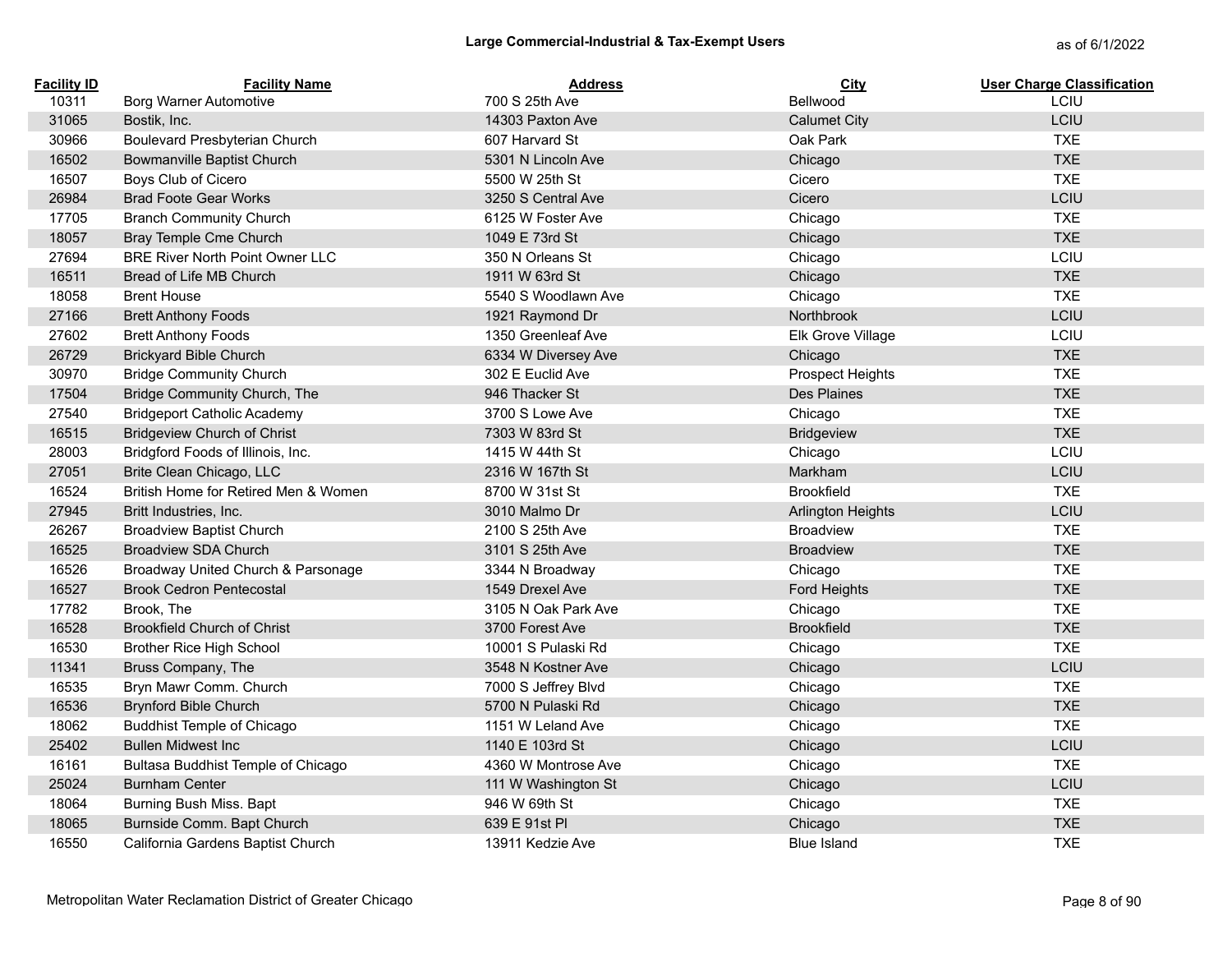| <b>Facility ID</b> | <b>Facility Name</b>                        | <b>Address</b>           | City                 | <b>User Charge Classification</b> |
|--------------------|---------------------------------------------|--------------------------|----------------------|-----------------------------------|
| 13774              | Calumet Tank & Equipment Co.                | 12440 S Stony Island Ave | Chicago              | <b>LCIU</b>                       |
| 16573              | Calvary Assembly of God                     | 18620 Governors Hwy      | Flossmoor            | <b>TXE</b>                        |
| 22162              | Calvary Bapt Ch.                            | 8247 S Jeffrey Blvd      | Chicago              | <b>TXE</b>                        |
| 16558              | Calvary Bapt. Church of Chgo                | 2309 E 80th St           | Chicago              | <b>TXE</b>                        |
| 16563              | Calvary Church of the Nazarene              | 5536 W 131th St          | Crestwood            | <b>TXE</b>                        |
| 16562              | <b>Calvary Community Church</b>             | 1000 S Springinsguth Rd  | Schaumburg           | <b>TXE</b>                        |
| 16564              | Calvary Covenant Church                     | 8056 S Maplewood Ave     | Chicago              | <b>TXE</b>                        |
| 16567              | Calvary Free Academy                        | 16300 State St           | South Holland        | <b>TXE</b>                        |
| 16568              | Calvary Light Pente Church                  | 7020 S Yale Ave          | Chicago              | <b>TXE</b>                        |
| 16570              | Calvary Luth Church Pars.                   | 6147 S Kenneth Ave       | Chicago              | <b>TXE</b>                        |
| 16569              | Calvary Lutheran Church                     | 6149 S Kenneth Ave       | Chicago              | <b>TXE</b>                        |
| 16574              | Calvary United Meth Church & Pars           | 5001 W Gunnison St       | Chicago              | <b>TXE</b>                        |
| 16577              | Calvin Christian School                     | 528 E 161st PI           | South Holland        | <b>TXE</b>                        |
| 29465              | Cambodian Buddhist Temple                   | 1755 Howard Ave          | Des Plaines          | <b>TXE</b>                        |
| 18072              | Canaan Bapt Church                          | 6659 S Harvard Ave       | Chicago              | <b>TXE</b>                        |
| 26564              | Canaan MB Church                            | 1701 W Garfield Blyd     | Chicago              | <b>TXE</b>                        |
| 16584              | Capernaum M B Church                        | 6459 S Honore St         | Chicago              | <b>TXE</b>                        |
| 15827              | Caravan Ingredients                         | 14622 S Lakeside Ave     | Dolton               | LCIU                              |
| 27541              | Cardinal Bernardin Early Childhood Center   | 1651 W Diversey Pkwy     | Chicago              | <b>TXE</b>                        |
| 27542              | Cardinal Joseph Bernardin Elementary School | 9250 W 167th St          | <b>Orland Hills</b>  | <b>TXE</b>                        |
| 27232              | <b>Cardinal Meyer Center</b>                | 3525 S Lake Park Ave     | Chicago              | <b>TXE</b>                        |
| 18073              | Carey Temple A M E                          | 7157 S Greenwood Ave     | Chicago              | <b>TXE</b>                        |
| 11058              | Carl Buddig and Company                     | 50 Taft Dr               | South Holland        | LCIU                              |
| 27910              | Carl Buddig CBQ, LLC                        | 15600 S Wentworth Ave    | South Holland        | LCIU                              |
| 23722              | Carmel Presbyterian Church                  | 230 Beach Rd             | Glencoe              | <b>TXE</b>                        |
| 18074              | Carol Divine Temple COGIC                   | 1508 S Millard Ave       | Chicago              | <b>TXE</b>                        |
| 25651              | <b>Carry Transit</b>                        | 7830 W 71st St           | <b>Bridgeview</b>    | LCIU                              |
| 16595              | Carter Temple CME Church & Parsonage        | 7841 S Wabash Ave        | Chicago              | <b>TXE</b>                        |
| 16596              | Carter-Westminster Church                   | 4950 Pratt Ave           | <b>Skokie</b>        | <b>TXE</b>                        |
| 28015              | Casa de Gracia                              | 16931 S Park Ave         | South Holland        | <b>TXE</b>                        |
| 26305              | Casa Michoacan                              | 1638 S Blue Island Ave   | Chicago              | <b>TXE</b>                        |
| 11576              | Castle Metal Finishing Corp                 | 4631 N 25th Ave          | <b>Schiller Park</b> | LCIU                              |
| 27030              | Catalyst Maria Charter School               | 6727 S California Ave    | Chicago              | <b>TXE</b>                        |
| 18076              | Cathedral MB Church                         | 4821 S Wabash Ave        | Chicago              | <b>TXE</b>                        |
| 27760              | Cathedral of Joy Baptist Church             | 20401 Western Ave        | Olympia Fields       | <b>TXE</b>                        |
| 16600              | Cathedral of Love MB Ch                     | 360 E 75th St            | Chicago              | <b>TXE</b>                        |
| 18078              | Catholic Youth Ministry Center              | 1825 W Monterey Ave      | Chicago              | <b>TXE</b>                        |
| 10001              | CBSL Transportation Services, Inc.          | 4750 S Merrimac Ave      | Chicago              | LCIU                              |
| 11422              | <b>Cedar Concepts Corporation</b>           | 4342 S Wolcott Ave       | Chicago              | LCIU                              |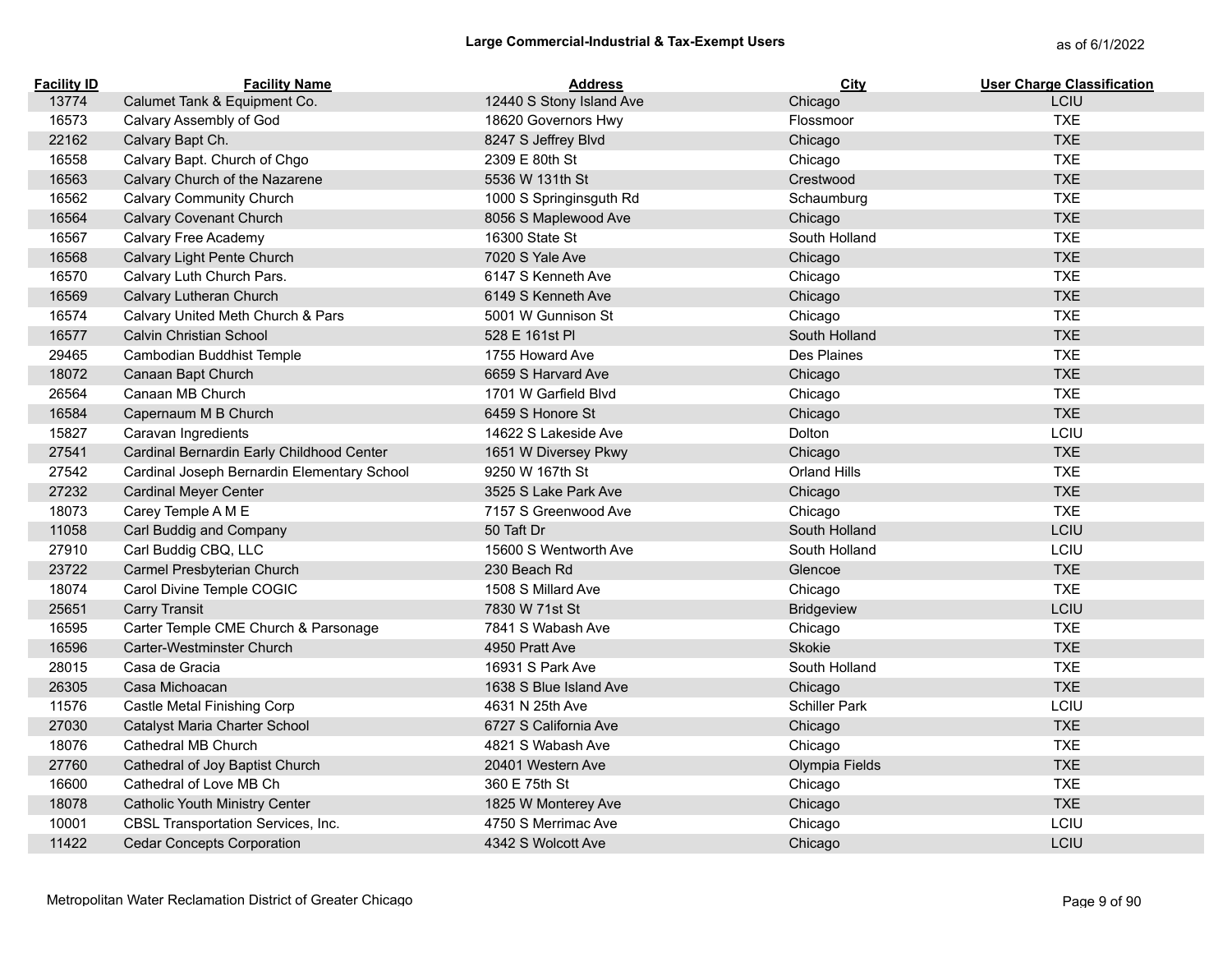| <b>Facility ID</b> | <b>Facility Name</b>                                             | <b>Address</b>                        | City              | <b>User Charge Classification</b> |
|--------------------|------------------------------------------------------------------|---------------------------------------|-------------------|-----------------------------------|
| 18080              | Cedar Grove MB Church                                            | 5851 S State St                       | Chicago           | <b>TXE</b>                        |
| 26431              | <b>Celestial Church of Christ</b>                                | 6920 S Harper Ave                     | Chicago           | <b>TXE</b>                        |
| 30976              | Celestial Church Of Christ Bethel Parish                         | 5300 W Oakdale Ave                    | Chicago           | <b>TXE</b>                        |
| 16602              | <b>Cenacle Convent</b>                                           | 513 W Fullerton Ave                   | Chicago           | <b>TXE</b>                        |
| 27037              | Centennial Missionary Baptist Church                             | 4359 S Michigan Ave                   | Chicago           | <b>TXE</b>                        |
| 16604              | Center For Research Libr                                         | 6050 S Kenwood Ave                    | Chicago           | <b>TXE</b>                        |
| 16605              | Center, The                                                      | 6610 N Clark St                       | Chicago           | <b>TXE</b>                        |
| 22036              | Center, The                                                      | 12700 Southwest Hwy                   | Palos Park        | <b>TXE</b>                        |
| 17621              | <b>Central Baptist Church</b>                                    | 20300 Governors Hwy                   | Olympia Fields    | <b>TXE</b>                        |
| 16608              | <b>Central Baptist Village</b>                                   | 4747 N Canfield Ave                   | Norridge          | <b>TXE</b>                        |
| 24123              | <b>Central Conference Facility</b>                               | 5610 N Glenwood Ave                   | Chicago           | <b>TXE</b>                        |
| 18084              | Central MB Church                                                | 9155 S Ashland Ave                    | Chicago           | <b>TXE</b>                        |
| 16613              | Central Memorial Miss Baptist Ch                                 | 249-51 N Kedzie Ave                   | Chicago           | <b>TXE</b>                        |
| 10330              | <b>Central Steel and Wire</b>                                    | 3000 W 51st St                        | Chicago           | LCIU                              |
| 16617              | Central U.M. Church                                              | 8237 Kenton Ave                       | Skokie            | <b>TXE</b>                        |
| 25708              | Centro Cristiano Libertad                                        | 5447 W Addison St                     | Chicago           | <b>TXE</b>                        |
| 26391              | Centro Cristiano Midway                                          | 5830 W 63rd St                        | Chicago           | <b>TXE</b>                        |
| 11548              | Century Plating Company, Inc.                                    | 2939 N Oakley Ave                     | Chicago           | LCIU                              |
| 28005              | Ceratizit Chicago Inc.                                           | 2050 Mitchell Blvd                    | Schaumburg        | LCIU                              |
| 30943              | <b>Chabad East Lakeview</b>                                      | 615 W Wellington Ave                  | Chicago           | <b>TXE</b>                        |
| 27001              | Chabad of Hyde Park                                              | 5700 S Woodlawn Ave                   | Chicago           | <b>TXE</b>                        |
| 26527              | Chase Towers Chicago                                             | 21 S Clark St                         | Chicago           | LCIU                              |
| 18092              | Chatham Bethlehem Church                                         | 741 E 84th St                         | Chicago           | <b>TXE</b>                        |
| 16638              | Chatham Field Luth. Church                                       | 8050 S St. Lawrence Ave               | Chicago           | <b>TXE</b>                        |
| 26040              | <b>Chem-Plate Industries</b>                                     | 1250 Morse Ave                        | Elk Grove Village | LCIU                              |
| 12925              | Chem-Plate Industries, Inc.                                      | 1990 E Devon Ave                      | Elk Grove Village | LCIU                              |
| 16668              | Chiaravalle Montessori School                                    | 425 Dempster St                       | Evanston          | <b>TXE</b>                        |
| 26254              | Chicago American Manufacturing, LLC                              | 4500 W 47th St                        | Chicago           | LCIU                              |
| 11084              | Chicago Anodizing Co.                                            | 4112 W Lake St                        | Chicago           | LCIU                              |
| 16671              | Chicago Assm of God                                              | 618 E Golf Rd                         | Mount Prospect    | <b>TXE</b>                        |
| 18098              | Chicago Baptist Institute                                        | 5120 S Dr. Martin Luther King, Jr. Dr | Chicago           | <b>TXE</b>                        |
| 26956              | Chicago Brookfield Zoological Society /<br><b>Brookfield Zoo</b> | 3300 Golf Rd                          | <b>Brookfield</b> | <b>TXE</b>                        |
| 27770              | Chicago Central Mosque                                           | 3617 W Belle Plaine Ave               | Chicago           | <b>TXE</b>                        |
| 18094              | Chicago Chinese Baptist Church                                   | 1433 W Pensacola Ave                  | Chicago           | <b>TXE</b>                        |
| 16665              | Chicago Christian High School                                    | 12001 S Oak Park Ave                  | Palos Heights     | <b>TXE</b>                        |
| 16701              | Chicago Cubs Baseball Club, LLC                                  | 1060 W Addison St                     | Chicago           | LCIU                              |
| 26686              | Chicago Executive Airport                                        | 1020 S Plant Rd                       | Wheeling          | <b>TXE</b>                        |
| 16684              | Chicago Friend Church                                            | 10749 S Artesian Ave                  | Chicago           | <b>TXE</b>                        |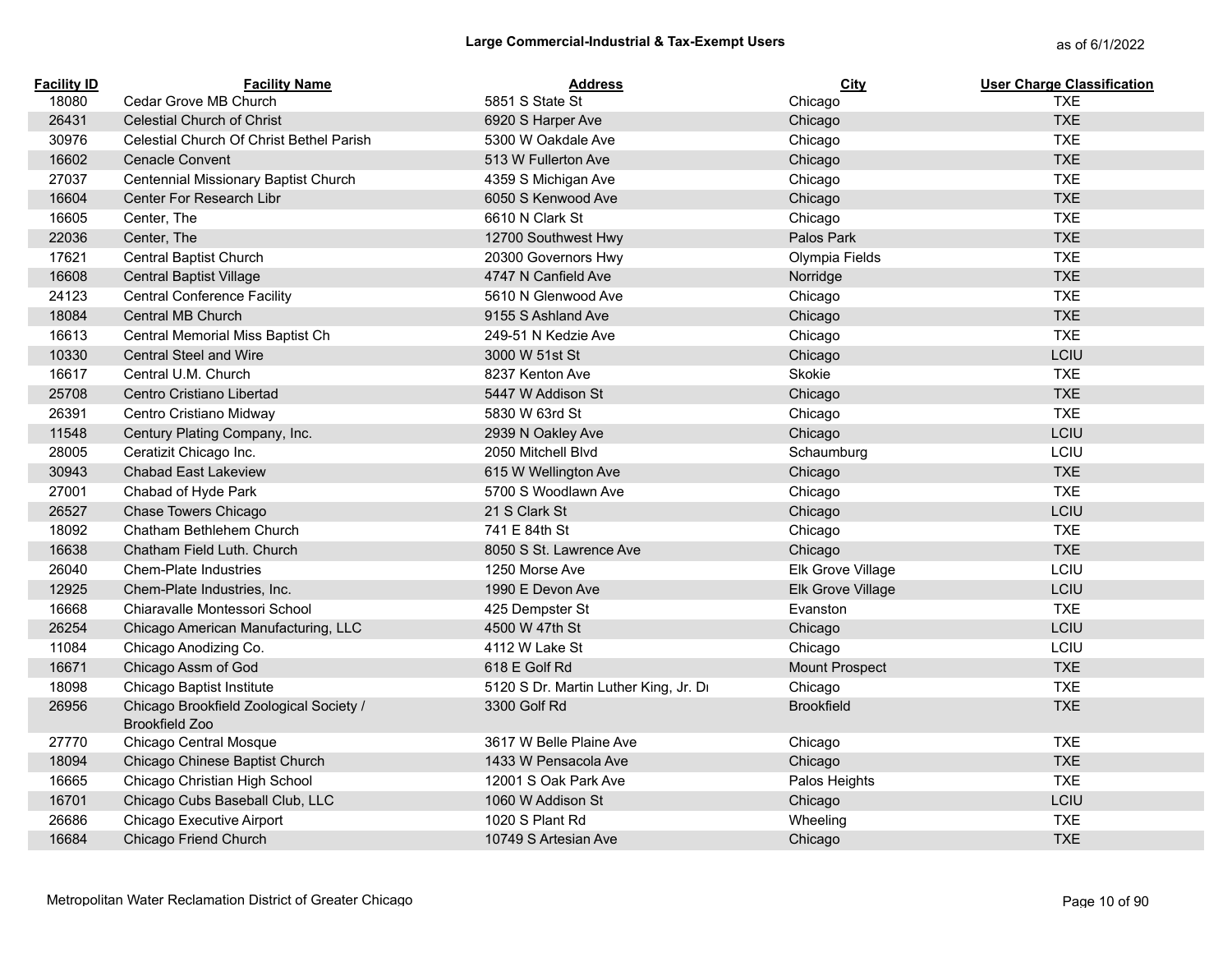| <b>Facility ID</b> | <b>Facility Name</b>                                              | <b>Address</b>                        | City               | <b>User Charge Classification</b> |
|--------------------|-------------------------------------------------------------------|---------------------------------------|--------------------|-----------------------------------|
| 26251              | Chicago Ghanaian Seventh-Day Adventist<br>Church                  | 5258 S Christiana Ave                 | Chicago            | <b>TXE</b>                        |
| 26707              | Chicago History Museum                                            | 1601 N Clark St                       | Chicago            | <b>TXE</b>                        |
| 16689              | Chicago Illinois Temple                                           | 4151 W Lake Ave                       | Glenview           | <b>TXE</b>                        |
| 25801              | Chicago International Charter School -<br>Longwood                | 1309 W 95th St                        | Chicago            | <b>TXE</b>                        |
| 26463              | Chicago Karma Thegsum Choling                                     | 2100 S Central Ave                    | Cicero             | <b>TXE</b>                        |
| 16691              | Chicago Korean Church                                             | 2626 W Foster Ave                     | Chicago            | <b>TXE</b>                        |
| 18097              | Chicago Lawn U.M. Church                                          | 3500 W 63rd PI                        | Chicago            | <b>TXE</b>                        |
| 16693              | Chicago Lighthouse For The Blind                                  | 1850 W Roosevelt Rd                   | Chicago            | <b>TXE</b>                        |
| 16695              | Chicago Loop Synagogue                                            | 16 S Clark St                         | Chicago            | <b>TXE</b>                        |
| 12988              | Chicago Magnesium Casting Co.                                     | 14101 S Seeley Ave                    | <b>Blue Island</b> | LCIU                              |
| 19368              | Chicago Marriott Downtown Magnificent Mile                        | 540 N Michigan Ave                    | Chicago            | LCIU                              |
| 19369              | Chicago Marriott O'Hare                                           | 8535 W Higgins Rd                     | Chicago            | LCIU                              |
| 25720              | <b>Chicago Meat Authority</b>                                     | 1120 W 47th PI                        | Chicago            | LCIU                              |
| 18102              | Chicago Mikvah Assoc                                              | 3110 W Touhy Ave                      | Chicago            | <b>TXE</b>                        |
| 16179              | Chicago Milal Church                                              | 4500 N Spaulding Ave                  | Chicago            | <b>TXE</b>                        |
| 27735              | Chicago Mosque                                                    | 6201 W Peterson Ave                   | Chicago            | <b>TXE</b>                        |
| 16666              | Chicago National College of Naprapathy                            | 3330 N Milwaukee Ave                  | Chicago            | <b>TXE</b>                        |
| 16184              | Chicago Options Exchange Bldg                                     | 400 S LaSalle St                      | Chicago            | LCIU                              |
| 13834              | Chicago Park District - Stearns Quarry                            | 2850 S Halsted St                     | Chicago            | <b>TXE</b>                        |
| 16727              | Chicago Salem Church                                              | 4718 S Union Ave                      | Chicago            | <b>TXE</b>                        |
| 24909              | Chicago Sinai Congregation                                        | 15 W Delaware PI                      | Chicago            | <b>TXE</b>                        |
| 16713              | <b>Chicago State University</b>                                   | 9501 S Dr. Martin Luther King, Jr. Dr | Chicago            | <b>TXE</b>                        |
| 27080              | Chicago Sunni Muslim Society - Madinah<br>Masjid                  | 4850 N St. Louis Ave                  | Chicago            | <b>TXE</b>                        |
| 27806              | Chicago Tabernacle                                                | 3231 N Cicero Ave                     | Chicago            | <b>TXE</b>                        |
| 16718              | <b>Chicago Transit Authority</b>                                  | 567 W Lake St                         | Chicago            | <b>TXE</b>                        |
| 15574              | Chicago Transit Authority - 103rd & Stony<br><b>Island Garage</b> | 10201 S Stony Island Ave              | Chicago            | <b>TXE</b>                        |
| 26471              | Chicago Transit Authority - 54th Ave. Rail Shop                   | 2134 S 54th Ave                       | Chicago            | <b>TXE</b>                        |
| 26474              | Chicago Transit Authority - 74th St. Bus Garage                   | 1815 W 74th St                        | Chicago            | <b>TXE</b>                        |
| 14229              | Chicago Transit Authority - 77th Street Bus<br>Garage             | 7801 S Vincennes Ave                  | Chicago            | <b>TXE</b>                        |
| 15576              | Chicago Transit Authority - 98th Terminal                         | 9800 S State St                       | Chicago            | <b>TXE</b>                        |
| 15702              | Chicago Transit Authority - Beverly Garage                        | 1343 W 103rd St                       | Chicago            | <b>TXE</b>                        |
| 25462              | Chicago Transit Authority - Chicago Avenue<br>Garage              | 642 N Pulaski Rd                      | Chicago            | <b>TXE</b>                        |
| 15575              | Chicago Transit Authority - Desplaines Terminal                   | 711 S Des Plaines Ave                 | <b>Forest Park</b> | <b>TXE</b>                        |
| 13858              | Chicago Transit Authority - Forest Glen Yard                      | 5419 W Armstrong Ave                  | Chicago            | <b>TXE</b>                        |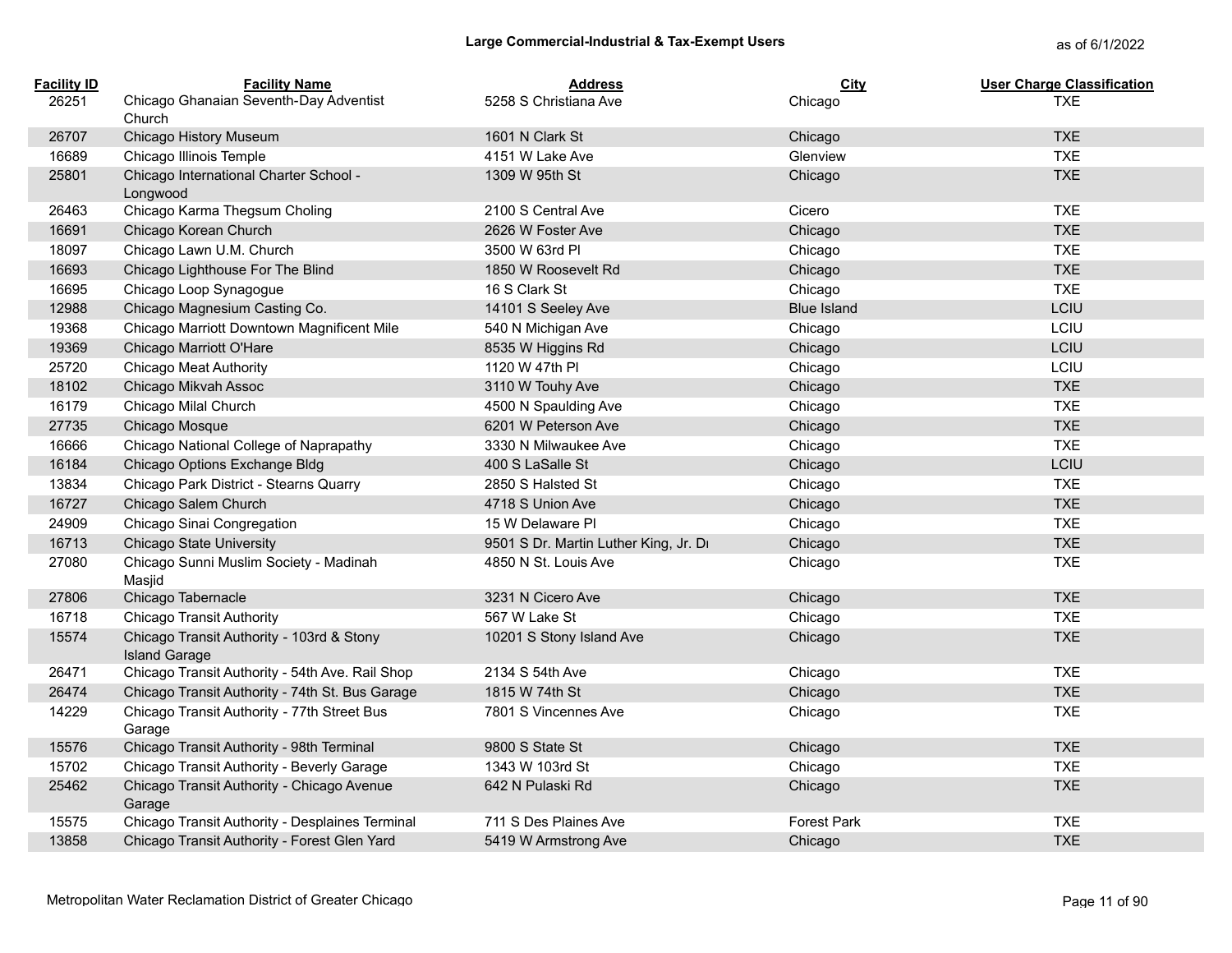| <b>Facility ID</b> | <b>Facility Name</b>                                  | <b>Address</b>        | <b>City</b>         | <b>User Charge Classification</b> |
|--------------------|-------------------------------------------------------|-----------------------|---------------------|-----------------------------------|
| 26472              | Chicago Transit Authority - Harlem Rail Shop          | 1 S Harlem Ave        | <b>Forest Park</b>  | <b>TXE</b>                        |
| 26439              | Chicago Transit Authority - Howard Rail Shop          | 7550 N Haskins Ave    | Chicago             | <b>TXE</b>                        |
| 26983              | Chicago Transit Authority - Institute Place<br>Garage | 311 W Institute PI    | Chicago             | <b>TXE</b>                        |
| 14291              | Chicago Transit Authority - Kedzie Avenue<br>Garage   | 358 S Kedzie Ave      | Chicago             | <b>TXE</b>                        |
| 26207              | Chicago Transit Authority - Kimball Rail Shop         | 3369 W Lawrence Ave   | Chicago             | <b>TXE</b>                        |
| 15984              | Chicago Transit Authority - Maypole Yard              | 3900 W Maypole Ave    | Chicago             | <b>TXE</b>                        |
| 26473              | Chicago Transit Authority - Midway Rail Shop          | 5601 S Kilpatrick Ave | Chicago             | <b>TXE</b>                        |
| 15573              | Chicago Transit Authority - North Park Garage         | 3112 W Foster Ave     | Chicago             | <b>TXE</b>                        |
| 13821              | Chicago Transit Authority - Oakton Yard               | 3701 Oakton St        | Skokie              | <b>TXE</b>                        |
| 15577              | Chicago Transit Authority - Rosemont Shop             | 5700 N River Rd       | Rosemont            | <b>TXE</b>                        |
| 15928              | Chicago Tribune Co.                                   | 777 W Chicago Ave     | Chicago             | LCIU                              |
| 22007              | Chicago White Sox Ltd                                 | 333 W 35th St         | Chicago             | <b>TXE</b>                        |
| 18454              | Chicago Zen Center                                    | 2029 Ridge Ave        | Evanston            | <b>TXE</b>                        |
| 10006              | Chicago-Read Mental Health Center                     | 4200 N Oak Park Ave   | Chicago             | <b>TXE</b>                        |
| 26551              | Chicagoland Bible Fellowship Church                   | 7158 S Indiana Ave    | Chicago             | <b>TXE</b>                        |
| 25699              | Chicagoland Christian Ctr                             | 848 Ferdinand Ave     | <b>Forest Park</b>  | <b>TXE</b>                        |
| 26965              | Chicagoland Community Church                          | 836 W Aldine Ave      | Chicago             | <b>TXE</b>                        |
| 16731              | <b>Childcare Center</b>                               | 1840 Asbury Ave       | Evanston            | <b>TXE</b>                        |
| 24832              | <b>Children's Memorial Outpatient Center</b>          | 2301 Enterprise Dr    | Westchester         | <b>TXE</b>                        |
| 16735              | Chinese Christ. Union Ch                              | 2301 S Wentworth Ave  | Chicago             | <b>TXE</b>                        |
| 27131              | ChiSox Grill                                          | 320 W 35th St         | Chicago             | <b>TXE</b>                        |
| 18223              | Chosen People MIN/ABMJ                                | 6057 N Kedzie Ave     | Chicago             | <b>TXE</b>                        |
| 18849              | Christ Bible Church                                   | 7877 S Coles Ave      | Chicago             | <b>TXE</b>                        |
| 27805              | Christ Bible Church                                   | 1002 E 75th St        | Chicago             | <b>TXE</b>                        |
| 18108              | Christ Cathedral Baptist Church                       | 445 W 111th St        | Chicago             | <b>TXE</b>                        |
| 18109              | Christ Centered Church of God                         | 8319 S Racine Ave     | Chicago             | <b>TXE</b>                        |
| 22183              | Christ Chapel MB Church                               | 6734 S Racine Ave     | Chicago             | <b>TXE</b>                        |
| 25355              | <b>Christ Church</b>                                  | 5001 N Troy St        | Chicago             | <b>TXE</b>                        |
| 25709              | Christ Church of Chicago                              | 6047 N Rockwell Ave   | Chicago             | <b>TXE</b>                        |
| 16739              | Christ Church United Church of Christ                 | 1492 Henry Ave        | Des Plaines         | <b>TXE</b>                        |
| 16740              | Christ Church Winnetka                                | 470 Maple St          | Winnetka            | <b>TXE</b>                        |
| 16742              | Christ English Luth. Church                           | 1511 N Long Ave       | Chicago             | <b>TXE</b>                        |
| 16743              | Christ Episcopal Church                               | 515 Franklin Ave      | <b>River Forest</b> | <b>TXE</b>                        |
| 16744              | Christ Evan. Luth. Church                             | 3253 W Wilson Ave     | Chicago             | <b>TXE</b>                        |
| 26362              | Christ Family Church                                  | 740 E 91st PI         | Chicago             | <b>TXE</b>                        |
| 16746              | <b>Christ First Baptist Church</b>                    | 14441 Loomis Ave      | Harvey              | <b>TXE</b>                        |
| 26888              | <b>Christ Holy Anointed One Church</b>                | 2053 W 63rd St        | Chicago             | <b>TXE</b>                        |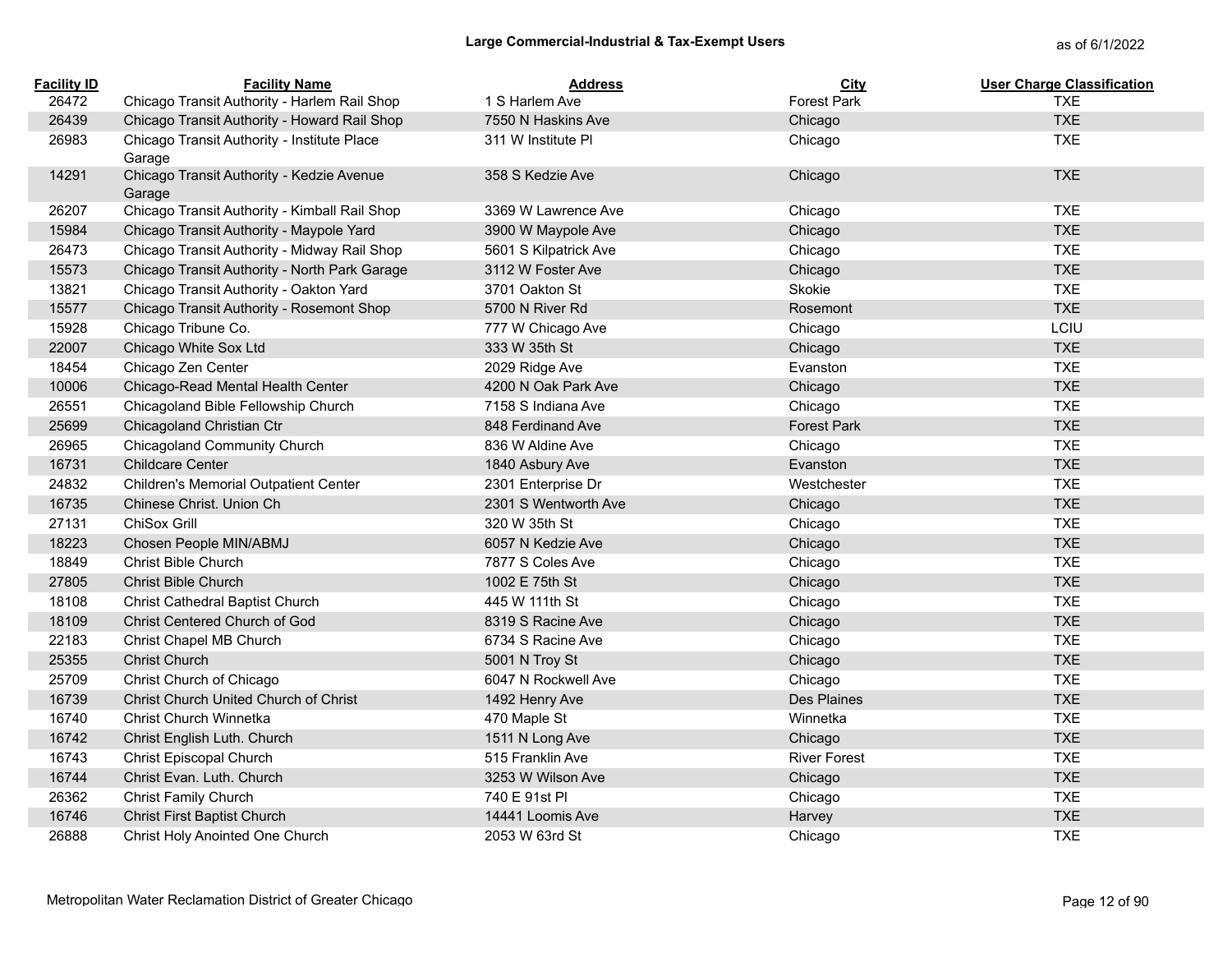| <b>Facility ID</b> | <b>Facility Name</b>                               | <b>Address</b>           | City                     | <b>User Charge Classification</b> |
|--------------------|----------------------------------------------------|--------------------------|--------------------------|-----------------------------------|
| 16754              | Christ Luth Church & Pars                          | 14700 S 94th Ave         | <b>Orland Park</b>       | <b>TXE</b>                        |
| 16755              | Christ Lutheran Church & Pars.                     | 41 S Rohlwing Rd         | Palatine                 | <b>TXE</b>                        |
| 16757              | Christ Memorial United Church of Christ            | 2440 York St             | <b>Blue Island</b>       | <b>TXE</b>                        |
| 26553              | Christ Outreach Deliverance Church                 | 5100 W Chicago Ave       | Chicago                  | <b>TXE</b>                        |
| 16129              | Christ Presby. Church                              | 6900 Barrington Rd       | <b>Hanover Park</b>      | <b>TXE</b>                        |
| 18115              | Christ Taber. MB Church of Austin                  | 854 N Central Ave        | Chicago                  | <b>TXE</b>                        |
| 16760              | Christ Tem Pente Ch                                | 9248 S Cottage Grove Ave | Chicago                  | <b>TXE</b>                        |
| 18117              | Christ Temple Apost. Faith Church                  | 14 S Ashland Ave         | Chicago                  | <b>TXE</b>                        |
| 16761              | <b>Christ Temple Cathedral</b>                     | 62 W 111th PI            | Chicago                  | <b>TXE</b>                        |
| 18119              | Christ Temple Comm B Church                        | 16200 S Wood St          | Markham                  | <b>TXE</b>                        |
| 16762              | Christ Temple Community Church                     | 7400 S Blackstone Ave    | Chicago                  | <b>TXE</b>                        |
| 18120              | Christ Temple MB Church                            | 41 W 95th St             | Chicago                  | <b>TXE</b>                        |
| 27233              | Christ the King                                    | 9235 S Hamilton Ave      | Chicago                  | <b>TXE</b>                        |
| 16764              | Christ the King Evangelical Lutheran Church        | 100 W Michigan Ave       | Palatine                 | <b>TXE</b>                        |
| 16756              | Christ the Mediator Church                         | 3100 S Calumet Ave       | Chicago                  | <b>TXE</b>                        |
| 16766              | <b>Christ United Methodist</b>                     | 3730 W 119th St          | Alsip                    | <b>TXE</b>                        |
| 16768              | <b>Christ Universal Temple</b>                     | 11901 S Ashland Ave      | Chicago                  | <b>TXE</b>                        |
| 27867              | Christ's Oasis Ministries - Central Campus         | 3101 N Parkside Ave      | Chicago                  | <b>TXE</b>                        |
| 27868              | Christ's Oasis Ministries - South Campus           | 820 California Ave       | Dolton                   | <b>TXE</b>                        |
| 30818              | <b>Christian Arabic Bible Ministries</b>           | 7115 W Hood Ave          | Chicago                  | <b>TXE</b>                        |
| 16778              | Christian Church of Arlington Hts                  | 333 W Thomas St          | <b>Arlington Heights</b> | <b>TXE</b>                        |
| 25662              | Christian Faith Fellowship Church                  | 1140 W 59th St           | Chicago                  | <b>TXE</b>                        |
| 26612              | Christian Family Faith Center                      | 10714 S Wentworth Ave    | Chicago                  | <b>TXE</b>                        |
| 16783              | Christian Fellowship                               | 445 W 119th St           | Chicago                  | <b>TXE</b>                        |
| 16772              | Christian Fellowship Church                        | 4220 W 59th St           | Chicago                  | <b>TXE</b>                        |
| 18802              | Christian Fellowship Church                        | 22200 Richton Rd         | <b>Richton Park</b>      | <b>TXE</b>                        |
| 21769              | Christian Fellowship Church                        | 439 W 119th St           | Chicago                  | <b>TXE</b>                        |
| 16784              | Christian Fellowship Free Church                   | 3425 N Damen Ave         | Chicago                  | <b>TXE</b>                        |
| 18122              | Christian Greater Rock Church                      | 2722 W Van Buren St      | Chicago                  | <b>TXE</b>                        |
| 16786              | Christian Hills Full Gospel Church                 | 9001 W 159th St          | <b>Orland Hills</b>      | <b>TXE</b>                        |
| 18127              | Christian Life Church & College                    | 400 E Gregory St         | <b>Mount Prospect</b>    | <b>TXE</b>                        |
| 18129              | Christian Love Missionary Baptist Church           | 535 N Spaulding Ave      | Chicago                  | <b>TXE</b>                        |
| 26307              | Christian Science Reading Room                     | 5940 N Lincoln Ave       | Chicago                  | <b>TXE</b>                        |
| 18134              | Christian Service Center Inc                       | 4750 W Washington Blvd   | Chicago                  | <b>TXE</b>                        |
| 18124              | Christian Service M B C                            | 914 W 119th St           | Chicago                  | <b>TXE</b>                        |
| 16797              | Christian Temple Missionary Baptist Church<br>Inc. | 6344 S Kimbark Ave       | Chicago                  | <b>TXE</b>                        |
| 16798              | Christian Valley Baptist Church                    | 1237 S Homan Ave         | Chicago                  | <b>TXE</b>                        |
| 22193              | Christian Youth MB Ch                              | 8801 S Hermitage Ave     | Chicago                  | <b>TXE</b>                        |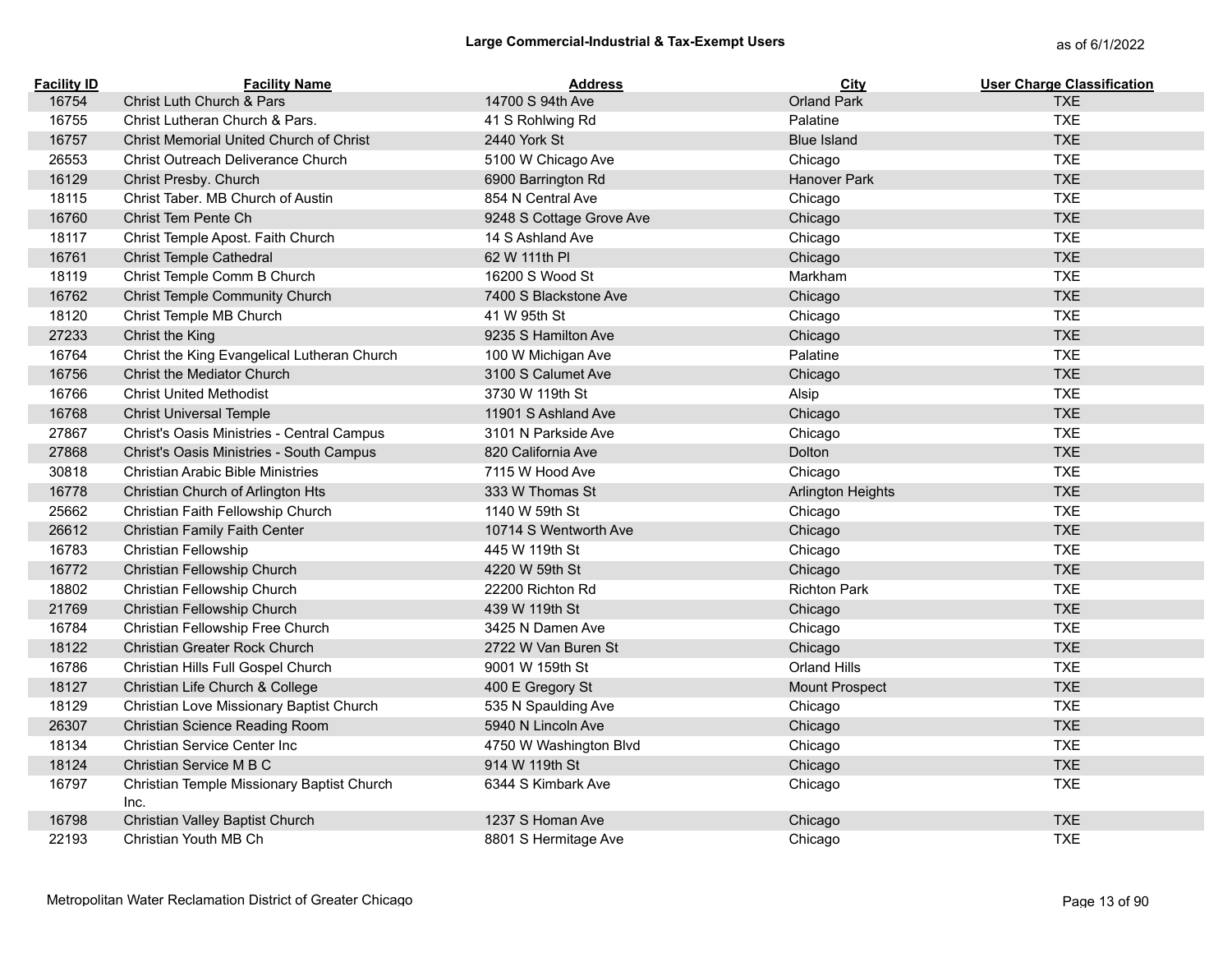| <b>Facility ID</b> | <b>Facility Name</b>              | <b>Address</b>            | City                     | <b>User Charge Classification</b> |
|--------------------|-----------------------------------|---------------------------|--------------------------|-----------------------------------|
| 16801              | <b>Christus Victor Lutheran</b>   | 1045 Arlington Heights Rd | Elk Grove Village        | <b>TXE</b>                        |
| 12101              | Chromium Industries LLC           | 4645 W Chicago Ave        | Chicago                  | LCIU                              |
| 16806              | <b>Church of Christ</b>           | 2300 Cardinal Dr          | <b>Rolling Meadows</b>   | <b>TXE</b>                        |
| 16807              | Church of Christ                  | 4400 W Maypole Ave        | Chicago                  | <b>TXE</b>                        |
| 16811              | <b>Church of Christ</b>           | 11512 Normandy Ave        | Worth                    | <b>TXE</b>                        |
| 16812              | Church of Christ In South Holland | 15925 State St            | South Holland            | <b>TXE</b>                        |
| 16816              | Church of Christian Liberty       | 502 W Euclid Ave          | <b>Arlington Heights</b> | <b>TXE</b>                        |
| 16819              | Church of God                     | 1333 S Harding Ave        | Chicago                  | <b>TXE</b>                        |
| 16823              | Church of God                     | 1132 N Spaulding Ave      | Chicago                  | <b>TXE</b>                        |
| 18139              | Church of God                     | 3301 W Le Moyne St        | Chicago                  | <b>TXE</b>                        |
| 18141              | Church of God & Pars.             | 14901 Honore Ave          | Harvey                   | <b>TXE</b>                        |
| 18388              | Church of God (7th Day)           | 2235 S Damen Ave          | Chicago                  | <b>TXE</b>                        |
| 27916              | Church of God (7th Day) Zion      | 10929 S Prospect Ave      | Chicago                  | <b>TXE</b>                        |
| 30952              | Church of God 7th Day Justice     | 8600 S 79th Court         | Justice                  | <b>TXE</b>                        |
| 16820              | Church of God In Christ           | 4946 S Vincennes Ave      | Chicago                  | <b>TXE</b>                        |
| 16822              | Church of God In Christ (Robbins) | 3318 W 137th St           | Robbins                  | <b>TXE</b>                        |
| 16817              | Church of God of Chicago          | 4601 S Drexel Blvd        | Chicago                  | <b>TXE</b>                        |
| 16824              | Church of God, Bridgeview         | 7801 W 71st St            | Bridgeview               | <b>TXE</b>                        |
| 18087              | Church of God, Household          | 1540 W 69th St            | Chicago                  | <b>TXE</b>                        |
| 18142              | Church of Incarnation U.M.        | 330 W Golf Rd             | Arlington Heights        | <b>TXE</b>                        |
| 26511              | Church of Israel, The             | 5251 W North Ave          | Chicago                  | <b>TXE</b>                        |
| 16625              | Church of Jesus Christ LDS        | 3235 W Wrightwood Ave     | Chicago                  | <b>TXE</b>                        |
| 16626              | Church of Jesus Christ LDS        | 2035 N Windsor Dr         | <b>Arlington Heights</b> | <b>TXE</b>                        |
| 16627              | Church of Jesus Christ LDS        | 1320 W Schaumburg Rd      | Schaumburg               | <b>TXE</b>                        |
| 16628              | Church of Jesus Christ LDS        | 13150 88th Ave            | <b>Orland Park</b>       | <b>TXE</b>                        |
| 16826              | Church of Jesus Christ LDS        | 2727 Lake St              | Wilmette                 | <b>TXE</b>                        |
| 16827              | Church of Jesus Christ LDS        | 5100 N Springfield Ave    | Chicago                  | <b>TXE</b>                        |
| 18088              | Church of Lord Jesus Christ       | 3202 W Ogden Ave          | Chicago                  | <b>TXE</b>                        |
| 16835              | Church of Our Savior Episcopal    | 530 W Fullerton Pkwy      | Chicago                  | <b>TXE</b>                        |
| 16836              | Church of St Paul & The Redeemer  | 4945 S Dorchester Ave     | Chicago                  | <b>TXE</b>                        |
| 18146              | Church of the Ascension           | 1133 N LaSalle St         | Chicago                  | <b>TXE</b>                        |
| 16837              | Church of the Atonement           | 5749 N Kenmore Ave        | Chicago                  | <b>TXE</b>                        |
| 27757              | Church of the Chicagoans          | 5518 W Gettysburg St      | Chicago                  | <b>TXE</b>                        |
| 19178              | Church of the Cross               | 475 W Higgins Rd          | <b>Hoffman Estates</b>   | <b>TXE</b>                        |
| 18147              | Church of the Good Shepherd       | 5700 S Prairie Ave        | Chicago                  | <b>TXE</b>                        |
| 16838              | Church of the Holy Nativity       | 9300 S Pleasant Ave       | Chicago                  | <b>TXE</b>                        |
| 27234              | Church of the Holy Spirit         | 1453 W Bode Rd            | Schaumburg               | <b>TXE</b>                        |
| 16631              | Church of the Living God          | 1251 S Lawndale Ave       | Chicago                  | <b>TXE</b>                        |
| 16839              | Church of the Living God          | 6000 S Union Ave          | Chicago                  | <b>TXE</b>                        |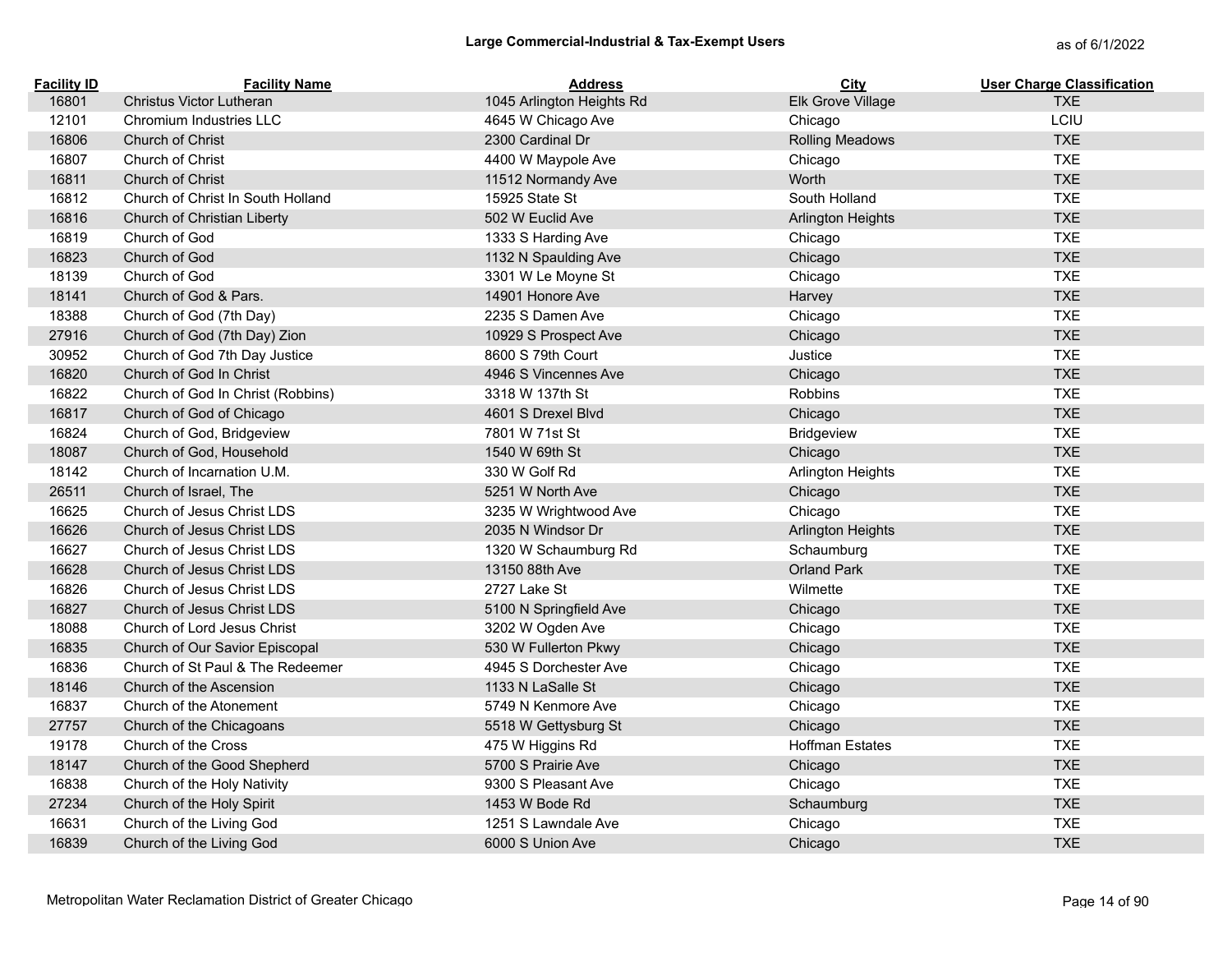| <b>Facility ID</b> | <b>Facility Name</b>                                   | <b>Address</b>               | <b>City</b>         | <b>User Charge Classification</b> |
|--------------------|--------------------------------------------------------|------------------------------|---------------------|-----------------------------------|
| 16840              | Church of the Living God                               | 14 E 45th St                 | Chicago             | <b>TXE</b>                        |
| 16843              | Church of the Nazarene                                 | 1435 Wise Rd                 | Schaumburg          | <b>TXE</b>                        |
| 16844              | Church of the Spirit                                   | 2651 N Central Park Ave      | Chicago             | <b>TXE</b>                        |
| 16633              | Church of the Transfiguration                          | 12219 86th Ave               | Palos Park          | <b>TXE</b>                        |
| 18148              | <b>Church Three Crosses</b>                            | 333 W Wisconsin Ave          | Chicago             | <b>TXE</b>                        |
| 25648              | Church Universal & Triumphant                          | 2404 Mayfair Ave             | Westchester         | <b>TXE</b>                        |
| 12114              | CID Recycling and Disposal Facility                    | 13707 S Jeffery Ave          | <b>Calumet City</b> | LCIU                              |
| 10180              | <b>Cintas Corporation</b>                              | 1025 National Pkwy           | Schaumburg          | LCIU                              |
| 15985              | <b>Cintas Corporation</b>                              | 6001 W 73rd St               | <b>Bedford Park</b> | LCIU                              |
| 26070              | <b>Cintas Corporation</b>                              | 1201 W St. Charles Rd        | Maywood             | LCIU                              |
| 27857              | Cintas Corporation No. 2                               | 8201 S Cork Ave              | Justice             | LCIU                              |
| 16148              | <b>Circle Urban Ministries</b>                         | 118 N Central Ave            | Chicago             | <b>TXE</b>                        |
| 26425              | Circuit Engineering, LLC                               | 1390 Lunt Ave                | Elk Grove Village   | LCIU                              |
| 13521              | Citgo Petroleum Corp                                   | 3737 S Cicero Ave            | Cicero              | LCIU                              |
| 30879              | City Colleges of Chicago - Harry S. Truman<br>College  | 1145 W Wilson Ave            | Chicago             | <b>TXE</b>                        |
| 30996              | City Colleges of Chicago - Malcolm X College           | 1900 W Jackson Blyd          | Chicago             | <b>TXE</b>                        |
| 30997              | City Colleges of Chicago - Olive-Harvey<br>College     | 10001 S Woodlawn Ave         | Chicago             | <b>TXE</b>                        |
| 30960              | City Colleges of Chicago - Richard J. Daley<br>College | 7500 S Pulaski Rd            | Chicago             | <b>TXE</b>                        |
| 30856              | City Colleges of Chicago - Wilbur Wright<br>College    | 4300 N Narragansett Ave      | Chicago             | <b>TXE</b>                        |
| 15075              | City Foods, Inc.                                       | 4230 S Racine Ave            | Chicago             | LCIU                              |
| 13787              | City of Chicago - Jardine Water Purification<br>Plant  | 1000 E Ohio St               | Chicago             | <b>TXE</b>                        |
| 14277              | City of Chicago - Midway International Airport         | 5700 S Cicero Ave            | Chicago             | <b>TXE</b>                        |
| 13826              | City of Chicago - O'Hare Terminal Complex              | O'Hare International Airport | Chicago             | <b>TXE</b>                        |
| 13958              | City of Chicago - Sawyer Water Purification<br>Plant   | 3300 E Cheltenham Pl         | Chicago             | <b>TXE</b>                        |
| 25769              | City of Chicago-North Airfield Detention Basin         | O'Hare International Airport | Chicago             | <b>TXE</b>                        |
| 14220              | City of Chicago-South Airfield Detention Basin         | O'Hare International Airport | Chicago             | <b>TXE</b>                        |
| 27880              | City of Praise Church of Chicago                       | 3250 W 60th St               | Chicago             | <b>TXE</b>                        |
| 27038              | <b>Citylight International Assembly</b>                | 824 E 43rd St                | Chicago             | <b>TXE</b>                        |
| 30829              | CityLine Bible Church                                  | 7333 N Caldwell Ave          | <b>Niles</b>        | <b>TXE</b>                        |
| 17916              | <b>Clare Oaks Retirement Community</b>                 | 801 W Bartlett Rd            | <b>Bartlett</b>     | <b>TXE</b>                        |
| 18150              | <b>Claret Center</b>                                   | 5536 S Everett Ave           | Chicago             | <b>TXE</b>                        |
| 18152              | <b>Claretian Fathers</b>                               | 400 N Euclid Ave             | Oak Park            | <b>TXE</b>                        |
| 26549              | Clean Harbors Recycling Services of Chicago,           | 1445 W 42nd St               | Chicago             | LCIU                              |

LLC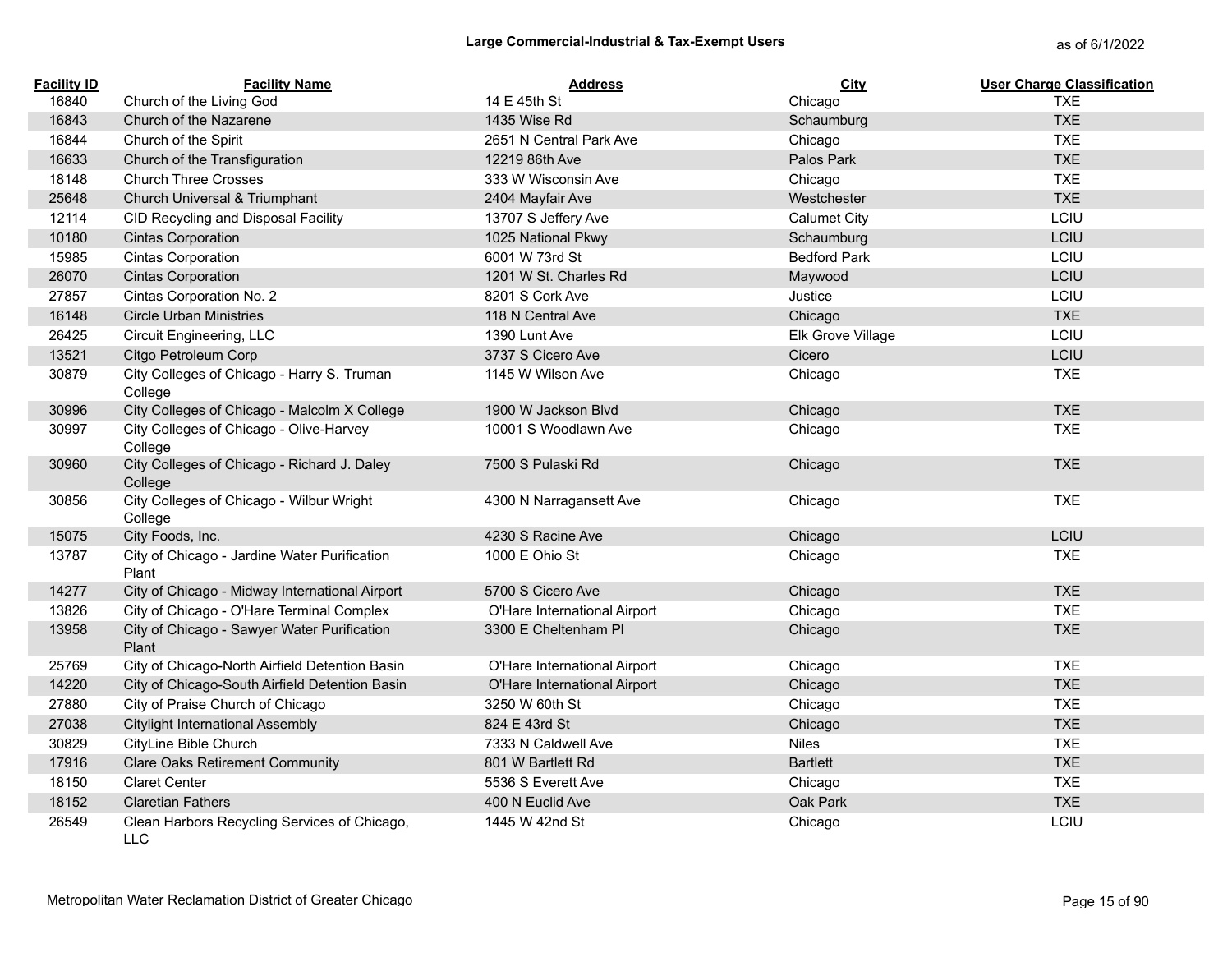| <b>Facility ID</b> | <b>Facility Name</b>                       | <b>Address</b>                        | City                     | <b>User Charge Classification</b> |
|--------------------|--------------------------------------------|---------------------------------------|--------------------------|-----------------------------------|
| 16860              | Clearbrook Center (Rolling Meadows)        | 3201 W Campbell St                    | <b>Rolling Meadows</b>   | <b>TXE</b>                        |
| 18153              | Clerics of St Viator                       | 1212 E Euclid Ave                     | <b>Arlington Heights</b> | <b>TXE</b>                        |
| 16869              | Cleveland Taber. Bapt Ch                   | 7119 S Racine Ave                     | Chicago                  | <b>TXE</b>                        |
| 25896              | Cleveland-Cliffs Riverdale LLC             | 13500 S Perry Ave                     | Riverdale                | LCIU                              |
| 25289              | CMP Anodizing, Inc.                        | 1340 Howard St                        | Elk Grove Village        | LCIU                              |
| 27629              | CMP Anodizing, Inc.                        | 1530 Louis Ave                        | Elk Grove Village        | LCIU                              |
| 18157              | <b>CNA Insurance Company</b>               | 333 S Wabash Ave                      | Chicago                  | LCIU                              |
| 12340              | Cody Metal Finishing Inc.                  | 1620 N Throop St                      | Chicago                  | LCIU                              |
| 18355              | Colonial Village Church of Christ          | 12814 S Lowe Ave                      | Chicago                  | <b>TXE</b>                        |
| 15134              | Columbia College                           | 600 S Michigan Ave                    | Chicago                  | <b>TXE</b>                        |
| 16886              | Columbia College                           | 72 E 11th St                          | Chicago                  | <b>TXE</b>                        |
| 27048              | Columbia College                           | 33 E Ida B. Wells Dr                  | Chicago                  | <b>TXE</b>                        |
| 26615              | Columbus Vegetable Oils                    | 30 East Oakton Ave                    | Des Plaines              | LCIU                              |
| 16889              | Come & See Baptist Church                  | 8333 S Dr. Martin Luther King, Jr. Dr | Chicago                  | <b>TXE</b>                        |
| 15230              | Commercial Finishes Company, Ltd.          | 540 Lively Blvd                       | Elk Grove Village        | LCIU                              |
| 16905              | Commonwealth Community Church              | 140 W 81st St                         | Chicago                  | <b>TXE</b>                        |
| 16433              | Community Christian Church of Chicago      | 10323 S Ewing Ave                     | Chicago                  | <b>TXE</b>                        |
| 16890              | <b>Community Church of Rolling Meadows</b> | 2720 Kirchoff Rd                      | <b>Rolling Meadows</b>   | <b>TXE</b>                        |
| 16891              | Community Church of Wilmette               | 1020 Forest Ave                       | Wilmette                 | <b>TXE</b>                        |
| 16894              | <b>Community Covenant Church</b>           | 12444 S Loomis St                     | <b>Calumet Park</b>      | <b>TXE</b>                        |
| 27631              | <b>Community First Medical Center</b>      | 5645 W Addison St                     | Chicago                  | LCIU                              |
| 16896              | Community Mennonite Church & Center        | 16200 S Kedzie Ave                    | Markham                  | <b>TXE</b>                        |
| 16897              | <b>Community Missionary Baptist Church</b> | 3348 W 21st St                        | Chicago                  | <b>TXE</b>                        |
| 26328              | Community of Faith COCH, USA               | 3750-3755 W 163rd St                  | Markham                  | <b>TXE</b>                        |
| 16898              | Community Presbyterian Church              | 407 N Main St                         | <b>Mount Prospect</b>    | <b>TXE</b>                        |
| 16901              | Community Presbyterian Church              | 2000 Roosevelt Rd                     | <b>Broadview</b>         | <b>TXE</b>                        |
| 27033              | <b>Compassion Baptist Church</b>           | 2650 E 95th St                        | Chicago                  | <b>TXE</b>                        |
| 16912              | Concord Miss Bapt Church                   | 6319 S Kimbark Ave                    | Chicago                  | <b>TXE</b>                        |
| 16913              | Concordia Association                      | 7900 W Madison St                     | <b>Forest Park</b>       | <b>TXE</b>                        |
| 16920              | Concordia Ev Luth Church                   | 2649 W Belmont Ave                    | Chicago                  | <b>TXE</b>                        |
| 16922              | Concordia Luth Church                      | 3855 N Seeley Ave                     | Chicago                  | <b>TXE</b>                        |
| 16180              | Concordia University Chicago               | 7400 Augusta St                       | <b>River Forest</b>      | <b>TXE</b>                        |
| 16933              | Cong B'Nai Israel                          | 10216 Kitchener St                    | Westchester              | <b>TXE</b>                        |
| 21739              | Cong Bene Shalom                           | 4435 Oakton St                        | Skokie                   | <b>TXE</b>                        |
| 16930              | Cong Beth Itzchok                          | 6716 N Whipple St                     | Chicago                  | <b>TXE</b>                        |
| 16955              | Cong Beth Shalom                           | 3433 Walters Ave                      | Northbrook               | <b>TXE</b>                        |
| 16934              | Cong Bnei Ruven Nusach                     | 6350 N Whipple St                     | Chicago                  | <b>TXE</b>                        |
| 16954              | Cong Church Jefferson Pk                   | 5320 W Giddings St                    | Chicago                  | <b>TXE</b>                        |
| 19814              | Cong Church of Park Manor                  | 7000 S Dr. Martin Luther King, Jr. Dr | Chicago                  | <b>TXE</b>                        |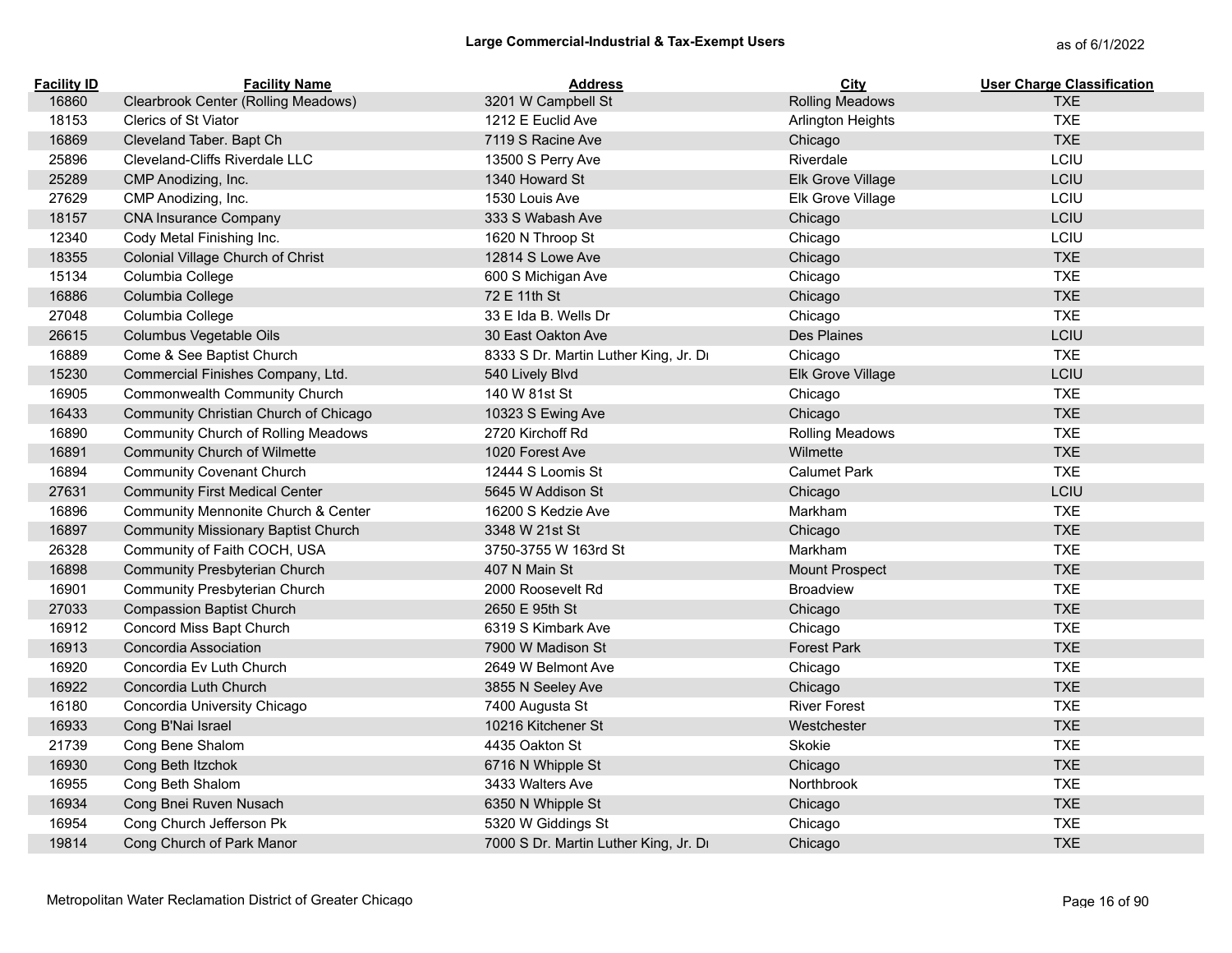| <b>Facility ID</b> | <b>Facility Name</b>                                 | <b>Address</b>               | City                     | <b>User Charge Classification</b> |
|--------------------|------------------------------------------------------|------------------------------|--------------------------|-----------------------------------|
| 16938              | Cong Ezras Israel                                    | 7001 N California Ave        | Chicago                  | <b>TXE</b>                        |
| 16949              | Cong Kehilath Jacob                                  | 3701 W Devon Ave             | Chicago                  | <b>TXE</b>                        |
| 16951              | Cong Kins of Rogers Park                             | 2800 W Northshore Ave        | Chicago                  | <b>TXE</b>                        |
| 16940              | Cong Kol Emeth                                       | 5130 Touhy Ave               | Skokie                   | <b>TXE</b>                        |
| 16941              | Cong Mishne Ugmoro                                   | 6045 N California Ave        | Chicago                  | <b>TXE</b>                        |
| 16944              | Cong Rodfei Zedek                                    | 5200 S Hyde Park Blvd        | Chicago                  | <b>TXE</b>                        |
| 16952              | Cong Shaare Tikvah                                   | 5800 N Kimball Ave           | Chicago                  | <b>TXE</b>                        |
| 16953              | Cong United Church of Christ                         | 1001 W Kirchoff Rd           | <b>Arlington Heights</b> | <b>TXE</b>                        |
| 19087              | Cong Warsaw Bikur Chalim                             | 3541 W Peterson Ave          | Chicago                  | <b>TXE</b>                        |
| 16948              | Cong Yehuda Moshe                                    | 4721 Touhy Ave               | Lincolnwood              | <b>TXE</b>                        |
| 16936              | Cong. Chesed L'Avrohom                               | 3135 W Devon Ave             | Chicago                  | <b>TXE</b>                        |
| 26480              | Congregation Adas Yeshurun                           | 3050 W Touhy Ave             | Chicago                  | <b>TXE</b>                        |
| 16932              | Congregation Beth Sholom Ahavas Achim                | 5665 N Jersey Ave            | Chicago                  | <b>TXE</b>                        |
| 18170              | Congregation Or Torah                                | 3800 Dempster St             | Skokie                   | <b>TXE</b>                        |
| 16943              | <b>Congregation Poalie Zedeck</b>                    | 2801 W Albion Ave            | Chicago                  | <b>TXE</b>                        |
| 27041              | <b>Congregation Sukkat Shalom</b>                    | 1001 Central Ave             | Wilmette                 | <b>TXE</b>                        |
| 23995              | <b>Congress Development Company</b>                  | 4100 W Frontage Rd           | Hillside                 | LCIU                              |
| 25347              | Congress Plaza Hotel and Convention Center           | 520 S Michigan Ave           | Chicago                  | LCIU                              |
| 27034              | Connection Community Church, The                     | 9100 S Merrill Ave           | Chicago                  | <b>TXE</b>                        |
| 10843              | Conway Import Co, Inc                                | 11051 W Addison Ave          | Franklin Park            | LCIU                              |
| 26652              | Cook County Health - Cottage Grove Medical<br>Center | 1645 Cottage Grove Ave       | Ford Heights             | <b>TXE</b>                        |
| 26639              | Cook County Health - John H. Stroger Jr.<br>Hospital | 1901 W Harrison St           | Chicago                  | <b>TXE</b>                        |
| 26646              | Cook County Health - Provident Hospital              | 500 E 51st St                | Chicago                  | <b>TXE</b>                        |
| 26655              | Cook County/Englewood Health Center                  | 1135 W 69th St               | Chicago                  | <b>TXE</b>                        |
| 18178              | Coppin Mem. A M E Church                             | 5627 S Michigan Ave          | Chicago                  | <b>TXE</b>                        |
| 16979              | Corinthian Temple COGIC                              | 4520 W Washington Blvd       | Chicago                  | <b>TXE</b>                        |
| 16980              | Cornelia Ave Baptist Ch                              | 1709 W Cornelia Ave          | Chicago                  | <b>TXE</b>                        |
| 17625              | <b>Cornerstone Church</b>                            | 3440 178th St                | Lansing                  | <b>TXE</b>                        |
| 26636              | <b>Cornerstone Community Center</b>                  | 4628 N Clifton Ave           | Chicago                  | <b>TXE</b>                        |
| 26078              | Cornerstone Community Outreach - Sylvia<br>Center    | 4615 N Clifton Ave           | Chicago                  | <b>TXE</b>                        |
| 19894              | Cornerstone Presbyterian Church                      | 11200 S State St             | Chicago                  | <b>TXE</b>                        |
| 27235              | Corpus Christi                                       | 4910 S Martin Luther King Dr | Chicago                  | <b>TXE</b>                        |
| 25844              | Corrugated Supplies Company, LLC                     | 5043 W 67th St               | <b>Bedford Park</b>      | LCIU                              |
| 18180              | <b>Cosmopolitan Community Church</b>                 | 5249 S Wabash Ave            | Chicago                  | <b>TXE</b>                        |
| 16989              | Cottage Grove Church                                 | 16556 Cottage Grove Ave      | South Holland            | <b>TXE</b>                        |
| 30971              | Cougle Foods                                         | 2801 S Ashland Ave           | Chicago                  | LCIU                              |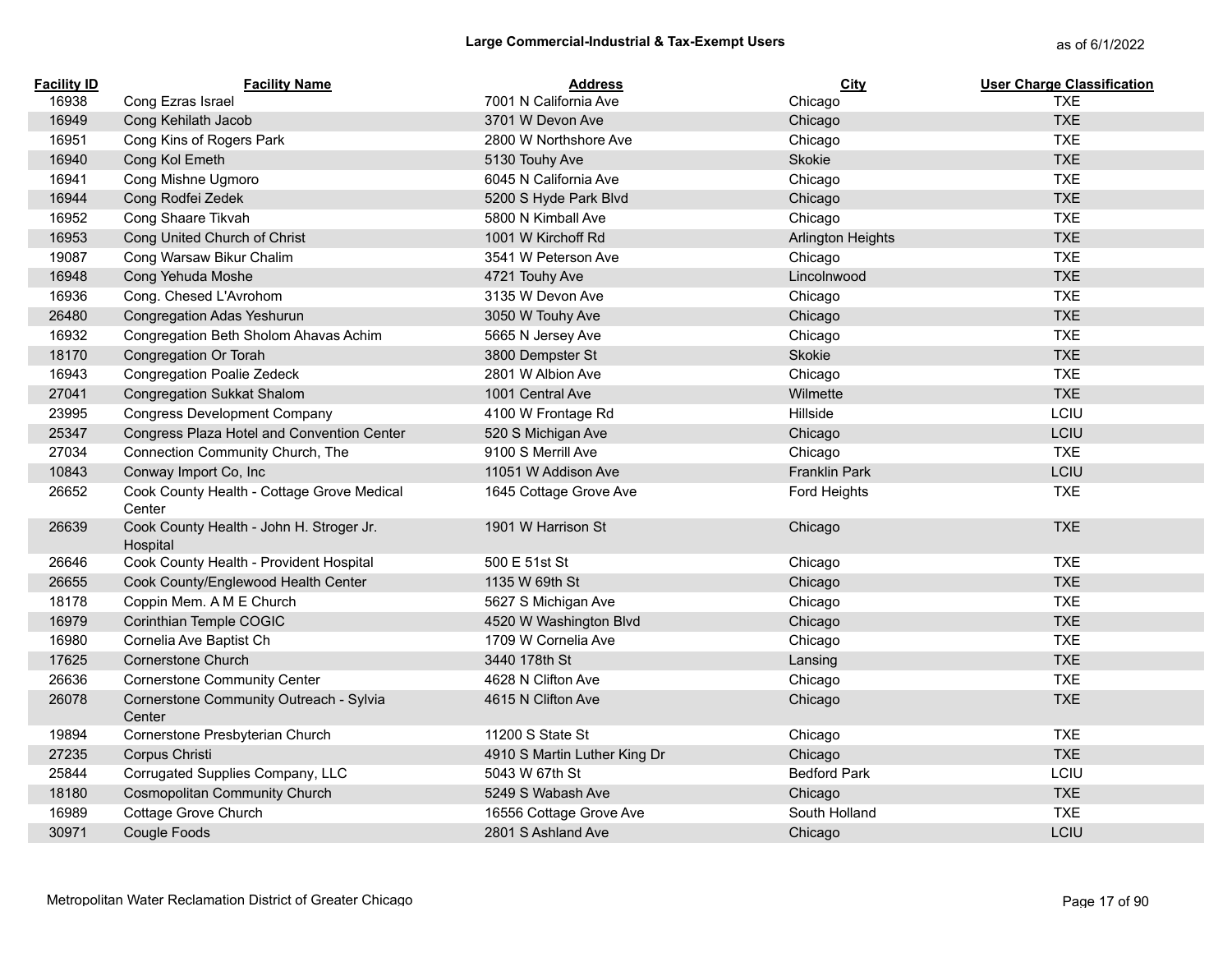| <b>Facility ID</b> | <b>Facility Name</b>                        | <b>Address</b>         | City                     | <b>User Charge Classification</b> |
|--------------------|---------------------------------------------|------------------------|--------------------------|-----------------------------------|
| 16990              | Council For Jewish Elderly                  | 3101 W Touhy Ave       | Chicago                  | <b>TXE</b>                        |
| 17610              | Counseling Center of the Northshore         | 992-1/2 Green Bay Rd   | Winnetka                 | <b>TXE</b>                        |
| 24429              | Countryside Church                          | 1025 Smith Rd          | Palatine                 | <b>TXE</b>                        |
| 26477              | Covenant Faith Church of God                | 10505 S Halsted St     | Chicago                  | <b>TXE</b>                        |
| 26785              | Covenant Living of Northbrook               | 2625 Techny Rd         | Northbrook               | <b>TXE</b>                        |
| 25513              | Covenant Orthodox Presbyterian Church       | 9340 W 147th St        | <b>Orland Park</b>       | <b>TXE</b>                        |
| 16950              | Covenant Presby Church of Chgo-Educ Bld     | 2022 W Dickens Ave     | Chicago                  | <b>TXE</b>                        |
| 16961              | Covenant Presbyterian Church                | 2012 W Dickens Ave     | Chicago                  | <b>TXE</b>                        |
| 16999              | <b>Cradle Society</b>                       | 2049 Ridge Ave         | Evanston                 | <b>TXE</b>                        |
| 17005              | <b>Crawford Bible</b>                       | 4155 W 31st St         | Chicago                  | <b>TXE</b>                        |
| 18185              | Crerar Mem Presby Church                    | 8100 S Calumet Ave     | Chicago                  | <b>TXE</b>                        |
| 18186              | <b>Crestwood Christian Center</b>           | 4925 Midlothian Tpke   | Crestwood                | <b>TXE</b>                        |
| 17011              | Crestwood Church of Christ                  | 13860 S Cicero Ave     | Crestwood                | <b>TXE</b>                        |
| 27523              | Cristo Rey Jesuit High School               | 1852 W 22nd Pl         | Chicago                  | <b>TXE</b>                        |
| 17012              | Croatian Cultural Center                    | 2845 W Devon Ave       | Chicago                  | <b>TXE</b>                        |
| 11111              | <b>Croatian Fran Publications</b>           | 4851 S Drexel Blvd     | Chicago                  | <b>TXE</b>                        |
| 18187              | Croatian Franciscan Fathers                 | 4848 S Ellis Ave       | Chicago                  | <b>TXE</b>                        |
| 19605              | Cross & Crown Church                        | 3707 W Ainslie St      | Chicago                  | <b>TXE</b>                        |
| 17014              | Cross & Crown Luth Church                   | 1122 W Rand Rd         | <b>Arlington Heights</b> | <b>TXE</b>                        |
| 26957              | Cross of Calvary M.B. Church                | 269 N Pulaski Rd       | Chicago                  | <b>TXE</b>                        |
| 18036              | Crossroads Assembly of God                  | 8461 State Rd          | <b>Burbank</b>           | <b>TXE</b>                        |
| 17824              | Crossroads Church of Hillside               | 5152 Butterfield Rd    | Hillside                 | <b>TXE</b>                        |
| 16441              | <b>Crossroads Community Church</b>          | 5433 S Austin Ave      | Chicago                  | <b>TXE</b>                        |
| 26521              | Crowne Plaza Hotel                          | 5440 N River Rd        | Rosemont                 | LCIU                              |
| 19436              | CW 111 East Wacker LLC                      | 111 E Wacker Dr        | Chicago                  | LCIU                              |
| 25471              | Cygnus Corporation dba Marietta Chicago     | 340 E 138th St         | Chicago                  | LCIU                              |
| 27543              | Czech Mission of Saints Cyril and Methodius | 9415 Rochester Ave     | <b>Brookfield</b>        | <b>TXE</b>                        |
| 17261              | Dana Container Inc.                         | 7703 W 59th St         | Summit                   | LCIU                              |
| 10397              | Daubert Chemical Co. Inc.                   | 4700 S Central Ave     | Chicago                  | LCIU                              |
| 17475              | Davis Memorial Ame Church                   | 320 E Calendar Ave     | La Grange                | <b>TXE</b>                        |
| 17479              | De La Salle Institute                       | 3455 S Wabash Ave      | Chicago                  | <b>TXE</b>                        |
| 26509              | Deborah's Place                             | 1530 N Sedgwick St     | Chicago                  | <b>TXE</b>                        |
| 26510              | Deborah's Place                             | 2822 W Jackson Blvd    | Chicago                  | <b>TXE</b>                        |
| 26577              | Deeper Life Bible Church                    | 5954 S Albany Ave      | Chicago                  | <b>TXE</b>                        |
| 13477              | <b>DeLaval Manufacturing</b>                | 1855 S Mt. Prospect Rd | Des Plaines              | LCIU                              |
| 26518              | Deliverance Healing Temple                  | 5810 S Lafayette Ave   | Chicago                  | <b>TXE</b>                        |
| 27633              | Delta Sonic Car Wash - Glenwood             | 18225 S Halsted St     | Glenwood                 | LCIU                              |
| 27634              | Delta Sonic Car Wash - Melrose Park         | 8490 W North Ave       | <b>Melrose Park</b>      | LCIU                              |
| 15654              | Delta Sonic Car Wash - Palatine             | 1245 E Dundee Rd       | Palatine                 | LCIU                              |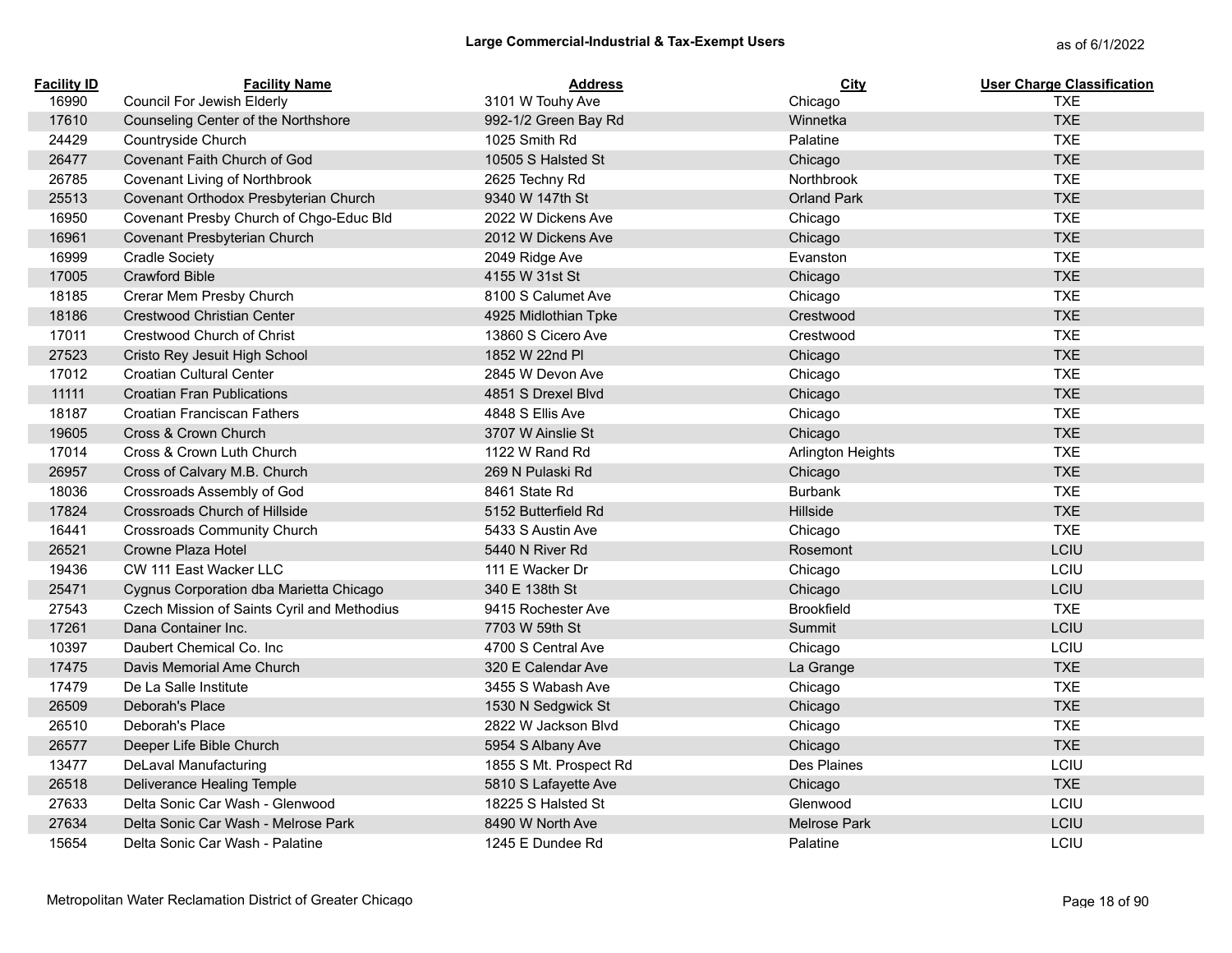| <b>Facility ID</b> | <b>Facility Name</b>                                        | <b>Address</b>         | City                   | <b>User Charge Classification</b> |
|--------------------|-------------------------------------------------------------|------------------------|------------------------|-----------------------------------|
| 27635              | Delta Sonic Car Wash - Tinley Park                          | 6800 159th St          | <b>Tinley Park</b>     | LCIU                              |
| 17480              | DePaul University                                           | 25 E Jackson Blvd      | Chicago                | <b>TXE</b>                        |
| 13770              | Des Plaines Landfill                                        | 9800 W Central Rd      | <b>Des Plaines</b>     | LCIU                              |
| 17620              | Destiny Church                                              | 325 Illinois Blvd      | <b>Hoffman Estates</b> | <b>TXE</b>                        |
| 26269              | Devar Emet Messianic Jewish Outreach                        | 7800 Niles Ave         | Skokie                 | <b>TXE</b>                        |
| 27663              | <b>Dhaliwal Laboratories LLC</b>                            | 5202 W 70th PI         | <b>Bedford Park</b>    | LCIU                              |
| 17505              | Disciples Divinity House of the University of<br>Chicago    | 1156 E 57th St         | Chicago                | <b>TXE</b>                        |
| 18242              | Divine Holiness C.O.G.I.C.                                  | 15306 Wood St          | Harvey                 | <b>TXE</b>                        |
| 27236              | Divine Infant Jesus                                         | 1600 Newcastle Ave     | Westchester            | <b>TXE</b>                        |
| 18198              | Divine Mercy Seat Miss                                      | 15217 Page Ave         | Harvey                 | <b>TXE</b>                        |
| 27237              | Divine Providence                                           | 2500 S Mayfair Ave     | Westchester            | <b>TXE</b>                        |
| 27238              | Divine Savior                                               | 7740 W Montrose Ave    | Norridge               | <b>TXE</b>                        |
| 17507              | Divine Solid Rock M B Church                                | 7334 S Halsted St      | Chicago                | <b>TXE</b>                        |
| 17508              | Divine Word Church                                          | 3842 W 57th St         | Chicago                | <b>TXE</b>                        |
| 17303              | Dixmoor Apostolic House of Prayer                           | 14314 Winchester Ave   | Dixmoor                | <b>TXE</b>                        |
| 27590              | <b>DME Manufacturing Company</b>                            | 8034 Central Park Ave  | Skokie                 | LCIU                              |
| 27603              | DO & Co.                                                    | 2150 Frontage Rd       | <b>Des Plaines</b>     | LCIU                              |
| 13688              | Domestic Uniform Rental Company                             | 4131 N Ravenswood Ave  | Chicago                | LCIU                              |
| 19987              | <b>Dominican University</b>                                 | 7900 Division St       | <b>River Forest</b>    | <b>TXE</b>                        |
| 10055              | Domino Sugar Corp                                           | 2905 S Western Ave     | Chicago                | LCIU                              |
| 22475              | Donald E Stephens Convention Center                         | 9301 W Bryn Mawr Ave   | Rosemont               | <b>TXE</b>                        |
| 26609              | Double Tree Chicago Hotel                                   | 300 E Ohio St          | Chicago                | LCIU                              |
| 17513              | Douglas Park Covenant Church & Pars.                        | 2221 S California Blvd | Chicago                | <b>TXE</b>                        |
| 13205              | Doumak Inc                                                  | 2491 Estes Ave         | Elk Grove Village      | LCIU                              |
| 18206              | Dr Martin Luther Church                                     | 5344 S Francisco Ave   | Chicago                | <b>TXE</b>                        |
| 17478              | Drake Hotel                                                 | 140 E Walton PI        | Chicago                | LCIU                              |
| 26709              | DuSable Museum of African American History                  | 740 E 56th PI          | Chicago                | <b>TXE</b>                        |
| 12058              | Dyna-Burr Chicago, Inc.                                     | 65 E Lake St           | Northlake              | LCIU                              |
| 27824              | Dynomax Inc.                                                | 230 W Palatine Rd      | Wheeling               | LCIU                              |
| 28038              | E-Z Spuds Inc                                               | 2020 Janice Ave        | <b>Melrose Park</b>    | LCIU                              |
| 17345              | E.J. Morris, Jr. Child Care Center                          | 72 E 147th St          | Harvey                 | <b>TXE</b>                        |
| 31077              | Eagle Capital Group LLC, dba Summit<br>Interconnect Chicago | 1735 Mitchell Blvd     | Schaumburg             | LCIU                              |
| 18209              | East Bank Club                                              | 500 N Kingsbury St     | Chicago                | LCIU                              |
| 17514              | East Hazelcrest Bible Church                                | 1204 W 173rd St        | East Hazel Crest       | <b>TXE</b>                        |
| 17515              | East Side Baptist Church                                    | 3501 E 107th St        | Chicago                | <b>TXE</b>                        |
| 17516              | East Side Bible Church                                      | 10524 S Avenue N       | Chicago                | <b>TXE</b>                        |
| 17517              | East Side Bible Church Pars                                 | 10824 S Avenue F       | Chicago                | <b>TXE</b>                        |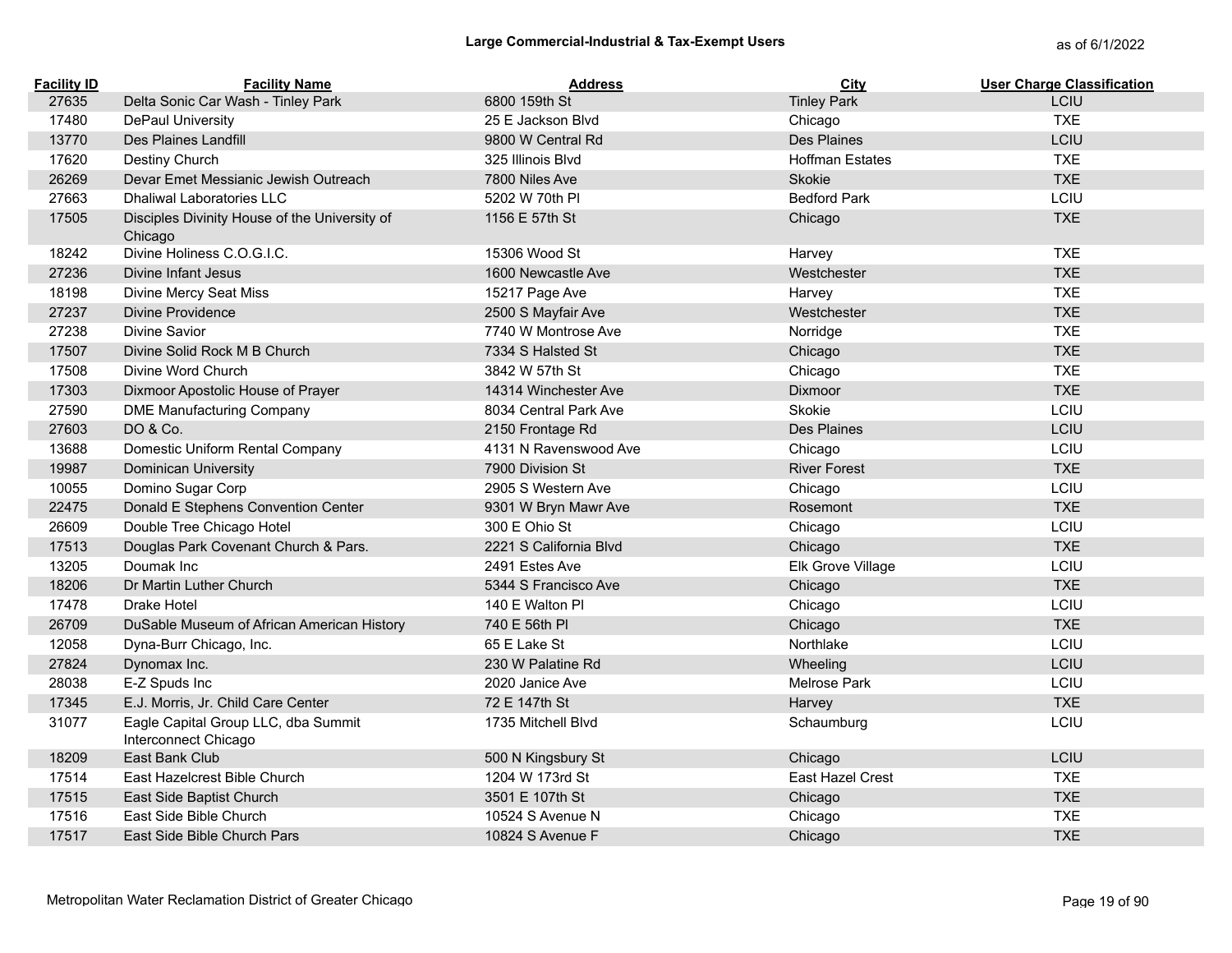| <b>Facility ID</b> | <b>Facility Name</b>                     | Address              | <b>City</b>              | <b>User Charge Classification</b> |
|--------------------|------------------------------------------|----------------------|--------------------------|-----------------------------------|
| 17518              | East Side U M Church                     | 11000 S Ewing Ave    | Chicago                  | <b>TXE</b>                        |
| 18211              | Ebenezer Bapt Church                     | 4501 S Vincennes Ave | Chicago                  | <b>TXE</b>                        |
| 17519              | Ebenezer Christian Reform Church         | 1246 S Harvey Ave    | Berwyn                   | <b>TXE</b>                        |
| 17522              | Ebenezer Luth Church                     | 1650 W Foster Ave    | Chicago                  | <b>TXE</b>                        |
| 25917              | Ebenezer Pentecostal Church              | 6101 W 107th St      | Chicago Ridge            | <b>TXE</b>                        |
| 26233              | Ebro Foods, Inc.                         | 1330 W 43rd St       | Chicago                  | LCIU                              |
| 27623              | Eco-Brite Linen                          | 3712 Jarvis Ave      | Skokie                   | LCIU                              |
| 27966              | <b>EcoDirect Laundry &amp; Cleaners</b>  | 6977 N Austin Ave    | <b>Niles</b>             | LCIU                              |
| 24896              | <b>Ed Miniat LLC</b>                     | 16250 S Vincennes Rd | South Holland            | LCIU                              |
| 17525              | Eden Evang. Luth. Church                 | 5051 W Gunnison St   | Chicago                  | <b>TXE</b>                        |
| 17526              | Eden Evang. Luth. Church Parsonage       | 5049 W Gunnison St   | Chicago                  | <b>TXE</b>                        |
| 27905              | Edgar A. Weber & Company                 | 549 Palwaukee Dr     | Wheeling                 | LCIU                              |
| 17527              | <b>Edgebrook Community Church</b>        | 6736 N Loleta Ave    | Chicago                  | <b>TXE</b>                        |
| 17528              | <b>Edgebrook Covenant Church</b>         | 6355 N Spokane Ave   | Chicago                  | <b>TXE</b>                        |
| 17533              | Edgebrook Lutheran Church                | 5252 W Devon Ave     | Chicago                  | <b>TXE</b>                        |
| 17534              | <b>Edgewater Baptist Church</b>          | 1401 W Hollywood Ave | Chicago                  | <b>TXE</b>                        |
| 17537              | Edgewater Presbyterian Church            | 1020 W Bryn Mawr Ave | Chicago                  | <b>TXE</b>                        |
| 17538              | Edison Park Luth. Church                 | 6626 N Oliphant Ave  | Chicago                  | <b>TXE</b>                        |
| 17539              | <b>Edison Park United Church</b>         | 6740 N Oliphant Ave  | Chicago                  | <b>TXE</b>                        |
| 21522              | <b>Edlong Corporation</b>                | 65 King St           | <b>Elk Grove Village</b> | LCIU                              |
| 11406              | Edsal Manufacturing Company, Inc.        | 4400 S Packers Ave   | Chicago                  | LCIU                              |
| 24378              | Edsal Manufacturing Company, Inc.        | 4345 S Packers Ave   | Chicago                  | LCIU                              |
| 20770              | Edward Hines, Jr. VA Hospital            | 5000 S 5th Ave       | Hines                    | <b>TXE</b>                        |
| 17540              | Eighty-Seventh St Church of Christ       | 1935 W 87th St       | Chicago                  | <b>TXE</b>                        |
| 26740              | <b>Eklind Tool Company</b>               | 11040 King St        | <b>Franklin Park</b>     | LCIU                              |
| 24599              | El Milagro Tortilla                      | 3120 W 36th St       | Chicago                  | LCIU                              |
| 24598              | El Milagro Tortillas                     | 2759 S Kedzie Ave    | Chicago                  | LCIU                              |
| 14249              | El Milagro, Inc.                         | 2919 S Western Ave   | Chicago                  | LCIU                              |
| 26763              | El Milagro, Inc.                         | 2140 S Western Ave   | Chicago                  | LCIU                              |
| 26088              | El Milagro, Inc. - Plant No. 4           | 2400 W 21st PI       | Chicago                  | LCIU                              |
| 12409              | El Popocatepetl Industries, Incorporated | 1854 W 21st St       | Chicago                  | LCIU                              |
| 26622              | El Popocatepetl, Inc.                    | 4246 W 47th St       | Chicago                  | LCIU                              |
| 10888              | Elé Corporation                          | 7847 W 47th St       | McCook                   | LCIU                              |
| 24756              | Electronic Interconnect Corp             | 2700 W Touhy Ave     | Elk Grove Village        | LCIU                              |
| 12222              | <b>Electronic Plating Company</b>        | 1821 S 54th Ave      | Cicero                   | LCIU                              |
| 30958              | Elevate Care Chicago North, LLC          | 2451 W Touhy Ave     | Chicago                  | LCIU                              |
| 30957              | Elevate Care Niles, LLC                  | 8333 W Golf Rd       | <b>Niles</b>             | LCIU                              |
| 30959              | Elevate Care Northbrook, LLC             | 270 Skokie Blvd      | <b>Northbrook</b>        | LCIU                              |
| 30899              | Elevate Senior Living South Holland      | 16300 Louis Ave      | South Holland            | LCIU                              |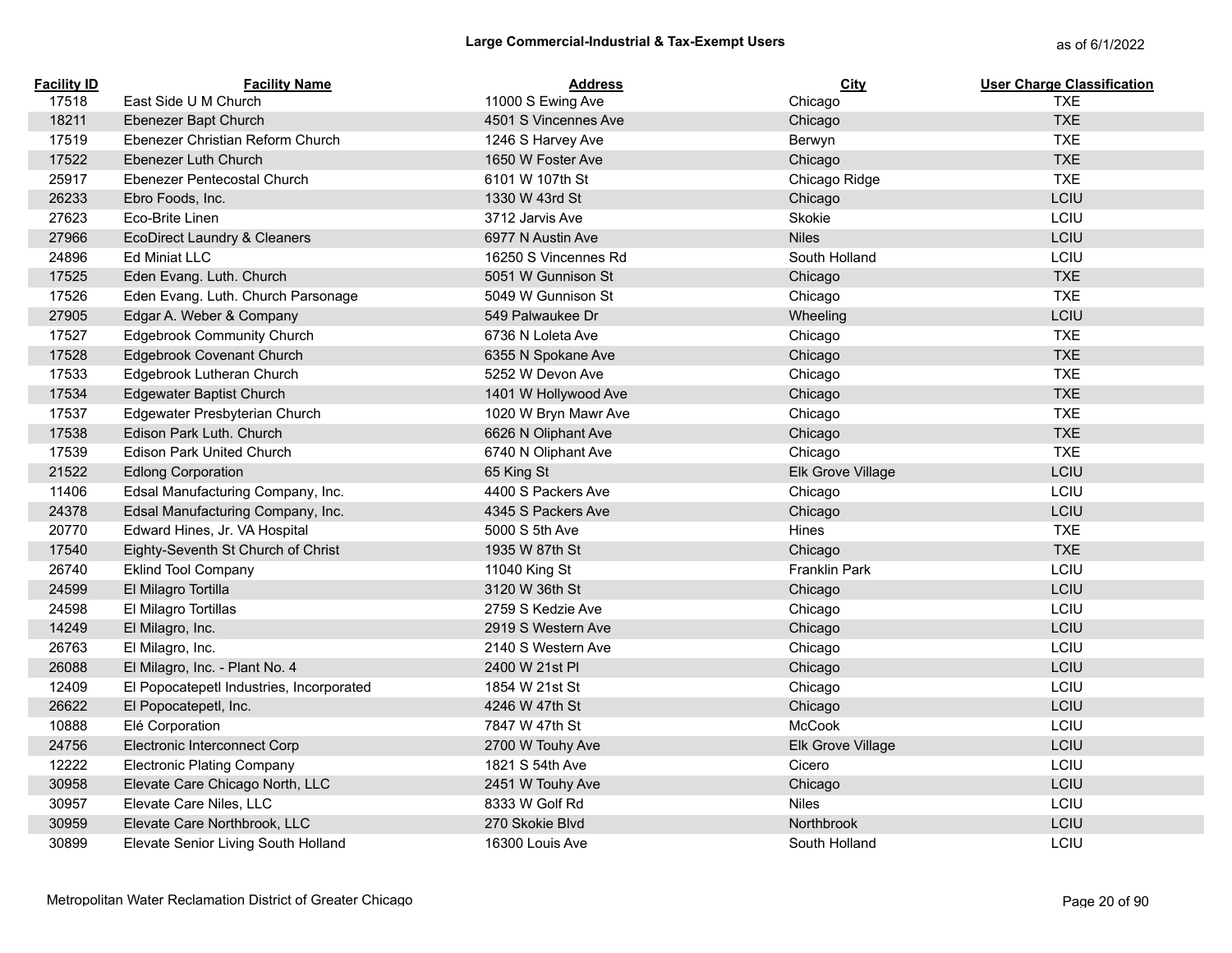| <b>Facility ID</b> | <b>Facility Name</b>                        | <b>Address</b>                        | City                | <b>User Charge Classification</b> |
|--------------------|---------------------------------------------|---------------------------------------|---------------------|-----------------------------------|
| 11369              | <b>Elgin Sweeper Company</b>                | 1300 W Bartlett Rd                    | Elgin               | LCIU                              |
| 25284              | Eli's Cheesecake                            | 6701 W Forest Preserve Dr             | Chicago             | LCIU                              |
| 17542              | Elim Christian School                       | 13020 S Central Ave                   | Palos Heights       | <b>TXE</b>                        |
| 17544              | Elim Evangelical Free Church                | 10000 S Kostner Ave                   | Oak Lawn            | <b>TXE</b>                        |
| 25931              | Elim Romanian Pentecostal Church            | 4850 N Bernard Ave                    | Chicago             | <b>TXE</b>                        |
| 27846              | Elite Airline Linen of Chicago, Inc.        | 3810 Carnation St                     | Franklin Park       | LCIU                              |
| 17545              | Elk Grove Baptist Church                    | 801 Beisner Rd                        | Elk Grove Village   | <b>TXE</b>                        |
| 19143              | Elk Grove Village Presby. Church            | 600 E Elk Grove Blvd                  | Elk Grove Village   | <b>TXE</b>                        |
| 10425              | <b>Elkay Manufacturing Company</b>          | 2700 S 17th Ave                       | <b>Broadview</b>    | LCIU                              |
| 18179              | Ellis Avenue Church                         | 5001 S Ellis Ave                      | Chicago             | <b>TXE</b>                        |
| 26194              | <b>EMA Group</b>                            | 2657 S Whipple St                     | Chicago             | LCIU                              |
| 25680              | Emanuel Romanian Pentecostal Church         | 4600-4608 N Kilpatrick Ave            | Chicago             | <b>TXE</b>                        |
| 27744              | <b>Emanuel United Methodist Church</b>      | 4256 N Ridgeway Ave                   | Chicago             | <b>TXE</b>                        |
| 27821              | <b>Embassy Suites Hotel</b>                 | 5500 N River Rd                       | Rosemont            | LCIU                              |
| 17550              | Emmanuel Baptist Church & School            | 8301 S Damen Ave                      | Chicago             | <b>TXE</b>                        |
| 24026              | <b>Emmanuel Bible Church</b>                | 6666 Ogden Ave                        | Berwyn              | <b>TXE</b>                        |
| 17549              | <b>Emmanuel Congregation</b>                | 5959 N Sheridan Rd                    | Chicago             | <b>TXE</b>                        |
| 17551              | Emmanuel Episcopal Church                   | 203 S Kensington Ave                  | La Grange           | <b>TXE</b>                        |
| 30934              | Emmanuel Presbyterian Church                | 6130 W 21st St                        | Cicero              | <b>TXE</b>                        |
| 17309              | Emmanuel Tabernacle MB Ch                   | 216 S Oakley Blvd                     | Chicago             | <b>TXE</b>                        |
| 27764              | Emmanuel Temple AME Church                  | 1401 Newcastle Ave                    | Westchester         | <b>TXE</b>                        |
| 18218              | Emmaus Lutheran Church & Pars.              | 5440 W Gladys Ave                     | Chicago             | <b>TXE</b>                        |
| 27917              | <b>Emmaus Ministries</b>                    | 4201 N Troy St                        | Chicago             | <b>TXE</b>                        |
| 11977              | Empire Hard Chrome                          | 1615 S Kostner Ave                    | Chicago             | LCIU                              |
| 25146              | Empire Hard Chrome Plant 2                  | 1537 S Wood St                        | Chicago             | LCIU                              |
| 15546              | En-Chro Plating, Ltd.                       | 2755 W Lake St                        | <b>Melrose Park</b> | <b>LCIU</b>                       |
| 10427              | Enameled Steel & Sign Co.                   | 4568 W Addison St                     | Chicago             | LCIU                              |
| 30838              | Engage Christian Church                     | 1000-06 S Elgin Ave                   | <b>Forest Park</b>  | <b>TXE</b>                        |
| 10927              | <b>Engineered Glass Products</b>            | 2857 S Halsted St                     | Chicago             | LCIU                              |
| 14287              | Engis Corporation, Inc.                     | 105 W Hintz Rd                        | Wheeling            | LCIU                              |
| 18221              | Englewood Church of God                     | 1122 W 61st St                        | Chicago             | <b>TXE</b>                        |
| 17556              | Englewood United Meth Church                | 6400 S Stewart Ave                    | Chicago             | <b>TXE</b>                        |
| 25246              | Envirite of Illinois, Inc.                  | 16435 S Center Ave                    | Harvey              | LCIU                              |
| 16658              | <b>Envision Unlimited Halas Center</b>      | 8560 S Vincennes Ave                  | Chicago             | <b>TXE</b>                        |
| 16647              | <b>Envision Unlimited Mock Center</b>       | 8550 S Vincennes Ave                  | Chicago             | <b>TXE</b>                        |
| 16191              | Envision Unlimited West Englewood           | 2124 W 82nd Pl                        | Chicago             | <b>TXE</b>                        |
| 16661              | Envision Unlimited Westtown Training Center | 1801 N Spaulding Ave                  | Chicago             | <b>TXE</b>                        |
| 18222              | Ephphatha Luth Church                       | 7956 S Dr. Martin Luther King, Jr. Dr | Chicago             | <b>TXE</b>                        |
| 27239              | Epiphany                                    | 2524 S Keeler Ave                     | Chicago             | <b>TXE</b>                        |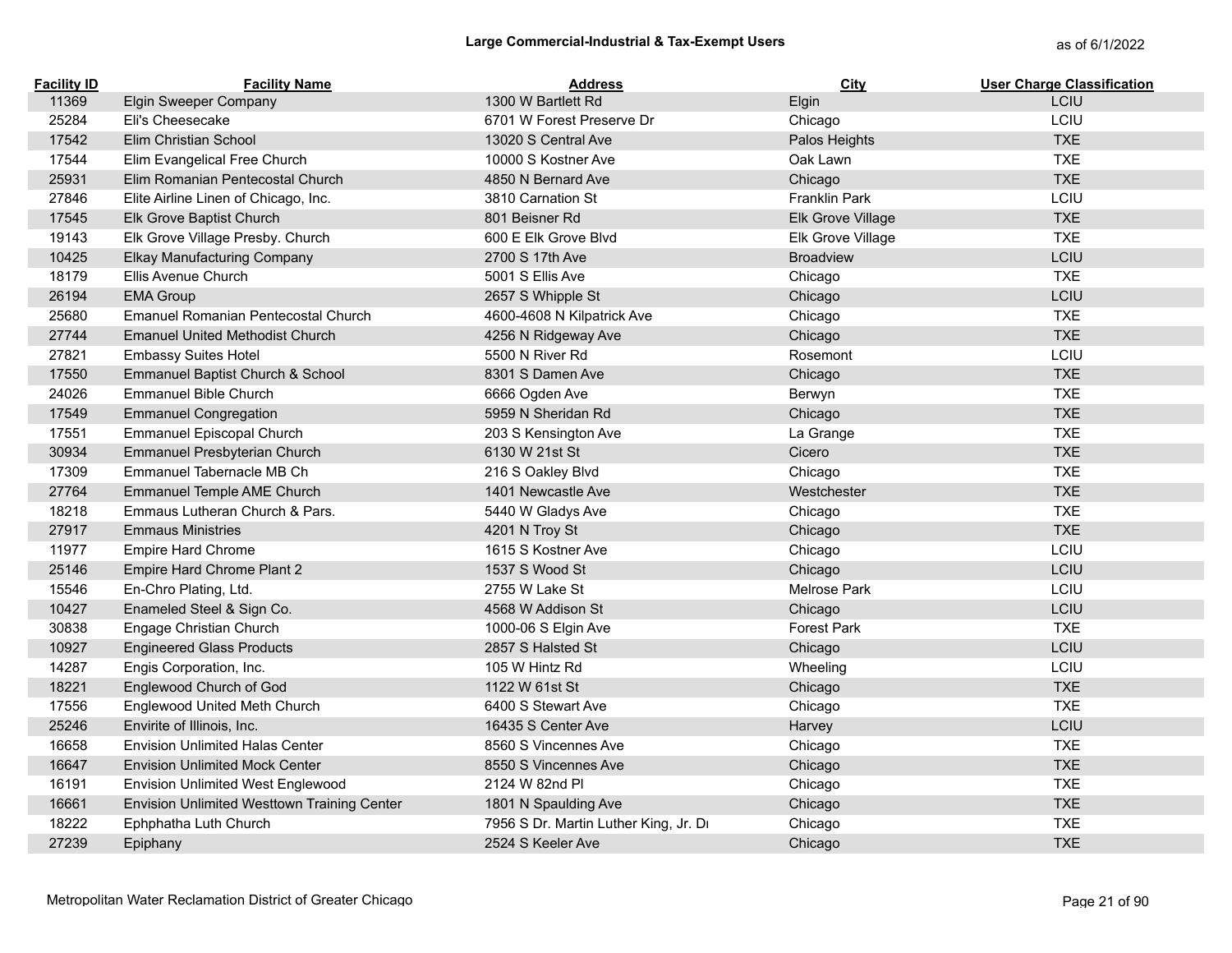| <b>Facility ID</b> | <b>Facility Name</b>                                           | <b>Address</b>           | City                  | <b>User Charge Classification</b> |
|--------------------|----------------------------------------------------------------|--------------------------|-----------------------|-----------------------------------|
| 17557              | Epiphany United Church of Christ                               | 2008 W Bradley Pl        | Chicago               | <b>TXE</b>                        |
| 17560              | Epworth United Methodist Church                                | 5253 N Kenmore Ave       | Chicago               | <b>TXE</b>                        |
| 17559              | Epworth United Methodist Church Parsonage                      | 5249 N Kenmore Ave       | Chicago               | <b>TXE</b>                        |
| 19147              | Erie Neighborhood House                                        | 1347 W Erie St           | Chicago               | <b>TXE</b>                        |
| 10204              | <b>Ester Solutions</b>                                         | 5851 W 73rd St           | <b>Bedford Park</b>   | LCIU                              |
| 17562              | Euclid Avenue U.M. Church                                      | 405 S Euclid Ave         | Oak Park              | <b>TXE</b>                        |
| 18225              | Eureka M B Church                                              | 5403 S Halsted St        | Chicago               | <b>TXE</b>                        |
| 19162              | Evan Luth Church In America                                    | 8765 W Higgins Rd        | Chicago               | <b>TXE</b>                        |
| 17312              | Evang. Crusaders Church of God in Christ                       | 9046 S Cottage Grove Ave | Chicago               | <b>TXE</b>                        |
| 17580              | Evangel. Bethel Congregational Pars.                           | 506 N Second Ave         | Maywood               | <b>TXE</b>                        |
| 17579              | Evangel.Bethel Congregational Church                           | 5966-68 W Rice St        | Chicago               | <b>TXE</b>                        |
| 28000              | Evangelical Church of Holy Trinity                             | 9313 S 88th Ave          | <b>Hickory Hills</b>  | <b>TXE</b>                        |
| 17567              | Evangelical Comm. Church Pars.                                 | 2253 W 120th St          | <b>Blue Island</b>    | <b>TXE</b>                        |
| 17566              | <b>Evangelical Community Church</b>                            | 2237 W 120th St          | <b>Blue Island</b>    | <b>TXE</b>                        |
| 17576              | Evangelical Free Church of Des Plaines                         | 55 W Golf Rd             | Des Plaines           | <b>TXE</b>                        |
| 20288              | Evangelical Luth Church of St. Michael                         | 8200 W Addison St        | Chicago               | <b>TXE</b>                        |
| 17578              | Evangelical Luth-Bethel Cong Ch                                | 5962 W Rice St           | Chicago               | <b>TXE</b>                        |
| 20295              | Evangelical Lutheran Church of St. Paul                        | 846 N Menard Ave         | Chicago               | <b>TXE</b>                        |
| 18965              | Evangelical Lutheran Church of St. Philip                      | 2500 W Bryn Mawr Ave     | Chicago               | <b>TXE</b>                        |
| 18491              | Evangelical Lutheran Church of the Ascension,<br><b>The</b>    | 460 Sunset Court         | Northfield            | <b>TXE</b>                        |
| 17582              | Evangelical Spanish Bapt. Church                               | 3008 W Cortland St       | Chicago               | <b>TXE</b>                        |
| 21847              | <b>Evangelical Trinity Church</b>                              | 9800 Crawford Ave        | Skokie                | <b>TXE</b>                        |
| 25142              | Evangelistic Church of Jesus Christ                            | 366 E 69th St            | Chicago               | <b>TXE</b>                        |
| 31035              | Evangelistic Outreach Deliverance Ministry<br>(EODM) - Chicago | 5619 W Madison St        | Chicago               | <b>TXE</b>                        |
| 11126              | <b>Evans Food Products</b>                                     | 4118 S Halsted St        | Chicago               | LCIU                              |
| 17583              | Evanshire Presbyterian Church                                  | 4555 Church St           | Skokie                | <b>TXE</b>                        |
| 13840              | <b>Evanston Filtration Plant</b>                               | 555 Lincoln St           | Evanston              | <b>TXE</b>                        |
| 17584              | <b>Evanston Gospel Chapel</b>                                  | 639 Asbury Ave           | Evanston              | <b>TXE</b>                        |
| 18231              | Evening Star MB Church                                         | 4235 S Cottage Grove Ave | Chicago               | <b>TXE</b>                        |
| 25288              | Evening Star Missionary Baptist Church                         | 2050 W 59th St           | Chicago               | <b>TXE</b>                        |
| 27761              | Evergreen Community Church                                     | 200 N Main St            | Mount Prospect        | <b>TXE</b>                        |
| 16899              | Evergreen Presbyterian Church                                  | 196 E Highland St        | <b>Mount Prospect</b> | <b>TXE</b>                        |
| 17591              | Everybody's Church                                             | 5958 S Wabash Ave        | Chicago               | <b>TXE</b>                        |
| 26499              | Ex-Cell Kaiser, LLC                                            | 11240 Melrose Ave        | <b>Franklin Park</b>  | LCIU                              |
| 22170              | Excellent Way Church of God in Christ                          | 2510 E 79th St           | Chicago               | <b>TXE</b>                        |
| 26742              | <b>Exodus Community Church</b>                                 | 385 S Buffalo Grove Rd   | <b>Buffalo Grove</b>  | <b>TXE</b>                        |
| 26759              | Expert Metal Finishing, Inc.                                   | 2120 N West St           | <b>River Grove</b>    | LCIU                              |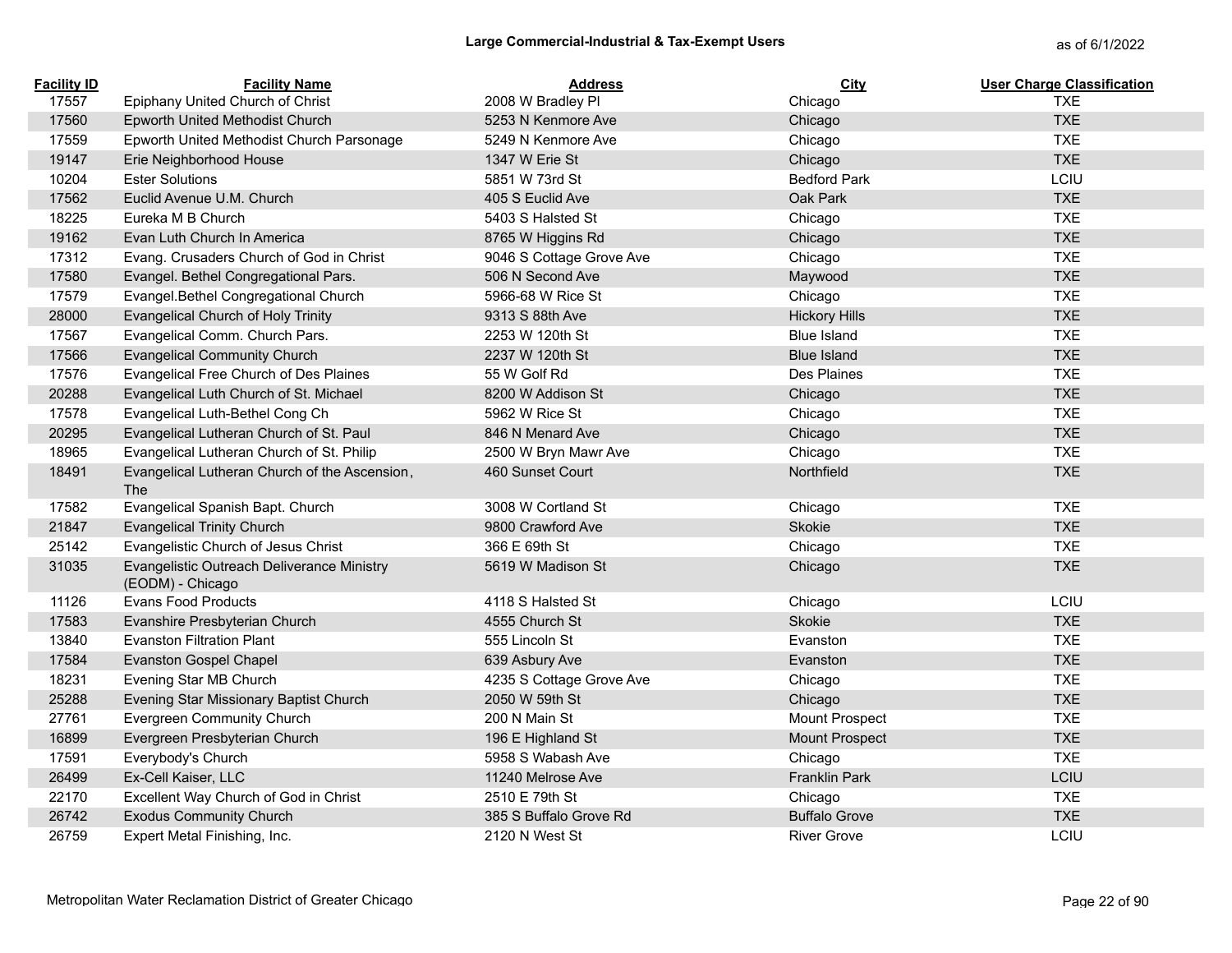# Large Commercial-Industrial & Tax-Exempt Users<br>
as of 6/1/2022

| <b>Facility ID</b> | <b>Facility Name</b>                          | <b>Address</b>             | City               | <b>User Charge Classification</b> |
|--------------------|-----------------------------------------------|----------------------------|--------------------|-----------------------------------|
| 27979              | Express Container Services of Lansing, LLC    | 17550 Fritz Dr             | Lansing            | <b>LCIU</b>                       |
| 10066              | ExxonMobil Lubricants & Petroleum Specialties | 3801 S Cicero Ave          | Cicero             | LCIU                              |
| 25348              | <b>Fairmont Hotel</b>                         | 200 N Columbus Dr          | Chicago            | LCIU                              |
| 18233              | Faith Baptist Church & Parsonage              | 14841 S Kedzie Ave         | Posen              | <b>TXE</b>                        |
| 18235              | <b>Faith Christian Reformed Church</b>        | 8383 W 171th St            | <b>Tinley Park</b> | <b>TXE</b>                        |
| 25993              | Faith Community Baptist Church                | 3056 W Polk St             | Chicago            | <b>TXE</b>                        |
| 25711              | Faith Community Presbyterian Church           | 3900 N Plainfield Ave      | Chicago            | <b>TXE</b>                        |
| 17595              | Faith Evangelist Lutheran Church              | 12642 Massasoit Ave        | Palos Heights      | <b>TXE</b>                        |
| 19182              | Faith Family Worship Church                   | 6535 W Barry Ave           | Chicago            | <b>TXE</b>                        |
| 17319              | Faith Lutheran Church                         | 431 S Arlington Heights Rd | Arlington Heights  | <b>TXE</b>                        |
| 17597              | <b>Faith Lutheran Church</b>                  | 3801 Madison Ave           | <b>Brookfield</b>  | <b>TXE</b>                        |
| 17599              | Faith Lutheran Church & Pars.                 | 9701 S Melvina Ave         | Oak Lawn           | <b>TXE</b>                        |
| 17601              | Faith Lutheran Church & Pars.                 | 8300 S Sangamon St         | Chicago            | <b>TXE</b>                        |
| 18237              | Faith Revival Center Church                   | 8042 S Ashland Ave         | Chicago            | <b>TXE</b>                        |
| 17602              | Faith Taber Bapt Church                       | 8210 S Cornell Ave         | Chicago            | <b>TXE</b>                        |
| 17325              | Faith Temple COGIC                            | 7158 S Peoria St           | Chicago            | <b>TXE</b>                        |
| 18241              | Faith Temple MB Church                        | 6201 S Wolcott Ave         | Chicago            | <b>TXE</b>                        |
| 17326              | <b>Faith United Methodist Church</b>          | 335 W 75th St              | Chicago            | <b>TXE</b>                        |
| 17605              | Faith United Methodist Church                 | 15015 Grant St             | Dolton             | <b>TXE</b>                        |
| 17607              | Faith United Presbyterian Church              | 6200 W 167th St            | <b>Tinley Park</b> | <b>TXE</b>                        |
| 27750              | <b>Faith-Walk Church International</b>        | 7656 S Vincennes Ave       | Chicago            | <b>TXE</b>                        |
| 18136              | Far West Church of Christ                     | 4134 W Roosevelt Rd        | Chicago            | <b>TXE</b>                        |
| 27984              | Fareva Morton Grove, Inc.                     | 6901 Golf Rd               | Morton Grove       | LCIU                              |
| 13989              | Farmington Foods                              | 7419 W Franklin St         | <b>Forest Park</b> | LCIU                              |
| 25521              | Faspro Technologies, Inc.                     | 165 King St                | Elk Grove Village  | LCIU                              |
| 19149              | Federal Reserve Bank of Chicago               | 164 W Jackson Blvd         | Chicago            | LCIU                              |
| 25435              | Federal-Mogul Corporation                     | 7450 McCormick Blvd        | Skokie             | LCIU                              |
| 17612              | <b>Felician Sisters</b>                       | 3800 W Peterson Ave        | Chicago            | <b>TXE</b>                        |
| 17328              | Fellowship M B Church                         | 4543 S Princeton Ave       | Chicago            | <b>TXE</b>                        |
| 17613              | Fenwick High School                           | 505 Washington Blvd        | Oak Park           | <b>TXE</b>                        |
| 26458              | Fernwood United Methodist Church              | 10057 S Wallace St         | Chicago            | <b>TXE</b>                        |
| 12240              | Ferrara Candy Company                         | 7301 W Harrison St         | <b>Forest Park</b> | LCIU                              |
| 25645              | Ferrara Candy Company                         | 3000 W Washington Blvd     | Bellwood           | LCIU                              |
| 30834              | Ferrero Group                                 | 2945 W 31st St             | Chicago            | LCIU                              |
| 30833              | Ferrero Group DBA Ferrara Candy               | 750 E 110th St             | Chicago            | LCIU                              |
| 27934              | Fervalue USA, Inc.                            | 3401 Mt. Prospect Rd       | Franklin Park      | LCIU                              |
| 18250              | <b>Fidelity Baptist Church</b>                | 1418 E 75th St             | Chicago            | <b>TXE</b>                        |
| 26694              | Field Museum, The                             | 1400 S Lake Shore Dr       | Chicago            | <b>TXE</b>                        |
| 17330              | Fifth City: Chicago                           | 3350 W Jackson Blvd        | Chicago            | <b>TXE</b>                        |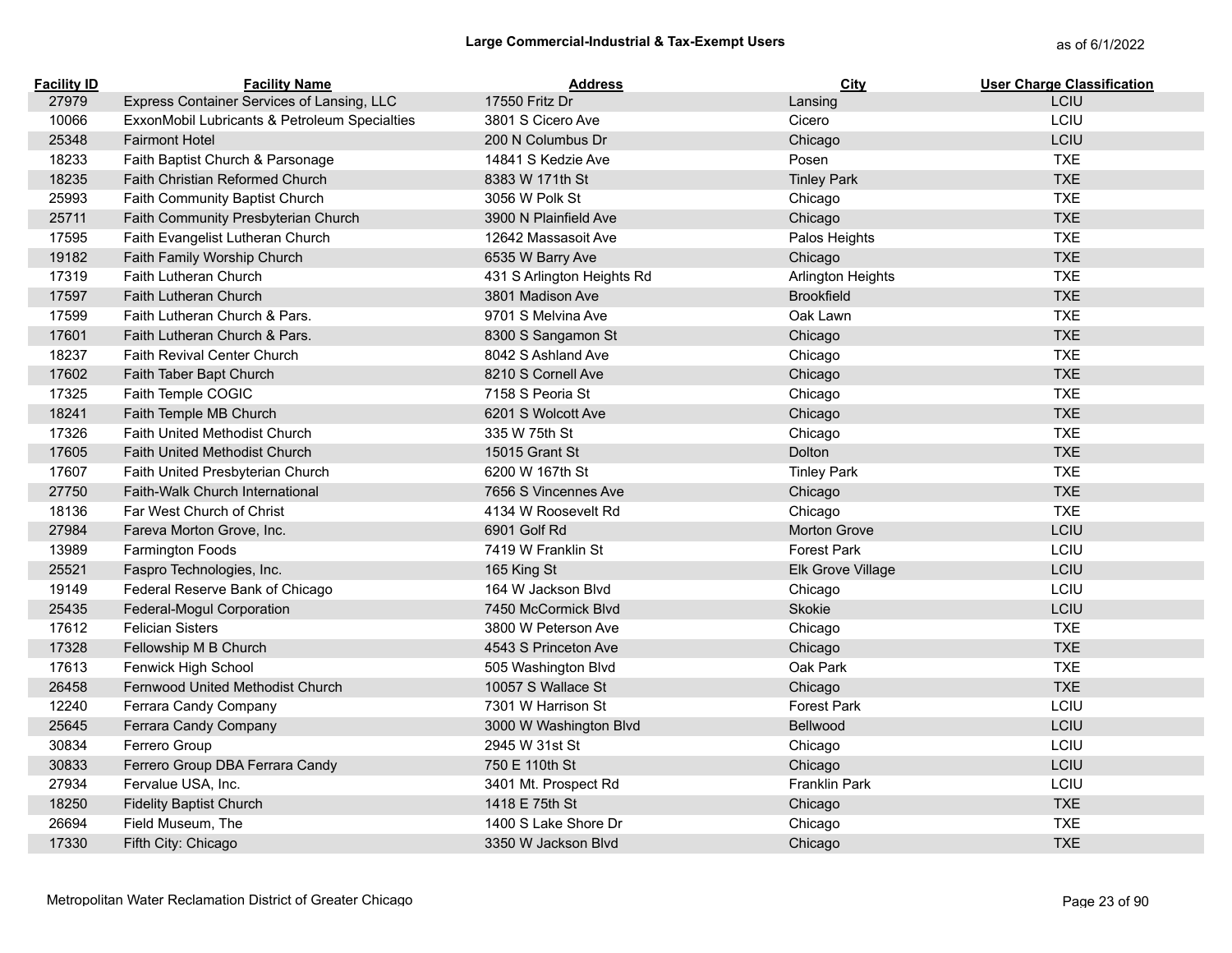| <b>Facility ID</b> | <b>Facility Name</b>                                  | <b>Address</b>             | City                     | <b>User Charge Classification</b> |
|--------------------|-------------------------------------------------------|----------------------------|--------------------------|-----------------------------------|
| 18156              | Fifty Five East Jackson Building                      | 55 E Jackson Blvd          | Chicago                  | LCIU                              |
| 17614              | Fifty-Eighth Avenue Baptist Church                    | 2228 S 58th Ave            | Cicero                   | <b>TXE</b>                        |
| 20527              | Fifty-Five East Monroe                                | 55 E Monroe St             | Chicago                  | LCIU                              |
| 17615              | Fifty-Seventh St. Mtg of Friends                      | 5615 S Woodlawn Ave        | Chicago                  | <b>TXE</b>                        |
| 25217              | Fil-American Baptist Church                           | 5255 W Byron St            | Chicago                  | <b>TXE</b>                        |
| 26279              | Filipino American Council of Greater Chicago,<br>Inc. | 1332 W Irving Park Rd      | Chicago                  | <b>TXE</b>                        |
| 17616              | First Apostolic Church                                | 7301 W 103rd St            | Palos Hills              | <b>TXE</b>                        |
| 17623              | First Bapt Church of Bridgeview                       | 7259 W 74th St             | <b>Bridgeview</b>        | <b>TXE</b>                        |
| 17334              | First Bapt Church of Niles                            | 7339 Waukegan Rd           | <b>Niles</b>             | <b>TXE</b>                        |
| 17622              | First Bapt Church of Palos Hills                      | 11015 Eastwood Dr          | Palos Hills              | <b>TXE</b>                        |
| 17619              | First Baptist Church & Pars.                          | 1211 W Campbell St         | Arlington Heights        | <b>TXE</b>                        |
| 17333              | First Baptist Church of Calumet City                  | 800 W Pulaski Rd           | <b>Calumet City</b>      | <b>TXE</b>                        |
| 17336              | First Baptist Church of Chicago                       | 935 E 50th St              | Chicago                  | <b>TXE</b>                        |
| 17624              | First Baptist Church of Elk Grove                     | 590 Tonne Rd               | Elk Grove Village        | <b>TXE</b>                        |
| 17341              | First Baptist Church of Harvey                        | 117 E 147th St             | Harvey                   | <b>TXE</b>                        |
| 18254              | First Baptist Church of Maple Park                    | 11759 S Ashland Ave        | Chicago                  | <b>TXE</b>                        |
| 17332              | First Baptist Church of Midlothian                    | 14646 Abbottsford Rd       | Midlothian               | <b>TXE</b>                        |
| 17342              | First Baptist Church Parsonage                        | 791 Green Bay Rd           | <b>Calumet City</b>      | <b>TXE</b>                        |
| 18255              | First Baptist Congregational Church                   | 1613 W Washington Blvd     | Chicago                  | <b>TXE</b>                        |
| 18256              | First Bethlehem Evan Luth Church                      | 1649 W Le Moyne St         | Chicago                  | <b>TXE</b>                        |
| 18257              | First Christiam Assembly Church                       | 2333 E 75th St             | Chicago                  | <b>TXE</b>                        |
| 17634              | First Christian Charismatic Ch.                       | 3358 W 62nd Pl             | Chicago                  | <b>TXE</b>                        |
| 17353              | <b>First Christian Church</b>                         | 3600 W 79th St             | Chicago                  | <b>TXE</b>                        |
| 17635              | First Christian Church of Lansing                     | 2921 Ridge Rd              | Lansing                  | <b>TXE</b>                        |
| 17633              | First Church of Christ Scientist                      | 1333 Glenview Rd           | Glenview                 | <b>TXE</b>                        |
| 19169              | First Church of Christ Scientist                      | 1 S Rohlwing Rd            | Palatine                 | <b>TXE</b>                        |
| 17354              | First Church of CS Reading Room                       | 402 S Arlington Heights Rd | <b>Arlington Heights</b> | <b>TXE</b>                        |
| 17641              | <b>First Church of Deliverance</b>                    | 4315 S Wabash Ave          | Chicago                  | <b>TXE</b>                        |
| 17344              | First Church of God Church & Pars.                    | 14701 Myrtle Ave           | Harvey                   | <b>TXE</b>                        |
| 19732              | First Church of God of Oak Lawn                       | 4600 W 111th St            | Oak Lawn                 | <b>TXE</b>                        |
| 17348              | First Church of Love & Faith                          | 2140 W 79th St             | Chicago                  | <b>TXE</b>                        |
| 17350              | First Church of Love & Faith - Dining Room            | 2147 W 79th St             | Chicago                  | <b>TXE</b>                        |
| 17349              | First Church of Love & Faith Fellowship Center        | 2141 W 79th St             | Chicago                  | <b>TXE</b>                        |
| 17355              | First Church of the Brethren                          | 425 S Central Park Ave     | Chicago                  | <b>TXE</b>                        |
| 17356              | First Community Baptist Church                        | 1332 W 69th St             | Chicago                  | <b>TXE</b>                        |
| 17358              | First Cong Church                                     | 1125 Wilmette Ave          | Wilmette                 | <b>TXE</b>                        |
| 17648              | First Cong Church                                     | 6500 W 34th St             | Berwyn                   | <b>TXE</b>                        |
| 17647              | First Cong Church of Western Springs                  | 1106 Chestnut St           | <b>Western Springs</b>   | <b>TXE</b>                        |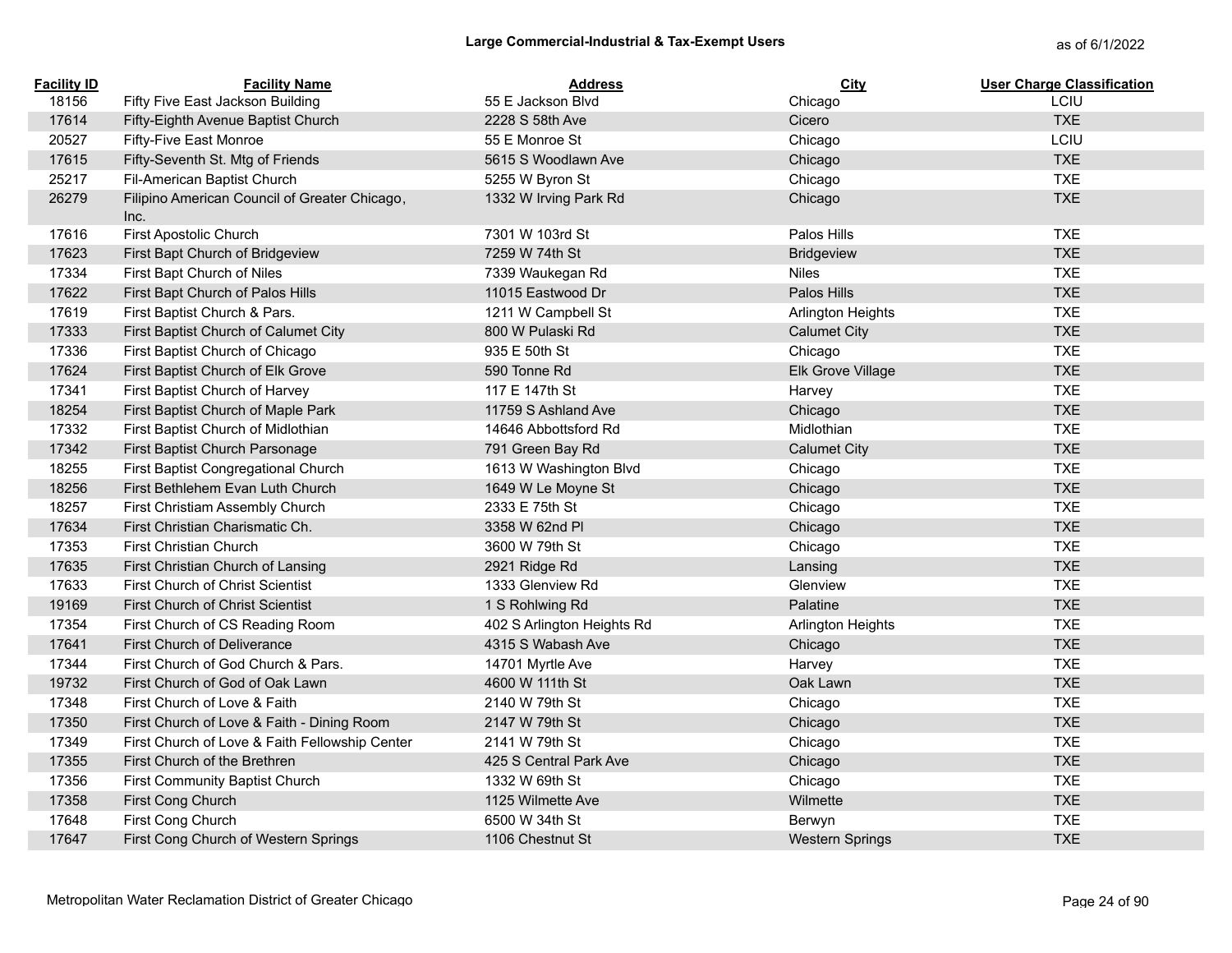| <b>Facility ID</b> | <b>Facility Name</b>                           | <b>Address</b>                        | City                     | <b>User Charge Classification</b> |
|--------------------|------------------------------------------------|---------------------------------------|--------------------------|-----------------------------------|
| 19157              | First Congregational Church                    | 1417 Hinman Ave                       | Evanston                 | <b>TXE</b>                        |
| 17649              | First Congregational Church of Argo            | 7438 W 62nd Pl                        | Summit                   | <b>TXE</b>                        |
| 18259              | First Congregational Church of Chicago         | 1305 N Hamlin Ave                     | Chicago                  | <b>TXE</b>                        |
| 17646              | First Congregational Church of La Grange       | 100 S Sixth Ave                       | La Grange                | <b>TXE</b>                        |
| 18260              | First Corinthian Baptist Church                | 7500 S Halsted St                     | Chicago                  | <b>TXE</b>                        |
| 18261              | First Corinthian Baptist Church                | 11359 S State St                      | Chicago                  | <b>TXE</b>                        |
| 26479              | First Corinthian Baptist Church Worship Center | 134 E 111th St                        | Chicago                  | <b>TXE</b>                        |
| 18262              | First Corinthian MB Church                     | 922 S Keeler Ave                      | Chicago                  | <b>TXE</b>                        |
| 18263              | First Cumberland Presbyterian Church           | 7941 S Dr. Martin Luther King, Jr. Dr | Chicago                  | <b>TXE</b>                        |
| 17651              | First Estonian Lutheran Church                 | 2618 N Talman Ave                     | Chicago                  | <b>TXE</b>                        |
| 17652              | First Evangelical Free Church                  | 5249 N Ashland Ave                    | Chicago                  | <b>TXE</b>                        |
| 17653              | First Evangelical Lutheran Church              | 2519 Grove St                         | <b>Blue Island</b>       | <b>TXE</b>                        |
| 17659              | First Grace M B Church                         | 4134 W Grenshaw St                    | Chicago                  | <b>TXE</b>                        |
| 18332              | First Greater Beth MB Church                   | 7814 S Lowe Ave                       | Chicago                  | <b>TXE</b>                        |
| 17660              | First Immanuel Lutheran Church                 | 1124 S Ashland Ave                    | Chicago                  | <b>TXE</b>                        |
| 26241              | First Korean Presbyterian Church               | 900 Milwaukee Ave                     | Glenview                 | <b>TXE</b>                        |
| 18784              | First Latin American Baptist Ch.               | 3756 S Washtenaw Ave                  | Chicago                  | <b>TXE</b>                        |
| 17662              | First Luth. Church of Logan Square             | 3500 W Fullerton Ave                  | Chicago                  | <b>TXE</b>                        |
| 18266              | First Lutheran Church of the Trinity           | 643 W 31st St                         | Chicago                  | <b>TXE</b>                        |
| 17663              | <b>First Mennonite Church</b>                  | 1477 W 73rd St                        | Chicago                  | <b>TXE</b>                        |
| 18267              | First Mt Calvary MB Church                     | 6111 S Kenwood Ave                    | Chicago                  | <b>TXE</b>                        |
| 18268              | First New Bethany Miss. Church                 | 2125 W 63rd St                        | Chicago                  | <b>TXE</b>                        |
| 26831              | First New Life Baptist Church                  | 900-908 N Waller Ave                  | Chicago                  | <b>TXE</b>                        |
| 18269              | First New Mt. Olive MB Church                  | 2349 E 99th St                        | Chicago                  | <b>TXE</b>                        |
| 18272              | <b>First Pentecostal Church</b>                | 5146 S Ashland Ave                    | Chicago                  | <b>TXE</b>                        |
| 17667              | First Presbyterian Church                      | 7551 Quick Ave                        | <b>River Forest</b>      | <b>TXE</b>                        |
| 17668              | First Presbyterian Church                      | 6400 S Kimbark Ave                    | Chicago                  | <b>TXE</b>                        |
| 17670              | First Presbyterian Church                      | 150 S Ashland Ave                     | La Grange                | <b>TXE</b>                        |
| 17671              | First Presbyterian Church                      | 302 N Dunton Ave                      | <b>Arlington Heights</b> | <b>TXE</b>                        |
| 17672              | First Presbyterian Church                      | 816 Greenleaf Ave                     | Wilmette                 | <b>TXE</b>                        |
| 17674              | First Presbyterian Church                      | 600 Ninth St                          | Wilmette                 | <b>TXE</b>                        |
| 17664              | First Presbyterian Church of Evanston          | 1427 Chicago Ave                      | Evanston                 | <b>TXE</b>                        |
| 18273              | First Prog Church of Christ                    | 7259 S Wabash Ave                     | Chicago                  | <b>TXE</b>                        |
| 17675              | First Reformed Church                          | 15924 S Park Ave                      | South Holland            | <b>TXE</b>                        |
| 17680              | First St Pauls Evan Luth Ch                    | 1301 N LaSalle St                     | Chicago                  | <b>TXE</b>                        |
| 22255              | First St. Peter M.B. Church of Chicago         | 5524 S Ashland Ave                    | Chicago                  | <b>TXE</b>                        |
| 24693              | First Tabernacle Community Church              | 4959 S Washington Park Court          | Chicago                  | <b>TXE</b>                        |
| 17681              | First Temple of Univeral Law                   | 5030 N Drake Ave                      | Chicago                  | <b>TXE</b>                        |
| 17682              | <b>First Timothy Miss Bapt</b>                 | 5533 S Wentworth Ave                  | Chicago                  | <b>TXE</b>                        |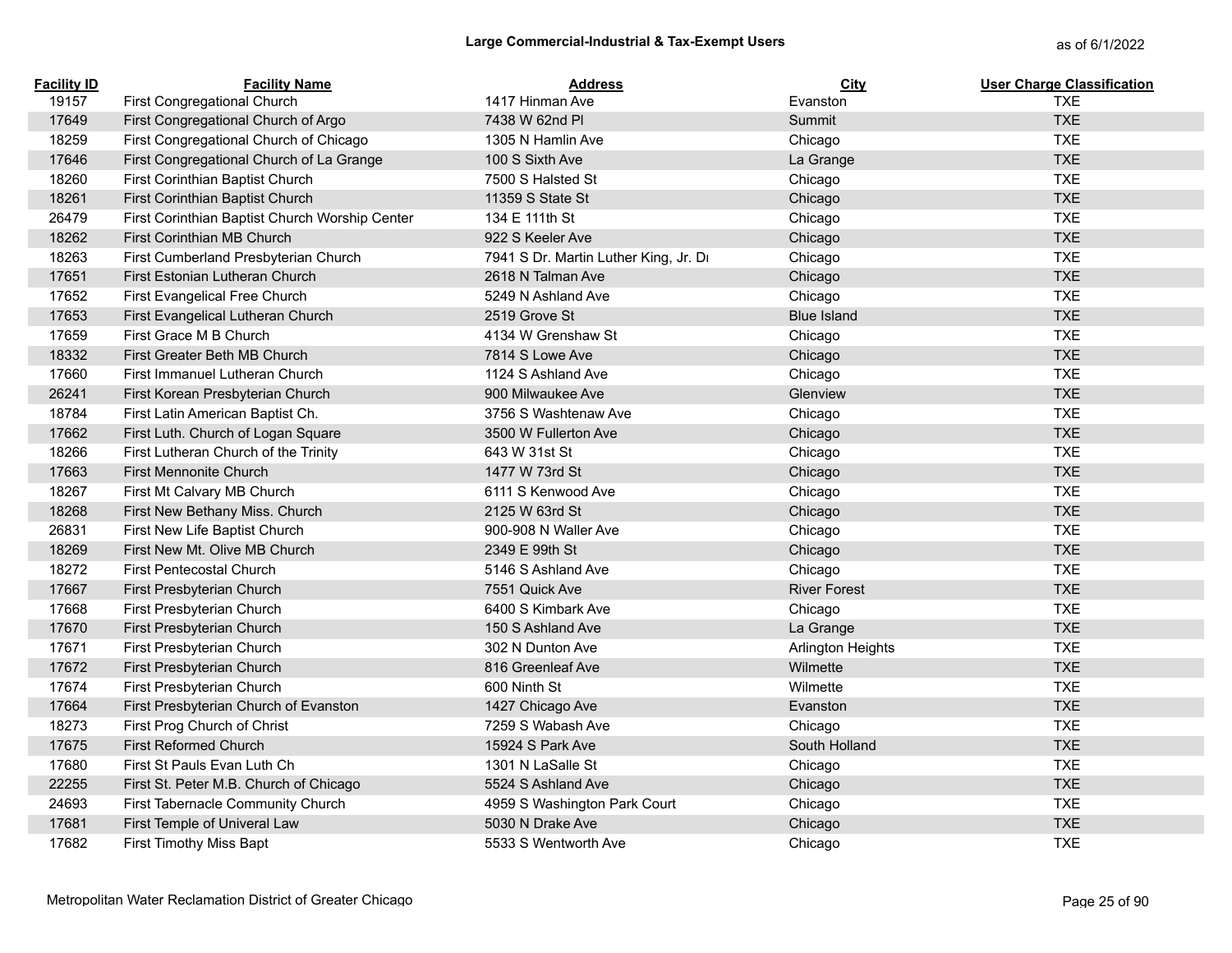| <b>Facility ID</b> | <b>Facility Name</b>                        | <b>Address</b>                  | City                     | <b>User Charge Classification</b> |
|--------------------|---------------------------------------------|---------------------------------|--------------------------|-----------------------------------|
| 17696              | First U.M. Church & Pars. of Palatine       | 123 N Plum Grove Rd             | Palatine                 | <b>TXE</b>                        |
| 17683              | First Ukrainian Baptist Church              | 6751 N Riverside Dr             | Berwyn                   | <b>TXE</b>                        |
| 18276              | First Union MB Church                       | 1301 Woodlawn Ave               | Ford Heights             | <b>TXE</b>                        |
| 17684              | First Unitarian Church of Chicago           | 5650 S Woodlawn Ave             | Chicago                  | <b>TXE</b>                        |
| 17688              | First United Church of Oak Park             | 848 Lake St                     | Oak Park                 | <b>TXE</b>                        |
| 17695              | First United Meth Church of Evanston        | 1630 Hinman Ave                 | Evanston                 | <b>TXE</b>                        |
| 17690              | First United Methodist Church               | 1903 E Euclid Ave               | <b>Arlington Heights</b> | <b>TXE</b>                        |
| 17689              | First United Methodist Church & Pars.       | 418 Touhy Ave                   | Park Ridge               | <b>TXE</b>                        |
| 17692              | First United Methodist Church & Pars.       | 9344-58 S Homan Ave             | Evergreen Park           | <b>TXE</b>                        |
| 17694              | First United Methodist Church of Oak Lawn   | 100th Street And Central Avenue | Oak Lawn                 | <b>TXE</b>                        |
| 17691              | First United Methodist Wesley Hall          | 9407 Trumbull Ave               | Evergreen Park           | <b>TXE</b>                        |
| 16789              | First United Ref. Church of Oak Lawn        | 9350 S 54th Ave                 | Oak Lawn                 | <b>TXE</b>                        |
| 18333              | First Unity Baptist Church                  | 5129 S Indiana Ave              | Chicago                  | <b>TXE</b>                        |
| 26446              | First Upper Room M.B. Church                | 6354 S May St                   | Chicago                  | <b>TXE</b>                        |
| 20677              | First Vietnamese United Methodist Church    | 3100 W Wilson Ave               | Chicago                  | <b>TXE</b>                        |
| 17693              | First Wesley Academy UMC                    | 15446 Lexington Ave             | Harvey                   | <b>TXE</b>                        |
| 27240              | Five Holy Martyrs Catholic Church           | 4327 S Richmond St              | Chicago                  | <b>TXE</b>                        |
| 17069              | Five Hundred Ten Dearborn Bldg              | 500-510 N Dearborn St           | Chicago                  | LCIU                              |
| 20980              | Five Hundred W. Madison                     | 500 W Madison St                | Chicago                  | LCIU                              |
| 25938              | Five Star Laundry - Chicago, LLC            | 1060 W Division St              | Chicago                  | LCIU                              |
| 18005              | Five Twenty Five W Monroe Bldg              | 525 W Monroe St                 | Chicago                  | LCIU                              |
| 18434              | Fizer Temple COGIC                          | 3926 W Roosevelt Rd             | Chicago                  | <b>TXE</b>                        |
| 30910              | Flesh Becoming Word Church                  | 18425 Stony Island Ave          | Lansing                  | <b>TXE</b>                        |
| 18277              | Flossmoor Community Church & Manse          | 2218 Hutchison Rd               | Flossmoor                | <b>TXE</b>                        |
| 17700              | Flossmoor Montessori School                 | 740 Western Ave                 | Flossmoor                | <b>TXE</b>                        |
| 25367              | Fluid Management, Inc.                      | 1023 Wheeling Rd                | Wheeling                 | LCIU                              |
| 13495              | Flying Food Catering, Inc.                  | 4330 Transworld Rd              | <b>Schiller Park</b>     | LCIU                              |
| 25554              | Focal Point LLC                             | 4201 S Pulaski Rd               | Chicago                  | LCIU                              |
| 26788              | <b>Focal Point LLC</b>                      | 4141 S Pulaski Rd               | Chicago                  | LCIU                              |
| 27918              | Fontanini Foods LLC                         | 8751 W 50th St                  | <b>McCook</b>            | LCIU                              |
| 27155              | Foodliner Inc.                              | 2801 E 104th St                 | Chicago                  | LCIU                              |
| 14279              | Foodliner, Inc.                             | 9200 King St                    | Franklin Park            | LCIU                              |
| 17080              | Ford City Mall                              | 7601 S Cicero Ave               | Chicago                  | LCIU                              |
| 13389              | Ford Motor Company - Chicago Assembly Plant | 12600 S Torrence Ave            | Chicago                  | LCIU                              |
| 17702              | Forest Park Baptist Church & Pars.          | 133 Harlem Ave                  | <b>Forest Park</b>       | <b>TXE</b>                        |
| 11905              | Forest Plating Co.                          | 930 Des Plaines Ave             | <b>Forest Park</b>       | LCIU                              |
| 17362              | Forest Preserve Bible Church & Pars.        | 7430 W Forest Preserve Dr       | Chicago                  | <b>TXE</b>                        |
| 26914              | Fotofab, LLC                                | 3758 W Belmont Ave              | Chicago                  | LCIU                              |
| 17706              | Fount of Life Church of God in Christ       | 4363 S Princeton Ave            | Chicago                  | <b>TXE</b>                        |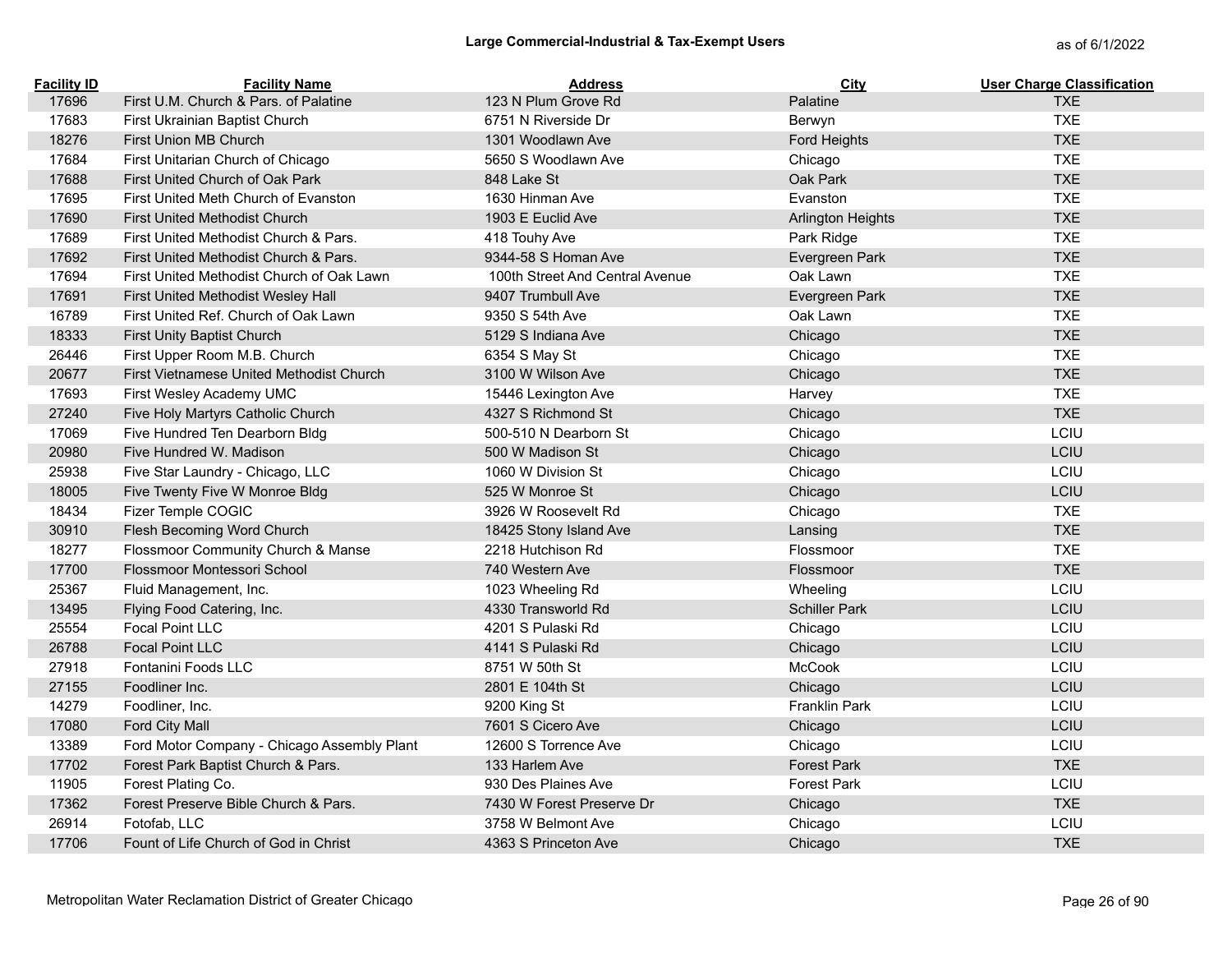| <b>Facility ID</b> | <b>Facility Name</b>                         | <b>Address</b>          | City                 | <b>User Charge Classification</b> |
|--------------------|----------------------------------------------|-------------------------|----------------------|-----------------------------------|
| 26168              | Four Points by Sheraton Chicago O'Hare       | 10249 W Irving Park Rd  | <b>Schiller Park</b> | <b>LCIU</b>                       |
|                    | Airport                                      |                         |                      |                                   |
| 17710              | Fourth Presbyterian Church                   | 126 E Chestnut St       | Chicago              | <b>TXE</b>                        |
| 19172              | Franciscan Sisters of Chicago                | 14700 Main St           | Lemont               | <b>TXE</b>                        |
| 26131              | Franciscan St. James Health - Olympia Fields | 20201 S Crawford Ave    | Olympia Fields       | LCIU                              |
| 18387              | Franson Risberg Memorial Mission Home        | 2026 N Mozart St        | Chicago              | <b>TXE</b>                        |
| 18393              | Free Pentecostal Church of The Living God    | 1923 N LaCrosse Ave     | Chicago              | <b>TXE</b>                        |
| 17363              | Free Serbian Orth. Church                    | 3062 W Palmer Sq        | Chicago              | <b>TXE</b>                        |
| 18395              | Free Will MB Church                          | 2651 W Roosevelt Rd     | Chicago              | <b>TXE</b>                        |
| 17714              | Freedom Temple COGIC                         | 6028 S Champlain Ave    | Chicago              | <b>TXE</b>                        |
| 26791              | Fresenius Kabi USA, LLC                      | 2020 Ruby St            | <b>Melrose Park</b>  | LCIU                              |
| 27133              | Fresh Express Incorporated                   | 1109 E Lake St          | Streamwood           | LCIU                              |
| 18418              | Friendship Baptist Church                    | 5200 W Jackson Blvd     | Chicago              | <b>TXE</b>                        |
| 19237              | From the Heart Church Ministries of Chicago  | 6641 S Troy Ave         | Chicago              | <b>TXE</b>                        |
| 17365              | Full Gospel AOH Church Inc.                  | 6633 S Normal Ave       | Chicago              | <b>TXE</b>                        |
| 17716              | Full Gospel Church                           | 6120 N Harlem Ave       | Chicago              | <b>TXE</b>                        |
| 24428              | Full Gospel Church of Hope                   | 149 N Brockway St       | Palatine             | <b>TXE</b>                        |
| 19150              | Full Gospel Tabernacle Church                | 94 W 30th St            | South Chicago Heigh  | <b>TXE</b>                        |
| 26066              | Fullness Korean Presbyterian Church          | 4047-53 N Keeler Ave    | Chicago              | <b>TXE</b>                        |
| 27801              | <b>Fulton Market</b>                         | 4501 W 42nd Pl          | Chicago              | LCIU                              |
| 17717              | <b>Gads Hill Center</b>                      | 1919 W Cullerton St     | Chicago              | <b>TXE</b>                        |
| 17718              | Galewood Community Church & Parsonage        | 1776 N Narragansett Ave | Chicago              | <b>TXE</b>                        |
| 18432              | Galilee Missionary Baptist Church            | 10957 S Michigan Ave    | Chicago              | <b>TXE</b>                        |
| 26981              | <b>Galter LifeCenter</b>                     | 5157 N Francisco Ave    | Chicago              | <b>TXE</b>                        |
| 26228              | <b>GAP Community Center</b>                  | 2100 N Kildare Ave      | Chicago              | <b>TXE</b>                        |
| 25535              | <b>Garden Center Services</b>                | 8333 S Austin Ave       | <b>Burbank</b>       | <b>TXE</b>                        |
| 25922              | Garden of Prayer MB Church                   | 2001 S 17th Ave         | <b>Broadview</b>     | <b>TXE</b>                        |
| 18436              | Garfield Park Baptist Church                 | 4100 W Jackson Blvd     | Chicago              | <b>TXE</b>                        |
| 17366              | Garfield Ridge Bapt. Church                  | 5520 S Narragansett Ave | Chicago              | <b>TXE</b>                        |
| 17726              | Garrett-Evangelical Seminary                 | 2215 Maple Ave          | Evanston             | <b>TXE</b>                        |
| 17727              | Garrett-Evangelical Seminary                 | 916 Noyes St            | Evanston             | <b>TXE</b>                        |
| 17728              | Garrett-Evangelical Seminary                 | 2205 Maple Ave          | Evanston             | <b>TXE</b>                        |
| 17729              | <b>Garrett-Evangelical Seminary</b>          | 2108 Sherman Ave        | Evanston             | <b>TXE</b>                        |
| 17732              | Garrett-Evangelical Seminary                 | 575 Garrett Pl          | Evanston             | <b>TXE</b>                        |
| 25695              | Gate Gourmet Unit 239                        | 4347 United Pkwy        | <b>Schiller Park</b> | LCIU                              |
| 12719              | Gatto Industrial Platers, Inc.               | 4620 W Roosevelt Rd     | Chicago              | LCIU                              |
| 27802              | GCP Applied Technologies, Inc.               | 6050 W 51st St          | Chicago              | LCIU                              |
| 26807              | GDV, LLC                                     | 1301 Estes Ave          | Elk Grove Village    | LCIU                              |
| 27582              | Geetha Mandalam                              | 7020 Barrington Rd      | <b>Hanover Park</b>  | <b>TXE</b>                        |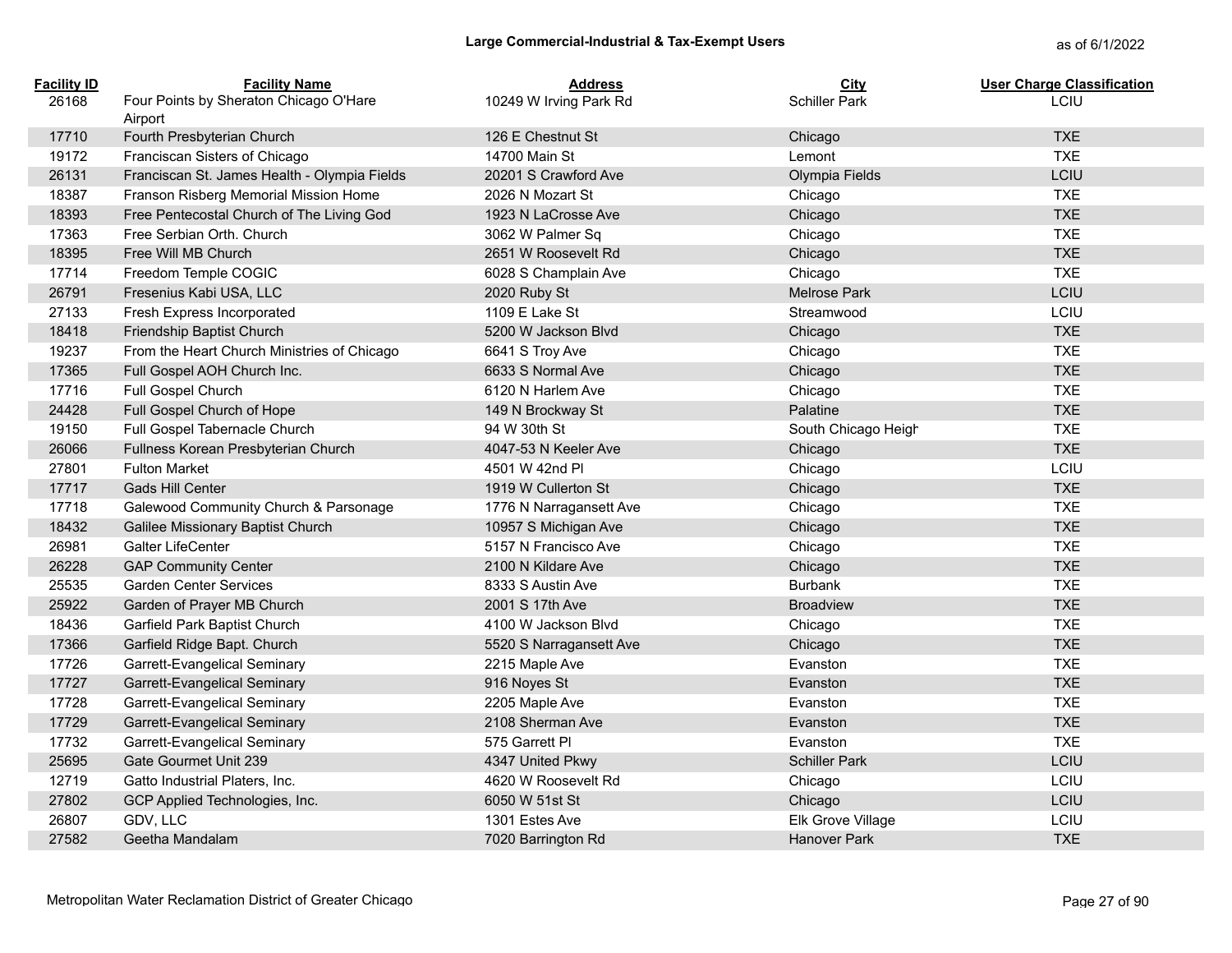| <b>Facility ID</b> | <b>Facility Name</b>                                                      | <b>Address</b>       | City                     | <b>User Charge Classification</b> |
|--------------------|---------------------------------------------------------------------------|----------------------|--------------------------|-----------------------------------|
| 13228              | Gelita USA, Inc.                                                          | 10 Wentworth Ave     | <b>Calumet City</b>      | LCIU                              |
| 27720              | General Association of Regular Baptist<br>Churches                        | 3715 N Ventura Dr    | <b>Arlington Heights</b> | <b>TXE</b>                        |
| 17735              | General Services Administration - 536 S. Clark<br><b>Federal Building</b> | 536 S Clark St       | Chicago                  | <b>TXE</b>                        |
| 17734              | General Services Administration - Dirksen U.S.<br>Courthouse              | 219 S Dearborn St    | Chicago                  | <b>TXE</b>                        |
| 27708              | General Services Administration - Great Lakes<br>Region                   | 230 S Dearborn St    | Chicago                  | <b>TXE</b>                        |
| 17736              | General Services Administration - Kluczysnki<br><b>Federal Building</b>   | 230 S Dearborn St    | Chicago                  | <b>TXE</b>                        |
| 23608              | General Services Administration - Metcalfe<br><b>Federal Building</b>     | 77 W Jackson Blyd    | Chicago                  | <b>TXE</b>                        |
| 17739              | General Services Administration - Motor Pool                              | 701 S Clinton St     | Chicago                  | <b>TXE</b>                        |
| 17738              | General Services Administration - National<br>Archives                    | 7358 S Pulaski Rd    | Chicago                  | <b>TXE</b>                        |
| 17740              | General Services Administration - Social<br><b>Security Center</b>        | 600 W Madison St     | Chicago                  | <b>TXE</b>                        |
| 17733              | General Services Administration - U.S. Custom<br>House                    | 610 S Canal St       | Chicago                  | <b>TXE</b>                        |
| 25975              | Generations at Regency                                                    | 6631 N Milwaukee Ave | <b>Niles</b>             | LCIU                              |
| 25927              | Georgia Nut Company                                                       | 7500 Linder Ave      | Skokie                   | LCIU                              |
| 26516              | Gethsemane MB Church of Chicago                                           | 657 E 91st PI        | Chicago                  | <b>TXE</b>                        |
| 17370              | Gethsemane Star Missionary Baptist Church                                 | 3535 W 15th St       | Chicago                  | <b>TXE</b>                        |
| 24930              | Glen Saint Andrew Living Community                                        | 7000 N Newark Ave    | <b>Niles</b>             | LCIU                              |
| 17748              | Glencoe Union Church                                                      | 263 Park Ave         | Glencoe                  | <b>TXE</b>                        |
| 17749              | Glencoe Union Church Manse                                                | 229 Park Ave         | Glencoe                  | <b>TXE</b>                        |
| 17750              | <b>Glencoe Water Filtration Plant</b>                                     | 49 E Park Ave        | Glencoe                  | <b>TXE</b>                        |
| 15188              | Glenkirk                                                                  | 3504 Commercial Ave  | Northbrook               | <b>TXE</b>                        |
| 17752              | Glenview Community Church & Pars.                                         | 1000 Elm St          | Glenview                 | <b>TXE</b>                        |
| 17754              | <b>Glenview Covenant Church</b>                                           | 700 Greenwood Rd     | Glenview                 | <b>TXE</b>                        |
| 17756              | <b>Glenview Evangelical Free Church</b>                                   | 2 Shermer Rd         | Glenview                 | <b>TXE</b>                        |
| 23514              | <b>Glenview Terrace Nursing Center</b>                                    | 1511 Greenwood Rd    | Glenview                 | LCIU                              |
| 17758              | <b>Glenview United Methodist Church</b>                                   | 727 Harlem Ave       | Glenview                 | <b>TXE</b>                        |
| 17759              | <b>Glenwood Bible Church</b>                                              | 201 W Main St        | Glenwood                 | <b>TXE</b>                        |
| 17760              | Glenwood Bible Church Pars.                                               | 158 Center St        | Glenwood                 | <b>TXE</b>                        |
| 17763              | Glenwood School                                                           | 500 W 187th St       | Glenwood                 | <b>TXE</b>                        |
| 17372              | Gloria Dei Evan Luth Ch                                                   | 1133 Pfingsten Rd    | Northbrook               | <b>TXE</b>                        |
| 17764              | Gloria Dei Evan. Luth. Church                                             | 5243 S Major Ave     | Chicago                  | <b>TXE</b>                        |
| 16777              | Gloria Dei Presbyterian Church                                            | 137 Morrison Ave     | Mount Prospect           | <b>TXE</b>                        |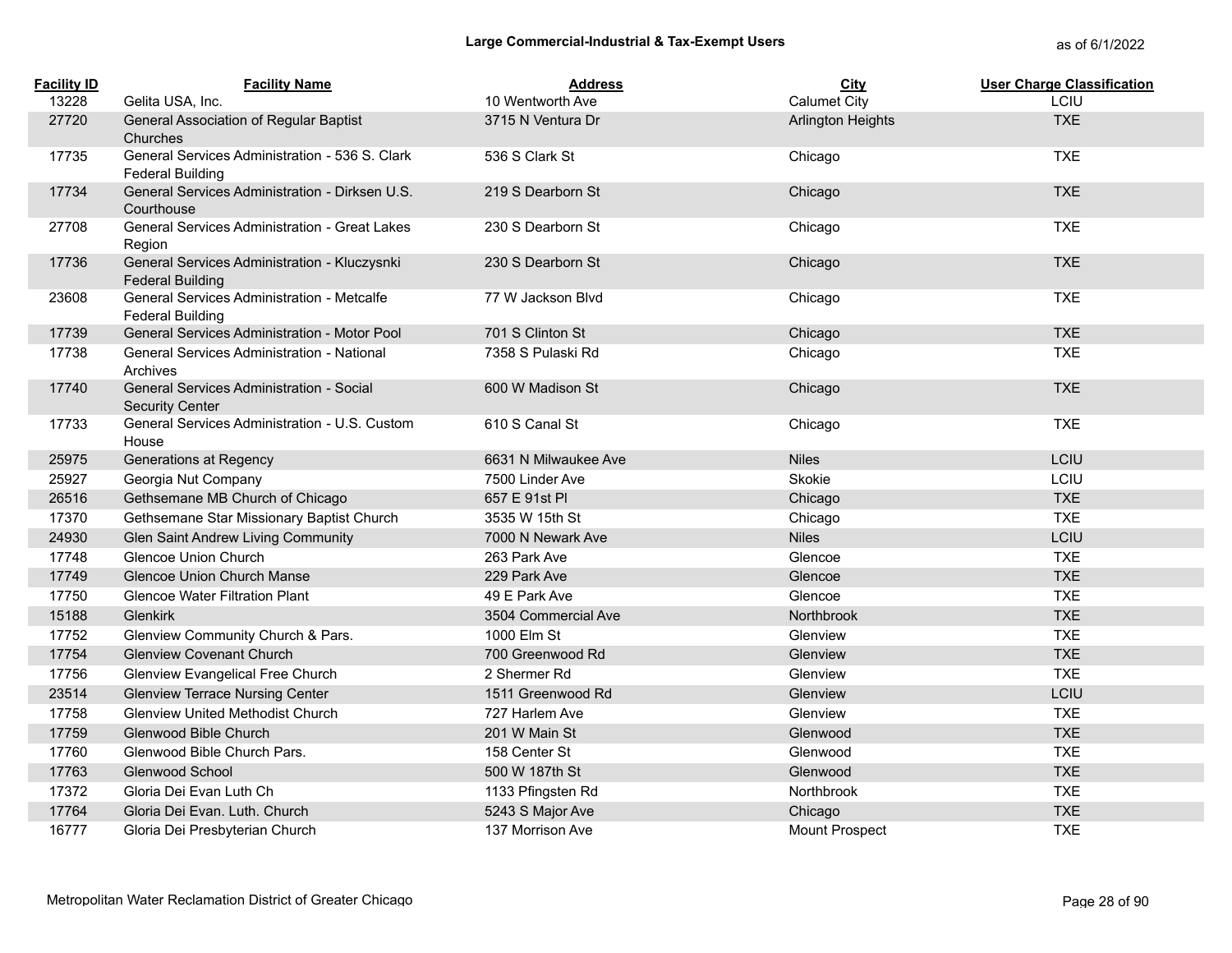| <b>Facility ID</b> | <b>Facility Name</b>                                                  | <b>Address</b>          | City           | <b>User Charge Classification</b> |
|--------------------|-----------------------------------------------------------------------|-------------------------|----------------|-----------------------------------|
| 19993              | Glorious Temple COGIC                                                 | 147 E 107th St          | Chicago        | <b>TXE</b>                        |
| 18443              | God's All Nations P Church                                            | 44 N Laramie Ave        | Chicago        | <b>TXE</b>                        |
| 27153              | <b>God's Army Ministries</b>                                          | 4335 W Lawrence Ave     | Chicago        | <b>TXE</b>                        |
| 17373              | God's Holy Ghost M B Church                                           | 424 N Laramie Ave       | Chicago        | <b>TXE</b>                        |
| 31041              | God's House Holiness Church                                           | 11533 S Ashland Ave     | Chicago        | <b>TXE</b>                        |
| 18446              | God's House of All Nations                                            | 8409 S Stony Island Ave | Chicago        | <b>TXE</b>                        |
| 17374              | God's House of Holiness                                               | 538 W 103rd St          | Chicago        | <b>TXE</b>                        |
| 17375              | God's House of Love, Prayer and Deliverance<br><b>Holiness Church</b> | 3811 W 139th St         | Robbins        | <b>TXE</b>                        |
| 26873              | <b>Gold Standard Baking</b>                                           | 3700 S Kedzie Ave       | Chicago        | LCIU                              |
| 18448              | Golf Road Baptist Church                                              | 501 W Golf Rd           | Des Plaines    | <b>TXE</b>                        |
| 26225              | Golgotha Pentecostal Romanian Church                                  | 10100 S 52nd Ave        | Oak Lawn       | <b>TXE</b>                        |
| 25270              | Gonnella Frozen Products, Inc.                                        | 1117 Wiley Rd           | Schaumburg     | LCIU                              |
| 18450              | Good Hope Baptist Church                                              | 6207 S Damen Ave        | Chicago        | <b>TXE</b>                        |
| 17379              | Good Hope Free Will Baptist Church                                    | 525 S California Ave    | Chicago        | <b>TXE</b>                        |
| 18451              | Good Hope MB Church                                                   | 7101 S Union Ave        | Chicago        | <b>TXE</b>                        |
| 18452              | Good News Community Church                                            | 3749 W Huron St         | Chicago        | <b>TXE</b>                        |
| 18453              | Good News Community Church & School                                   | 7649 N Paulina St       | Chicago        | <b>TXE</b>                        |
| 16394              | Good Shepherd Church of God                                           | 5930 W 28th St          | Cicero         | <b>TXE</b>                        |
| 17768              | Good Shepherd Luth. Church                                            | 4200 W 62nd St          | Chicago        | <b>TXE</b>                        |
| 27242              | Good Shepherd Parish                                                  | 2735 S Kolin Ave        | Chicago        | <b>TXE</b>                        |
| 17724              | Good Shepherd Presby. Ch                                              | 5550 S Merrimac Ave     | Chicago        | <b>TXE</b>                        |
| 24817              | Goose Island Beer Company                                             | 1800 W Fulton St        | Chicago        | LCIU                              |
| 17770              | Gorham U.M. Church & Pars.                                            | 5600 S Indiana Ave      | Chicago        | <b>TXE</b>                        |
| 30889              | Gospel Presbyterian Church                                            | 901 W Golf Rd           | Mount Prospect | <b>TXE</b>                        |
| 18280              | Gospel Temple COGIC                                                   | 3863 W Harrison St      | Chicago        | <b>TXE</b>                        |
| 18279              | Gospel Temple MB Church                                               | 1058 W 103rd St         | Chicago        | <b>TXE</b>                        |
| 24122              | Gospel Way Covenant Church                                            | 8152 S Saginaw Ave      | Chicago        | <b>TXE</b>                        |
| 17382              | Grace & Glory Gos                                                     | 7708 S Indiana Ave      | Chicago        | <b>TXE</b>                        |
| 27962              | Grace and Truth Family Life Worship Center                            | 14226 Grant St          | Dolton         | <b>TXE</b>                        |
| 17383              | <b>Grace Apostolic Church</b>                                         | 8233 S Exchange Ave     | Chicago        | <b>TXE</b>                        |
| 17774              | Grace Baptist Church                                                  | 1457 S Kenneth Ave      | Chicago        | <b>TXE</b>                        |
| 17775              | Grace Bible Church                                                    | 8 W 138th St            | Riverdale      | <b>TXE</b>                        |
| 17776              | Grace Bible Church & Pars.                                            | 500 Streamwood Blvd     | Streamwood     | <b>TXE</b>                        |
| 18539              | Grace C C R C Oak Lawn Campus                                         | 10415 S Kedvale Ave     | Oak Lawn       | <b>TXE</b>                        |
| 18282              | Grace Calvary UM Church & Pars                                        | 7800 S Loomis Blvd      | Chicago        | <b>TXE</b>                        |
| 17777              | Grace Comm. Ev. Free Church                                           | 4244 Grace St           | Schiller Park  | <b>TXE</b>                        |
| 19202              | <b>Grace Community Church</b>                                         | 4155 S Rockwell St      | Chicago        | <b>TXE</b>                        |
| 17779              | Grace English Luth. Church & Pars.                                    | 2725 N Laramie Ave      | Chicago        | <b>TXE</b>                        |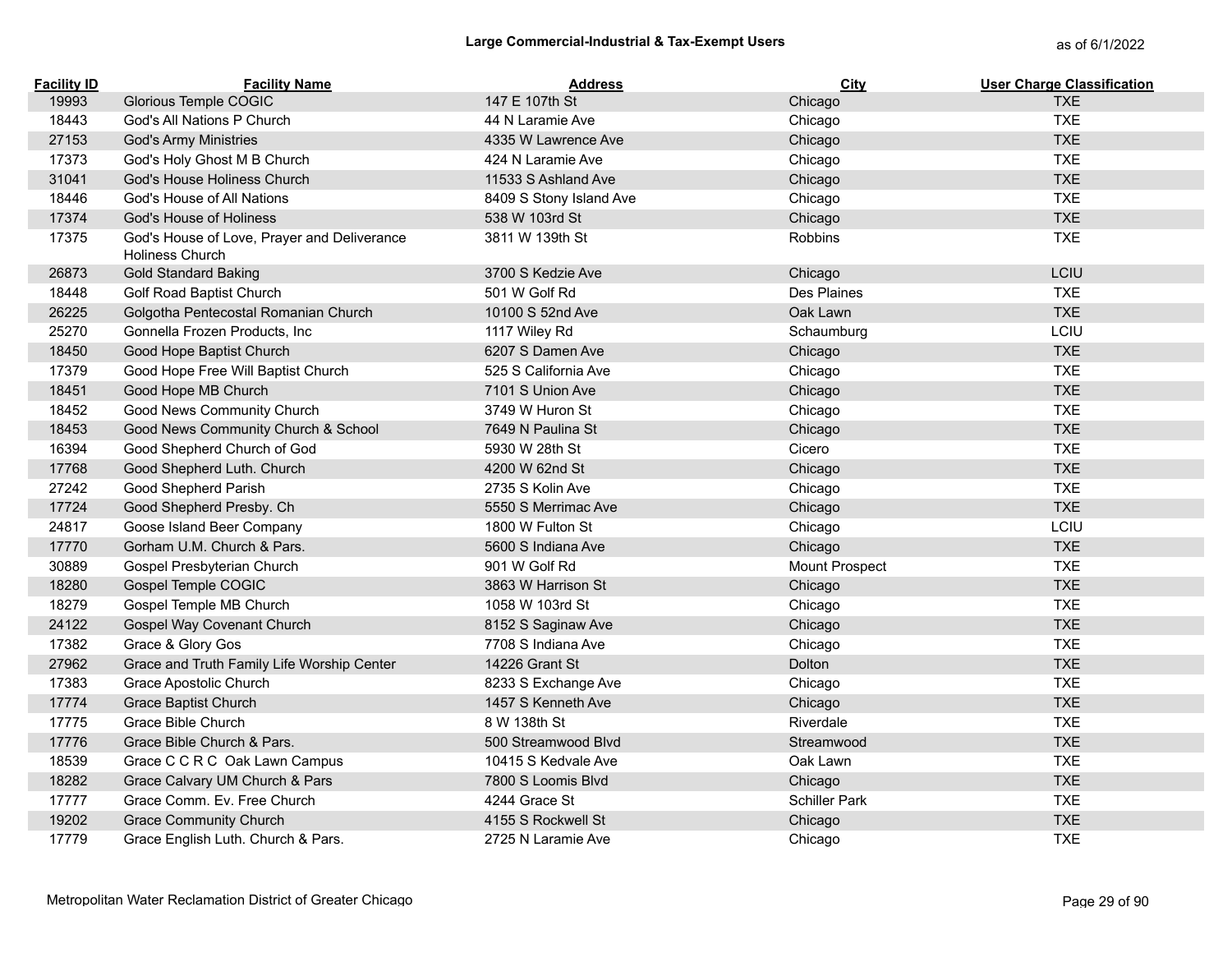| <b>Facility ID</b> | <b>Facility Name</b>                                                            | <b>Address</b>           | City                  | <b>User Charge Classification</b> |
|--------------------|---------------------------------------------------------------------------------|--------------------------|-----------------------|-----------------------------------|
| 17780              | Grace Episcopal Church of Chicago                                               | 637 S Dearborn St        | Chicago               | <b>TXE</b>                        |
| 17784              | Grace Evan Lutheran Church                                                      | 4106 W 28th St           | Chicago               | <b>TXE</b>                        |
| 17385              | Grace Evang Cov. Church                                                         | 4201 N Monticello Ave    | Chicago               | <b>TXE</b>                        |
| 17388              | Grace Evangelical Lutheran Church of<br>Northbrook                              | 2245 Walters Ave         | Northbrook            | <b>TXE</b>                        |
| 17387              | Grace Lutheran Church                                                           | 212 S Nolton Ave         | <b>Willow Springs</b> | <b>TXE</b>                        |
| 17785              | Grace Lutheran Church                                                           | 201 N Kensington Ave     | La Grange             | <b>TXE</b>                        |
| 18283              | Grace Lutheran Church of Streamwood                                             | 780 Bartlett Rd          | Streamwood            | <b>TXE</b>                        |
| 27125              | Grace Presbyterian Church                                                       | 440 Ridge Rd             | Winnetka              | <b>TXE</b>                        |
| 17788              | Grace U.M. Church of Logan Sq.                                                  | 3325 W Wrightwood Ave    | Chicago               | <b>TXE</b>                        |
| 17789              | <b>Graceland Cemetery</b>                                                       | 4001 N Clark St          | Chicago               | <b>TXE</b>                        |
| 18287              | <b>Grant Memorial AME Church</b>                                                | 4017 S Drexel Blvd       | Chicago               | <b>TXE</b>                        |
| 17791              | Granville Ave U.M. Church                                                       | 1307 W Granville Ave     | Chicago               | <b>TXE</b>                        |
| 27978              | <b>Great Central Brewing</b>                                                    | 221 N Wood St            | Chicago               | LCIU                              |
| 18290              | Great Hope Baptist Church                                                       | 13615 Lawndale Ave       | Robbins               | <b>TXE</b>                        |
| 27863              | Great Lakes Coca-Cola Distribution, LLC                                         | 6801 W Jarvis Ave        | <b>Niles</b>          | LCIU                              |
| 27860              | Great Lakes Coca-Cola Distribution, LLC d/b/a<br>Great Lakes Coca-Cola Bottling | 7400 N Oak Park Ave      | <b>Niles</b>          | LCIU                              |
| 27861              | Great Lakes Coca-Cola Distribution, LLC d/b/a<br>Reyes Coca-Cola Bottling       | 12200 South Laramie Ave  | Alsip                 | LCIU                              |
| 26808              | Great Love Presbyterian Church                                                  | 2090 W Golf Rd           | Mount Prospect        | <b>TXE</b>                        |
| 28043              | <b>Great Northern Instore LLC</b>                                               | 333 E Touhy Ave          | <b>Des Plaines</b>    | LCIU                              |
| 19047              | <b>Great Truevine MB Church</b>                                                 | 5936 W Division St       | Chicago               | <b>TXE</b>                        |
| 18293              | Greater Bethesda Baptist Church                                                 | 5301 S Michigan Ave      | Chicago               | <b>TXE</b>                        |
| 24103              | Greater Chicago St Paul's MB Church                                             | 1918 W 59th St           | Chicago               | <b>TXE</b>                        |
| 17394              | Greater Chris. Light Church                                                     | 1438 S Kostner Ave       | Chicago               | <b>TXE</b>                        |
| 17395              | Greater Christian Unity Miss Bapt                                               | 3030 S Claire Blvd       | Robbins               | <b>TXE</b>                        |
| 17396              | Greater Damascus Baptist Church                                                 | 520 S Kolmar Ave         | Chicago               | <b>TXE</b>                        |
| 26126              | Greater Exodus MB Church                                                        | 1356 N Rockwell St       | Chicago               | <b>TXE</b>                        |
| 22274              | Greater First Missionary Baptist Church                                         | 751 N Parkside Ave       | Chicago               | <b>TXE</b>                        |
| 18429              | Greater Full Gospel Pentecostal Church                                          | 6122 S Indiana Ave       | Chicago               | <b>TXE</b>                        |
| 17419              | Greater Gallilee MB Church                                                      | 1308 S Independence Blvd | Chicago               | <b>TXE</b>                        |
| 18297              | Greater Grace Ref Church                                                        | 125 E 153rd St           | Harvey                | <b>TXE</b>                        |
| 26835              | Greater Harvest Missionary Baptist Church                                       | 5141 S State St          | Chicago               | <b>TXE</b>                        |
| 17398              | Greater Holy Temple COGIC                                                       | 246 N California Ave     | Chicago               | <b>TXE</b>                        |
| 18299              | <b>Greater Institutional AME Church</b>                                         | 7800 S Indiana Ave       | Chicago               | <b>TXE</b>                        |
| 22668              | Greater Love M. B. Church                                                       | 5720 W Fulton St         | Chicago               | <b>TXE</b>                        |
| 17399              | Greater Metro Bapt Ch                                                           | 5856 S Wabash Ave        | Chicago               | <b>TXE</b>                        |
| 17381              | Greater Metropolitan Church of Christ                                           | 2430 E 75th St           | Chicago               | <b>TXE</b>                        |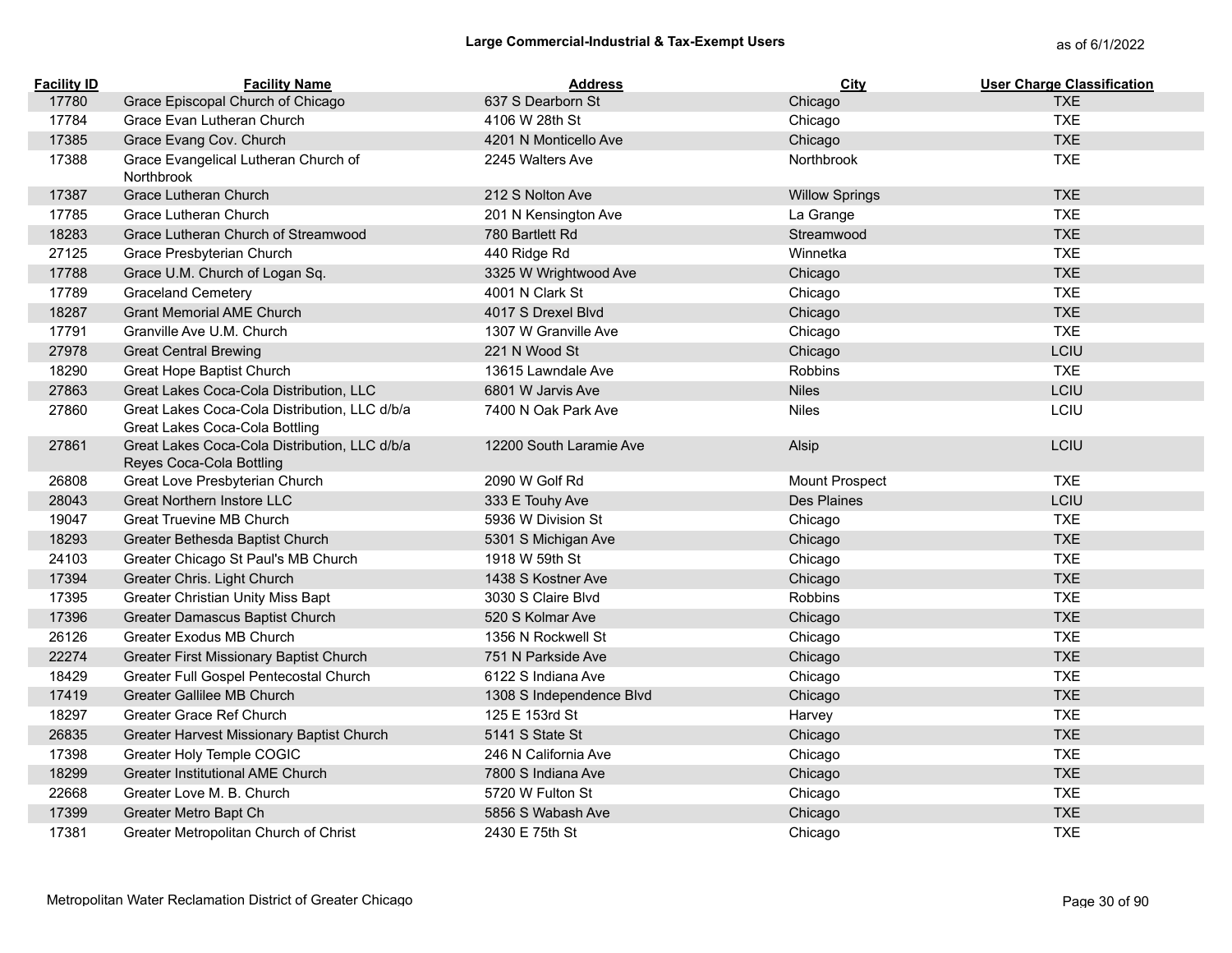| <b>Facility ID</b> | <b>Facility Name</b>                        | <b>Address</b>                        | City              | <b>User Charge Classification</b> |
|--------------------|---------------------------------------------|---------------------------------------|-------------------|-----------------------------------|
| 18301              | Greater Mt Eagle Baptist Church             | 10858 S Halsted St                    | Chicago           | <b>TXE</b>                        |
| 17402              | Greater Mt Pleasant Church                  | 2100 E 83rd St                        | Chicago           | <b>TXE</b>                        |
| 18305              | Greater Mt Pleasant MB Church               | 1725 S Kildare Ave                    | Chicago           | <b>TXE</b>                        |
| 17400              | Greater Mt. Moriah Bapt. Church             | 214 E 50th St                         | Chicago           | <b>TXE</b>                        |
| 26568              | Greater Mt. Vernon Baptist Church           | 8700 S Laflin St                      | Chicago           | <b>TXE</b>                        |
| 18308              | Greater New Bethel MB Church                | 2437 E 87th St                        | Chicago           | <b>TXE</b>                        |
| 18309              | <b>Greater New Birth COGIC</b>              | 4733 W Madison St                     | Chicago           | <b>TXE</b>                        |
| 17403              | Greater New Jerusalem Miss Bapt             | 144 E 111th St                        | Chicago           | <b>TXE</b>                        |
| 18311              | Greater New Mt Eagle Baptist Church         | 12301 S Michigan Ave                  | Chicago           | <b>TXE</b>                        |
| 22270              | Greater New St James MB Church              | 1408 S Kenneth Ave                    | Chicago           | <b>TXE</b>                        |
| 18312              | Greater Omega MB Church                     | 135 W 79th St                         | Chicago           | <b>TXE</b>                        |
| 17796              | Greater Peters Rock M.B. Church             | 4723-25 S State St                    | Chicago           | <b>TXE</b>                        |
| 17797              | Greater Pisidea M.B. Church                 | 1725 W 69th St                        | Chicago           | <b>TXE</b>                        |
| 17798              | Greater Pleasant Green B. Church            | 1557 W 115th St                       | Chicago           | <b>TXE</b>                        |
| 18313              | Greater Progressive MB Church               | 1625 S Lawndale Ave                   | Chicago           | <b>TXE</b>                        |
| 17404              | <b>Greater Revelation MB Church</b>         | 10723 S Perry Ave                     | Chicago           | <b>TXE</b>                        |
| 18314              | Greater Rising Sun Baptist Church           | 9015 S Buffalo Ave                    | Chicago           | <b>TXE</b>                        |
| 17799              | Greater Rock M.B. Church/Pars.              | 718 S Independence Blvd               | Chicago           | <b>TXE</b>                        |
| 17405              | Greater Rock of Ages M B Church             | 1520 W 69th St                        | Chicago           | <b>TXE</b>                        |
| 17406              | Greater Rose Hill Miss Bapt                 | 3137 W Roosevelt Rd                   | Chicago           | <b>TXE</b>                        |
| 18316              | Greater Salem Baptist Church                | 215 W 71st St                         | Chicago           | <b>TXE</b>                        |
| 17407              | Greater Shiloh M B Church                   | 5115 S State St                       | Chicago           | <b>TXE</b>                        |
| 18319              | Greater St John AME Church & Pars           | 6207 S Throop St                      | Chicago           | <b>TXE</b>                        |
| 18317              | Greater St John Baptist Church              | 16601 Wolcott Ave                     | Markham           | <b>TXE</b>                        |
| 25374              | Greater St John Baptist Church              | 310 S Kostner Ave                     | Chicago           | <b>TXE</b>                        |
| 30890              | Greater Star MB Church                      | 4013 W Harrison St                    | Chicago           | <b>TXE</b>                        |
| 17800              | Greater Straightway M B Church              | 10359 S Dr. Martin Luther King, Jr. I | Chicago           | <b>TXE</b>                        |
| 17410              | Greater Tabernacle Ch                       | 11240 S Indiana Ave                   | Chicago           | <b>TXE</b>                        |
| 17414              | Greater Union Baptist Church                | 1956 W Warren Blyd                    | Chicago           | <b>TXE</b>                        |
| 17415              | Greater Walter's AME Zion Ch.               | 8422 S Damen Ave                      | Chicago           | <b>TXE</b>                        |
| 22272              | Greater Zion Hill Missionary Baptist Church | 2255 S Millard Ave                    | Chicago           | <b>TXE</b>                        |
| 24403              | Grecian Delight Foods, Inc.                 | 1201 Tonne Rd                         | Elk Grove Village | LCIU                              |
| 17417              | Green Grove MB Ch                           | 1049 W Marquette Rd                   | Chicago           | <b>TXE</b>                        |
| 26280              | Greenlee Diamond Tool Company               | 2375 W Touhy Ave                      | Elk Grove Village | LCIU                              |
| 26990              | Greenridge Farm, Inc.                       | 2355 Greenleaf Ave                    | Elk Grove Village | LCIU                              |
| 19921              | Greenstone U M Church                       | 11211 S St. Lawrence Ave              | Chicago           | <b>TXE</b>                        |
| 11724              | Griffin Plating Co., Inc.                   | 1636 W Armitage Ave                   | Chicago           | LCIU                              |
| 13032              | Griffith Foods, Inc.                        | 12200 S Central Ave                   | Alsip             | LCIU                              |
| 17803              | Grove Hts. Church                           | 9800 S Greenwood Ave                  | Chicago           | <b>TXE</b>                        |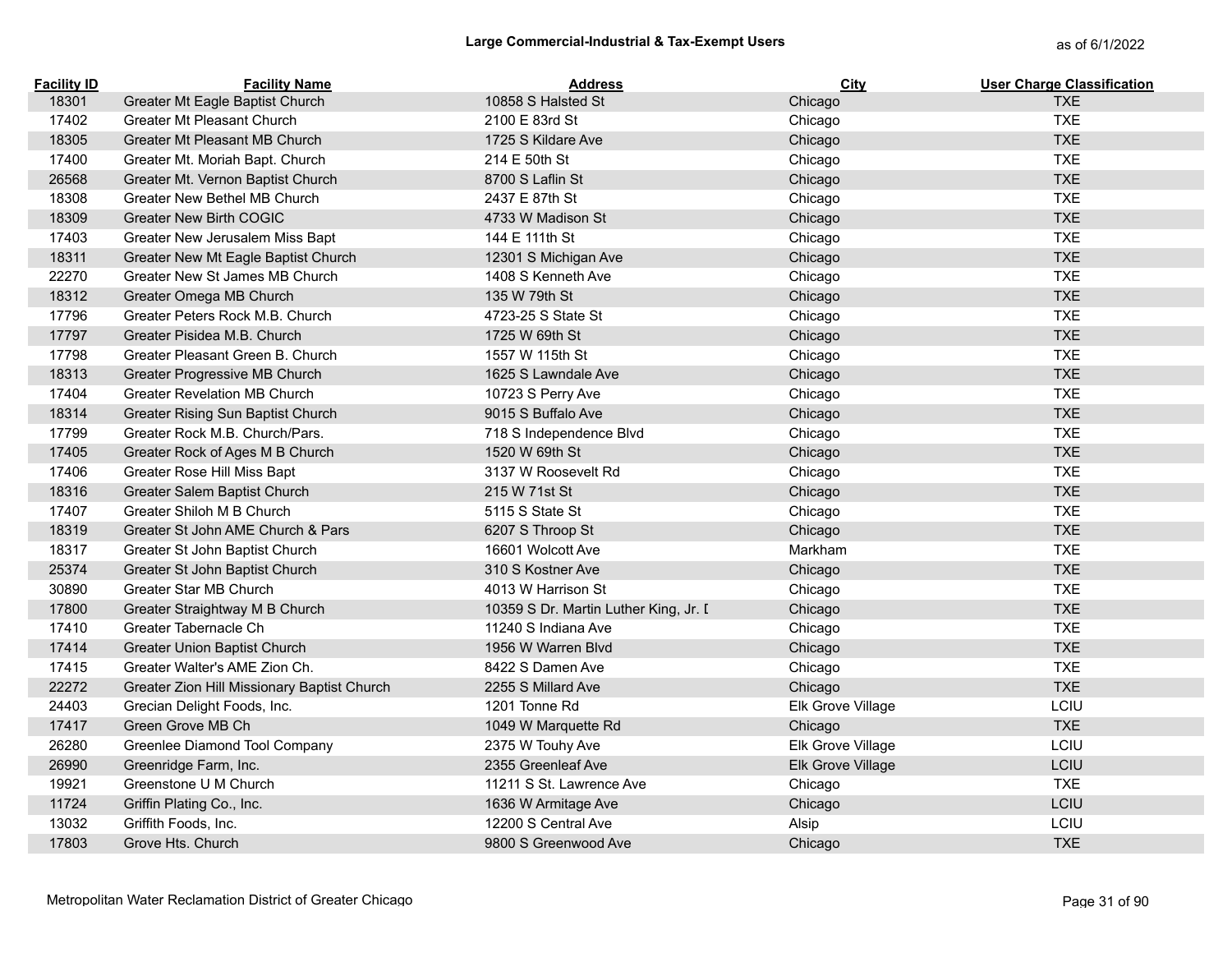| <b>Facility ID</b> | <b>Facility Name</b>                                                  | <b>Address</b>                        | City                    | <b>User Charge Classification</b> |
|--------------------|-----------------------------------------------------------------------|---------------------------------------|-------------------------|-----------------------------------|
| 27999              | Growth Gathering Fellowship, The                                      | 10441 S Racine Ave                    | Chicago                 | <b>TXE</b>                        |
| 10536              | H. Kramer & Co.                                                       | 1343 W 21st St                        | Chicago                 | LCIU                              |
| 17804              | Hales Franciscan H.S.                                                 | 4930 S Cottage Grove Ave              | Chicago                 | <b>TXE</b>                        |
| 27664              | Half Acre Beer Company                                                | 2050 W Balmoral Ave                   | Chicago                 | <b>LCIU</b>                       |
| 14265              | <b>Harbor View</b>                                                    | 2000 E 122nd St                       | Chicago                 | LCIU                              |
| 26110              | Harmony Baptist Church                                                | 1908 S Millard Ave                    | Chicago                 | <b>TXE</b>                        |
| 30854              | <b>Harper College</b>                                                 | 1200 W Algonquin Rd                   | Palatine                | <b>TXE</b>                        |
| 24866              | Harris Temple A.O.H. Church of God                                    | 4138 S Cottage Grove Ave              | Chicago                 | <b>TXE</b>                        |
| 17805              | Hartzell U.M. Church                                                  | 3330 S Dr. Martin Luther King, Jr. Dr | Chicago                 | <b>TXE</b>                        |
| 24840              | Harvest Bible Chapel                                                  | 800 Rohlwing Rd                       | <b>Rolling Meadows</b>  | <b>TXE</b>                        |
| 18158              | Harvest Time Worship Center                                           | 8420 Narragansett Ave                 | <b>Burbank</b>          | <b>TXE</b>                        |
| 16809              | Harvey Church of Christ                                               | 15246 Marshfield Ave                  | Harvey                  | <b>TXE</b>                        |
| 25173              | Harvey Memorial Community Church                                      | 8400 S Maryland Ave                   | Chicago                 | <b>TXE</b>                        |
| 18444              | Haven of Prayer & Praise Church                                       | 1304 E 75th St                        | Chicago                 | <b>TXE</b>                        |
| 18339              | Haven of Rest Baptist Church                                          | 7925 S South Chicago Ave              | Chicago                 | <b>TXE</b>                        |
| 26180              | Hawthorne Race Course                                                 | 3501 S Laramie Ave                    | Cicero                  | LCIU                              |
| 24624              | Hazel Crest Assembly Church                                           | 17801 S Cicero Ave                    | Country Club Hills      | <b>TXE</b>                        |
| 17810              | Hazelcrest Comm. Church & Pars.                                       | 17050 California Ave                  | <b>Hazel Crest</b>      | <b>TXE</b>                        |
| 17811              | Hazelgreen Baptist Church                                             | 5022 W 115th St                       | Alsip                   | <b>TXE</b>                        |
| 17423              | Healing Temple COGIC                                                  | 1330 S Fairfield Ave                  | Chicago                 | <b>TXE</b>                        |
| 18341              | Healing Temple COGIC #1                                               | 4941 W Chicago Ave                    | Chicago                 | <b>TXE</b>                        |
| 27639              | Hearn 70 WM Investor LLC                                              | 70 W Madison St                       | Chicago                 | LCIU                              |
| 14300              | <b>Hearthside Food Solutions</b>                                      | 1938 S Wolf Rd                        | Des Plaines             | LCIU                              |
| 17812              | Hebrew Benevolent Society of Chicago                                  | 3919 N Clark St                       | Chicago                 | <b>TXE</b>                        |
| 17813              | <b>Hebrew Theological College</b>                                     | 7135 Carpenter Rd                     | Skokie                  | <b>TXE</b>                        |
| 25703              | Hebron Presbyterian Church                                            | 515 Schoenbeck Rd                     | <b>Prospect Heights</b> | <b>TXE</b>                        |
| 17814              | Hegewisch United Meth. Church                                         | 13501 S Burley Ave                    | Chicago                 | <b>TXE</b>                        |
| 27062              | Heligear Acquisition Co., d/b/a Northstar<br>Aerospace (Chicago) Inc. | 6006 W 73rd St                        | <b>Bedford Park</b>     | LCIU                              |
| 17816              | Hemenway United Meth. Church                                          | 933 Chicago Ave                       | Evanston                | <b>TXE</b>                        |
| 17818              | Hemenway United Methodist Church<br>Parsonage                         | 327 Ashland Ave                       | Evanston                | <b>TXE</b>                        |
| 12582              | Henry J's Meat Specialties                                            | 4460 W Armitage Ave                   | Chicago                 | LCIU                              |
| 26470              | Heritage International Christian Church                               | 5320 W North Ave                      | Chicago                 | <b>TXE</b>                        |
| 17426              | Hermon Baptist Church                                                 | 1754 N Clark St                       | Chicago                 | <b>TXE</b>                        |
| 31060              | Hexion Coatings and Composites (US) Inc.                              | 8600 West 71st St                     | <b>Bedford Park</b>     | LCIU                              |
| 19145              | Hickory Hills Presby Church                                           | 8426 W 95th St                        | <b>Hickory Hills</b>    | <b>TXE</b>                        |
| 18346              | High Mountain MB Church                                               | 919 N Lavergne Ave                    | Chicago                 | <b>TXE</b>                        |
| 26383              | Highland Baking Co.                                                   | 2301 Shermer Rd                       | Northbrook              | LCIU                              |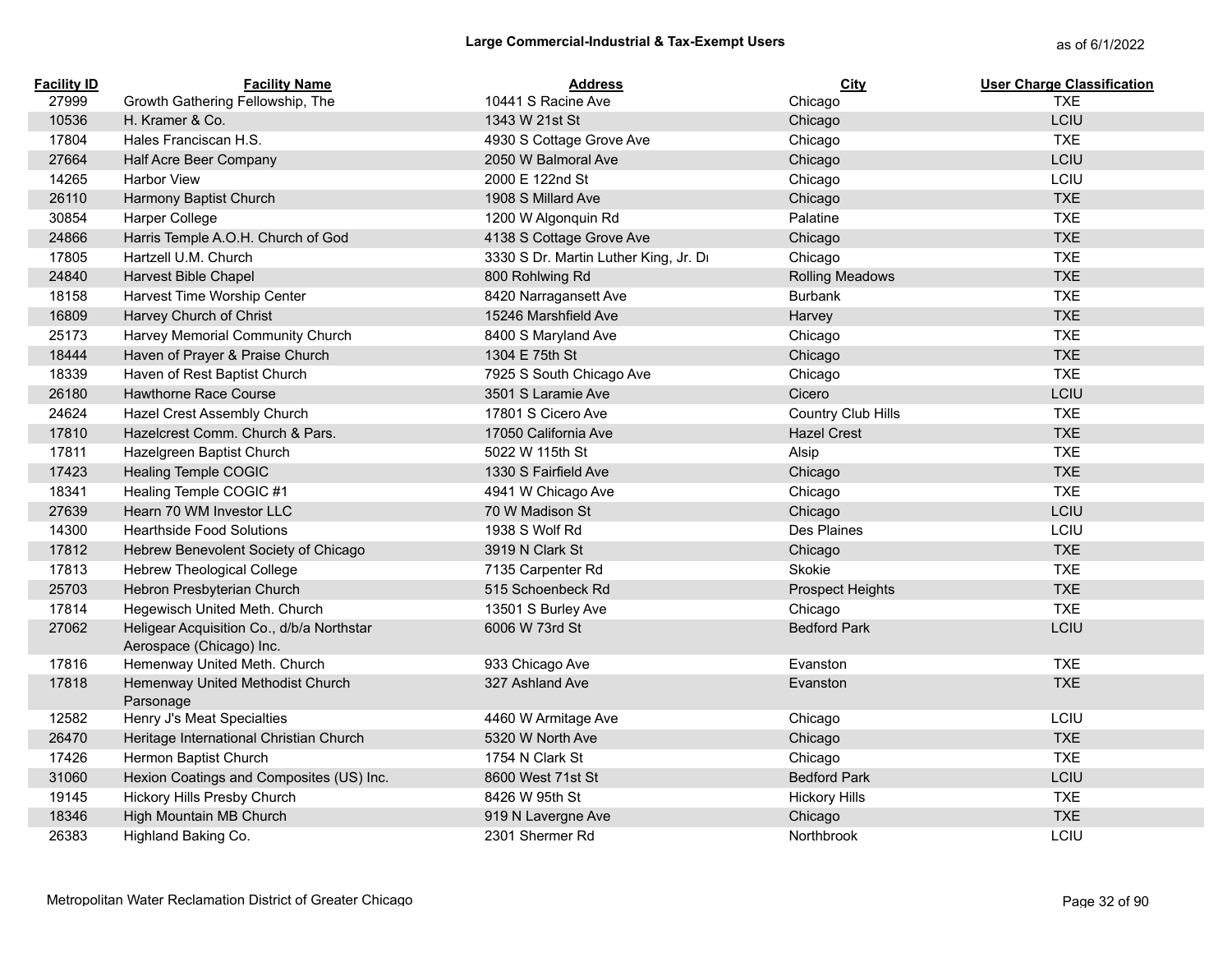| <b>Facility ID</b> | <b>Facility Name</b>                                                     | <b>Address</b>               | <b>City</b>            | <b>User Charge Classification</b> |
|--------------------|--------------------------------------------------------------------------|------------------------------|------------------------|-----------------------------------|
| 17473              | Highlands Presbyterian Church                                            | 1902 W 59th PI               | La Grange              | <b>TXE</b>                        |
| 17822              | <b>Hillcrest Baptist Church</b>                                          | 17300 Pulaski Rd             | Country Club Hills     | <b>TXE</b>                        |
| 17823              | <b>Hillcrest Christian Church</b>                                        | 3223 W 175th St              | <b>Hazel Crest</b>     | <b>TXE</b>                        |
| 17825              | Hillside Free Meth Church & Parsonage                                    | 2727 Crawford Ave            | Evanston               | <b>TXE</b>                        |
| 16688              | <b>Hilton Chicago</b>                                                    | 720 S Michigan Ave           | Chicago                | LCIU                              |
| 19726              | Hilton Chicago O'Hare Airport                                            | O'Hare International Airport | Chicago                | LCIU                              |
| 17188              | Hilton Chicago/Oak Lawn                                                  | 9333 S Cicero Ave            | Oak Lawn               | LCIU                              |
| 25977              | Hilton Orrington/Evanston                                                | 1710 Orrington Ave           | Evanston               | LCIU                              |
| 27712              | Hilton Rosemont/Chicago O'Hare                                           | 5550 N River Rd              | Rosemont               | LCIU                              |
| 25136              | <b>Hinckley Springs</b>                                                  | 6055 S Harlem Ave            | Chicago                | LCIU                              |
| 25137              | <b>Hinckley Springs</b>                                                  | 6155 S Harlem Ave            | Chicago                | LCIU                              |
| 17878              | Hinsdale Adventist Academy                                               | 631 E Hickory St             | Hinsdale               | <b>TXE</b>                        |
| 31073              | Hoffman Estates Hotel Group LLC dba Chicago<br><b>Marriott Northwest</b> | 4800 Hoffman Blvd            | <b>Hoffman Estates</b> | LCIU                              |
| 18348              | Holi is the Way Gospel Temple                                            | 8210 S Racine Ave            | Chicago                | <b>TXE</b>                        |
| 26630              | Holiday Inn & Suites Chicago North Shore                                 | 5300 Touhy Ave               | Skokie                 | LCIU                              |
| 19728              | Holiday Inn Chicago O'Hare Area                                          | 5615 N Cumberland Ave        | Chicago                | LCIU                              |
| 27243              | <b>Holy Angels</b>                                                       | 615 E Oakwood Blyd           | Chicago                | <b>TXE</b>                        |
| 24262              | Holy Angels Baptist Church                                               | 5638 S Ashland Ave           | Chicago                | <b>TXE</b>                        |
| 18351              | <b>Holy Apostolic Church</b>                                             | 1850 W Cuyler Ave            | Chicago                | <b>TXE</b>                        |
| 26897              | Holy Bible M.B. Church                                                   | 15301 S Lexington Ave        | Harvey                 | <b>TXE</b>                        |
| 17826              | Holy Comforter Church                                                    | 222 Kenilworth Ave           | Kenilworth             | <b>TXE</b>                        |
| 27244              | <b>Holy Cross</b>                                                        | 4541 S Wood St               | Chicago                | <b>TXE</b>                        |
| 18356              | Holy Cross Baptist Church South                                          | 637 W 120th St               | Chicago                | <b>TXE</b>                        |
| 11588              | Holy Cross Evan. Luth. Church & P                                        | 3116 S Racine Ave            | Chicago                | <b>TXE</b>                        |
| 17430              | Holy Cross Luth. Church                                                  | 4041 W 120th St              | Alsip                  | <b>TXE</b>                        |
| 27245              | Holy Cross-Immaculate Heart of Mary                                      | 4515 S Ashland Ave           | Chicago                | <b>TXE</b>                        |
| 27545              | <b>Holy Family</b>                                                       | 2515 W Palatine Rd           | <b>Inverness</b>       | <b>TXE</b>                        |
| 27546              | <b>Holy Family</b>                                                       | 1080 W Roosevelt Rd          | Chicago                | <b>TXE</b>                        |
| 25375              | Holy Family of Nazareth Convent                                          | 310 N River Rd               | Des Plaines            | <b>TXE</b>                        |
| 27429              | Holy Ghost and SS. Mary and Jude Parish                                  | 900 E 154th St               | South Holland          | <b>TXE</b>                        |
| 27247              | Holy Innocents                                                           | 739 N Armour St              | Chicago                | <b>TXE</b>                        |
| 17432              | Holy Latter Rain Church                                                  | 1101 W 71st St               | Chicago                | <b>TXE</b>                        |
| 26444              | Holy Latter Rain Pentecostal Church                                      | 7055 S Carpenter St          | Chicago                | <b>TXE</b>                        |
| 17434              | Holy Memorial Miracle Temple                                             | 7928 S Ashland Ave           | Chicago                | <b>TXE</b>                        |
| 17835              | Holy Miracle Non-Denomination Church of<br><b>Holiness</b>               | 817 W 71st St                | Chicago                | <b>TXE</b>                        |
| 17836              | <b>Holy Mission COGIC</b>                                                | 5122 W Madison St            | Chicago                | <b>TXE</b>                        |
| 27248              | Holy Name Cathedral                                                      | 735 N State St               | Chicago                | <b>TXE</b>                        |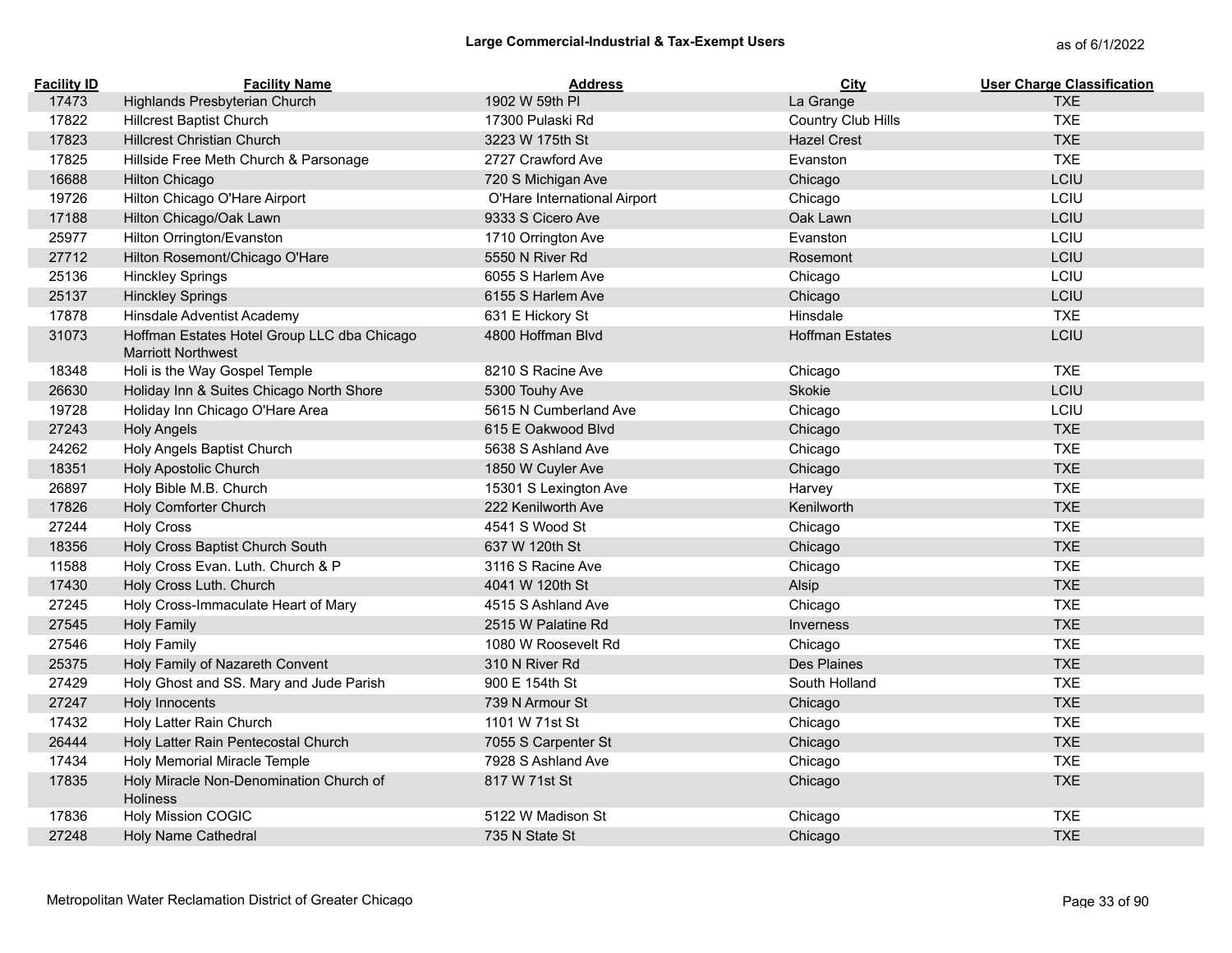| <b>Facility ID</b> | <b>Facility Name</b>                           | <b>Address</b>          | City         | <b>User Charge Classification</b> |
|--------------------|------------------------------------------------|-------------------------|--------------|-----------------------------------|
| 27249              | Holy Name of Mary                              | 1401 W 112th St         | Chicago      | <b>TXE</b>                        |
| 19513              | Holy Nativity Romanian Orthodox Church         | 5825 N Mozart St        | Chicago      | <b>TXE</b>                        |
| 27028              | Holy Praise Tabernacle Church of God in Christ | 22132 Torrence Ave      | Sauk Village | <b>TXE</b>                        |
| 20172              | Holy Resurrection Serbian Church               | 5701 N Redwood Ave      | Chicago      | <b>TXE</b>                        |
| 22292              | Holy Rock Church & Outreach Ministries         | 5854 S Morgan St        | Chicago      | <b>TXE</b>                        |
| 27250              | <b>Holy Rosary</b>                             | 612 N Western Ave       | Chicago      | <b>TXE</b>                        |
| 18364              | Holy Sanctuary Community Church                | 1516 S Kedzie Ave       | Chicago      | <b>TXE</b>                        |
| 17840              | Holy Spiritual Temple No 11 Ch                 | 5541 S State St         | Chicago      | <b>TXE</b>                        |
| 18365              | Holy Starlight MB Church                       | 3500 W Cermak Rd        | Chicago      | <b>TXE</b>                        |
| 17435              | Holy Stranger Home Church                      | 820 E 75th St           | Chicago      | <b>TXE</b>                        |
| 27751              | Holy Temple Cathedral COGIC                    | 15912 Lincoln Ave       | Harvey       | <b>TXE</b>                        |
| 17436              | Holy Trinity Bapt Ch                           | 5401 W Lake St          | Chicago      | <b>TXE</b>                        |
| 17841              | Holy Trinity Bapt Church #2                    | 5416 S Calumet Ave      | Chicago      | <b>TXE</b>                        |
| 17846              | <b>Holy Trinity High School</b>                | 1443 W Division St      | Chicago      | <b>TXE</b>                        |
| 17847              | Holy Trinity Luth. Church                      | 2328 Central Rd         | Glenview     | <b>TXE</b>                        |
| 17848              | Holy Trinity Luth. Church                      | 1218 W Addison St       | Chicago      | <b>TXE</b>                        |
| 18368              | Holy Trinity Non-Sectarian Church              | 6910 S Halsted St       | Chicago      | <b>TXE</b>                        |
| 17849              | Holy Trinity Orthodox Cathedral                | 1121 N Leavitt St       | Chicago      | <b>TXE</b>                        |
| 27251              | <b>Holy Trinity Polish Mission</b>             | 1120 N Noble St         | Chicago      | <b>TXE</b>                        |
| 17851              | Holy Zion Miss Baptist Church                  | 6110 S Ashland Ave      | Chicago      | <b>TXE</b>                        |
| 17853              | Hometown Christian Church & Pars.              | 4340 W 87th St          | Chicago      | <b>TXE</b>                        |
| 30992              | <b>Hood Container Corporation</b>              | 4800 S Austin Ave       | Chicago      | LCIU                              |
| 17856              | Hope Bible Church                              | 7043 S Halsted St       | Chicago      | <b>TXE</b>                        |
| 17707              | Hope Chapel                                    | 9520 Merton Ave         | Oak Lawn     | <b>TXE</b>                        |
| 19160              | Hope Christian Reformed Church & Rectory       | 5825 W 151st St         | Oak Forest   | <b>TXE</b>                        |
| 18372              | Hope Comm. Advent Christian Church #1          | 5900 W Iowa St          | Chicago      | <b>TXE</b>                        |
| 18865              | <b>Hope Community Church</b>                   | 15601 S Lamon Ave       | Oak Forest   | <b>TXE</b>                        |
| 17857              | Hope Luth Church, Pars. & Sch.                 | 6416 S Washtenaw Ave    | Chicago      | <b>TXE</b>                        |
| 18373              | Hope Presbyterian Church                       | 1354 W 61st St          | Chicago      | <b>TXE</b>                        |
| 17858              | Hopeful M. B Ch                                | 5347 S Michigan Ave     | Chicago      | <b>TXE</b>                        |
| 18374              | Hopewell 13th Street MB Church                 | 2306-10 W Harrison St   | Chicago      | <b>TXE</b>                        |
| 22296              | Hopewell Missionary Baptist Church             | 6600 S Hermitage Ave    | Chicago      | <b>TXE</b>                        |
| 10487              | Horween Leather Co.                            | 2015 N Elston Ave       | Chicago      | LCIU                              |
| 17439              | Hosea Temple Baptist Church                    | 966 E 93rd St           | Chicago      | <b>TXE</b>                        |
| 27935              | Hostess Brands, LLC                            | 2035 N Narragansett Ave | Chicago      | LCIU                              |
| 25438              | <b>Hotel Allegro</b>                           | 171 W Randolph St       | Chicago      | LCIU                              |
| 25346              | Hotel Inter-Continental Chicago                | 505 N Michigan Ave      | Chicago      | LCIU                              |
| 26281              | House of Hope                                  | 752 E 114th St          | Chicago      | <b>TXE</b>                        |
| 17864              | House of Prayer                                | 5159 S Halsted St       | Chicago      | <b>TXE</b>                        |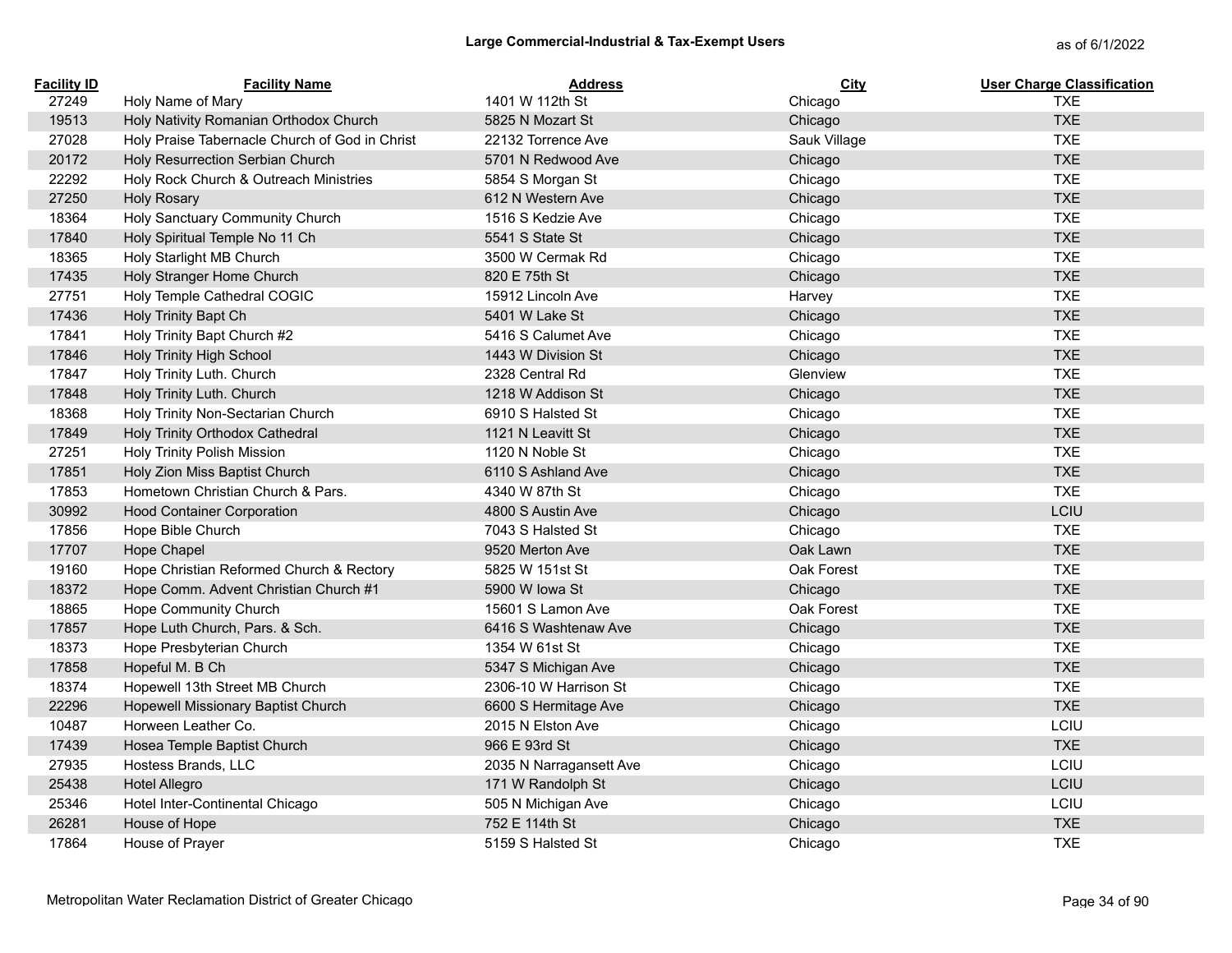| <b>Facility ID</b> | <b>Facility Name</b>                         | <b>Address</b>         | <b>City</b>       | <b>User Charge Classification</b> |
|--------------------|----------------------------------------------|------------------------|-------------------|-----------------------------------|
| 18398              | House of Prayer COGIC                        | 3535 W Roosevelt Rd    | Chicago           | <b>TXE</b>                        |
| 11474              | Hu-Friedy Mfg. Co. LLC                       | 3232 N Rockwell St     | Chicago           | LCIU                              |
| 15427              | Humboldt Park Health                         | 1044 N Francisco Ave   | Chicago           | <b>TXE</b>                        |
| 18383              | Humboldt Park U.M. Church                    | 2120 N Mozart St       | Chicago           | <b>TXE</b>                        |
| 30950              | Hungarian Baptist Church of Chicago          | 5757 W Windsor Ave     | Chicago           | <b>TXE</b>                        |
| 15962              | HV Manufacturing Company                     | 1197 Willis Ave        | Wheeling          | LCIU                              |
| 17214              | Hyatt Regency Chicago                        | 151 E Wacker Dr        | Chicago           | LCIU                              |
| 17215              | Hyatt Regency O'Hare                         | 9300 W Bryn Mawr Ave   | Rosemont          | LCIU                              |
| 17212              | Hyatt Regency Woodfield                      | 1800 E Golf Rd         | Schaumburg        | LCIU                              |
| 18385              | Hyde Park Christian Reformed Church          | 5144 S Cornell Ave     | Chicago           | <b>TXE</b>                        |
| 18386              | Hyde Park SDA Church                         | 4608 S Drexel Blvd     | Chicago           | <b>TXE</b>                        |
| 17870              | Hyde Park Union Church                       | 5600 S Woodlawn Ave    | Chicago           | <b>TXE</b>                        |
| 17871              | I Am Temple of Chicago                       | 176 W Washington St    | Chicago           | <b>TXE</b>                        |
| 27716              | IC 233 Building Company, LLC                 | 233 N Michigan Ave     | Chicago           | LCIU                              |
| 24788              | Iglesia Adventista Del Septimo Dia           | 1701 S Laflin St       | Chicago           | <b>TXE</b>                        |
| 17873              | Iglesia Alianza Christiana                   | 1717 N Fairfield Ave   | Chicago           | <b>TXE</b>                        |
| 19696              | Iglesia Bautista Erie                        | 2201 W Erie St         | Chicago           | <b>TXE</b>                        |
| 31038              | Iglesia Bautista Siloe                       | 412 W Normal Pkwy      | Chicago           | <b>TXE</b>                        |
| 26491              | Iglesia Central Adventista Del Septimo Dia   | 2840 W Logan Blvd      | Chicago           | <b>TXE</b>                        |
| 26559              | Iglesia Cristiana Casa de Santidad           | 5302 S Maplewood Ave   | Chicago           | <b>TXE</b>                        |
| 25276              | Iglesia Cristiana de la Familia              | 3053 N Linder Ave      | Chicago           | <b>TXE</b>                        |
| 26578              | Iglesia Cristiana Manantial de Vida          | 4300 S California Ave  | Chicago           | <b>TXE</b>                        |
| 26229              | Iglesia de Dios Pentecostal M.I.             | 4400 W Montana St      | Chicago           | <b>TXE</b>                        |
| 26832              | Iglesia De Dios Torre Fuerte                 | 9108 Lincoln Ave       | <b>Brookfield</b> | <b>TXE</b>                        |
| 18389              | Iglesia Del Pacto Evang Albany Pk            | 4516 N Kedzie Ave      | Chicago           | <b>TXE</b>                        |
| 17575              | Iglesia Del Pacto Evangelico                 | 10023 S Avenue L       | Chicago           | <b>TXE</b>                        |
| 26586              | Iglesia Evangelica Arca de Salvacion         | 3358 W 38th St         | Chicago           | <b>TXE</b>                        |
| 19407              | Iglesia Evangelica Bautista Kildare Ave.     | 4248 W Belden Ave      | Chicago           | <b>TXE</b>                        |
| 25469              | Iglesia La Hermosa                           | 2901 N Spaulding Ave   | Chicago           | <b>TXE</b>                        |
| 26890              | Iglesia Pentecostes La Nueva Uncion De Jesus | 4101 W 31st St         | Chicago           | <b>TXE</b>                        |
| 17577              | Iglesia Santa Cruz                           | 6545 S Springfield Ave | Chicago           | <b>TXE</b>                        |
| 17877              | III Assn of SDA Northbrook                   | 2211 Pfingsten Rd      | Northbrook        | <b>TXE</b>                        |
| 17441              | III Assn of SDA-Lakeview                     | 2318 W Roscoe St       | Chicago           | <b>TXE</b>                        |
| 19685              | III Assn of SDA-North Shore                  | 5220 N California Ave  | Chicago           | <b>TXE</b>                        |
| 17880              | Ill Assn. of SDA North Hispanic              | 2120 W Sunnyside Ave   | Chicago           | <b>TXE</b>                        |
| 17884              | Ill Cent Mgt/Children & Family               | 1026 S Damen Ave       | Chicago           | <b>TXE</b>                        |
| 17889              | III Cent Mgt/Evelyn Edwards                  | 2020 W Roosevelt Rd    | Chicago           | <b>TXE</b>                        |
| 17914              | III Cent Mgt/Visually                        | 1151 S Wood St         | Chicago           | <b>TXE</b>                        |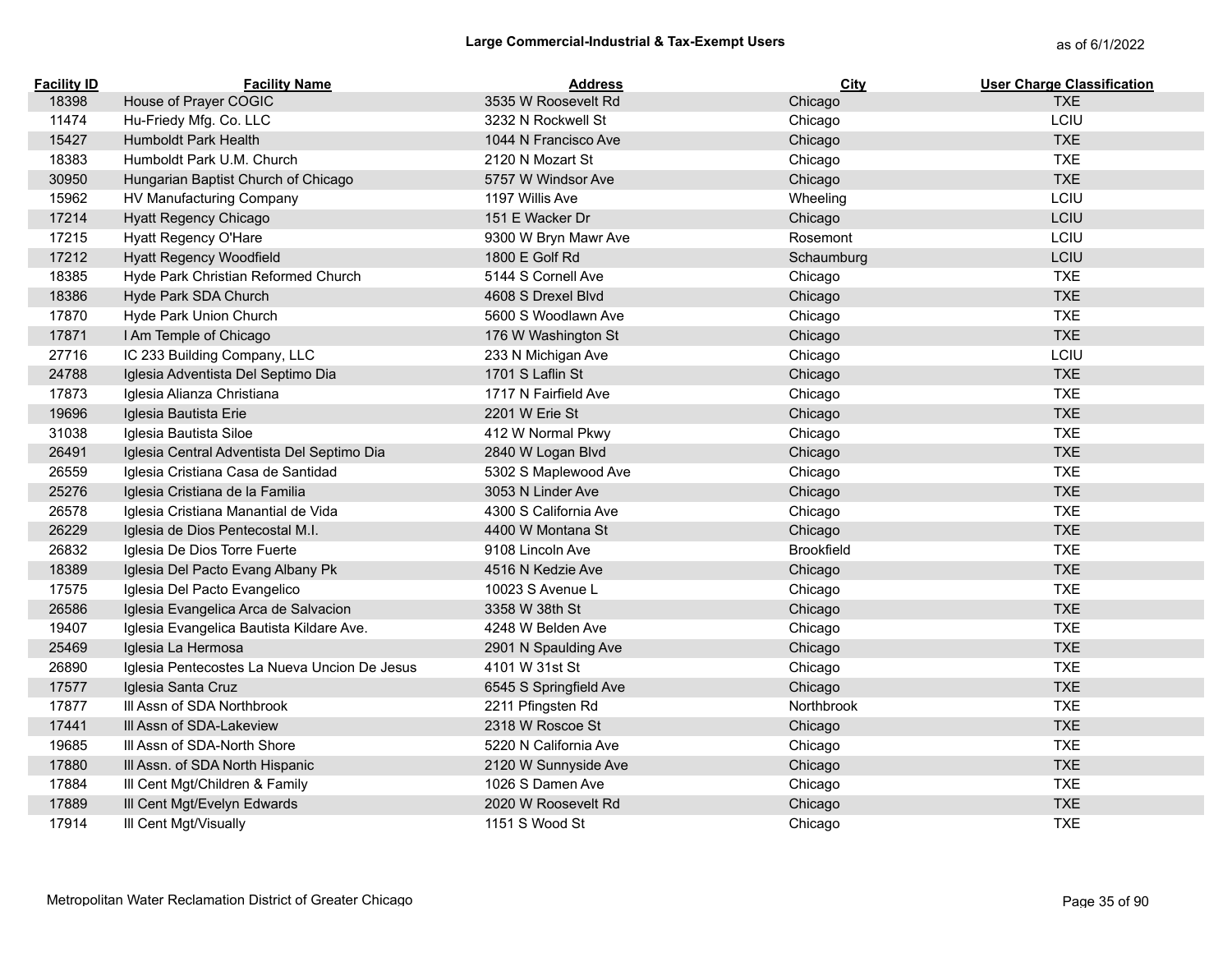| <b>Facility ID</b> | <b>Facility Name</b>                                              | <b>Address</b>          | City                | <b>User Charge Classification</b> |
|--------------------|-------------------------------------------------------------------|-------------------------|---------------------|-----------------------------------|
| 26672              | Illinois Center for Rehabilitation & Education -<br>Roosevelt     | 1950 W Roosevelt Rd     | Chicago             | <b>TXE</b>                        |
| 17887              | Illinois Dept. Law (State Police)                                 | 13863 S Cicero Ave      | Crestwood           | <b>TXE</b>                        |
| 17892              | Illinois Institute of Tech (46)                                   | 101 W 33rd St           | Chicago             | <b>TXE</b>                        |
| 24261              | Illinois Institute of Technology - Chicago-Kent<br>College of Law | 565 W Adams St          | Chicago             | <b>TXE</b>                        |
| 13376              | Illinois State Toll Highway Authority                             | 2700 Ogden Ave          | Downers Grove       | <b>TXE</b>                        |
| 27173              | Immaculate Conception                                             | 7211 W Talcott Ave      | Chicago             | <b>TXE</b>                        |
| 27174              | Immaculate Conception                                             | 1431 N North Park Ave   | Chicago             | <b>TXE</b>                        |
| 27175              | Immaculate Conception                                             | 4401 S California Ave   | Chicago             | <b>TXE</b>                        |
| 27197              | Immaculate Conception and St. Joseph Parish                       | 1101 N Orleans St       | Chicago             | <b>TXE</b>                        |
| 27176              | Immaculate Conception of The Blessed Virgin<br>Mary Parish        | 2944 E 88th St          | Chicago             | <b>TXE</b>                        |
| 27252              | Immaculate Heart of Mary                                          | 3850 N Spaulding Ave    | Chicago             | <b>TXE</b>                        |
| 17920              | Immanuel Christian Reformed Church                                | 8302 Normandy Ave       | <b>Burbank</b>      | <b>TXE</b>                        |
| 18596              | Immanuel Church of the New Jerusalem                              | 74 Park Dr              | Glenview            | <b>TXE</b>                        |
| 17922              | Immanuel Covenant Church & Parsonage                              | 5210 N Washtenaw Ave    | Chicago             | <b>TXE</b>                        |
| 17446              | Immanuel Lutheran Church                                          | 1850 Chestnut Ave       | Glenview            | <b>TXE</b>                        |
| 17923              | Immanuel Lutheran Church                                          | 203 N Bothwell St       | Palatine            | <b>TXE</b>                        |
| 17924              | Immanuel Lutheran Church                                          | 1500 W Elmdale Ave      | Chicago             | <b>TXE</b>                        |
| 26608              | Immanuel Lutheran Church                                          | 616 Lake St             | Evanston            | <b>TXE</b>                        |
| 17447              | Immanuel Missionary Baptist Church                                | 133 E Kensington Ave    | Chicago             | <b>TXE</b>                        |
| 17929              | Immanuel UCC Church                                               | 9815 S Campbell Ave     | Evergreen Park      | <b>TXE</b>                        |
| 17928              | Immanuel United Church of Christ                                  | 415 W North Ave         | <b>Bartlett</b>     | <b>TXE</b>                        |
| 28019              | Impact Field                                                      | 9850 Balmoral Ave       | Rosemont            | <b>TXE</b>                        |
| 13717              | Imperial Plating Company, Inc.                                    | 7030 W 60th St          | Chicago             | LCIU                              |
| 26338              | IMS Engineered Products, LLC                                      | 1 Innovation Dr         | Des Plaines         | LCIU                              |
| 27253              | <b>Incarnation Church</b>                                         | 5757 W 127th St         | Crestwood           | <b>TXE</b>                        |
| 18394              | Independence Blvd SDA Church                                      | 3808 W Polk St          | Chicago             | <b>TXE</b>                        |
| 17448              | Indiana Ave Pente Ch                                              | 3520 S Indiana Ave      | Chicago             | <b>TXE</b>                        |
| 27254              | Infant Jesus of Prague                                            | 1131 Douglas Ave        | Flossmoor           | <b>TXE</b>                        |
| 26271              | Infant Welfare Society of Chicago                                 | 3600 W Fullerton Ave    | Chicago             | <b>TXE</b>                        |
| 17452              | Ingleside-Whitfield U M Church                                    | 929 E 76th St           | Chicago             | <b>TXE</b>                        |
| 25417              | Ingredion Incorporated - Argo Plant                               | 6400 S Archer Ave       | <b>Bedford Park</b> | LCIU                              |
| 10012              | Inland Die Casting Company                                        | 161 Carpenter Ave       | Wheeling            | LCIU                              |
| 24153              | Inner City Impact Facility                                        | 3325-29 W Fullerton Ave | Chicago             | <b>TXE</b>                        |
| 26065              | Inner Healing Prayer Circle Ministries                            | 52 N Central Ave        | Chicago             | <b>TXE</b>                        |
| 10851              | Innophos, Inc.                                                    | 612 E 138th St          | Chicago             | LCIU                              |
| 31039              | Insight Chicago Hospital & Medical Center                         | 2525 South Michigan Ave | Chicago             | <b>TXE</b>                        |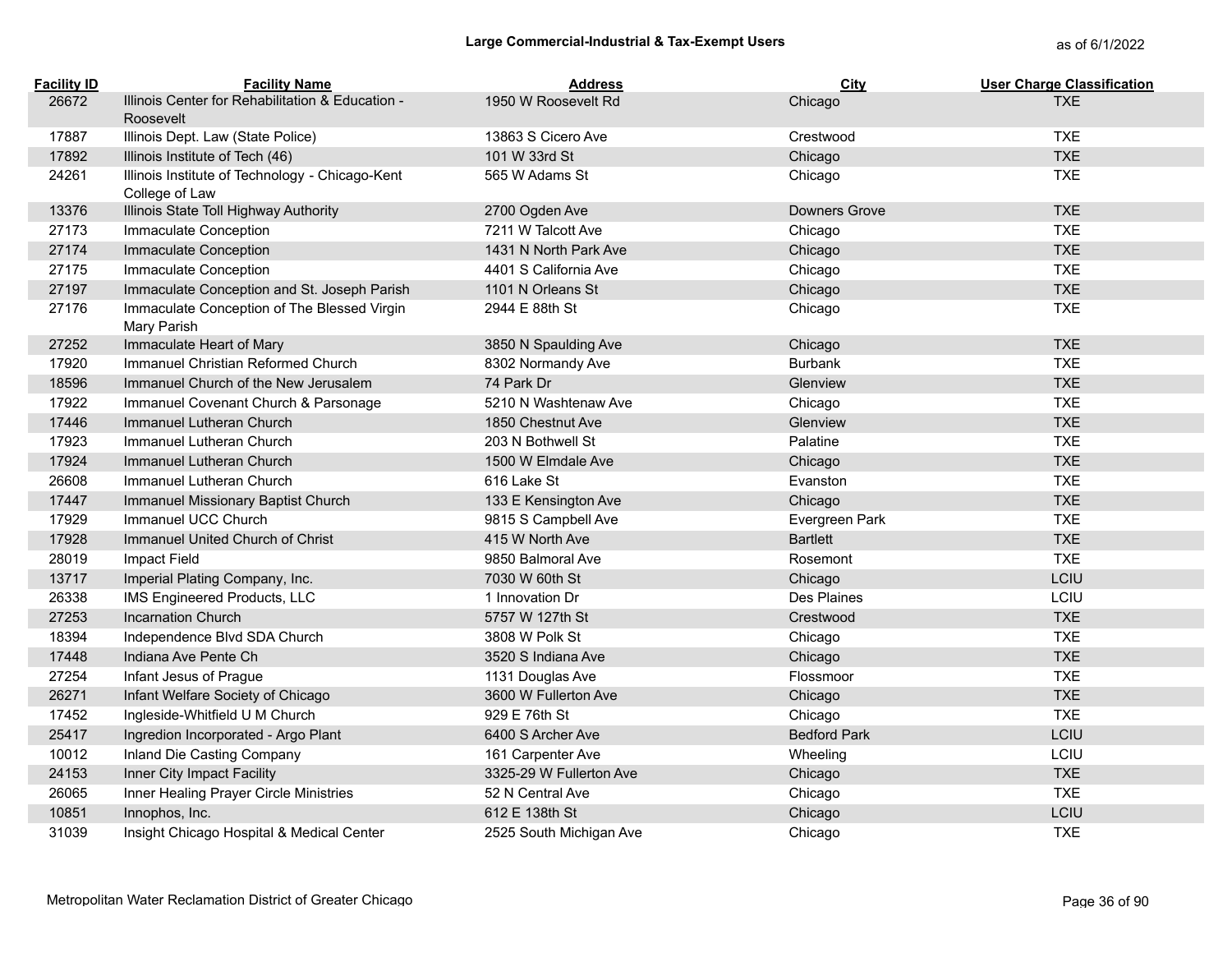| <b>Facility ID</b> | <b>Facility Name</b>                                    | <b>Address</b>           | City                | <b>User Charge Classification</b> |
|--------------------|---------------------------------------------------------|--------------------------|---------------------|-----------------------------------|
| 25486              | Inspired Word Church, The                               | 10401 S Hoxie Ave        | Chicago             | <b>TXE</b>                        |
| 26309              | Instituto Health Sciences Career Academy                | 2520-34 S Western Ave    | Chicago             | <b>TXE</b>                        |
| 17453              | Int'l Society for Krishna                               | 1716 W Lunt Ave          | Chicago             | <b>TXE</b>                        |
| 25768              | Interlake Mecalux, Inc.                                 | 1600 N 25th Ave          | Melrose Park        | LCIU                              |
| 25685              | International Paper                                     | 100 E Oakton St          | Des Plaines         | LCIU                              |
| 25762              | <b>International Paper</b>                              | 5300 W 73rd St           | <b>Bedford Park</b> | LCIU                              |
| 12402              | International Processing Company of America             | 1485 Lively Blvd         | Elk Grove Village   | LCIU                              |
| 12718              | International Silver Plating, Inc.                      | 364 Park Ave             | Glencoe             | LCIU                              |
| 17935              | International Surgeons College                          | 1516-24 N Lake Shore Dr  | Chicago             | <b>TXE</b>                        |
| 18402              | Iran Hebrew Cong                                        | 3820 Main St             | Skokie              | <b>TXE</b>                        |
| 18403              | Irving Park Baptist Church & Pars                       | 4401 W Irving Park Rd    | Chicago             | <b>TXE</b>                        |
| 17937              | Irving Park Cemetery Inc.                               | 7777 W Irving Park Rd    | Chicago             | <b>TXE</b>                        |
| 17454              | Irving Park Lutheran Church & Parsonage                 | 3938 W Belle Plaine Ave  | Chicago             | <b>TXE</b>                        |
| 26029              | Islamic Community Center of Illinois                    | 6435 W Belmont Ave       | Chicago             | <b>TXE</b>                        |
| 17457              | <b>Islamic Cultural Center</b>                          | 1810 N Pfingsten Rd      | <b>Northbrook</b>   | <b>TXE</b>                        |
| 18405              | Israel Meth Comm. Church                                | 7616 S Cottage Grove Ave | Chicago             | <b>TXE</b>                        |
| 27875              | <b>Israel of God</b>                                    | 520 W 138th St           | Riverdale           | <b>TXE</b>                        |
| 17945              | Ivanhoe Reformed Church                                 | 14242 Wabash Ave         | Riverdale           | <b>TXE</b>                        |
| 17459              | Jackson Blvd Christian Church                           | 2413 W Jackson Blvd      | Chicago             | <b>TXE</b>                        |
| 17946              | Jackson Park Hosp Foundation                            | 7531 S Stony Island Ave  | Chicago             | <b>TXE</b>                        |
| 19808              | Jacob's Well Church Community                           | 3450 W Maple St          | Evergreen Park      | <b>TXE</b>                        |
| 20428              | James R Thompson Center                                 | 110 W Randolph St        | Chicago             | <b>TXE</b>                        |
| 17947              | Japanese American Services Committee                    | 4427 N Clark St          | Chicago             | <b>TXE</b>                        |
| 17955              | Jefferson Masonic Ass.                                  | 5418 W Gale St           | Chicago             | <b>TXE</b>                        |
| 17966              | Jehovah Evangelical Luth. Church                        | 3740 W Belden Ave        | Chicago             | <b>TXE</b>                        |
| 25599              | Jehovah Witnesses Kingdom Hall                          | 60 E 103rd St            | Chicago             | <b>TXE</b>                        |
| 18338              | Jehovah Witnesses-Forrestville                          | 5025 S Wabash Ave        | Chicago             | <b>TXE</b>                        |
| 17974              | Jehovah Witnesses-Stickney                              | 4108 S Oak Park Ave      | Stickney            | <b>TXE</b>                        |
| 18413              | Jehovah Witnesses-West Unit                             | 5442 W Division St       | Chicago             | <b>TXE</b>                        |
| 16460              | Jehovah's Witnesses - Beverly Congregration             | 8515 S Ashland Ave       | Chicago             | <b>TXE</b>                        |
| 17967              | Jehovah's Witnesses - Hawthorne Square<br>Congregration | 4225 W Roosevelt Rd      | Chicago             | <b>TXE</b>                        |
| 17463              | Jehovah's Witnesses - Hermosa Spanish                   | 5008 W Diversey Ave      | Chicago             | <b>TXE</b>                        |
| 18823              | Jehovah's Witnesses - Kingdom Hall Laramie              | 358 S Laramie Ave        | Chicago             | <b>TXE</b>                        |
| 19897              | Jehovah's Witnesses - Lakeview Congregration            | 4036 N Paulina Ave       | Chicago             | <b>TXE</b>                        |
| 18693              | Jehovah's Witnesses - Oakwood Congregration             | 1315 E 71st St           | Chicago             | <b>TXE</b>                        |
| 17964              | Jehovah's Witnesses - Windsor Park<br>Congregration     | 2833 E 79th St           | Chicago             | <b>TXE</b>                        |
| 18184              | Jehovah's Witnesses Crawford Cong.                      | 4039 W Cermak Rd         | Chicago             | <b>TXE</b>                        |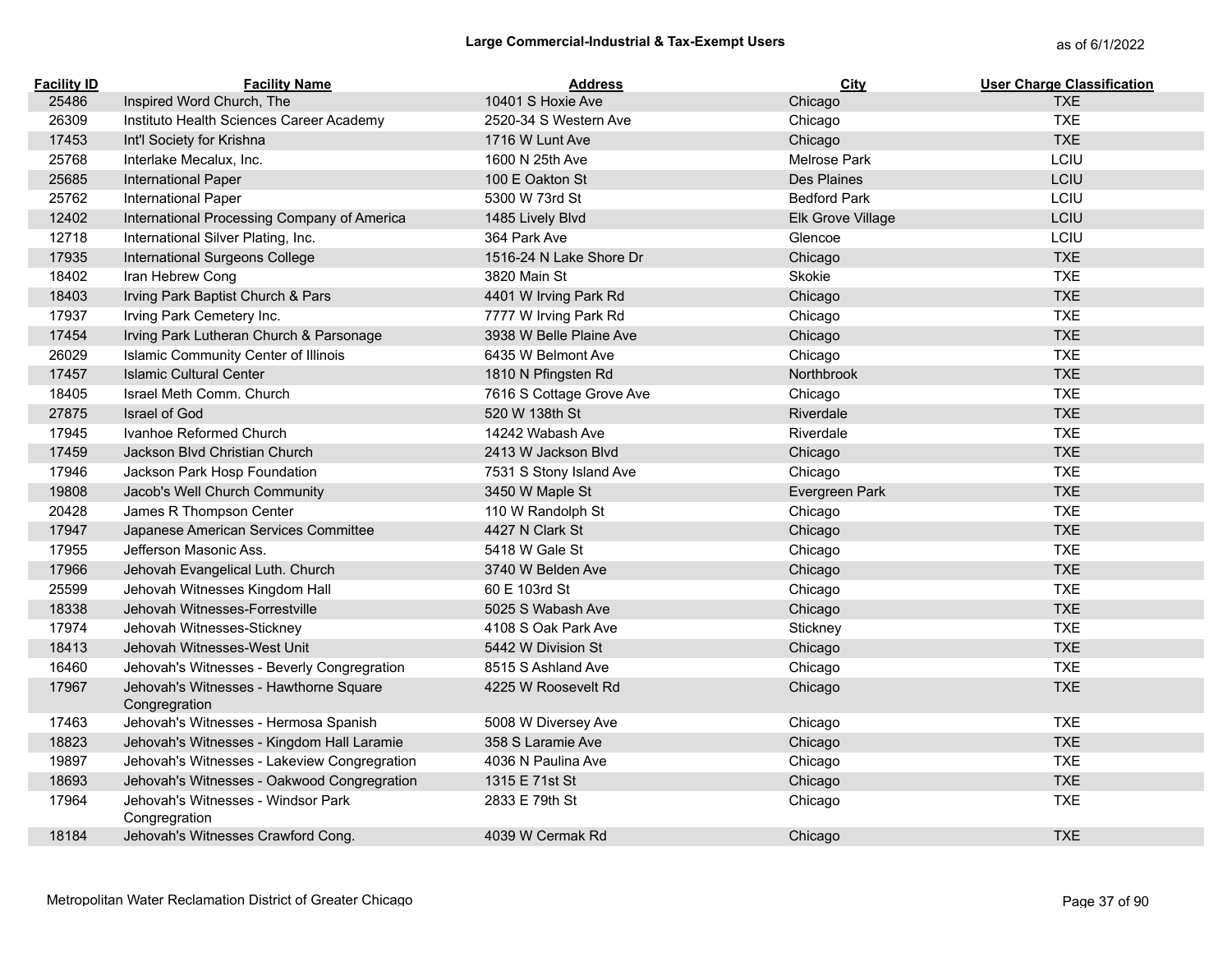| <b>Facility ID</b> | <b>Facility Name</b>                         | <b>Address</b>         | City                 | <b>User Charge Classification</b> |
|--------------------|----------------------------------------------|------------------------|----------------------|-----------------------------------|
| 17969              | Jehovah's Witnesses-Bridgeview Cong.         | 7125 S Ferdinand Ave   | Bridgeview           | <b>TXE</b>                        |
| 17961              | Jehovah's Witnesses-Chgo North               | 4572 N Elston Ave      | Chicago              | <b>TXE</b>                        |
| 17973              | Jehovah's Witnesses-Crestwood Cong.          | 14128 S Kildare Ave    | Crestwood            | <b>TXE</b>                        |
| 17970              | Jehovah's Witnesses-Evanston Cong.           | 2128 Ashland Ave       | Evanston             | <b>TXE</b>                        |
| 19181              | Jehovah's Witnesses-Harvey West Cong.        | 14905 S Vail Ave       | Harvey               | <b>TXE</b>                        |
| 17968              | Jehovah's Witnesses-Morton Grove             | 6730 Beckwith Rd       | <b>Morton Grove</b>  | <b>TXE</b>                        |
| 17467              | Jehovah's Witnesses-Northbrook Cong.         | 400 Pfingsten Rd       | Northbrook           | <b>TXE</b>                        |
| 17464              | Jehovah's Witnesses-Norwood Park             | 6570 N Harlem Ave      | Chicago              | <b>TXE</b>                        |
| 17976              | Jehovah's Witnesses-Oak Park                 | 9801 Oak Park Ave      | Oak Lawn             | <b>TXE</b>                        |
| 17977              | Jehovah's Witnesses-Palatine Cong.           | 239 E Illinois Ave     | Palatine             | <b>TXE</b>                        |
| 24757              | Jehovah's Witnesses-Roseland Unit            | 150 E 124th PI         | Chicago              | <b>TXE</b>                        |
| 17963              | Jehovah's Witnesses-Washington Pk.           | 48 W 59th St           | Chicago              | <b>TXE</b>                        |
| 17978              | Jerusalem Baptist Church                     | 4218 S Wentworth Ave   | Chicago              | <b>TXE</b>                        |
| 19174              | Jerusalem Ev Luth Teacherage                 | 8700 Fernald Ave       | <b>Morton Grove</b>  | <b>TXE</b>                        |
| 17979              | Jerusalem Ev. Luth. Church                   | 6218 Capulina Ave      | <b>Morton Grove</b>  | <b>TXE</b>                        |
| 17980              | Jerusalem Ev. Luth. Church-Pars.             | 8637 Fernald Ave       | <b>Morton Grove</b>  | <b>TXE</b>                        |
| 17981              | Jerusalem Ev. Luth. Church-Teach.            | 8641 Fernald Ave       | <b>Morton Grove</b>  | <b>TXE</b>                        |
| 14357              | Jesse Brown VA Medical Center                | 820 S Damen Ave        | Chicago              | <b>TXE</b>                        |
| 26184              | Jesuit Millenium Center                      | 5835 W Irving Park Rd  | Chicago              | <b>TXE</b>                        |
| 21848              | Jesus Christ Holy M B Church                 | 4104 W Grenshaw St     | Chicago              | <b>TXE</b>                        |
| 17984              | Jesus Name Pentecostal Church                | 8747 Roberts Rd        | <b>Hickory Hills</b> | <b>TXE</b>                        |
| 19205              | Jesus People USA                             | 920 W Wilson Ave       | Chicago              | <b>TXE</b>                        |
| 26221              | Jesus Word Center Church                     | 4224 W 13th St         | Chicago              | <b>TXE</b>                        |
| 10518              | Jewel Food Stores                            | 1955 W North Ave       | <b>Melrose Park</b>  | LCIU                              |
| 17986              | Jewish Community Center (Florence G. Heller) | 524 W Melrose St       | Chicago              | <b>TXE</b>                        |
| 18419              | Jewish Reconstr Cong                         | 303 Dodge Ave          | Evanston             | <b>TXE</b>                        |
| 12424              | JLO Metal Products, Inc.                     | 5841 W Dickens Ave     | Chicago              | LCIU                              |
| 25964              | Joan Dachs Bais Yaakov Elementry School      | 3200 W Peterson Ave    | Chicago              | <b>TXE</b>                        |
| 10381              | John Crane, Inc                              | 6400 W Oakton St       | Morton Grove         | LCIU                              |
| 26602              | John G. Shedd Aquarium                       | 1200 S Lake Shore Dr   | Chicago              | <b>TXE</b>                        |
| 12169              | John Hofmeister & Son, Inc.                  | 2386 S Blue Island Ave | Chicago              | LCIU                              |
| 15392              | John J. Madden Mental Health Center          | 1200 S First Ave       | Hines                | <b>TXE</b>                        |
| 17992              | Jordan Baptist Church                        | 5040 W 87th St         | <b>Burbank</b>       | <b>TXE</b>                        |
| 17995              | Josephinum High School                       | 1501 N Oakley Blvd     | Chicago              | <b>TXE</b>                        |
| 18422              | Joshua Missionary Baptist Church             | 3255 W Carroll Ave     | Chicago              | <b>TXE</b>                        |
| 17996              | Joy of Fellowship MB Church                  | 5922 S State St        | Chicago              | <b>TXE</b>                        |
| 17997              | Jubilee Temple CME Church                    | 114 E 59th St          | Chicago              | <b>TXE</b>                        |
| 17999              | Judson Baptist Church & Pars.                | 1252 N Austin Blvd     | Oak Park             | <b>TXE</b>                        |
| 24147              | Juice Tyme, Inc. DBA Bevolution Group        | 4401 S Oakley Ave      | Chicago              | LCIU                              |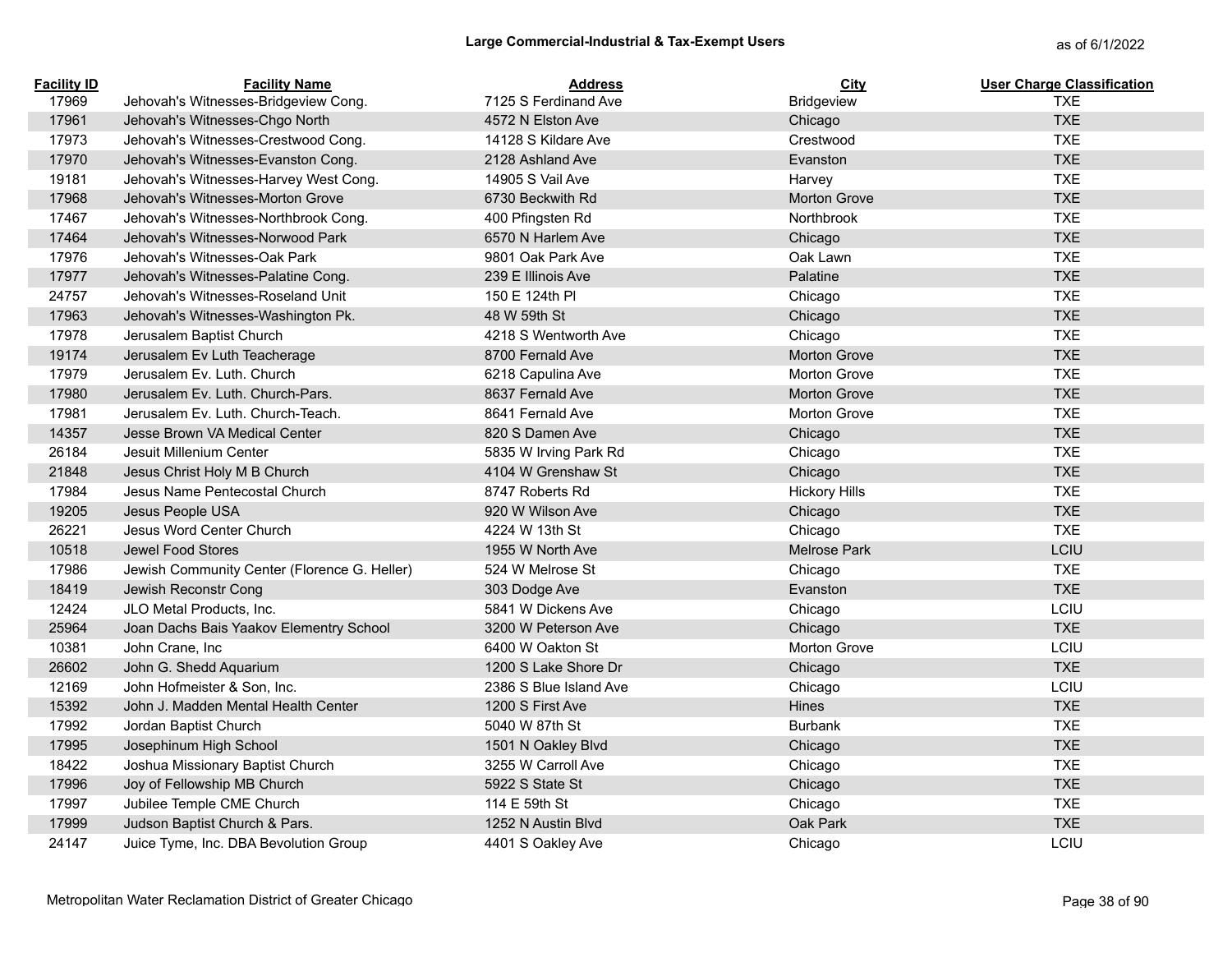## Large Commercial-Industrial & Tax-Exempt Users<br>
as of 6/1/2022

| <b>Facility ID</b> | <b>Facility Name</b>                                | <b>Address</b>                        | City                 | <b>User Charge Classification</b> |
|--------------------|-----------------------------------------------------|---------------------------------------|----------------------|-----------------------------------|
| 19648              | KAM Isaiah Israel Cong                              | 1100 W Hyde Park Blvd                 | Chicago              | <b>TXE</b>                        |
| 12157              | Kappa Products Corp                                 | 1301 E 99th St                        | Chicago              | LCIU                              |
| 26928              | Kasia's Deli                                        | 440 N Oakley Blvd                     | Chicago              | LCIU                              |
| 18546              | Kedvale New Mt. Zion Baptist Church                 | 1306 S Kedvale Ave                    | Chicago              | <b>TXE</b>                        |
| 18573              | Kelly United Methodist Church                       | 6955 S Dr. Martin Luther King, Jr. Dr | Chicago              | <b>TXE</b>                        |
| 19285              | Kendrick Memorial M. B. Church                      | 1107 W 79th St                        | Chicago              | <b>TXE</b>                        |
| 19296              | Kenilworth Union Church & Manse                     | 211 Kenilworth Ave                    | Kenilworth           | <b>TXE</b>                        |
| 18621              | Kenwood United Church of Christ                     | 4608 S Greenwood Ave                  | Chicago              | <b>TXE</b>                        |
| 26968              | Keystone Automotive Division of LKQ<br>Corporation  | 5328 W 123rd PI                       | Alsip                | LCIU                              |
| 19385              | Keystone Baptist Church                             | 4035 W Maypole Ave                    | Chicago              | <b>TXE</b>                        |
| 19418              | Kimball Ave. Evan. Cong. Church                     | 2324 N Kimball Ave                    | Chicago              | <b>TXE</b>                        |
| 25839              | Kinder Morgan Liquids Terminals, LLC                | 12200 S Stony Island Ave              | Chicago              | LCIU                              |
| 25773              | Kinder Morgan Liquids Terminals, LLC-Argo           | 8500 W 68th St                        | Argo                 | LCIU                              |
| 27719              | Kinder Morgan Liquids Terminals,<br>LLC-Argo-Harlem | 4811 S Harlem Ave                     | <b>Forest View</b>   | LCIU                              |
| 19440              | King of Glory Taber. C.O.G.I.C.                     | 2314 E 83rd St                        | Chicago              | <b>TXE</b>                        |
| 27642              | King of Kings Missionary Baptist Church             | 2895 Glenwood Lansing Rd              | Lynwood              | <b>TXE</b>                        |
| 18674              | King's Community Church                             | 600 W 162nd St                        | South Holland        | <b>TXE</b>                        |
| 19462              | Kingdom Baptist Church                              | 301 N Central Ave                     | Chicago              | <b>TXE</b>                        |
| 17962              | Kingdom Hall of Jehovah's Witnesses                 | 4157 S Michigan Ave                   | Chicago              | <b>TXE</b>                        |
| 24818              | Kingdom Hall of Jehovah's Witnesses                 | 2251 W 18th St                        | Chicago              | <b>TXE</b>                        |
| 27812              | Kingdom Life Ministries International               | 2324 Orchard St                       | <b>Blue Island</b>   | <b>TXE</b>                        |
| 19484              | Kingswood U.M. Church                               | 401 W Dundee Rd                       | <b>Buffalo Grove</b> | <b>TXE</b>                        |
| 24048              | Koch Foods, Inc.                                    | 4404 W Berteau Ave                    | Chicago              | LCIU                              |
| 27679              | Koch Foods, Inc.                                    | 2155 25th Ave                         | <b>Franklin Park</b> | LCIU                              |
| 10157              | Koppers Incorporated                                | 3900 S Laramie Ave                    | Stickney             | LCIU                              |
| 27724              | Korean Bethel Presbyterian Church                   | 399 N Quentin Rd                      | Palatine             | <b>TXE</b>                        |
| 27255              | Korean Martyrs Catholic Church                      | 4133 N Kedvale Ave                    | Chicago              | <b>TXE</b>                        |
| 25478              | Korean Philippi Presbyterian Church                 | 1969 Touhy Ave                        | Des Plaines          | <b>TXE</b>                        |
| 24996              | Korean United Presbyterian Church                   | 5909 N Rogers Ave                     | Chicago              | <b>TXE</b>                        |
| 27727              | Kraft Heinz Company                                 | 801 Waukegan Rd                       | Glenview             | LCIU                              |
| 13585              | Kropp Forge                                         | 5301 W Roosevelt Rd                   | Chicago              | LCIU                              |
| 18532              | La Cruzada Misionera Church                         | 2624 W Cermak Rd                      | Chicago              | <b>TXE</b>                        |
| 20005              | La Rabida Children's Hospital                       | 6501 S Promontory Dr                  | Chicago              | <b>TXE</b>                        |
| 19767              | Lacross M.B. Church                                 | 525 E 46th St                         | Chicago              | <b>TXE</b>                        |
| 18457              | Laflin Gospel Chapel                                | 6617 S Laflin St                      | Chicago              | <b>TXE</b>                        |
| 27157              | Lagunitas Brewery                                   | 1843 S Washtenaw Ave                  | Chicago              | LCIU                              |
| 12115              | Lake Landfill Gas Recovery                          | 1300 Willow Rd                        | Northbrook           | LCIU                              |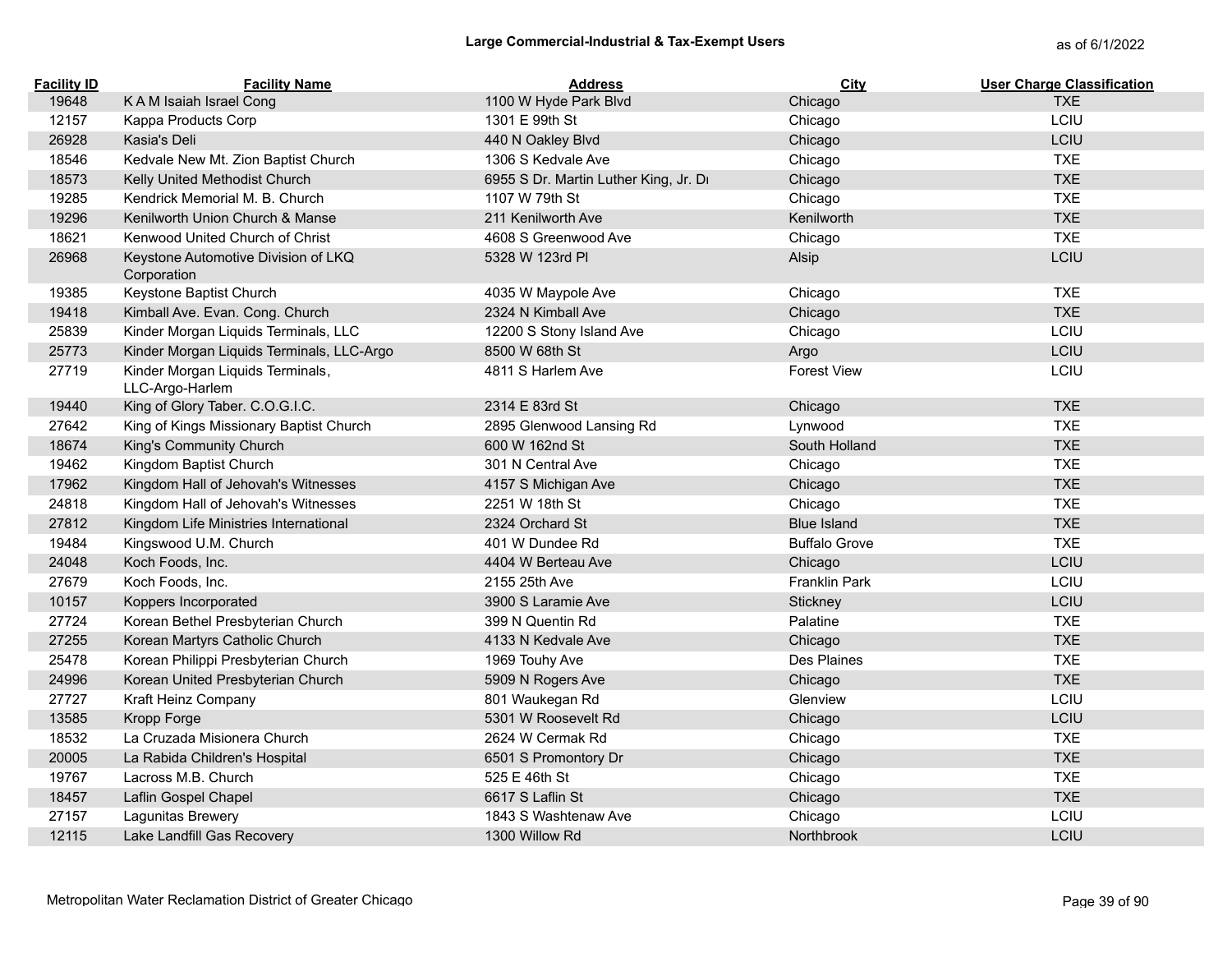| <b>Facility ID</b> | <b>Facility Name</b>                              | <b>Address</b>       | City              | <b>User Charge Classification</b> |
|--------------------|---------------------------------------------------|----------------------|-------------------|-----------------------------------|
| 19822              | Lake Shore Dr. Synagogue                          | 70 E Elm St          | Chicago           | <b>TXE</b>                        |
| 24772              | Lake Street Church of Evanston                    | 607 Lake St          | Evanston          | <b>TXE</b>                        |
| 18458              | Lake View Lutheran Church                         | 835 W Addison St     | Chicago           | <b>TXE</b>                        |
| 19843              | Lake View Presbyterian Church                     | 716 W Addison St     | Chicago           | <b>TXE</b>                        |
| 19886              | Lakeview Church of Christ                         | 4716 N Malden St     | Chicago           | <b>TXE</b>                        |
| 31057              | <b>Lakeview Covenant Church</b>                   | 950 Northbrook Ave   | Northbrook        | <b>TXE</b>                        |
| 22342              | Lakeview Korean Presbyterian Church               | 8257 W Harrison St   | <b>Niles</b>      | <b>TXE</b>                        |
| 11206              | Land O'Frost                                      | 16850 Chicago Ave    | Lansing           | LCIU                              |
| 24315              | Landmark MB Church                                | 2700 W Wilcox St     | Chicago           | <b>TXE</b>                        |
| 27961              | Landmark of Des Plaines Rehabilitation Center     | 9300 Ballard Rd      | Des Plaines       | LCIU                              |
| 19974              | Langley Ave Church of God - Church &<br>Parsonage | 6159 S Langley Ave   | Chicago           | <b>TXE</b>                        |
| 17888              | Lansing Assembly of God                           | 2990 Ridge Rd        | Lansing           | <b>TXE</b>                        |
| 20790              | Lansing Bible Church                              | 2200 183rd St        | Lansing           | <b>TXE</b>                        |
| 19994              | Lansing Christian School                          | 3660 Randolph St     | Lansing           | <b>TXE</b>                        |
| 20044              | Lansing Presbyterian Church                       | 2625 Ridge Rd        | Lansing           | <b>TXE</b>                        |
| 20076              | <b>LARC</b>                                       | 19043 Wentworth Ave  | Lansing           | <b>TXE</b>                        |
| 18463              | Laren Montessori School                           | 425 E 164th St       | South Holland     | <b>TXE</b>                        |
| 26625              | LaSalle Foundation, The                           | 1111 N Wells St      | Chicago           | <b>TXE</b>                        |
| 20022              | LaSalle Street Church                             | 1136 N LaSalle St    | Chicago           | <b>TXE</b>                        |
| 26146              | Latin School of Chicago, The                      | 59 W North Ave       | Chicago           | <b>TXE</b>                        |
| 26147              | Latin School of Chicago, The                      | 1531 N Dearborn Pkwy | Chicago           | <b>TXE</b>                        |
| 27114              | Latin School of Chicago, The - Middle School      | 45 W North Blvd      | Chicago           | <b>TXE</b>                        |
| 18745              | Latin-American Pentecostal C.O.G.                 | 3545 W McLean Ave    | Chicago           | <b>TXE</b>                        |
| 20025              | Lawndale Avenue Church of Christ                  | 2357 S Lawndale Ave  | Chicago           | <b>TXE</b>                        |
| 26824              | Lawndale Christian Health Center Archer<br>Avenue | 5122 S Archer Ave    | Chicago           | <b>TXE</b>                        |
| 20048              | Lawndale Christian Reformed Church                | 1241 S Pulaski Rd    | Chicago           | <b>TXE</b>                        |
| 20027              | Lawndale Community Church                         | 3848 W Ogden Ave     | Chicago           | <b>TXE</b>                        |
| 18468              | Lawndale Mennon Church                            | 2520 S Lawndale Ave  | Chicago           | <b>TXE</b>                        |
| 10926              | Lawrence Foods                                    | 2200 Lunt Ave        | Elk Grove Village | LCIU                              |
| 18470              | Lebanon Baptist Church                            | 1501 W Marquette Rd  | Chicago           | <b>TXE</b>                        |
| 26019              | Lechner and Sons Uniform Rental                   | 420 Kingston Court   | Mount Prospect    | LCIU                              |
| 18471              | Leclaire Baptist Church                           | 4402 S Lavergne Ave  | Chicago           | <b>TXE</b>                        |
| 14496              | Lemont Water Treatment #3                         | 1153 State St        | Lemont            | <b>TXE</b>                        |
| 14485              | Lemont Water Treatment #4                         | 731 Houston St       | Lemont            | <b>TXE</b>                        |
| 25596              | Lemont Water Treatment #5                         | 16190 W 127th St     | Lemont            | <b>TXE</b>                        |
| 26603              | Lemont Water Treatment #6                         | 13675 McCarthy Rd    | Lemont            | <b>TXE</b>                        |
| 27256              | Leo High School                                   | 7901 S Sangamon St   | Chicago           | <b>TXE</b>                        |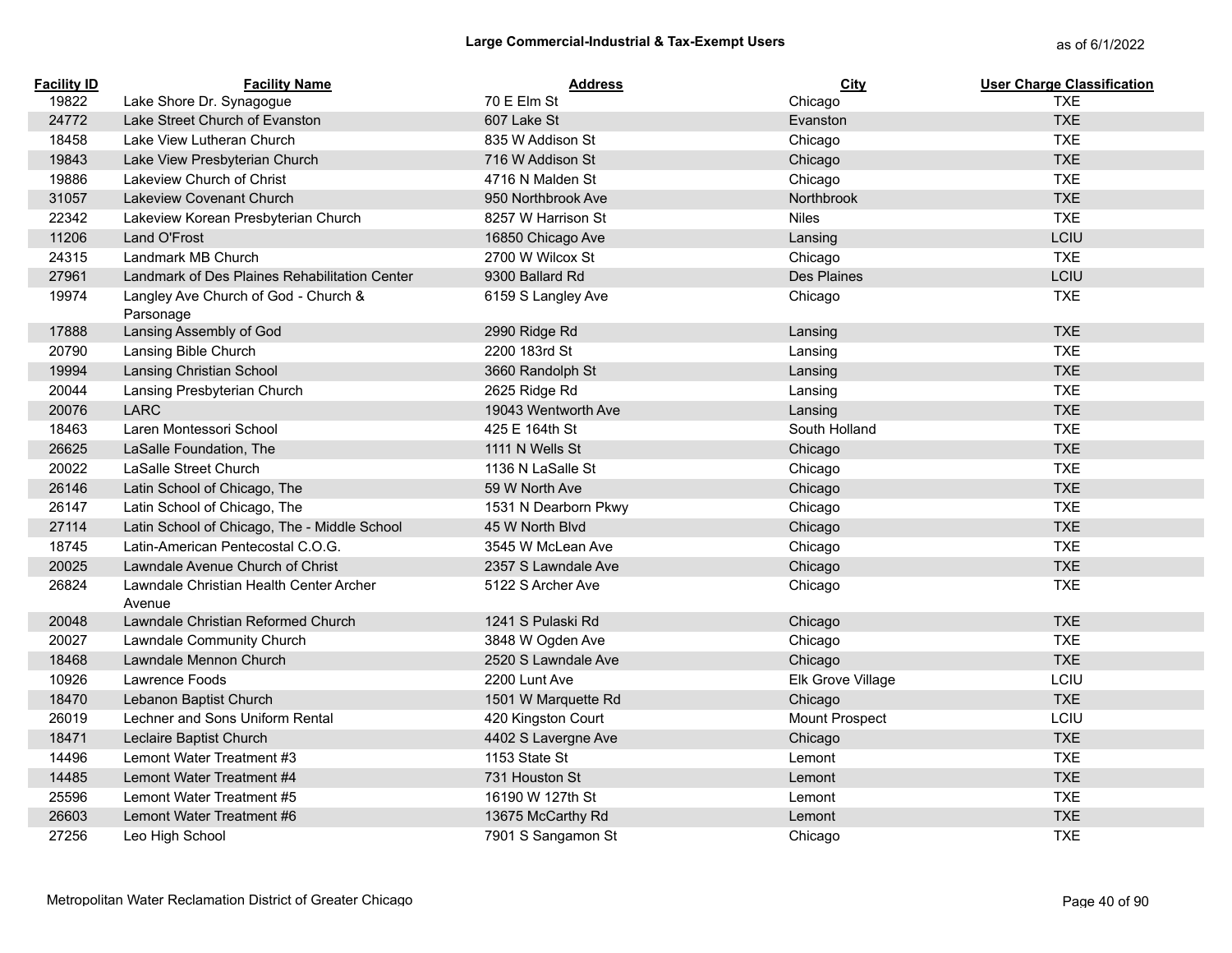# Large Commercial-Industrial & Tax-Exempt Users<br>
as of 6/1/2022

| <b>Facility ID</b> | <b>Facility Name</b>                           | <b>Address</b>                        | <b>City</b>        | <b>User Charge Classification</b> |
|--------------------|------------------------------------------------|---------------------------------------|--------------------|-----------------------------------|
| 19213              | Leyden Retarded Center For Adults              | 8607 Arnold St                        | <b>River Grove</b> | <b>TXE</b>                        |
| 18478              | Liberty Baptist Church                         | 4849 S Dr. Martin Luther King, Jr. Dr | Chicago            | <b>TXE</b>                        |
| 18477              | Liberty Temple C.O.G.I.C.                      | 5230 S Halsted St                     | Chicago            | <b>TXE</b>                        |
| 20149              | Liberty Temple F.G. - Radio Station            | 1000 Lincoln Hwy                      | Ford Heights       | <b>TXE</b>                        |
| 18476              | Liberty Temple Full Gospel Church              | 2233 W 79th St                        | Chicago            | <b>TXE</b>                        |
| 27168              | Lieberman Center for Health and Rehabilitation | 9700 Gross Point Rd                   | Skokie             | <b>TXE</b>                        |
| 26041              | Life Center Church of Deliverance              | 855 N Monticello St                   | Chicago            | <b>TXE</b>                        |
| 26253              | Lifeway Foods, Inc.                            | 6431 W Oakton St                      | Morton Grove       | LCIU                              |
| 17642              | Lighthouse Community Church                    | 2158 175th St                         | Lansing            | <b>TXE</b>                        |
| 18479              | Lighthouse Gospel M.B. Church                  | 3004 W Lexington St                   | Chicago            | <b>TXE</b>                        |
| 19219              | Lights of Zion M. B. Church                    | 11636 S Halsted St                    | Chicago            | <b>TXE</b>                        |
| 19221              | Lily of the Valley Spirit. Church              | 257 W 48th PI                         | Chicago            | <b>TXE</b>                        |
| 19222              | Lilydale First Baptist Church                  | 649 W 113th St                        | Chicago            | <b>TXE</b>                        |
| 18480              | Lilydale Prog. Miss Baptist Church             | 10706 S Michigan Ave                  | Chicago            | <b>TXE</b>                        |
| 19225              | Lincoln Memorial Cong. Church                  | 6454 S Champlain Ave                  | Chicago            | <b>TXE</b>                        |
| 19226              | Lincoln Park Presbyterian Church               | 600 W Fullerton Pkwy                  | Chicago            | <b>TXE</b>                        |
| 19230              | Lincolnwood Jewish Congregation                | 7117 N Crawford Ave                   | Lincolnwood        | <b>TXE</b>                        |
| 26726              | <b>Liquid Environmental Solutions</b>          | 12123 S Stony Island Ave              | Chicago            | LCIU                              |
| 10558              | Lithuanian Catholic Press Soc. Inc             | 4545 W 63rd St                        | Chicago            | <b>TXE</b>                        |
| 25519              | Little Brothers Friends of the Elderly         | 355 N Ashland Ave                     | Chicago            | <b>TXE</b>                        |
| 20071              | Little City Foundation                         | 1760 W Algonquin Rd                   | Palatine           | <b>TXE</b>                        |
| 13745              | Little Company of Mary Hospital                | 2800 W 95th St                        | Evergreen Park     | <b>TXE</b>                        |
| 19242              | Little Village Baptist Church                  | 3809 W 28th St                        | Chicago            | <b>TXE</b>                        |
| 26820              | Little Village Buddhist Meditation Center      | 2754 S Central Park Ave               | Chicago            | <b>TXE</b>                        |
| 26877              | Lively Stone Apostolic Church of God           | 622 W 120th St                        | Chicago            | <b>TXE</b>                        |
| 18483              | Lively Stone MB Church                         | 4938 W Chicago Ave                    | Chicago            | <b>TXE</b>                        |
| 18484              | Livestone MB Church                            | 2101 S Millard Ave                    | Chicago            | <b>TXE</b>                        |
| 18485              | Living Hope MB Church in Christ                | 1755 W 69th St                        | Chicago            | <b>TXE</b>                        |
| 26855              | Living Testimony Ministry, Inc.                | 1401 E Marquette Rd                   | Chicago            | <b>TXE</b>                        |
| 25665              | Living Witness Apostolic Faith Temple          | 4159 N Laramie Ave                    | Chicago            | <b>TXE</b>                        |
| 26257              | Living Word Christian Center                   | 7600 W Roosevelt Rd                   | <b>Forest Park</b> | <b>TXE</b>                        |
| 21784              | Living Word Church                             | 2248 186th St                         | Lansing            | <b>TXE</b>                        |
| 19250              | Logan Square Baptist Church                    | 2301 N Lawndale Ave                   | Chicago            | <b>TXE</b>                        |
| 26662              | Logan Square Health Center                     | 2840 W Fullerton Ave                  | Chicago            | <b>TXE</b>                        |
| 24416              | Logos Missionary Society Inc                   | 5235 N Elston Ave                     | Chicago            | <b>TXE</b>                        |
| 19254              | Lord Jesus Evangelical Luth. Church            | 3042 W 38th PI                        | Chicago            | <b>TXE</b>                        |
| 18487              | Lord of Hosts MB Church                        | 3439 W Chicago Ave                    | Chicago            | <b>TXE</b>                        |
| 19256              | Lord of Life Lutheran Church                   | 119 W Wise Rd                         | Schaumburg         | <b>TXE</b>                        |
| 26364              | Lord's Way Baptist Church, The                 | 1250 E 75th St                        | Chicago            | <b>TXE</b>                        |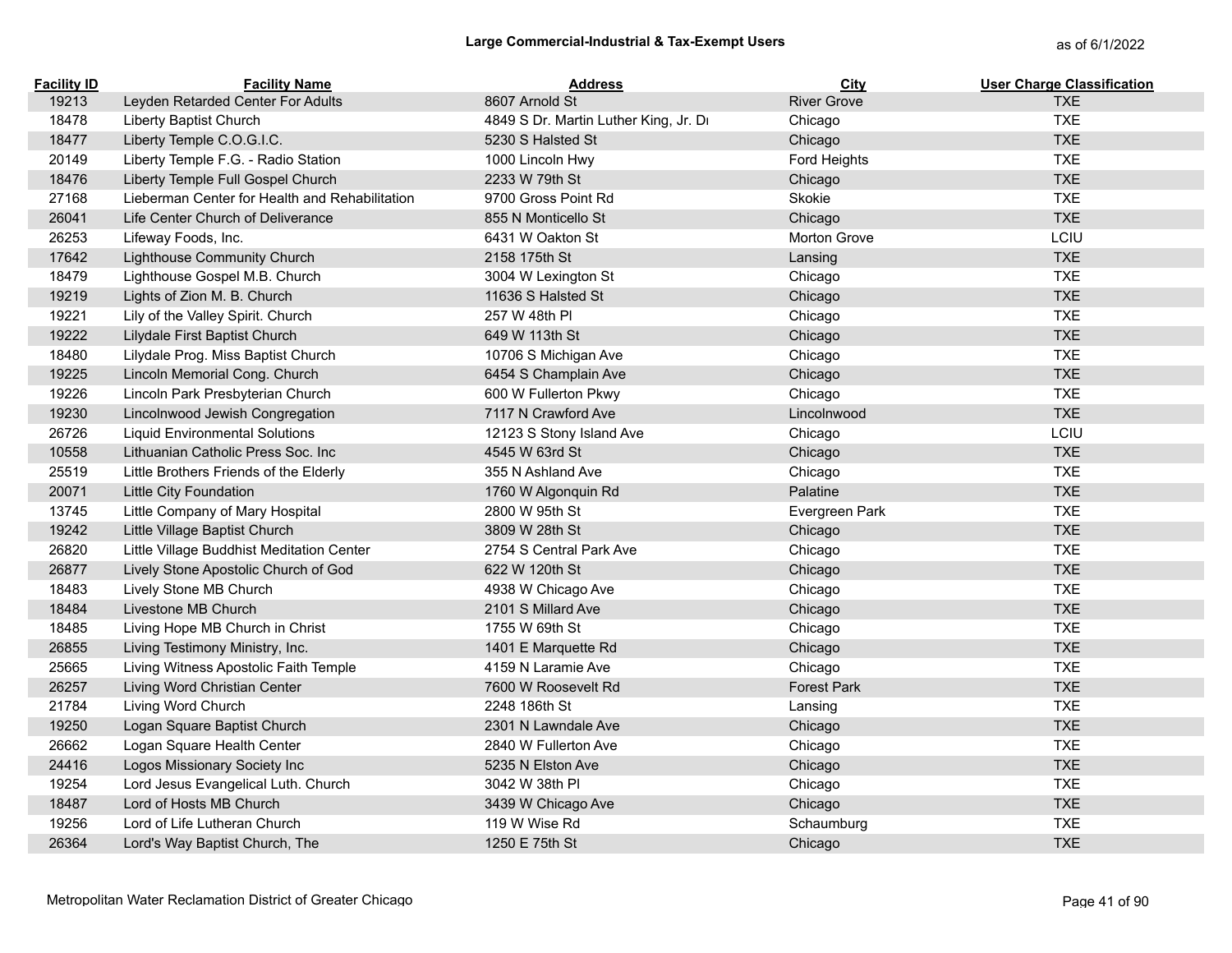| <b>Facility ID</b> | <b>Facility Name</b>                                          | <b>Address</b>         | City         | <b>User Charge Classification</b> |
|--------------------|---------------------------------------------------------------|------------------------|--------------|-----------------------------------|
| 13833              | Loretto Hospital                                              | 645 S Central Ave      | Chicago      | <b>TXE</b>                        |
| 18490              | Love Cathe Commun Church                                      | 5112 S Halsted St      | Chicago      | <b>TXE</b>                        |
| 26896              | Love Tabernacle Full Gospel Ministry                          | 1307 E 70th St         | Chicago      | <b>TXE</b>                        |
| 19259              | Loyola Academy                                                | 1100 N Laramie Ave     | Wilmette     | <b>TXE</b>                        |
| 14754              | Loyola Medicine - Gottlieb Memorial Hospital                  | 701 W North Ave        | Melrose Park | LCIU                              |
| 13791              | Loyola Medicine - Loyola University Medical<br>Center         | 2160 S First Ave       | Maywood      | <b>TXE</b>                        |
| 19335              | Loyola Medicine - MacNeal Hospital<br>(Professional Building) | 3231 S Euclid Ave      | Berwyn       | LCIU                              |
| 19337              | Loyola Medicine - MacNeal Hospital (South<br>Building)        | 3249 S Oak Park Ave    | Berwyn       | LCIU                              |
| 26203              | Loyola Recreation                                             | 1901 Johns Dr          | Glenview     | <b>TXE</b>                        |
| 19284              | Loyola University Chicago - Communications<br>Department      | 1112 W Loyola Ave      | Chicago      | <b>TXE</b>                        |
| 19270              | Loyola University Chicago - Alumni Gym                        | 6511 N Sheridan Rd     | Chicago      | <b>TXE</b>                        |
| 19294              | Loyola University Chicago - Arrupe House                      | 1028-30 W Loyola Ave   | Chicago      | <b>TXE</b>                        |
| 26558              | Loyola University Chicago - Baumhart Hall                     | 26 E Pearson St        | Chicago      | <b>TXE</b>                        |
| 19282              | Loyola University Chicago - Campion Hall                      | 6581 N Sheridan Rd     | Chicago      | <b>TXE</b>                        |
| 26062              | Loyola University Chicago - Coffey Hall                       | 1000 W Sheridan Rd     | Chicago      | <b>TXE</b>                        |
| 19291              | Loyola University Chicago - Crown Center                      | 1001-11 W Loyola Ave   | Chicago      | <b>TXE</b>                        |
| 19269              | Loyola University Chicago - Cuneo Hall                        | 6430 N Kenmore Ave     | Chicago      | <b>TXE</b>                        |
| 19293              | Loyola University Chicago - Doyle Center                      | 1052-54 W Loyola Ave   | Chicago      | <b>TXE</b>                        |
| 24883              | Loyola University Chicago - Facilities                        | 6317 N Broadway St     | Chicago      | <b>TXE</b>                        |
| 25915              | Loyola University Chicago - Fairfield Hall-A&B                | 6228-30 N Winthrop Ave | Chicago      | <b>TXE</b>                        |
| 25914              | Loyola University Chicago - Fairfield Hall-C&D                | 6238-40 N Winthrop Ave | Chicago      | <b>TXE</b>                        |
| 19268              | Loyola University Chicago - Flanner Hall                      | 1102 W Sheridan Rd     | Chicago      | <b>TXE</b>                        |
| 26057              | Loyola University Chicago - Gentile Center                    | 6526 N Winthrop Ave    | Chicago      | <b>TXE</b>                        |
| 25385              | Loyola University Chicago - Gonzaga Hall North                | 6235 N Kenmore Ave     | Chicago      | <b>TXE</b>                        |
| 25386              | Loyola University Chicago - Gonzaga Hall<br>South             | 6233 N Kenmore Ave     | Chicago      | <b>TXE</b>                        |
| 19289              | Loyola University Chicago - Lewis Towers                      | 820 N Michigan Ave     | Chicago      | <b>TXE</b>                        |
| 19271              | Loyola University Chicago - Mertz Hall                        | 6535 N Sheridan Rd     | Chicago      | <b>TXE</b>                        |
| 15015              | Loyola University Chicago - Mundelein Center                  | 1020 W Sheridan Rd     | Chicago      | <b>TXE</b>                        |
| 24838              | Loyola University Chicago - Parking Structure                 | 1110 W Sheridan Ave    | Chicago      | <b>TXE</b>                        |
| 19290              | Loyola University Chicago - Power House                       | 6525 N Winthrop Ave    | Chicago      | <b>TXE</b>                        |
| 19538              | Loyola University Chicago - Presidents Mansion                | 6331 N Sheridan Rd     | Chicago      | <b>TXE</b>                        |
| 19288              | Loyola University Chicago - Santa Clara Hall                  | 1000 W Loyola Ave      | Chicago      | <b>TXE</b>                        |
| 19261              | Loyola University Chicago - School of Business                | 1 E Pearson St         | Chicago      | <b>TXE</b>                        |
| 25029              | Loyola University Chicago - School of Law                     | 25 E Pearson St        | Chicago      | <b>TXE</b>                        |
| 24335              | Loyola University Chicago - Seattle Hall                      | 6313 N Winthrop Ave    | Chicago      | <b>TXE</b>                        |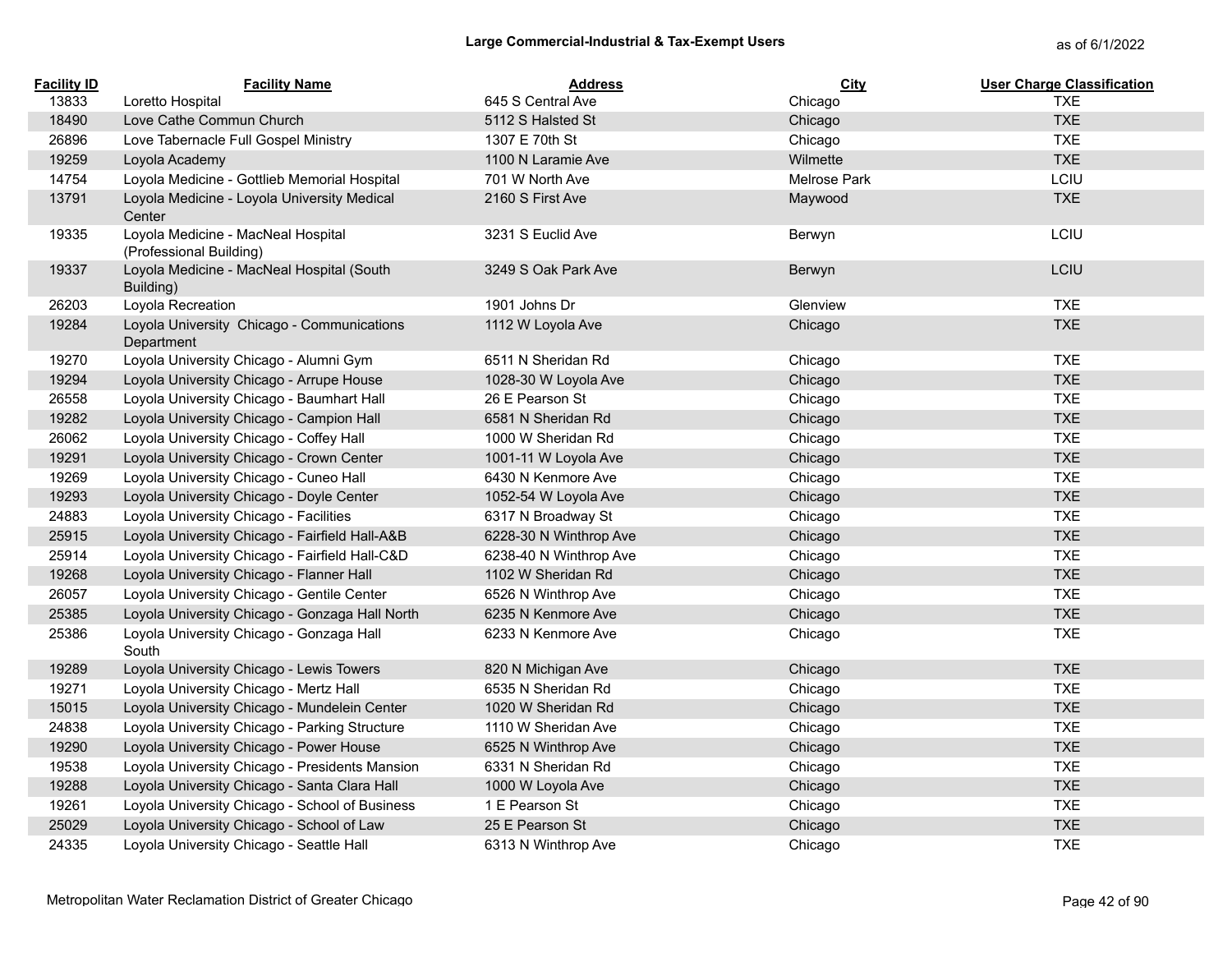| <b>Facility ID</b> | <b>Facility Name</b>                                          | <b>Address</b>        | City                     | <b>User Charge Classification</b> |
|--------------------|---------------------------------------------------------------|-----------------------|--------------------------|-----------------------------------|
| 24333              | Loyola University Chicago - Simpson<br>Living-Learning Center | 6333 N Winthrop Ave   | Chicago                  | <b>TXE</b>                        |
| 26058              | Loyola University Chicago - Sullivan Center                   | 6329-33 N Sheridan Rd | Chicago                  | <b>TXE</b>                        |
| 24812              | Loyola University Chicago - Xavier Hall                       | 6307 N Winthrop Ave   | Chicago                  | <b>TXE</b>                        |
| 27715              | LSG Sky Chefs                                                 | 200 E Touhy Ave       | Des Plaines              | LCIU                              |
| 16945              | Lubavitch Mesivta of Chicago                                  | 2756 W Morse Ave      | Chicago                  | <b>TXE</b>                        |
| 24962              | <b>Luster Products</b>                                        | 1104 W 43rd St        | Chicago                  | LCIU                              |
| 19305              | <b>Luther Memorial Church</b>                                 | 2500 W Wilson Ave     | Chicago                  | <b>TXE</b>                        |
| 19306              | <b>Lutheran Campus Ministry</b>                               | 711 Central St        | Evanston                 | <b>TXE</b>                        |
| 19309              | Lutheran Campus Ministry                                      | 2204 Orrington Ave    | Evanston                 | <b>TXE</b>                        |
| 19310              | Lutheran Church of Chr. the King                              | 3701 S Lake Park Ave  | Chicago                  | <b>TXE</b>                        |
| 19314              | Lutheran Church of Martha & Mary                              | 606 W Golf Rd         | <b>Mount Prospect</b>    | <b>TXE</b>                        |
| 19315              | Lutheran Church of St. Philip                                 | 1609 Pfingsten Rd     | Glenview                 | <b>TXE</b>                        |
| 19311              | Lutheran Church of the Cross                                  | 2025 S Goebert Rd     | Arlington Heights        | <b>TXE</b>                        |
| 19312              | Lutheran Church of the Good Shep.                             | 7800 McCarthy Rd      | Palos Heights            | <b>TXE</b>                        |
| 17565              | Lutheran Church of the Holy Spirit                            | 150 Lions Dr          | Elk Grove Village        | <b>TXE</b>                        |
| 18494              | Lutheran Church of the Holy Spirit                            | 1335 W 115th St       | Chicago                  | <b>TXE</b>                        |
| 19317              | Lutheran Church of the Resur. Par.                            | 7147 W Keeney St      | <b>Niles</b>             | <b>TXE</b>                        |
| 18492              | Lutheran Church of the Resurrection                           | 15050 S Central Ave   | Oak Forest               | <b>TXE</b>                        |
| 19320              | Lutheran Church of the Resurrection                           | 8450 Shermer Rd       | <b>Niles</b>             | <b>TXE</b>                        |
| 13896              | Lutheran Home & Services                                      | 800 W Oakton St       | <b>Arlington Heights</b> | <b>TXE</b>                        |
| 22674              | Lutheran School of Theology at Chicago, The                   | 1100 E 55th St        | Chicago                  | <b>TXE</b>                        |
| 19325              | Lutheran Social Services of Illinois                          | 4840 W Byron St       | Chicago                  | <b>TXE</b>                        |
| 19326              | Lydia Home Association                                        | 4300 W Irving Park Rd | Chicago                  | <b>TXE</b>                        |
| 19328              | Lyons Evangelical Free Church                                 | 4141 Prescott Ave     | Lyons                    | <b>TXE</b>                        |
| 18500              | Macedonia Tabernacle Baptist Church                           | 109-15 E 75th St      | Chicago                  | <b>TXE</b>                        |
| 24979              | Macedonian Orthodox Chuch - St. Paraskeva<br>Petka            | 2056 N Kedzie Ave     | Chicago                  | <b>TXE</b>                        |
| 26505              | Macy's - State St.                                            | 111 N State St        | Chicago                  | LCIU                              |
| 13923              | Magnetic Inspection Laboratory Inc                            | 1401 Greenleaf Ave    | Elk Grove Village        | LCIU                              |
| 24037              | <b>Mallers Building</b>                                       | 5 S Wabash Ave        | Chicago                  | LCIU                              |
| 25757              | <b>Manan Medical Products</b>                                 | 241 W Palatine Rd     | Wheeling                 | LCIU                              |
| 24047              | Mandel Metals Inc. d/b/a U.S. Standard Sign                   | 11400 Addison Ave     | Franklin Park            | LCIU                              |
| 19350              | Mandell United Methodist Church                               | 5000 W Congress Pkwy  | Chicago                  | <b>TXE</b>                        |
| 19351              | Mannheim Baptist Church                                       | 10459 W Grand Ave     | Melrose Park             | <b>TXE</b>                        |
| 26099              | Manor Care Health Services                                    | 1920 Nerge Rd         | Elk Grove Village        | LCIU                              |
| 22368              | Manor Comm Ch                                                 | 9989 S Crandon Ave    | Chicago                  | <b>TXE</b>                        |
| 25971              | <b>Manor Healthcare</b>                                       | 4225 Kirchoff Rd      | <b>Rolling Meadows</b>   | LCIU                              |
| 18503              | Manuel Memorial Miss Baptist Church                           | 901 W 66th St         | Chicago                  | <b>TXE</b>                        |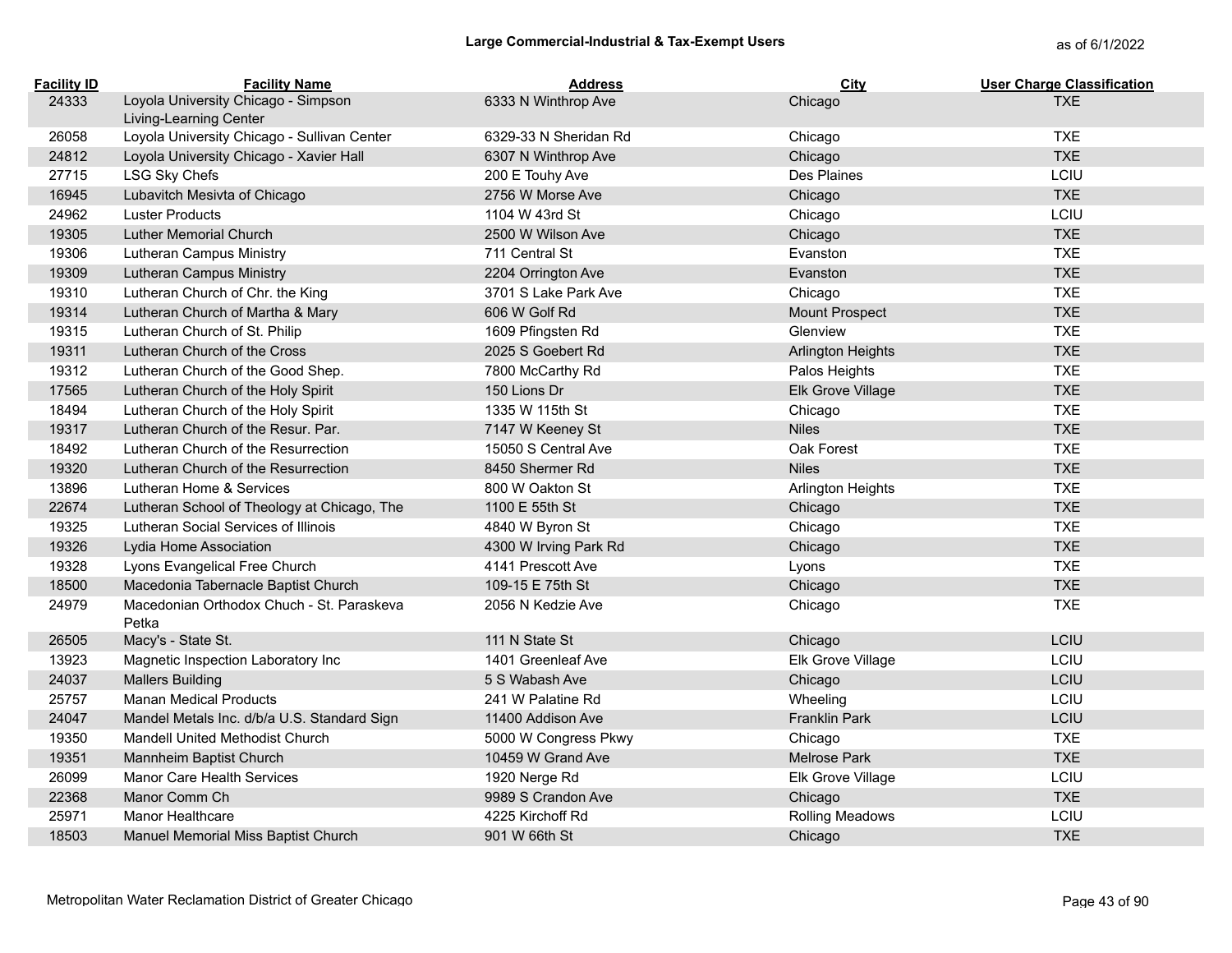| <b>Facility ID</b> | <b>Facility Name</b>                                | <b>Address</b>           | City                     | <b>User Charge Classification</b> |
|--------------------|-----------------------------------------------------|--------------------------|--------------------------|-----------------------------------|
| 19354              | Maple Park Methodist Church                         | 11705 S Elizabeth St     | Chicago                  | <b>TXE</b>                        |
| 19355              | Maplewood Bible Baptist Church                      | 4950 W George St         | Chicago                  | <b>TXE</b>                        |
| 25702              | Maranatha Romanian Church                           | 3010 N Lavergne Ave      | Chicago                  | <b>TXE</b>                        |
| 18504              | Marantha Revival Center                             | 3909 W North Ave         | Chicago                  | <b>TXE</b>                        |
| 26618              | Marathon Cutting Die, Inc.                          | 2340 S Foster Ave        | Wheeling                 | LCIU                              |
| 18505              | Maria Ss. Lauretana Society                         | 5852 W Lawrence Ave      | Chicago                  | <b>TXE</b>                        |
| 19360              | Marian Fathers Monastery                            | 6336 S Kilbourn Ave      | Chicago                  | <b>TXE</b>                        |
| 19364              | Marist High School                                  | 4200 W 115th St          | Chicago                  | <b>TXE</b>                        |
| 25982              | Marjorie Kovler Center- Chgo Hlth Outrc             | 1331 W Albion Ave        | Chicago                  | <b>TXE</b>                        |
| 18506              | Mars Hill Missionary Baptist Church                 | 5916 W Lake St           | Chicago                  | <b>TXE</b>                        |
| 26484              | <b>Mars Wrigley Confectionery</b>                   | 2019 N Oak Park Ave      | Chicago                  | LCIU                              |
| 26992              | Mart Mariam Chaldean Catholic Church                | 2700 Willow Rd           | Northbrook               | <b>TXE</b>                        |
| 19380              | Martin Luther Evan. Luth. Church                    | 6850 W Addison St        | Chicago                  | <b>TXE</b>                        |
| 24748              | Martin Temple AME Zion Church                       | 6930 S Cottage Grove Ave | Chicago                  | <b>TXE</b>                        |
| 26697              | Mary Magdalene Missionary Baptist Church            | 10920 S Princeton Ave    | Chicago                  | <b>TXE</b>                        |
| 27257              | Mary, Queen of Heaven                               | 5300 W 24th St           | Cicero                   | <b>TXE</b>                        |
| 27258              | Mary, Seat of Wisdom                                | 920 Granville Ave        | Park Ridge               | <b>TXE</b>                        |
| 18507              | Maryland Ave Baptist Church                         | 8058 S Maryland Ave      | Chicago                  | <b>TXE</b>                        |
| 18508              | Masonic Temple-Arcadia #1138                        | 17741 Torrence Ave       | Lansing                  | <b>TXE</b>                        |
| 27259              | Mater Christi                                       | 2401 S 10th Ave          | North Riverside          | <b>TXE</b>                        |
| 11177              | Material Sciences Corporation-Plant 2               | 2300 E Pratt Blvd        | Elk Grove Village        | LCIU                              |
| 27260              | Maternity B.V.M.                                    | 3635 W North Ave         | Chicago                  | <b>TXE</b>                        |
| 18511              | Mayfair Bible Church                                | 4601 N Knox Ave          | Chicago                  | <b>TXE</b>                        |
| 18513              | Mayfair Presbyterian Church                         | 4358 W Ainslie St        | Chicago                  | <b>TXE</b>                        |
| 26772              | Maywood Community Seventh Day Adventist<br>Church   | 1901-1903 S 19th Ave     | Maywood                  | <b>TXE</b>                        |
| 19400              | McCormick Theological Seminary                      | 5460 S University Ave    | Chicago                  | <b>TXE</b>                        |
| 19405              | Meadow's Baptist Church                             | 2401 Kirchoff Rd         | <b>Rolling Meadows</b>   | <b>TXE</b>                        |
| 23708              | Meadows Golf Club, The                              | 2802 W 123rd St          | <b>Blue Island</b>       | <b>TXE</b>                        |
| 27109              | Meats By Linz                                       | 414 State St             | <b>Calumet City</b>      | LCIU                              |
| 11064              | Mech-Tronics                                        | 1635 N 25th Ave          | <b>Melrose Park</b>      | LCIU                              |
| 25836              | Mech-Tronics Corporation                            | 1707 N 25th Ave          | Melrose Park             | LCIU                              |
| 13568              | Medi-Physics Inc. d/b/a GE Healthcare               | 3350 N Ridge Ave         | <b>Arlington Heights</b> | LCIU                              |
| 27009              | Medinah Society, Inc. Community & Welfare<br>Center | 2040 W Devon Ave         | Chicago                  | <b>TXE</b>                        |
| 25712              | Meditation Center of Chicago                        | 6224 W Gunnison St       | Chicago                  | <b>TXE</b>                        |
| 27970              | Medline Industries, Inc.                            | Three Lakes Dr           | Northfield               | LCIU                              |
| 31067              | Medline Industries, LP                              | 900 West University Dr   | Arlington Heights        | LCIU                              |
| 19413              | <b>Memorial Baptist Church</b>                      | 6559 92nd St             | Oak Lawn                 | <b>TXE</b>                        |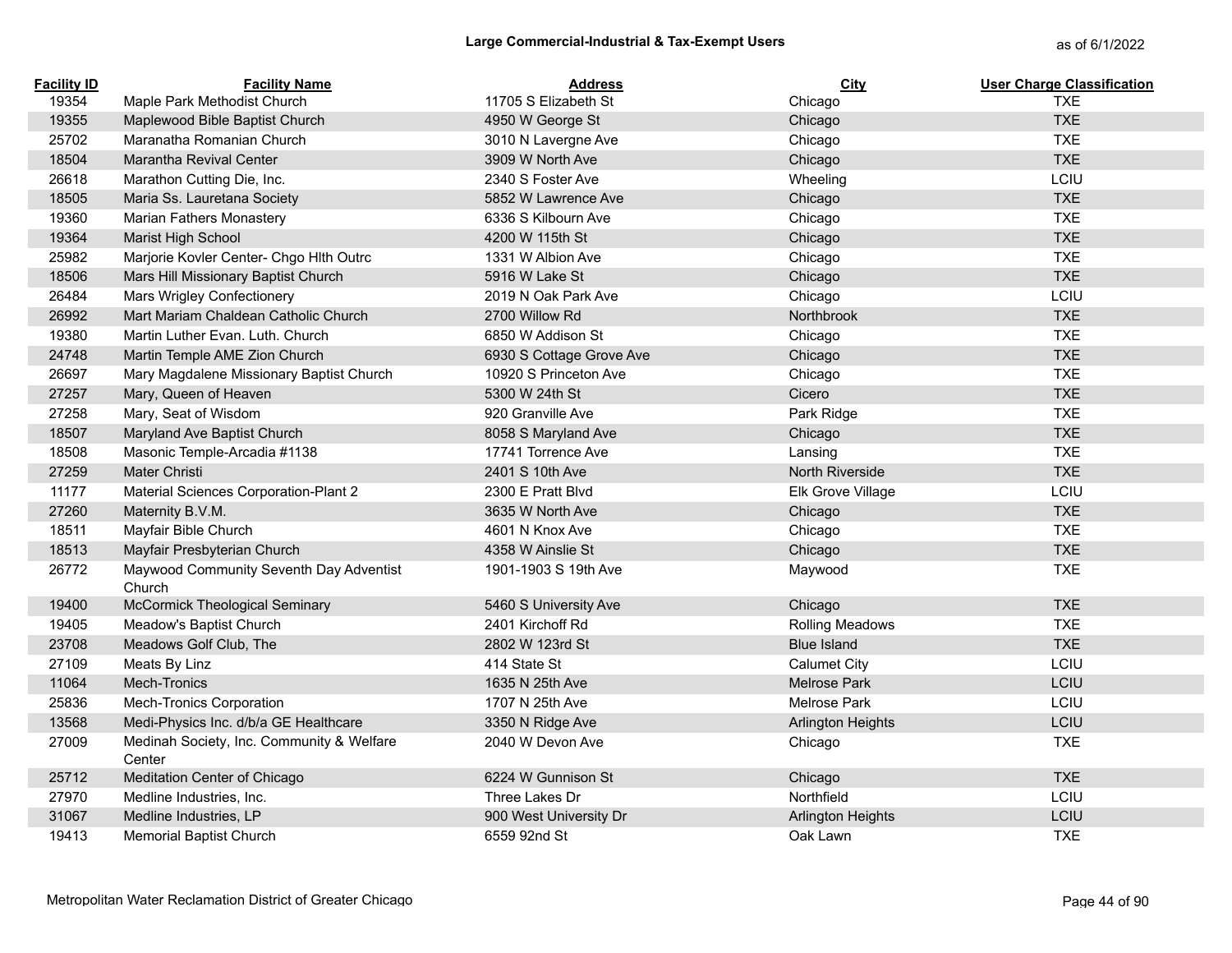| <b>Facility ID</b> | <b>Facility Name</b>                                                        | <b>Address</b>                       | <b>City</b>            | <b>User Charge Classification</b> |
|--------------------|-----------------------------------------------------------------------------|--------------------------------------|------------------------|-----------------------------------|
| 19414              | Memorial Missionary Baptist Church                                          | 1546 W 87th St                       | Chicago                | <b>TXE</b>                        |
| 12063              | Menasha Packaging Company, LLC                                              | 4545 W Palmer St                     | Chicago                | LCIU                              |
| 19415              | Merchandise Mart                                                            | 222 W Merchandise Mart Plz           | Chicago                | LCIU                              |
| 18514              | Messiah & St Bartholomew Episcopal Church                                   | 8255 S Dante Ave                     | Chicago                | <b>TXE</b>                        |
| 19427              | Messiah Baptist Church                                                      | 10400 S Halsted St                   | Chicago                | <b>TXE</b>                        |
| 19424              | Messiah Evan. Luth. Church & Sch.                                           | 6201 W Patterson Ave                 | Chicago                | <b>TXE</b>                        |
| 26952              | Metal Impact LLC                                                            | 1501 Oakton St                       | Elk Grove Village      | LCIU                              |
| 24771              | Metal-Matic Inc.                                                            | 7200 S Narragansett Ave              | <b>Bedford Park</b>    | LCIU                              |
| 10975              | Methode Electronics Inc                                                     | 1700 Hicks Rd                        | <b>Rolling Meadows</b> | LCIU                              |
| 22373              | Metra - 47th Street Facility                                                | 4859 S Wentworth Ave                 | Chicago                | <b>TXE</b>                        |
| 14613              | Metra-Western Avenue Facility                                               | 2741 W Grand Ave                     | Chicago                | <b>TXE</b>                        |
| 18516              | Metropolitan Church of Christ (Hol) USA                                     | 111 E 148th St                       | Harvey                 | <b>TXE</b>                        |
| 24968              | <b>Metropolitan Family Services</b>                                         | 3843 W 63rd St                       | Chicago                | <b>TXE</b>                        |
| 26160              | <b>Metropolitan Family Services</b>                                         | 10537 S Roberts Rd                   | Palos Hills            | <b>TXE</b>                        |
| 26161              | <b>Metropolitan Family Services</b>                                         | 5210 Main St                         | Skokie                 | <b>TXE</b>                        |
| 26162              | <b>Metropolitan Family Services</b>                                         | 6422 S Kedzie Ave                    | Chicago                | <b>TXE</b>                        |
| 26163              | <b>Metropolitan Family Services</b>                                         | 235 E 103rd St                       | Chicago                | <b>TXE</b>                        |
| 26164              | <b>Metropolitan Family Services</b>                                         | 3062 E 91st St                       | Chicago                | <b>TXE</b>                        |
| 26165              | <b>Metropolitan Family Services</b>                                         | 3249 N Central Ave                   | Chicago                | <b>TXE</b>                        |
| 26166              | <b>Metropolitan Family Services</b>                                         | 13136 S Western Ave                  | <b>Blue Island</b>     | <b>TXE</b>                        |
| 18517              | Metropolitan M.B. Church                                                    | 2151 W Washington Blvd               | Chicago                | <b>TXE</b>                        |
| 27896              | Metropolitan Pier & Exposition Authority (Hyatt<br>Regency McCormick Place) | 2233 S Dr. Martin Luther King Jr. Dr | Chicago                | <b>TXE</b>                        |
| 27897              | Metropolitan Pier & Exposition Authority<br>(Marriot Marquis Chicago)       | 2121 S Prairie Ave                   | Chicago                | <b>TXE</b>                        |
| 27898              | Metropolitan Pier & Exposition Authority<br>(Wintrust Arena)                | 200 E Cermak Rd                      | Chicago                | <b>TXE</b>                        |
| 19434              | Metropolitan Pier and Exposition Authority (East<br>Building)               | 2301 S Lake Shore Dr                 | Chicago                | <b>TXE</b>                        |
| 20106              | Metropolitan Pier and Exposition Authority<br>(North/Annex)                 | 450 E 23rd St                        | Chicago                | <b>TXE</b>                        |
| 25415              | Metropolitan Pier and Exposition Authority<br>(South)                       | 2301 S Martin Luther King Jr Dr      | Chicago                | <b>TXE</b>                        |
| 26557              | Metropolitan Pier and Exposition Authority<br>(West Annex)                  | 2301 S Indiana Ave                   | Chicago                | <b>TXE</b>                        |
| 13772              | Mickey's Linen & Towel Supply Inc.                                          | 4501 W Addison St                    | Chicago                | LCIU                              |
| 26554              | MicroLink Devices, Inc.                                                     | 6457 W Howard St                     | <b>Niles</b>           | LCIU                              |
| 26676              | Micron Metal Finishing, LLC                                                 | 8585 S 77th Ave                      | <b>Bridgeview</b>      | LCIU                              |
| 19450              | Midwest Baptist Conference                                                  | 924 Busse Hwy                        | Park Ridge             | <b>TXE</b>                        |
| 19452              | Midwest Bible Church & School                                               | 3441 N Cicero Ave                    | Chicago                | <b>TXE</b>                        |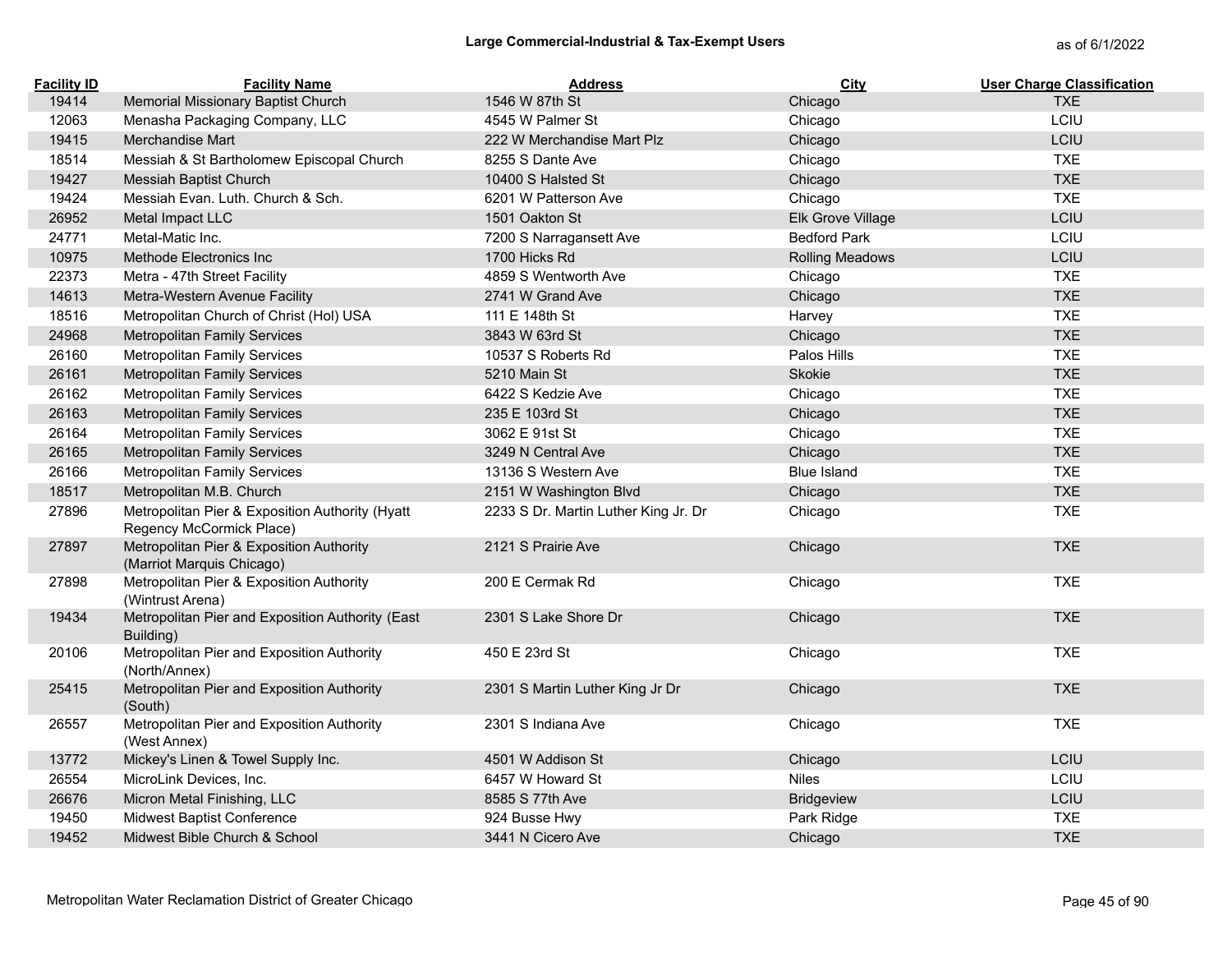| <b>Facility ID</b> | <b>Facility Name</b>                  | <b>Address</b>                           | City                     | <b>User Charge Classification</b><br><b>TXE</b> |
|--------------------|---------------------------------------|------------------------------------------|--------------------------|-------------------------------------------------|
| 19453<br>26754     | Midwest Buddhist Temple               | 435 W Menomonee St<br>11359 Franklin Ave | Chicago                  | LCIU                                            |
|                    | <b>Midwest Foods Manufacturing</b>    |                                          | <b>Franklin Park</b>     | LCIU                                            |
| 10760              | Midwestern Rust Proof, Inc.           | 3636 N Kilbourn Ave                      | Chicago                  | LCIU                                            |
| 13289              | Mike's Anodizing                      | 859 N Spaulding Ave                      | Chicago                  |                                                 |
| 27142              | <b>MileNorth Hotel</b>                | 166 E Superior St                        | Chicago                  | LCIU                                            |
| 25785              | Miracapo Pizza Company                | 2241 Pratt Blvd                          | Elk Grove Village        | LCIU                                            |
| 15226              | Miracapo Pizza Company LLC            | 2323 Pratt Blvd                          | Elk Grove Village        | LCIU                                            |
| 31020              | Miracle Center Inc., The              | 5434-5664 W Diversey Ave                 | Chicago                  | <b>TXE</b>                                      |
| 20251              | Miracle House of Prayer               | 8638 S Michigan Ave                      | Chicago                  | <b>TXE</b>                                      |
| 25080              | Mision Cristiana Elim                 | 1615 W Morse Ave                         | Chicago                  | <b>TXE</b>                                      |
| 27261              | Mision San Juan Diego                 | 2323 N Wilke Rd                          | <b>Arlington Heights</b> | <b>TXE</b>                                      |
| 27700              | Mision San Juan Diego Parsonage       | 143 S Arlene Ave                         | Palatine                 | <b>TXE</b>                                      |
| 27645              | Missio Dei Chicago                    | 1242 W Addison St                        | Chicago                  | <b>TXE</b>                                      |
| 16487              | <b>Mission Covenant Church</b>        | 2501 Collins St                          | <b>Blue Island</b>       | <b>TXE</b>                                      |
| 18527              | Mission of Faith Baptist Church       | 11321 S Prairie Ave                      | Chicago                  | <b>TXE</b>                                      |
| 27073              | Mission of Our Lady of the Angels     | 3808 W Iowa St                           | Chicago                  | <b>TXE</b>                                      |
| 25164              | Missionary Sisters Srvs of the H S    | 2020 W Morse Ave                         | Chicago                  | <b>TXE</b>                                      |
| 24862              | MLRP 7300 Linder LLC                  | 7300 Linder Ave                          | Skokie                   | LCIU                                            |
| 27079              | Mondelez Global, LLC                  | 7300 S Kedzie Ave                        | Chicago                  | LCIU                                            |
| 19471              | Mont Clare United Church of Christ    | 6935 W Medill Ave                        | Chicago                  | <b>TXE</b>                                      |
| 27617              | Montana Metal Products LLC            | 25 E Howard St                           | Des Plaines              | LCIU                                            |
| 19476              | Montrose Baptist Church               | 4411 N Melvina Ave                       | Chicago                  | <b>TXE</b>                                      |
| 26259              | Monument of Faith Church              | 2750 W Columbus Ave                      | Chicago                  | <b>TXE</b>                                      |
| 18537              | Monumental Baptist Church             | 729 E Oakwood Blvd                       | Chicago                  | <b>TXE</b>                                      |
| 19140              | Moody Bible Institute                 | 220 W Chestnut St                        | Chicago                  | <b>TXE</b>                                      |
| 19478              | Moody Bible Institute                 | 930 N LaSalle St                         | Chicago                  | <b>TXE</b>                                      |
| 19481              | Moody Bible Institute                 | 810 N LaSalle St                         | Chicago                  | <b>TXE</b>                                      |
| 20091              | Moody Bible Institute                 | 871 N Franklin St                        | Chicago                  | <b>TXE</b>                                      |
| 20092              | Moody Bible Institute                 | 215 W Locust St                          | Chicago                  | <b>TXE</b>                                      |
| 20093              | Moody Bible Institute                 | 917 N Franklin St                        | Chicago                  | <b>TXE</b>                                      |
| 25000              | Moody Bible Institute                 | 860 N LaSalle St                         | Chicago                  | <b>TXE</b>                                      |
| 25133              | Moody Bible Institute                 | 930 N Wells St                           | Chicago                  | <b>TXE</b>                                      |
| 27718              | Moody Bible Institute                 | 315-317 W Walton St                      | Chicago                  | <b>TXE</b>                                      |
| 22186              | Moody Bible Institute - Jenkins Hall  | 171 W Oak St                             | Chicago                  | <b>TXE</b>                                      |
| 19482              | Moody Church                          | 1609 N LaSalle St                        | Chicago                  | <b>TXE</b>                                      |
| 18538              | Moorish Science Temple of Am.         | 3810 S Wabash Ave                        | Chicago                  | <b>TXE</b>                                      |
| 18540              | Moraine Valley Baptist Church         | 6300 W 127th St                          | Palos Heights            | <b>TXE</b>                                      |
| 18622              | More Like Christ Christian Fellowship | 8201 S Dobson Ave                        | Chicago                  | <b>TXE</b>                                      |
| 19489              | Morgan Park Academy                   | 2153 W 111th St                          | Chicago                  | <b>TXE</b>                                      |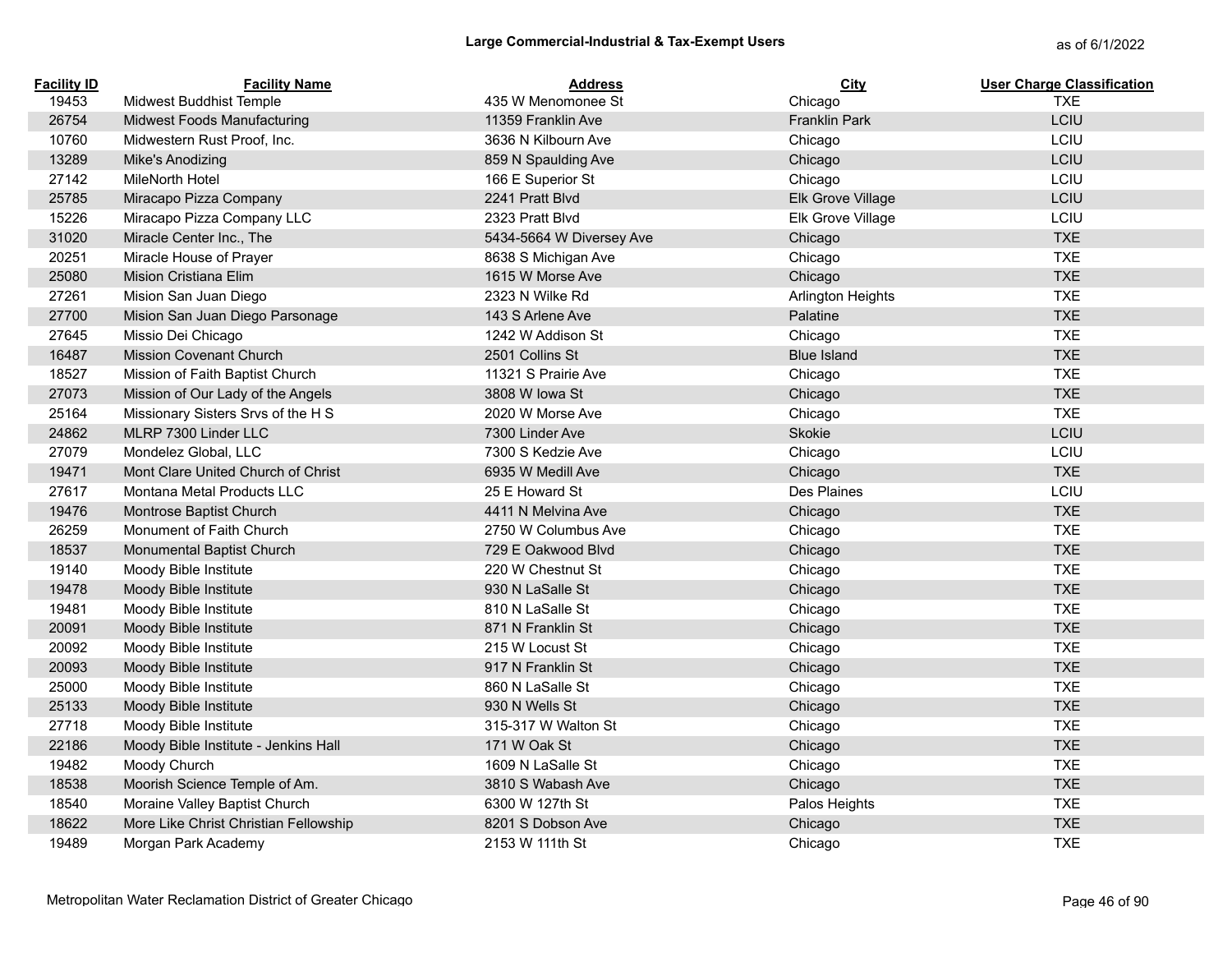| <b>Facility ID</b> | <b>Facility Name</b>                | <b>Address</b>                        | City                | <b>User Charge Classification</b> |
|--------------------|-------------------------------------|---------------------------------------|---------------------|-----------------------------------|
| 18542              | Morgan Park Baptist Church          | 11024 S Bell Ave                      | Chicago             | <b>TXE</b>                        |
| 19491              | Morgan Park COGIC                   | 1101 W 111th PI                       | Chicago             | <b>TXE</b>                        |
| 19493              | Morgan Park Pentecostal Church      | 1657 W Monterey Ave                   | Chicago             | <b>TXE</b>                        |
| 19494              | Morgan Park Presb. Church           | 2017 W 110th PI                       | Chicago             | <b>TXE</b>                        |
| 18543              | Morgan Park SDA Church              | 1543 W 110th St                       | Chicago             | <b>TXE</b>                        |
| 19496              | Morgan Park U.M. Church             | 11030 S Longwood Dr                   | Chicago             | <b>TXE</b>                        |
| 25991              | Morgan Services, Inc.               | 4301 S Morgan St                      | Chicago             | LCIU                              |
| 18545              | Morning Star Baptist Church         | 3993 S Dr. Martin Luther King, Jr. Dr | Chicago             | <b>TXE</b>                        |
| 18547              | Morning View M.B. Church            | 615 E 45th St                         | Chicago             | <b>TXE</b>                        |
| 19500              | Morton College                      | 3801 S Central Ave                    | Cicero              | <b>TXE</b>                        |
| 19501              | Morton Grove Community Church       | 8944 Austin Ave                       | <b>Morton Grove</b> | <b>TXE</b>                        |
| 14298              | Morton Grove Pharmaceuticals        | 6451 W Main St                        | <b>Morton Grove</b> | LCIU                              |
| 16326              | Mosaic Lutheran Church              | 6740 W North Ave                      | Chicago             | <b>TXE</b>                        |
| 14236              | Mosaic of Lakeshore                 | 7200 N Sheridan Rd                    | Chicago             | LCIU                              |
| 19504              | Moses Temple M.B. Church            | 5845 S State St                       | Chicago             | <b>TXE</b>                        |
| 18549              | Mosque Found of Chicago             | 7360 W 93rd St                        | Bridgeview          | <b>TXE</b>                        |
| 18548              | Mosque of Umar                      | 11405 S Michigan Ave                  | Chicago             | <b>TXE</b>                        |
| 27263              | Most Holy Redeemer                  | 9525 S Lawndale Ave                   | Evergreen Park      | <b>TXE</b>                        |
| 19505              | Mother Mcauley Liberal Arts H.S.    | 3737 W 99th St                        | Chicago             | <b>TXE</b>                        |
| 27264              | Mother of God                       | 14148 Green Bay Ave                   | Burnham             | <b>TXE</b>                        |
| 15797              | Mount Pisgah Ministry Inc.          | 1813 Church St                        | Evanston            | <b>TXE</b>                        |
| 18552              | Mount Sinai Miss Baptist Church     | 9900 S Luella Ave                     | Chicago             | <b>TXE</b>                        |
| 26874              | MRC Polymers, Inc.                  | 3307 S Lawndale Ave                   | Chicago             | LCIU                              |
| 18556              | Mt Calvary Baptist Church           | 1259 W 111th St                       | Chicago             | <b>TXE</b>                        |
| 18557              | Mt Calvary Church of God            | 5815 S Wentworth Ave                  | Chicago             | <b>TXE</b>                        |
| 18559              | Mt Calvary MB Church                | 13719 Avers Ave                       | Robbins             | <b>TXE</b>                        |
| 18560              | Mt Carmel Baptist Church            | 2978 S Wabash Ave                     | Chicago             | <b>TXE</b>                        |
| 25286              | Mt Carmel Holiness Church           | 4800 W Washington Blvd                | Chicago             | <b>TXE</b>                        |
| 18562              | Mt Carmel Missionary Baptist Church | 740 E 42nd St                         | Chicago             | <b>TXE</b>                        |
| 18563              | Mt Eagle Baptist Church             | 4559 S St. Lawrence Ave               | Chicago             | <b>TXE</b>                        |
| 18584              | Mt Gilead MB Church                 | 1459 N Talman Ave                     | Chicago             | <b>TXE</b>                        |
| 18569              | Mt Olive MB Church                  | 5729 W Chicago Ave                    | Chicago             | <b>TXE</b>                        |
| 18570              | Mt Olive MB Church                  | 13619 Claire Blvd                     | <b>Robbins</b>      | <b>TXE</b>                        |
| 18575              | Mt Pisgah Missionary Baptist Church | 4600-22 S Dr. Martin Luther King, Jr  | Chicago             | <b>TXE</b>                        |
| 18576              | Mt Pleasant MB Church               | 6614 S Blackstone Ave                 | Chicago             | <b>TXE</b>                        |
| 18577              | Mt Ridge Baptist Church             | 2658 W Jackson Blyd                   | Chicago             | <b>TXE</b>                        |
| 18578              | Mt Sinai Baptist Church             | 2841 W Washington Blvd                | Chicago             | <b>TXE</b>                        |
| 18583              | Mt Zion MB Church                   | 15354 8th Ave                         | Phoenix             | <b>TXE</b>                        |
| 27737              | Mt. Ararat Community Church         | 7541 S Halsted St                     | Chicago             | <b>TXE</b>                        |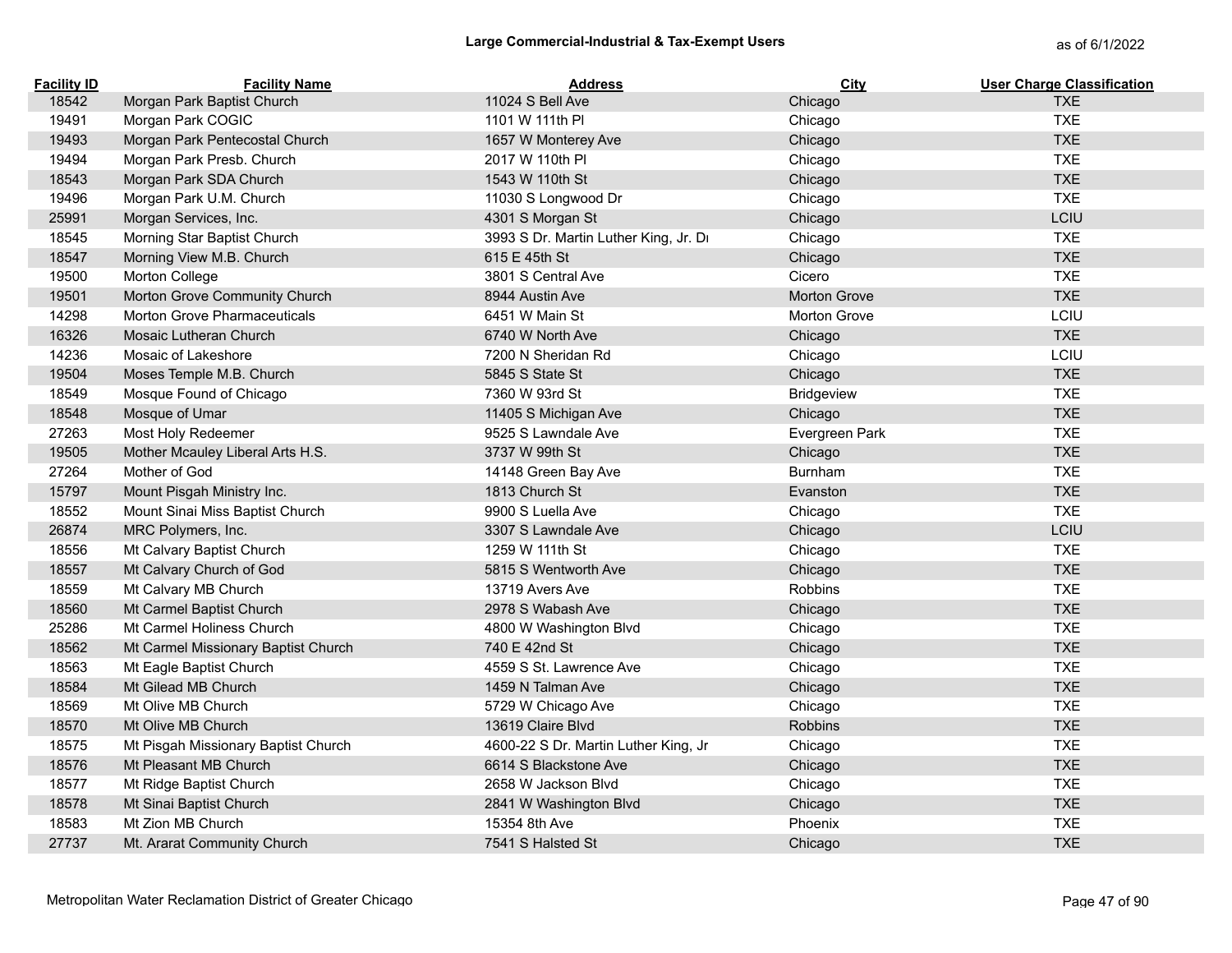| <b>Facility ID</b> | <b>Facility Name</b>                     | <b>Address</b>          | City                   | <b>User Charge Classification</b> |
|--------------------|------------------------------------------|-------------------------|------------------------|-----------------------------------|
| 19522              | Mt. Bethlehem M.B. Church                | 2625 W Ogden Ave        | Chicago                | <b>TXE</b>                        |
| 19523              | Mt. Calvary Wheel of Compassion Ministrs | 5500 W Race St          | Chicago                | <b>TXE</b>                        |
| 18564              | Mt. Ebenezer M.B. Church                 | 1533 S Drake Ave        | Chicago                | <b>TXE</b>                        |
| 19524              | Mt. Greenwood Church of Nazarene         | 10456 S Kedzie Ave      | Chicago                | <b>TXE</b>                        |
| 19515              | Mt. Greenwood Evan. Luth. Church         | 10913 S Trumbull Ave    | Chicago                | <b>TXE</b>                        |
| 19516              | Mt. Greenwood Reformed Church-Pars.      | 3509 W 111th St         | Chicago                | <b>TXE</b>                        |
| 18567              | Mt. Hebron Baptist Church                | 3447 W Douglas Blvd     | Chicago                | <b>TXE</b>                        |
| 19525              | Mt. Hermon M.B. Church                   | 7848 S Normal Ave       | Chicago                | <b>TXE</b>                        |
| 19526              | Mt. Moriah M.B. Church                   | 14845 Leavit Ave        | Harvey                 | <b>TXE</b>                        |
| 19533              | Mt. Moriah M.B. Church                   | 1454 S Kolin Ave        | Chicago                | <b>TXE</b>                        |
| 19518              | Mt. Olive Evan. Luth. Church             | 3850 N Tripp Ave        | Chicago                | <b>TXE</b>                        |
| 22389              | Mt. Olive MB Church                      | 6357 S Marshfield Ave   | Chicago                | <b>TXE</b>                        |
| 18585              | Mt. Olive Missionary Baptist Church      | 653 E 134th St          | Chicago                | <b>TXE</b>                        |
| 18574              | Mt. Pilgrim Primitive Baptist Church     | 748 N Leamington Ave    | Chicago                | <b>TXE</b>                        |
| 19519              | Mt. Prospect Bible Church                | 505 W Golf Rd           | <b>Mount Prospect</b>  | <b>TXE</b>                        |
| 19529              | Mt. Prospect Church of the Nazarene      | 1501 Linneman Rd        | Mount Prospect         | <b>TXE</b>                        |
| 18582              | Mt. Zion Baptist Church                  | 56 E 46th St            | Chicago                | <b>TXE</b>                        |
| 25705              | Mt. Zion Baptist Church                  | 4344 W Madison St       | Chicago                | <b>TXE</b>                        |
| 19530              | Mt. Zion Lutheran Church                 | 10400 S Kostner Ave     | Oak Lawn               | <b>TXE</b>                        |
| 19521              | Mt. Zion Spiritual Church                | 1044 W 84th St          | Chicago                | <b>TXE</b>                        |
| 14095              | Mullins Food Products, Inc.              | 2200 S 25th Ave         | <b>Broadview</b>       | LCIU                              |
| 26710              | Museum of Contemporary Art Chicago       | 220 E Chicago Ave       | Chicago                | <b>TXE</b>                        |
| 26701              | Museum of Science and Industry, The      | 5700 S Lake Shore Dr    | Chicago                | <b>TXE</b>                        |
| 26195              | <b>Muslim Community Center</b>           | 4380 N Elston Ave       | Chicago                | <b>TXE</b>                        |
| 25997              | My Holy Rock MB Church                   | 11441 S Wentworth Ave   | Chicago                | <b>TXE</b>                        |
| 25052              | NACME Steel Processing, LLC              | 429 W 127th St          | Chicago                | LCIU                              |
| 30837              | Nalco Company LLC                        | 6216 W 66th PI          | <b>Bedford Park</b>    | LCIU                              |
| 24517              | Nalco Water Pretreatment Solutions, LLC  | 320 W 194th St          | Glenwood               | LCIU                              |
| 25936              | Narragansett Church of God               | 2254 N Narragansett Ave | Chicago                | <b>TXE</b>                        |
| 24711              | Nation Pizza and Foods                   | 601 E Algonquin Rd      | Schaumburg             | LCIU                              |
| 15958              | National Container Group, LLC            | 3620 W 38th St          | Chicago                | LCIU                              |
| 26685              | <b>National Louis University</b>         | 1000 Capitol Dr         | Wheeling               | <b>TXE</b>                        |
| 26706              | National Museum of Mexican Art           | 1852 W 19th St          | Chicago                | <b>TXE</b>                        |
| 15940              | National Railroad Passenger Corporation  | 1575 S Lumber St        | Chicago                | <b>TXE</b>                        |
| 16722              | National Railroad Passenger Corporation  | 210 S Canal St          | Chicago                | <b>TXE</b>                        |
| 27018              | National Railroad Passenger Corporation  | 3727 S Sacramento Blvd  | Chicago                | <b>TXE</b>                        |
| 26043              | National Spiritual Assembly of Baha'is   | 415 Linden Ave          | Wilmette               | <b>TXE</b>                        |
| 26044              | National Spiritual Assembly of Baha'is   | 1415 Wheeling Rd        | Wheeling               | <b>TXE</b>                        |
| 24395              | National Technology Inc                  | 1101 Carnegie St        | <b>Rolling Meadows</b> | LCIU                              |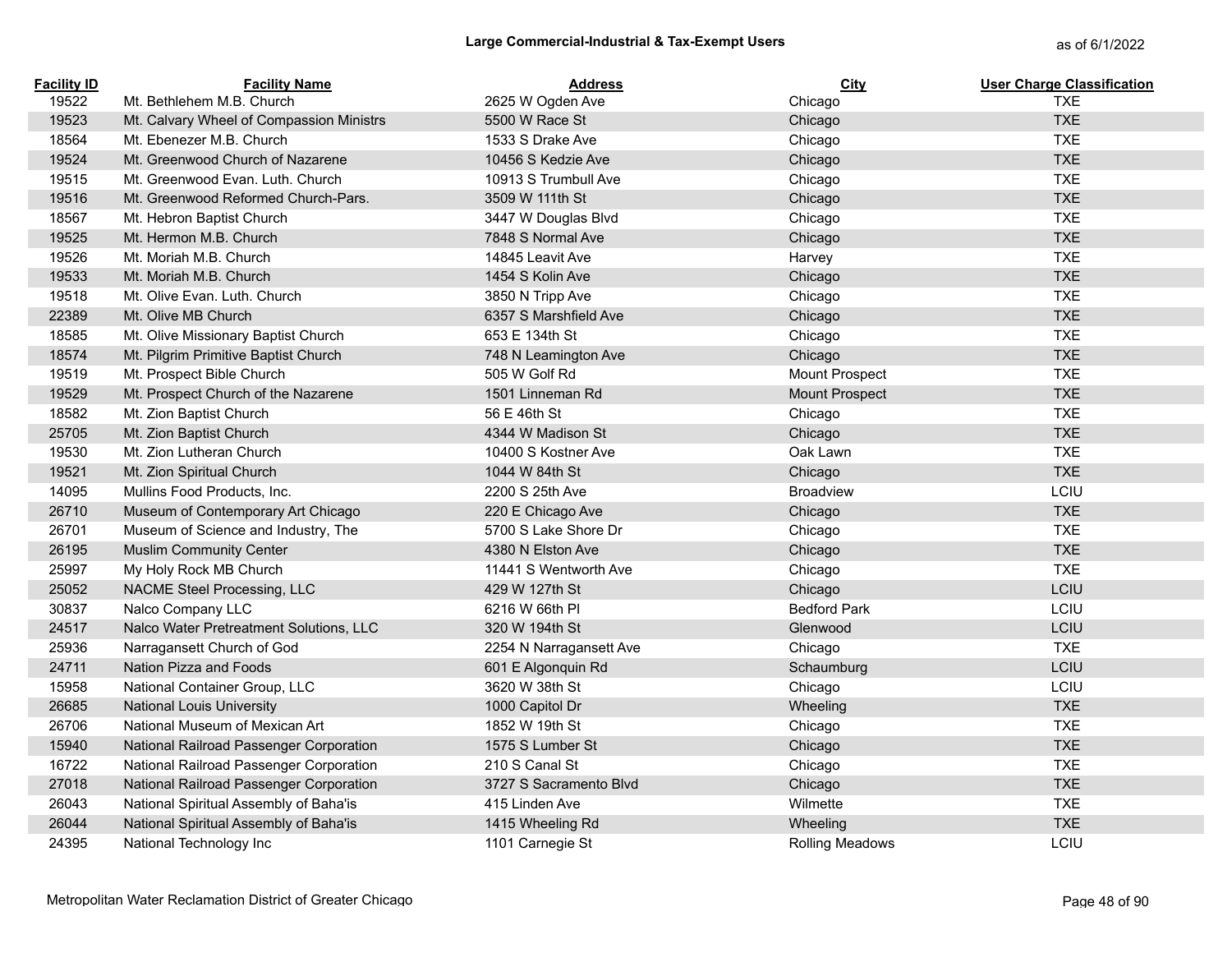| <b>Facility ID</b> | <b>Facility Name</b>                      | <b>Address</b>                        | City          | <b>User Charge Classification</b> |
|--------------------|-------------------------------------------|---------------------------------------|---------------|-----------------------------------|
| 27265              | Nativity B.V.M.                           | 6812 S Washtenaw Ave                  | Chicago       | <b>TXE</b>                        |
| 27266              | Nativity of Our Lord                      | 3701 S Union Ave                      | Chicago       | <b>TXE</b>                        |
| 20143              | Navy Pier Inc.                            | 600 E Grand Ave                       | Chicago       | <b>TXE</b>                        |
| 19567              | Nazarethville Retirement Home             | 300 N River Rd                        | Des Plaines   | <b>TXE</b>                        |
| 25677              | <b>Nestle Professional Beverages</b>      | 1821 S Kilbourn Ave                   | Chicago       | LCIU                              |
| 19572              | New Alpha Progressive Bapt. Church        | 11357 S Dr. Martin Luther King, Jr. I | Chicago       | <b>TXE</b>                        |
| 19574              | New Apostolic Church - Chicago            | 3757 N Troy St                        | Chicago       | <b>TXE</b>                        |
| 19577              | New Apostolic Church Pars./Off.           | 3753 N Troy St                        | Chicago       | <b>TXE</b>                        |
| 27695              | New Beginning Full Gospel Ministries      | 16440 Cottage Grove Ave               | South Holland | <b>TXE</b>                        |
| 26805              | New Beginnings Full Gospel Baptist Church | 1448 Lexington Ave                    | Ford Heights  | <b>TXE</b>                        |
| 26860              | New Beginnings Full Gospel Church         | 658 E 92nd St                         | Chicago       | <b>TXE</b>                        |
| 25108              | New Beginnings in Christ Ministries       | 524 E 75th St                         | Chicago       | <b>TXE</b>                        |
| 25517              | New Bethlehem M B Church #4               | 8850 S Cottage Grove Ave              | Chicago       | <b>TXE</b>                        |
| 18594              | New Birth Church of God                   | 1504 W 69th St                        | Chicago       | <b>TXE</b>                        |
| 18595              | New Canaan Land MB Church                 | 5957 S Peoria St                      | Chicago       | <b>TXE</b>                        |
| 18597              | New Christian Fellowship MB Church        | 7650 S Laflin St                      | Chicago       | <b>TXE</b>                        |
| 25065              | New Christian Life House of Prayer & Fa   | 852 E 75th St                         | Chicago       | <b>TXE</b>                        |
| 18128              | New Christian Love Baptist Church         | 6228 S Michigan Ave                   | Chicago       | <b>TXE</b>                        |
| 18600              | New Covenant Baptist Church               | 15213 5th Ave                         | Phoenix       | <b>TXE</b>                        |
| 18601              | New Covenant Missionary Baptist Church    | 740 E 77th St                         | Chicago       | <b>TXE</b>                        |
| 18189              | New Cross Temple COGIC                    | 9100 S Bishop St                      | Chicago       | <b>TXE</b>                        |
| 26859              | New Deliverance Church of God in Christ   | 5801 W Augusta Blvd                   | Chicago       | <b>TXE</b>                        |
| 19583              | New Eclipse Baptist Church                | 715 W 51st St                         | Chicago       | <b>TXE</b>                        |
| 18602              | New Evangelical Bible Church              | 4636 W Washington Blvd                | Chicago       | <b>TXE</b>                        |
| 19586              | New Exodus Church                         | 5600 S Green St                       | Chicago       | <b>TXE</b>                        |
| 27967              | New Faith Baptist Church International    | 25 Central Ave                        | Matteson      | <b>TXE</b>                        |
| 18603              | New Faith Missionary Baptist Church       | 8400 S Halsted St                     | Chicago       | <b>TXE</b>                        |
| 19587              | New Friendship M. B. Church               | 3620 W 139th St                       | Robbins       | <b>TXE</b>                        |
| 18604              | New Galilee Missionary Baptist Church     | 431 N Laramie Ave                     | Chicago       | <b>TXE</b>                        |
| 19588              | New Greater Exodus Baptist Church         | 2900 W Adams St                       | Chicago       | <b>TXE</b>                        |
| 18607              | New Greater St John Comm MB Church        | 3101 W Warren Blvd                    | Chicago       | <b>TXE</b>                        |
| 18608              | New Haven M.B. Church                     | 4413 S Indiana Ave                    | Chicago       | <b>TXE</b>                        |
| 19018              | New Holyland M.B. Church                  | 3910 W Chicago Ave                    | Chicago       | <b>TXE</b>                        |
| 26650              | New Home Baptist Church                   | 4804 W Polk St                        | Chicago       | <b>TXE</b>                        |
| 18609              | New Hope Baptist Church                   | 4255 W Division St                    | Chicago       | <b>TXE</b>                        |
| 19589              | New Hope Baptist Church                   | 11021 S Ashland Ave                   | Chicago       | <b>TXE</b>                        |
| 19590              | New Hope Christian M.B. Church            | 1033 E 95th St                        | Chicago       | <b>TXE</b>                        |
| 17639              | New Hope Church                           | 3642 Lake St                          | Lansing       | <b>TXE</b>                        |
| 25943              | New Hope Church                           | 5100 W 115th St                       | Worth         | <b>TXE</b>                        |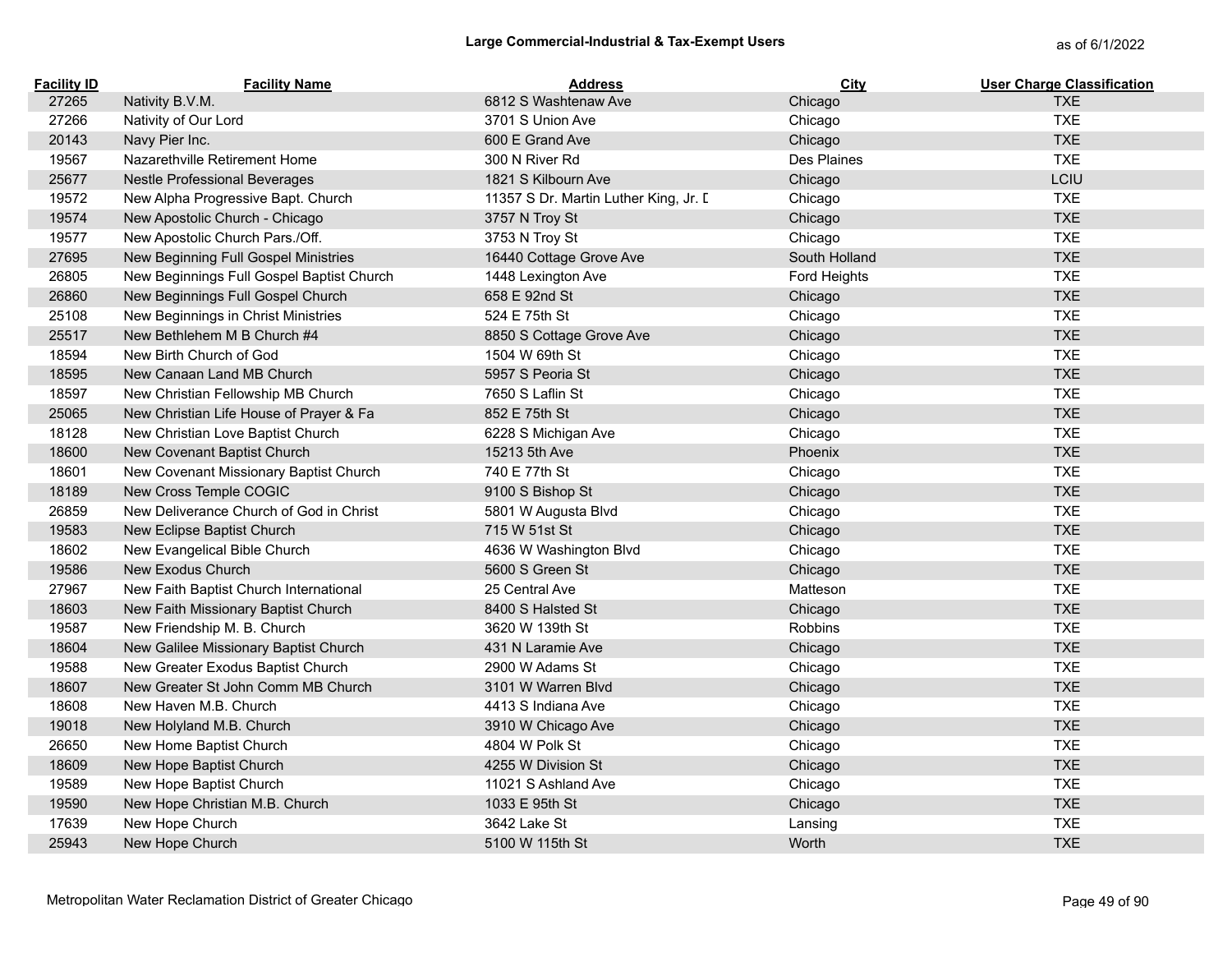| <b>Facility ID</b> | <b>Facility Name</b>                                | <b>Address</b>         | City         | <b>User Charge Classification</b> |
|--------------------|-----------------------------------------------------|------------------------|--------------|-----------------------------------|
| 17340              | New Hope Community Church                           | 1023 E Palatine Rd     | Palatine     | <b>TXE</b>                        |
| 18613              | New Hope Cong Church of God                         | 6501 S Paulina St      | Chicago      | <b>TXE</b>                        |
| 24794              | New Hope Inspirational Church                       | 1907 W 71st St         | Chicago      | <b>TXE</b>                        |
| 19591              | New Hope Missionary Baptist Church                  | 7240 W 62nd St         | Summit       | <b>TXE</b>                        |
| 18617              | New Israelite MB Church                             | 1625 W 75th PI         | Chicago      | <b>TXE</b>                        |
| 18623              | New Jerusalem Pentecostal Church                    | 6201 S May St          | Chicago      | <b>TXE</b>                        |
| 27682              | New Kingdom Church                                  | 5213 W Potomac Ave     | Chicago      | <b>TXE</b>                        |
| 16818              | New Life Celebration Church of God                  | 14243 Dante Ave        | Dolton       | <b>TXE</b>                        |
| 26461              | New Life Christian Ministries of Greater<br>Chicago | 8201 S Jeffrey Blvd    | Chicago      | <b>TXE</b>                        |
| 20873              | New Life Church of the Apostolic Faith              | 3518 W Cortland St     | Chicago      | <b>TXE</b>                        |
| 26716              | New Life Community Church - Cicero                  | 3601 S 61st Ave        | Cicero       | <b>TXE</b>                        |
| 19134              | New Life Community Church - Lincoln Park            | 1110 W Lill Ave        | Chicago      | <b>TXE</b>                        |
| 26769              | New Life Community Church - Little Village          | 2657 S Lawndale Ave    | Chicago      | <b>TXE</b>                        |
| 26770              | New Life Community Church - Melrose Park            | 2001 W Division St     | Melrose Park | <b>TXE</b>                        |
| 26768              | New Life Community Church - Midway                  | 5101 S Keeler Ave      | Chicago      | <b>TXE</b>                        |
| 19470              | New Life Community Church - Mont Clare              | 2501 North Nordica Ave | Chicago      | <b>TXE</b>                        |
| 26628              | New Life Community Church - Oak Forest              | 5333 W 151st St        | Oak Forest   | <b>TXE</b>                        |
| 19714              | New Life Community Church _ Norwood Park            | 5917 North Nina Ave    | Chicago      | <b>TXE</b>                        |
| 18729              | New Life Covenant - Spanish Campus                  | 1665 N Mozart St       | Chicago      | <b>TXE</b>                        |
| 24502              | New Life Family Center                              | 2910 N Central Ave     | Chicago      | <b>TXE</b>                        |
| 26230              | New Life Family Worship Center                      | 32 E 113th PI          | Chicago      | <b>TXE</b>                        |
| 24694              | New Life in Christ Ministries                       | 2930 W Flournoy St     | Chicago      | <b>TXE</b>                        |
| 26876              | New Life Outreach Ministry                          | 1435 W 69th St         | Chicago      | <b>TXE</b>                        |
| 26258              | New Life Pentecostal COGIC                          | 148 E 155th St         | Harvey       | <b>TXE</b>                        |
| 19594              | New Light Evang. Church                             | 7426 S Halsted St      | Chicago      | <b>TXE</b>                        |
| 18630              | New Macedonia Baptist Church                        | 1519 S Homan Ave       | Chicago      | <b>TXE</b>                        |
| 18631              | New Macedonia Baptist Church                        | 432 W 103rd St         | Chicago      | <b>TXE</b>                        |
| 26552              | New Macedonia Missionary Baptist Church             | 4244 W Madison St      | Chicago      | <b>TXE</b>                        |
| 19595              | New Miracle Temple C.O.G.I.C.                       | 5455 W Division St     | Chicago      | <b>TXE</b>                        |
| 18632              | New Mission C.O.G.I.C.                              | 4700 W Polk St         | Chicago      | <b>TXE</b>                        |
| 18633              | New Morning Star MB Church                          | 210 S Hamlin Ave       | Chicago      | <b>TXE</b>                        |
| 18638              | New Mt Olive Baptist Church                         | 15643 Wood St          | Harvey       | <b>TXE</b>                        |
| 18635              | New Mt Vernon M.B. Church                           | 415 N Central Ave      | Chicago      | <b>TXE</b>                        |
| 18643              | New Mt Zioner M.B. Church                           | 1316 W 63rd St         | Chicago      | <b>TXE</b>                        |
| 18644              | New Nazareth Baptist Church                         | 7933 S Yates Blyd      | Chicago      | <b>TXE</b>                        |
| 18646              | New Omega M.B. Church                               | 7118 S Ashland Ave     | Chicago      | <b>TXE</b>                        |
| 18647              | New Paradise M.B. Church                            | 6643 S Evans Ave       | Chicago      | <b>TXE</b>                        |
| 20051              | New Philadelphia Ch.-Bapt.                          | 5452 S State St        | Chicago      | <b>TXE</b>                        |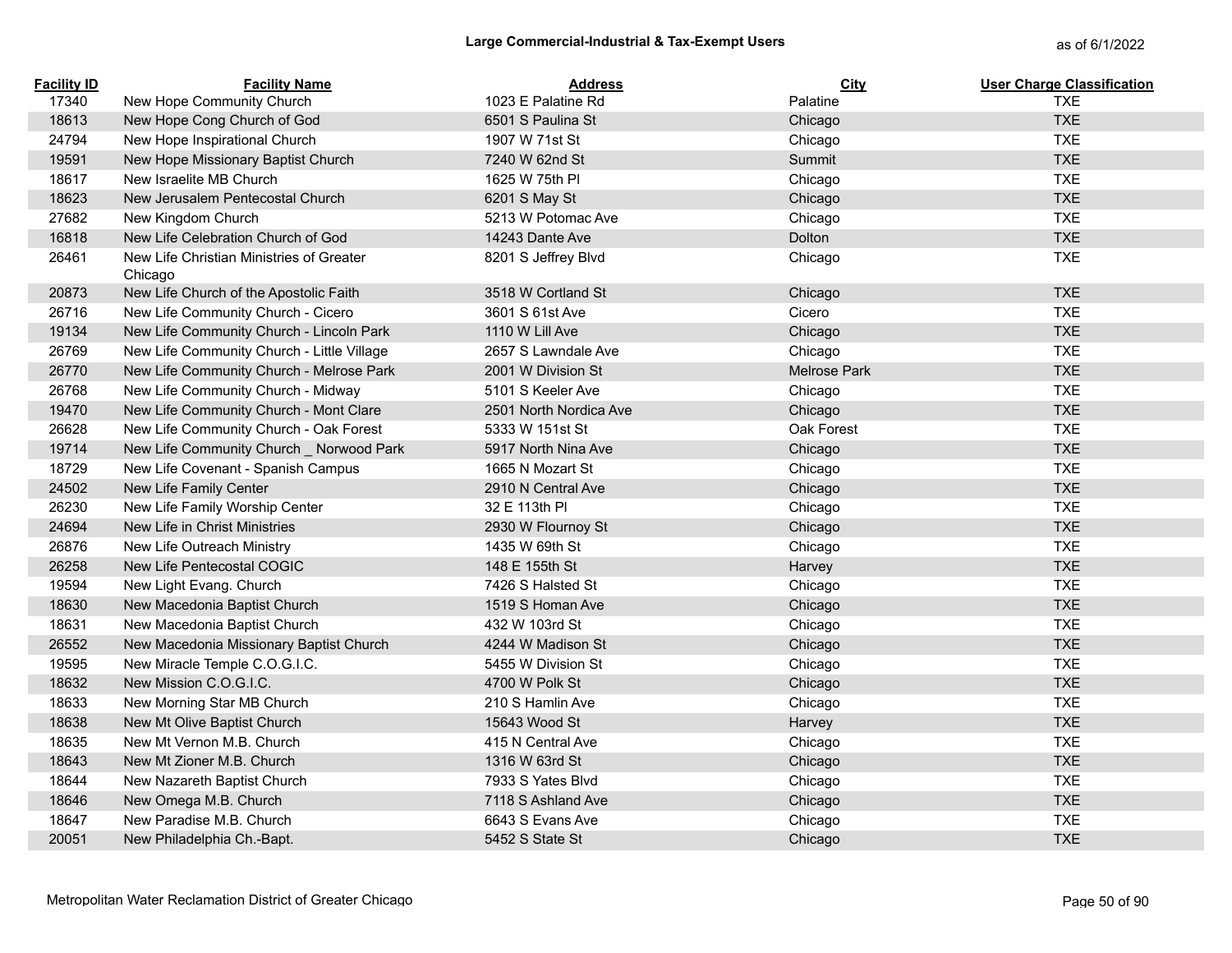| <b>Facility ID</b> | <b>Facility Name</b>                    | <b>Address</b>         | City                | <b>User Charge Classification</b> |
|--------------------|-----------------------------------------|------------------------|---------------------|-----------------------------------|
| 19599              | New Philadelphia Church.-Bapt. Fell. H. | 5430 S State St        | Chicago             | <b>TXE</b>                        |
| 19600              | New Pisgah M.B. Church                  | 8130 S Racine Ave      | Chicago             | <b>TXE</b>                        |
| 18648              | New Precious Grove MB Church            | 518 S Cicero Ave       | Chicago             | <b>TXE</b>                        |
| 18649              | New Progressive Baptist Church          | 9406 S Perry Ave       | Chicago             | <b>TXE</b>                        |
| 19602              | New Prospect M.B. Church                | 3352 E 91st St         | Chicago             | <b>TXE</b>                        |
| 19603              | New Revelation M.B. Church              | 7307 S Racine Ave      | Chicago             | <b>TXE</b>                        |
| 25503              | New Rose of Sharon Baptist Church       | 5844 S Rockwell St     | Chicago             | <b>TXE</b>                        |
| 26303              | New Shining Light Church                | 15400 Lincoln Ave      | Harvey              | <b>TXE</b>                        |
| 18653              | New St John Baptist Church #2           | 10930 S Michigan Ave   | Chicago             | <b>TXE</b>                        |
| 18651              | New St John Comm M.B. Church            | 1230 S Millard Ave     | Chicago             | <b>TXE</b>                        |
| 18652              | New St. John M.B. Church                | 4254 W Division St     | Chicago             | <b>TXE</b>                        |
| 18654              | New St. Matthew's M.B. Church           | 5530 W Harrison St     | Chicago             | <b>TXE</b>                        |
| 18960              | New St. Peter C.O.G.I.C.                | 52 W 127th St          | Chicago             | <b>TXE</b>                        |
| 19604              | New St. Peter M.B. Church               | 4158 W Chicago Ave     | Chicago             | <b>TXE</b>                        |
| 19606              | New Star of Bethlehem Baptist Church    | 4101 W Harrison St     | Chicago             | <b>TXE</b>                        |
| 18658              | New Testament Baptist Church            | 2 E 112th St           | Chicago             | <b>TXE</b>                        |
| 18662              | New True Vine Baptist Church Inc        | 901 N Springfield Ave  | Chicago             | <b>TXE</b>                        |
| 25928              | New Upper Room MB Church                | 2707-09 W Roosevelt Rd | Chicago             | <b>TXE</b>                        |
| 26175              | New Vision of Faith Ministries          | 447 W 120th St         | Chicago             | <b>TXE</b>                        |
| 26469              | New Way M.B. Church                     | 1219 S Christiana Ave  | Chicago             | <b>TXE</b>                        |
| 19608              | New Zion Grove Baptist Church           | 1900 W 64th St         | Chicago             | <b>TXE</b>                        |
| 18663              | New Zion M.B. Church                    | 1901 W Washburne Ave   | Chicago             | <b>TXE</b>                        |
| 20055              | Newly Weds Foods                        | 2501 N Keeler Ave      | Chicago             | LCIU                              |
| 24920              | Nichiren Buddhist Temple                | 4216 N Paulina St      | Chicago             | <b>TXE</b>                        |
| 25910              | Nickel Composite Coatings, Inc.         | 6454 W 74th St         | <b>Bedford Park</b> | LCIU                              |
| 19611              | Niles Comm Church Presby                | 7401 Oakton St         | <b>Niles</b>        | <b>TXE</b>                        |
| 26784              | Niles Nursing & Rehabilitation Center   | 9777 N Greenwood Ave   | <b>Niles</b>        | LCIU                              |
| 18667              | Niles Twnshp Jewish Cong                | 4500 Dempster St       | Skokie              | <b>TXE</b>                        |
| 21027              | Nine Eighty N Michigan                  | 980 N Michigan Ave     | Chicago             | LCIU                              |
| 26405              | Nippon Paint Automotive Americas, Inc.  | 2701 E 170th St        | Lansing             | LCIU                              |
| 19614              | Nobert Plating Co-Plant 1               | 340 N Ashland Ave      | Chicago             | LCIU                              |
| 12622              | Nobert Plating Co-Plant 2               | 1445 N Pulaski Rd      | Chicago             | LCIU                              |
| 26889              | Noble Evangelistic Ministries           | 711 W 120th St         | Chicago             | <b>TXE</b>                        |
| 17165              | NOP HB Building, LLC                    | 111 W Monroe St        | Chicago             | LCIU                              |
| 26295              | North American Electroless Nickel       | 776 W Lunt Ave         | Elk Grove Village   | LCIU                              |
| 13630              | North Austin Homework Hang-Out          | 1256 N Waller Ave      | Chicago             | <b>TXE</b>                        |
| 18529              | North Lowell Church of God              | 1901 N Lowell Ave      | Chicago             | <b>TXE</b>                        |
| 18670              | North Northfield U. M. Church           | 741 Sanders Rd         | Northbrook          | <b>TXE</b>                        |
| 19660              | North Park Covenant Church              | 5250 N Christiana Ave  | Chicago             | <b>TXE</b>                        |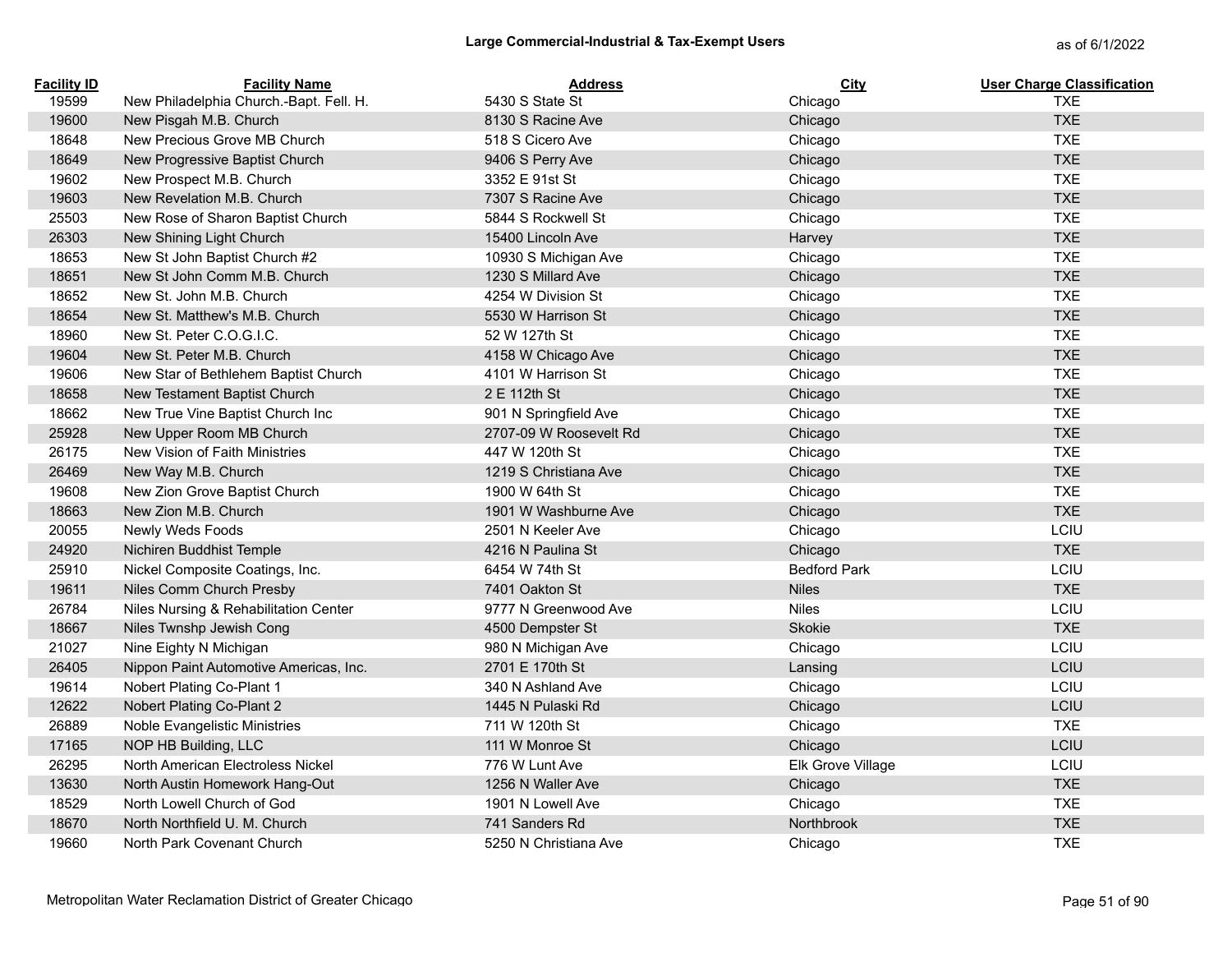| <b>Facility ID</b> | <b>Facility Name</b>                                                 | <b>Address</b>        | City                     | <b>User Charge Classification</b> |
|--------------------|----------------------------------------------------------------------|-----------------------|--------------------------|-----------------------------------|
| 19625              | North Park University - AA                                           | 5000 N Spaulding Ave  | Chicago                  | <b>TXE</b>                        |
| 19627              | North Park University - AB Anderson                                  | 5125 N Spaulding Ave  | Chicago                  | <b>TXE</b>                        |
| 19628              | North Park University - AC                                           | 5001 N Spaulding Ave  | Chicago                  | <b>TXE</b>                        |
| 19633              | North Park University - AH                                           | 5100 N Spaulding Ave  | Chicago                  | <b>TXE</b>                        |
| 19634              | North Park University - Al                                           | 3208 W Carmen Ave     | Chicago                  | <b>TXE</b>                        |
| 19645              | North Park University - AS                                           | 5130 N Christiana Ave | Chicago                  | <b>TXE</b>                        |
| 19652              | North Park University - AZ                                           | 3001 W Foster Ave     | Chicago                  | <b>TXE</b>                        |
| 19653              | North Park University - BA                                           | 3200 W Foster Ave     | Chicago                  | <b>TXE</b>                        |
| 19657              | North Park University - BF                                           | 5052 N Sawyer Ave     | Chicago                  | <b>TXE</b>                        |
| 19658              | North Park University - BG                                           | 5054 N Sawyer Ave     | Chicago                  | <b>TXE</b>                        |
| 19664              | North Shore Assembly of God                                          | 9779 Gross Point Rd   | Skokie                   | <b>TXE</b>                        |
| 19666              | North Shore Baptist Church                                           | 5244 N Lakewood Dr    | Chicago                  | <b>TXE</b>                        |
| 19667              | North Shore Congregation Israel                                      | 1185 Sheridan Rd      | Glencoe                  | <b>TXE</b>                        |
| 27002              | North Shore Spanish Baptist Church                                   | 5158 N Nagle Ave      | Chicago                  | <b>TXE</b>                        |
| 19668              | North Shore United Methodist Church                                  | 213 Hazel Ave         | Glencoe                  | <b>TXE</b>                        |
| 19671              | North Side Gospel Center                                             | 3859 N Central Ave    | Chicago                  | <b>TXE</b>                        |
| 18672              | North Side Mosq. of Chgo                                             | 1017 W Roscoe St      | Chicago                  | <b>TXE</b>                        |
| 19623              | North Side Tabernacle of Praise                                      | 5145 N Broadway       | Chicago                  | <b>TXE</b>                        |
| 18673              | North Side United Pentecostal Church                                 | 1527 W Edgewater Ave  | Chicago                  | <b>TXE</b>                        |
| 20054              | Northbrook Court Shopping Center                                     | 2171 Northbrook Court | Northbrook               | LCIU                              |
| 27687              | Northbrook Historical Society                                        | 1812 Chapel Court     | Northbrook               | <b>TXE</b>                        |
| 19674              | Northbrook U.M. Church                                               | 1190 Western Ave      | Northbrook               | <b>TXE</b>                        |
| 13843              | Northbrook Water Filtration Plant                                    | 750 Dundee Rd         | Northbrook               | <b>TXE</b>                        |
| 19677              | Northeastern Illinois University                                     | 700 E Oakwood Blyd    | Chicago                  | <b>TXE</b>                        |
| 19678              | Northeastern Illinois University                                     | 5500 N St. Louis Ave  | Chicago                  | <b>TXE</b>                        |
| 27670              | Northeastern Illinois University - El Centro                         | 3390 N Avondale Ave   | Chicago                  | <b>TXE</b>                        |
| 19680              | Northern IL Dist Luth Church - MO Synod                              | 2301 S Wolf Rd        | Hillside                 | <b>TXE</b>                        |
| 19682              | Northern Trust Co.                                                   | 50 S LaSalle St       | Chicago                  | LCIU                              |
| 18676              | Northfield Community Church                                          | 400 Wagner Rd         | Northfield               | <b>TXE</b>                        |
| 28021              | Northfield Presbyterian Church                                       | 380 W Palatine Rd     | Wheeling                 | <b>TXE</b>                        |
| 26599              | Northlake Data Center                                                | 601 Northwest Ave     | Northlake                | LCIU                              |
| 18677              | Northminster Presbyterian Church                                     | 2515 Central Park Ave | Evanston                 | <b>TXE</b>                        |
| 13547              | Northrop Grumman Systems Corporation                                 | 600 Hicks Rd          | <b>Rolling Meadows</b>   | LCIU                              |
| 13889              | NorthShore University HealthSystem -<br><b>Evanston Hospital</b>     | 2650 Ridge Ave        | Evanston                 | <b>TXE</b>                        |
| 13837              | NorthShore University HealthSystem -<br>Glenbrook Hospital           | 2100 Pfingsten Rd     | Glenview                 | LCIU                              |
| 15317              | NorthShore University HealthSystem -<br>Northwest Community Hospital | 800 W Central Rd      | <b>Arlington Heights</b> | <b>TXE</b>                        |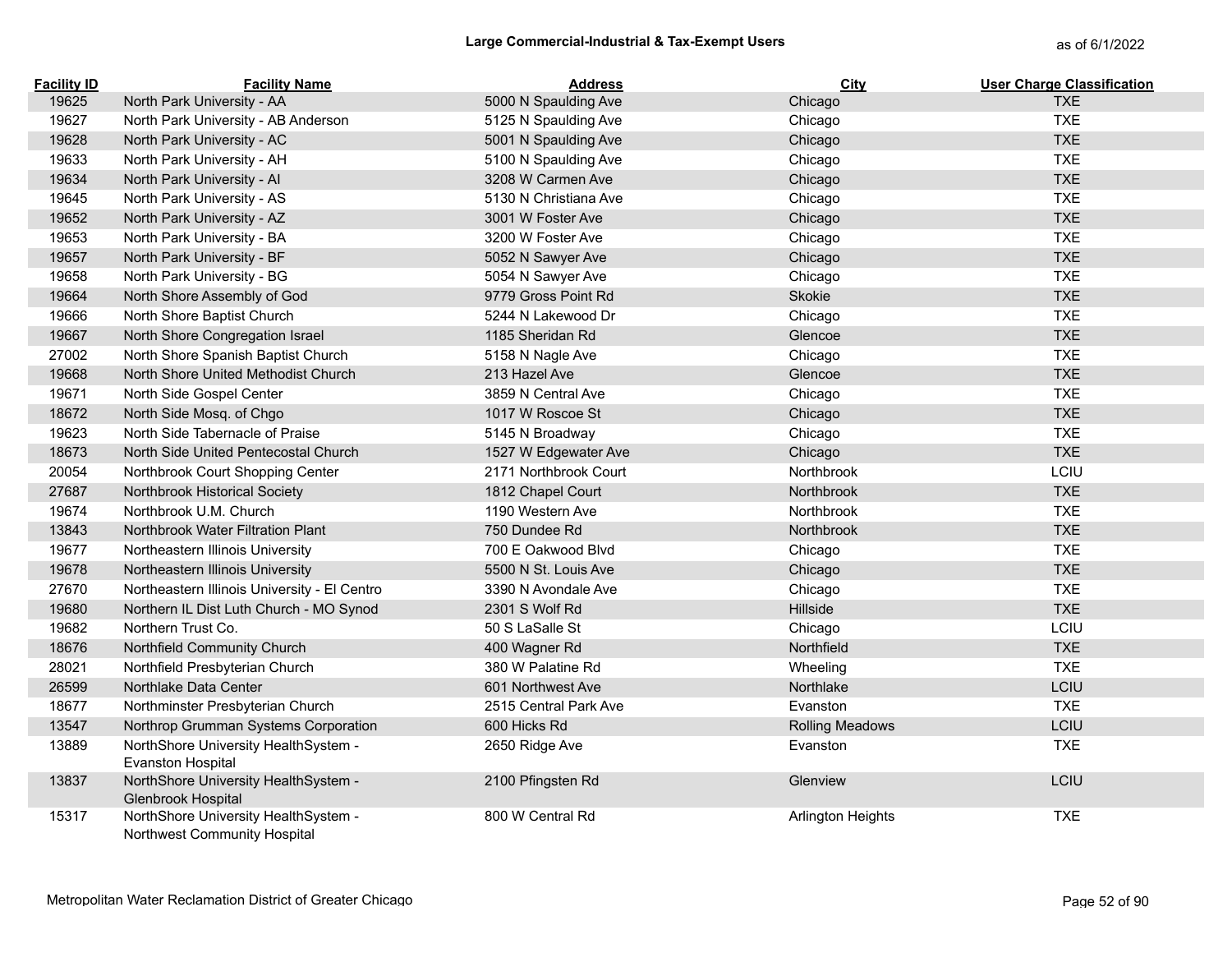| <b>Facility ID</b> | <b>Facility Name</b>                                          | <b>Address</b>          | City                   | <b>User Charge Classification</b> |
|--------------------|---------------------------------------------------------------|-------------------------|------------------------|-----------------------------------|
| 14960              | NorthShore University HealthSystem - Skokie<br>Hospital       | 9600 Gross Point Rd     | Skokie                 | <b>TXE</b>                        |
| 13792              | NorthShore University HealthSystem - Swedish<br>Hospital      | 5145 N California Ave   | Chicago                | <b>TXE</b>                        |
| 18678              | Northside C.O.G.I.C.                                          | 5414 W Rice St          | Chicago                | <b>TXE</b>                        |
| 27572              | Northside Catholic Academy                                    | 5525 N Magnolia Ave     | Chicago                | <b>TXE</b>                        |
| 19689              | Northside Church of the Nazarene                              | 1900 W Leland Ave       | Chicago                | <b>TXE</b>                        |
| 25576              | Northwest Bible Chapel & Youth Center                         | 5555 N Lotus Ave        | Chicago                | <b>TXE</b>                        |
| 19692              | Northwest Church of Christ                                    | 4602 N Kilbourn Ave     | Chicago                | <b>TXE</b>                        |
| 19693              | Northwest Church of God                                       | 6333 W Belmont Ave      | Chicago                | <b>TXE</b>                        |
| 19695              | Northwest Covenant Church                                     | 300 N Elmhurst Rd       | Mount Prospect         | <b>TXE</b>                        |
| 24867              | Northwest Filipino Baptist Church                             | 1900 Nerge Rd           | Elk Grove Village      | <b>TXE</b>                        |
| 19798              | Northwestern Medicine - Palos Hospital                        | 12251 S 80th Ave        | Palos Heights          | <b>TXE</b>                        |
| 22656              | Northwestern Memorial Hospital - Arkes<br>Pavilion            | 676 N St. Clair St      | Chicago                | LCIU                              |
| 25661              | Northwestern Memorial Hospital - Feinberg<br>Pavillion        | 251 E Huron St          | Chicago                | <b>TXE</b>                        |
| 15473              | Northwestern Memorial Hospital - Olson<br>Pavilion            | 710 N Fairbanks Court   | Chicago                | <b>TXE</b>                        |
| 26595              | Northwestern Memorial Hospital - Prentice<br>Women's Hospital | 250 E Superior St       | Chicago                | <b>TXE</b>                        |
| 19707              | Northwestern U. Settle. Assn.                                 | 1400 W Augusta Blvd     | Chicago                | <b>TXE</b>                        |
| 27928              | Northwestern University                                       | 345 E Superior St       | Chicago                | <b>TXE</b>                        |
| 19705              | Northwestern University - Chicago                             | 710 N Lake Shore Dr     | Chicago                | <b>TXE</b>                        |
| 19706              | Northwestern University - Evanston                            | 910 University PI       | Evanston               | <b>TXE</b>                        |
| 19709              | Norwegian Lutheran Memorial Church                            | 2614 N Kedzie Ave       | Chicago                | <b>TXE</b>                        |
| 19710              | Norwood Crossing                                              | 6016 N Nina Ave         | Chicago                | <b>TXE</b>                        |
| 19719              | Notre Dame College Prep                                       | 7655 W Dempster St      | <b>Niles</b>           | <b>TXE</b>                        |
| 27267              | Notre Dame De Chicago                                         | 1334 W Flournoy St      | Chicago                | <b>TXE</b>                        |
| 26756              | <b>NOW Arena</b>                                              | 5333 Prairie Stone Pkwy | <b>Hoffman Estates</b> | <b>TXE</b>                        |
| 24696              | Nu-Way Industries, Inc.                                       | 555 Howard Ave          | Des Plaines            | LCIU                              |
| 27793              | Nutripack LLC                                                 | 2210 W 162nd St         | Markham                | LCIU                              |
| 22415              | NW Assem of God                                               | 900 Wolf Rd             | <b>Mount Prospect</b>  | <b>TXE</b>                        |
| 10766              | O & K American Corporation                                    | 4630 W 55th St          | Chicago                | LCIU                              |
| 19727              | O'Hare Plaza                                                  | 8725 W Higgins Rd       | Chicago                | LCIU                              |
| 26645              | Oak Forest Health Center                                      | 15900 S Cicero Ave      | Oak Forest             | <b>TXE</b>                        |
| 19730              | Oak Glen United Ref. Church                                   | 2244 Indiana Ave        | Lansing                | <b>TXE</b>                        |
| 18689              | Oak Lawn Bible Chapel                                         | 4259 W 107th St         | Oak Lawn               | <b>TXE</b>                        |
| 18688              | Oak Lawn Bible Church                                         | 9435 S 54th Ave         | Oak Lawn               | <b>TXE</b>                        |
| 18691              | Oak Lawn Church of the Nazarene                               | 6343 W 90th PI          | Oak Lawn               | <b>TXE</b>                        |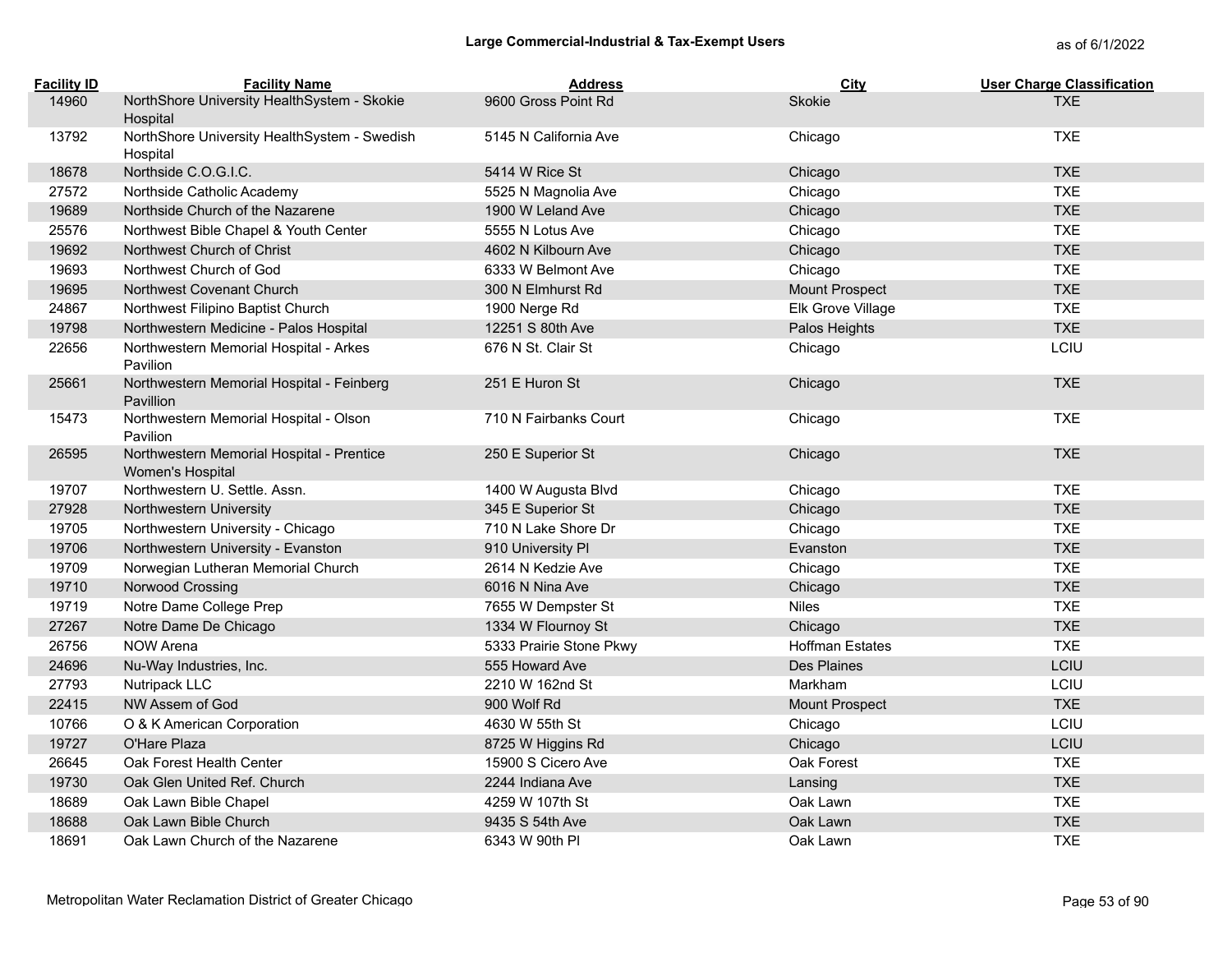| <b>Facility ID</b> | <b>Facility Name</b>                               | <b>Address</b>         | City                 | <b>User Charge Classification</b> |
|--------------------|----------------------------------------------------|------------------------|----------------------|-----------------------------------|
| 18692              | Oak Lawn Masonic Temple                            | 9420 52nd Ave          | Oak Lawn             | <b>TXE</b>                        |
| 24722              | Oak Leyden Developmental Service Inc               | 319 W Chicago Ave      | Oak Park             | <b>TXE</b>                        |
| 19729              | Oak Leyden Developmental Services                  | 320 W Chicago Ave      | Oak Park             | <b>TXE</b>                        |
| 26330              | Oak Mill Bakery                                    | 2480 S Wolf Rd         | Des Plaines          | LCIU                              |
| 20852              | Oak-Leyden Developmental Services, Inc.            | 411 W Chicago Ave      | Oak Park             | <b>TXE</b>                        |
| 19736              | Oakdale Covenant Church                            | 9440 S Vincennes Ave   | Chicago              | <b>TXE</b>                        |
| 19737              | Oakdale Missionary Baptist Church                  | 9450 S Normal Ave      | Chicago              | <b>TXE</b>                        |
| 15012              | Occidental Chemical Corp                           | 4201 W 69th St         | Chicago              | LCIU                              |
| 18696              | Ogden Avenue Church of Christ                      | 3610 W Ogden Ave       | Chicago              | <b>TXE</b>                        |
| 19740              | Old Friendship M.B. Church                         | 542 E 50th St          | Chicago              | <b>TXE</b>                        |
| 18698              | Old Land Mark Church                               | 7201-15 S Jeffrey Blvd | Chicago              | <b>TXE</b>                        |
| 18700              | Old Path C.O.G.I.C.                                | 5000 W Ohio St         | Chicago              | <b>TXE</b>                        |
| 27268              | Old St. Marys                                      | 1500 S Michigan Ave    | Chicago              | <b>TXE</b>                        |
| 27269              | Old St. Patricks                                   | 700 W Adams St         | Chicago              | <b>TXE</b>                        |
| 27110              | Old Town School of Folk Music - Armitage<br>Avenue | 909 W Armitage Ave     | Chicago              | <b>TXE</b>                        |
| 27112              | Old Town School of Folk Music - East Building      | 4545 N Lincoln Ave     | Chicago              | <b>TXE</b>                        |
| 27111              | Old Town School of Folk Music - West Building      | 4544 N Lincoln Ave     | Chicago              | <b>TXE</b>                        |
| 18704              | Old Way M.B. Church                                | 1543 W 59th St         | Chicago              | <b>TXE</b>                        |
| 25273              | <b>Olive Branch Mission</b>                        | 6310 S Claremont Ave   | Chicago              | <b>TXE</b>                        |
| 18705              | Olivet Baptist Church                              | 405 E 31st St          | Chicago              | <b>TXE</b>                        |
| 18706              | <b>Olivet United Methodist Church</b>              | 147 S Keeler Ave       | Chicago              | <b>TXE</b>                        |
| 27717              | Olympia Foods                                      | 9501 Nevada Ave        | <b>Franklin Park</b> | LCIU                              |
| 13124              | Omega Plating Inc.                                 | 4704 W 137th St        | Crestwood            | LCIU                              |
| 19746              | <b>Omni Youth Services</b>                         | 1111 W Lake-Cook Rd    | <b>Buffalo Grove</b> | <b>TXE</b>                        |
| 20805              | One East Wacker                                    | 1 E Wacker Dr          | Chicago              | LCIU                              |
| 18799              | One Eleven W. Jackson                              | 111 W Jackson Blvd     | Chicago              | LCIU                              |
| 25447              | One Financial Place                                | 440 S LaSalle St       | Chicago              | LCIU                              |
| 25849              | One Hundred North Riverside Plaza Bldg             | 100 N Riverside Plz    | Chicago              | LCIU                              |
| 26352              | One In Christ Baptist Church                       | 6201 S Damen Ave       | Chicago              | <b>TXE</b>                        |
| 18710              | One Lord One Fth MB Ch                             | 312 N Lavergne Ave     | Chicago              | <b>TXE</b>                        |
| 18194              | One Ninety S LaSalle Street                        | 190 S LaSalle St       | Chicago              | LCIU                              |
| 19758              | One Seventy-Five W. Jackson                        | 175 W Jackson Blvd     | Chicago              | LCIU                              |
| 20004              | One Thirty E Randolph                              | 180 N Stetson Ave      | Chicago              | LCIU                              |
| 19760              | One Thirty Five S. LaSalle                         | 135 S LaSalle St       | Chicago              | LCIU                              |
| 19763              | One Twenty Two S Michigan                          | 122 S Michigan Ave     | Chicago              | LCIU                              |
| 19681              | One Twenty-Five S. Wacker                          | 125 S Wacker Dr        | Chicago              | LCIU                              |
| 19764              | One Way Baptist Church                             | 4152 W 16th St         | Chicago              | <b>TXE</b>                        |
| 17603              | Open Arms United Worship Center                    | 817 W Grace St         | Chicago              | <b>TXE</b>                        |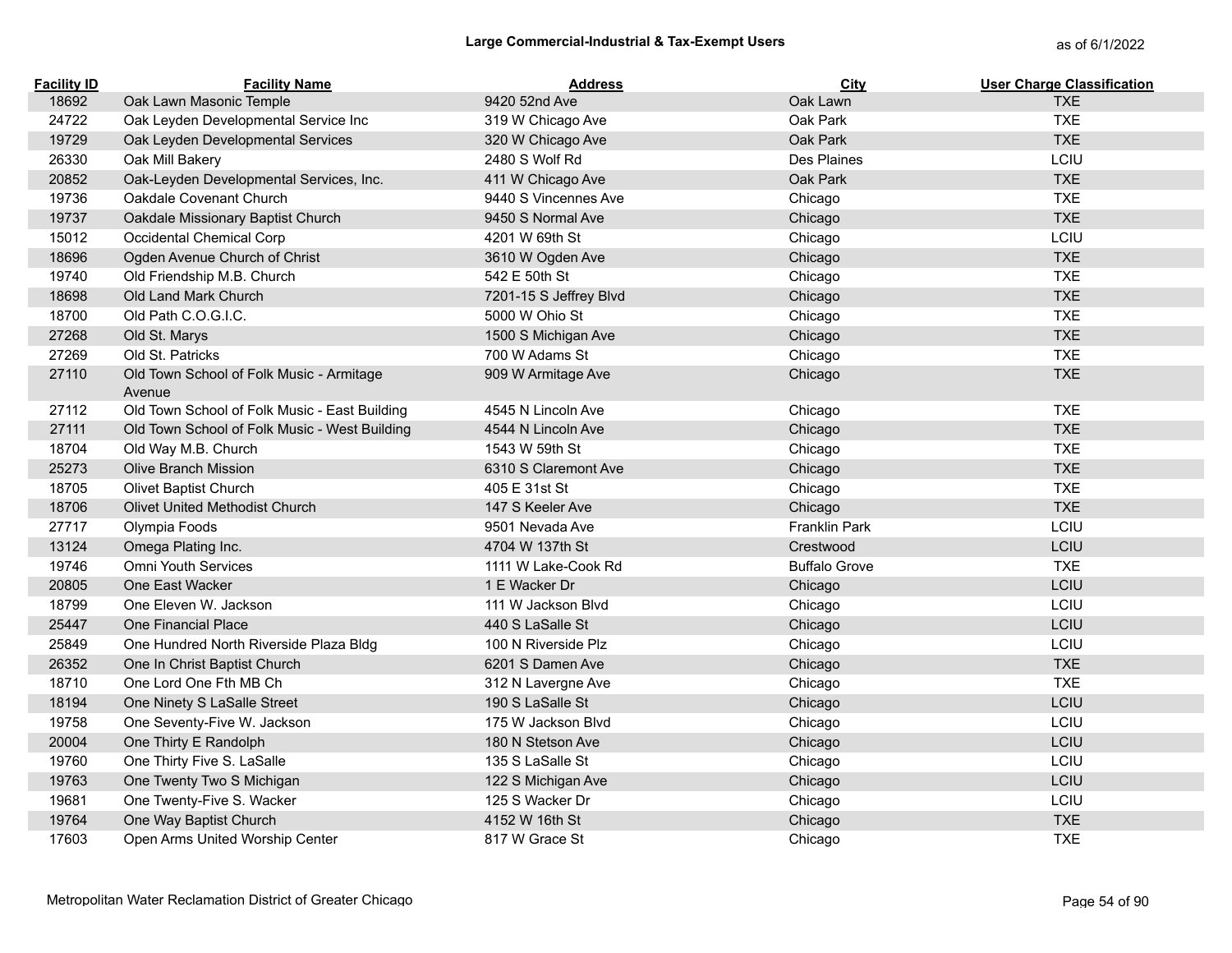| <b>Facility ID</b> | <b>Facility Name</b>                    | <b>Address</b>           | <b>City</b>              | <b>User Charge Classification</b> |
|--------------------|-----------------------------------------|--------------------------|--------------------------|-----------------------------------|
| 19768              | Open Door Baptist Church                | 1301 S Sawyer Ave        | Chicago                  | <b>TXE</b>                        |
| 18018              | Orchard Evangelical Free Church, The    | 1330 N Douglas Ave       | Arlington Heights        | <b>TXE</b>                        |
| 19771              | Original Holy M.B. Church               | 5336 S Morgan St         | Chicago                  | <b>TXE</b>                        |
| 18310              | Original New Morning Star MB Church     | 2124 W Crystal St        | Chicago                  | <b>TXE</b>                        |
| 18717              | Original New Paradise M.B. Church       | 11830 S Wallace St       | Chicago                  | <b>TXE</b>                        |
| 18713              | Original Philadelphia Bapt. Church      | 6558 S Carpenter St      | Chicago                  | <b>TXE</b>                        |
| 18714              | Original Providence Bapt. Ch.           | 515 N Pine Ave           | Chicago                  | <b>TXE</b>                        |
| 25824              | Original St Clair Missionary Baptist Ch | 218 E 69th St            | Chicago                  | <b>TXE</b>                        |
| 24980              | Oriole Christian Assembly               | 3400 N Oriole Ave        | Chicago                  | <b>TXE</b>                        |
| 20704              | Orland Square                           | 288 Orland Square Dr     | Orland Park              | LCIU                              |
| 19773              | Orlean's M.B. Church                    | 9108 S Cottage Grove Ave | Chicago                  | <b>TXE</b>                        |
| 28004              | OSI Industries LLC - S. Major           | 4900 S Major Ave         | Chicago                  | LCIU                              |
| 24078              | OSI Industries, LLC                     | 4545 S Racine Ave        | Chicago                  | LCIU                              |
| 27728              | OSI Industries, LLC                     | 4201 S Ashland Ave       | Chicago                  | LCIU                              |
| 27270              | Our Lady Gate of Heaven                 | 2330 E 99th St           | Chicago                  | <b>TXE</b>                        |
| 27271              | Our Lady of Charity                     | 3600 S 57th Court        | Cicero                   | <b>TXE</b>                        |
| 27272              | Our Lady of Fatima                      | 2753 W 38th PI           | Chicago                  | <b>TXE</b>                        |
| 27273              | Our Lady of Fatima Mission              | 3051 N Christiana Ave    | Chicago                  | <b>TXE</b>                        |
| 27274              | Our Lady of Grace                       | 2455 N Hamlin Ave        | Chicago                  | <b>TXE</b>                        |
| 27275              | Our Lady of Guadalupe                   | 3200 E 91st St           | Chicago                  | <b>TXE</b>                        |
| 27276              | Our Lady of Hope                        | 9711 W Devon Ave         | Rosemont                 | <b>TXE</b>                        |
| 27550              | Our Lady of Knock                       | 501 163rd St             | <b>Calumet City</b>      | <b>TXE</b>                        |
| 27277              | Our Lady of Loretto                     | 8925 S Kostner Ave       | Hometown                 | <b>TXE</b>                        |
| 27278              | Our Lady of Lourdes                     | 4640 N Ashland Ave       | Chicago                  | <b>TXE</b>                        |
| 27279              | Our Lady of Mercy                       | 4424 N Troy St           | Chicago                  | <b>TXE</b>                        |
| 27212              | Our Lady of Mount Carmel                | 708 W Belmont Ave        | Chicago                  | <b>TXE</b>                        |
| 27213              | Our Lady of Mount Carmel                | 1101 N 23rd Ave          | Melrose Park             | <b>TXE</b>                        |
| 27280              | Our Lady of Peace                       | 7851 S Jeffery Blvd      | Chicago                  | <b>TXE</b>                        |
| 27281              | Our Lady of Perpetual Help              | 1134 Church St           | Glenview                 | <b>TXE</b>                        |
| 27282              | Our Lady of Ransom                      | 8300 N Greenwood Ave     | <b>Niles</b>             | <b>TXE</b>                        |
| 27283              | Our Lady of Sorrows Basilica            | 3121 W Jackson Blvd      | Chicago                  | <b>TXE</b>                        |
| 27551              | Our Lady of Tepeyac                     | 2226 S Whipple St        | Chicago                  | <b>TXE</b>                        |
| 27284              | Our Lady of the Brook                   | 3700 Dundee Rd           | Northbrook               | <b>TXE</b>                        |
| 27286              | Our Lady of the Mount                   | 2400 S 61st Ave          | Cicero                   | <b>TXE</b>                        |
| 27287              | Our Lady of the Ridge                   | 10838 Oxford Ave         | Chicago Ridge            | <b>TXE</b>                        |
| 27288              | Our Lady of the Snows                   | 4810 S Leamington Ave    | Chicago                  | <b>TXE</b>                        |
| 27289              | Our Lady of the Wayside                 | 450 S Mitchell Ave       | <b>Arlington Heights</b> | <b>TXE</b>                        |
| 27290              | Our Lady of the Woods                   | 10731 W 131st St         | Orland Park              | <b>TXE</b>                        |
| 27291              | Our Lady of Victory                     | 5212 W Agatite Ave       | Chicago                  | <b>TXE</b>                        |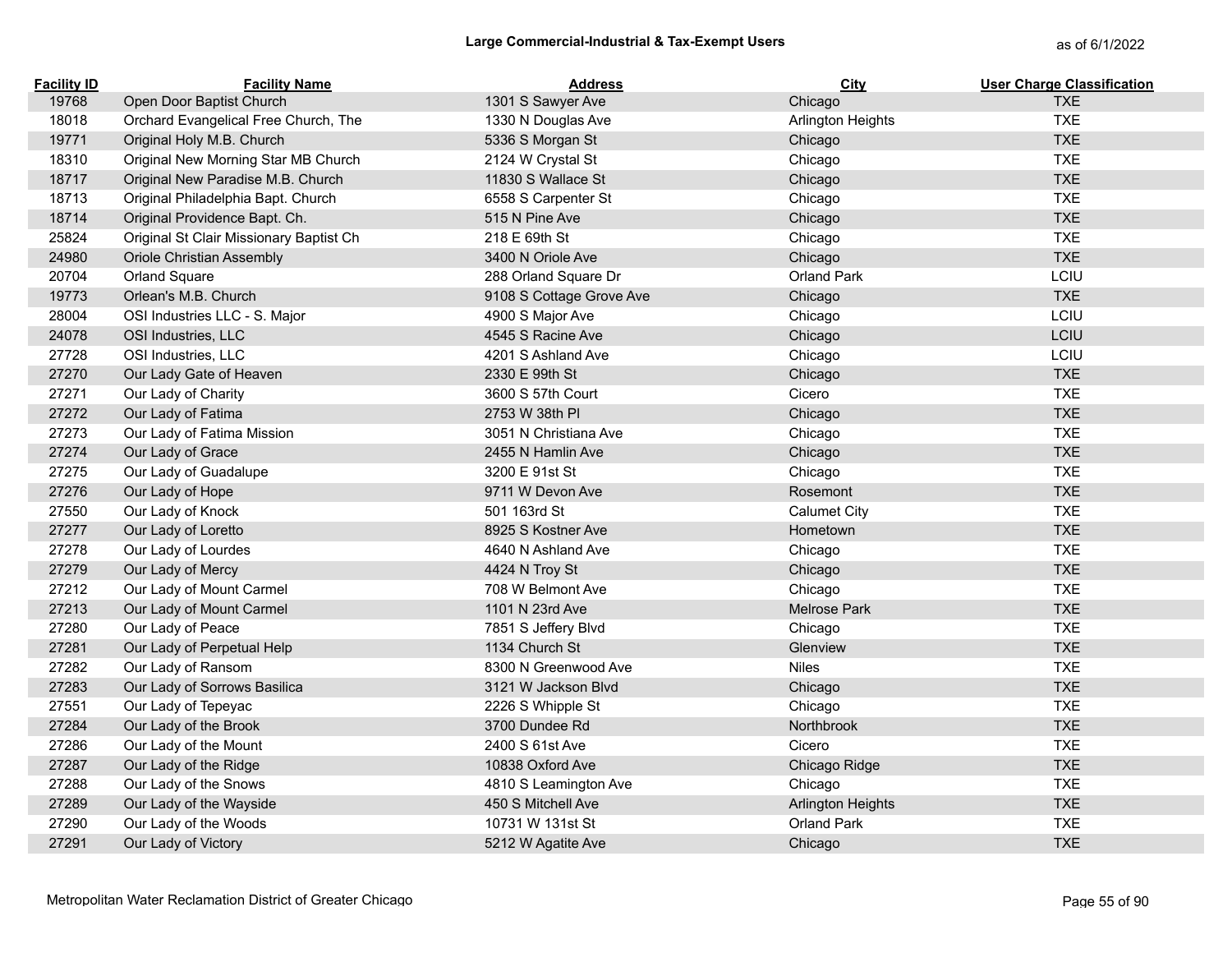| <b>Facility ID</b> | <b>Facility Name</b>                                                           | <b>Address</b>              | <b>City</b>              | <b>User Charge Classification</b> |
|--------------------|--------------------------------------------------------------------------------|-----------------------------|--------------------------|-----------------------------------|
| 27292              | Our Lady, Mother of the Church                                                 | 8701 W Lawrence Ave         | Chicago                  | <b>TXE</b>                        |
| 19777              | Our Redeemer Lutheran Church                                                   | 304 W Palatine Rd           | <b>Prospect Heights</b>  | <b>TXE</b>                        |
| 18720              | Our Redeemer's United Methodist Church &<br>Parsonage                          | 1600 W Schaumburg Rd        | Schaumburg               | <b>TXE</b>                        |
| 18721              | Our Savior Evan Free Ch                                                        | 300 S Schoenbeck Rd         | Wheeling                 | <b>TXE</b>                        |
| 19780              | Our Savior Lutheran Church                                                     | 3457 N Neva Ave             | Chicago                  | <b>TXE</b>                        |
| 19782              | Our Savior Lutheran School                                                     | 7151 W Cornelia Ave         | Chicago                  | <b>TXE</b>                        |
| 18722              | Our Savior's Lutheran Church                                                   | 1234 N Arlington Heights Rd | <b>Arlington Heights</b> | <b>TXE</b>                        |
| 19779              | Our Savior's Lutheran Church                                                   | 8607 S Narragansett Ave     | <b>Burbank</b>           | <b>TXE</b>                        |
| 19784              | Our Savior's U.M. Church                                                       | 701 E Schaumburg Rd         | Schaumburg               | <b>TXE</b>                        |
| 18723              | Out Reach M.B. Church                                                          | 1143 E 95th St              | Chicago                  | <b>TXE</b>                        |
| 18724              | Outreach Church of God in Christ                                               | 200 W 147th St              | Harvey                   | <b>TXE</b>                        |
| 10219              | Owens Corning Roofing and Asphalt, LLC                                         | 5824 S Archer Rd            | Summit                   | LCIU                              |
| 24864              | Pace - North Shore Division                                                    | 2330 Oakton St              | Evanston                 | <b>TXE</b>                        |
| 14059              | Pace - Northwest Division                                                      | 900 E Northwest Hwy         | <b>Des Plaines</b>       | <b>TXE</b>                        |
| 20115              | Pace - South Division                                                          | 2101 W 163rd PI             | Markham                  | <b>TXE</b>                        |
| 24789              | Pace - Southwest Division                                                      | 9889 S Industrial Dr        | <b>Bridgeview</b>        | <b>TXE</b>                        |
| 15754              | Pace - West Division                                                           | 3500 W Lake St              | <b>Melrose Park</b>      | <b>TXE</b>                        |
| 19793              | Pace-South Holland, Div. of RTA                                                | 405 W Taft Dr               | South Holland            | <b>TXE</b>                        |
| 26616              | Pacific Garden Mission                                                         | 1458 S Canal St             | Chicago                  | <b>TXE</b>                        |
| 27159              | Packaging Corporation of Illinois d/b/a Acorn<br><b>Corrugated Box Company</b> | 5445 W 73rd St              | <b>Bedford Park</b>      | LCIU                              |
| 19795              | Palatine Bible Church                                                          | 312 E Wood St               | Palatine                 | <b>TXE</b>                        |
| 18727              | Palatine First Assembly of God                                                 | 200 E Home Ave              | Palatine                 | <b>TXE</b>                        |
| 26840              | Palm Tree Wesleyan Church                                                      | 545 Landmeier Rd            | Elk Grove Village        | <b>TXE</b>                        |
| 19796              | <b>Palmer House Hotel</b>                                                      | 17 E Monroe St              | Chicago                  | LCIU                              |
| 19797              | Palos Bible Church                                                             | 12701 70th Ave              | Palos Heights            | <b>TXE</b>                        |
| 19799              | Palos Evangelical Lutheran Church                                              | 12424 71st Court            | Palos Heights            | <b>TXE</b>                        |
| 18731              | Palos Heights Christ. Ref. Church                                              | 7059 W 127th St             | Palos Heights            | <b>TXE</b>                        |
| 18732              | Palos Hills Christian Assm.                                                    | 10600 S 88th Ave            | Palos Hills              | <b>TXE</b>                        |
| 19802              | Palos United Methodist Church, Annex &<br>Parsonage                            | 12101 S Harlem Ave          | Palos Heights            | <b>TXE</b>                        |
| 27169              | Panera LLC - Chicago FDF                                                       | 1490 Chase Ave              | Elk Grove Village        | LCIU                              |
| 19805              | Paradise Temple Church                                                         | 11445 S Forest Ave          | Chicago                  | <b>TXE</b>                        |
| 19807              | Parish of the Holy Cov. U.M. Church                                            | 925 W Diversey Pkwy         | Chicago                  | <b>TXE</b>                        |
| 17701              | Park Community Church                                                          | 4920 W Foster Ave           | Chicago                  | <b>TXE</b>                        |
| 27092              | Park Community Church                                                          | 6155 W Touhy Ave            | Chicago                  | <b>TXE</b>                        |
| 27669              | Park Community Church - Near North Campus                                      | 1001 N Crosby St            | Chicago                  | <b>TXE</b>                        |
| 19809              | Park Lawn Center #2                                                            | 5831 W 115th St             | Alsip                    | <b>TXE</b>                        |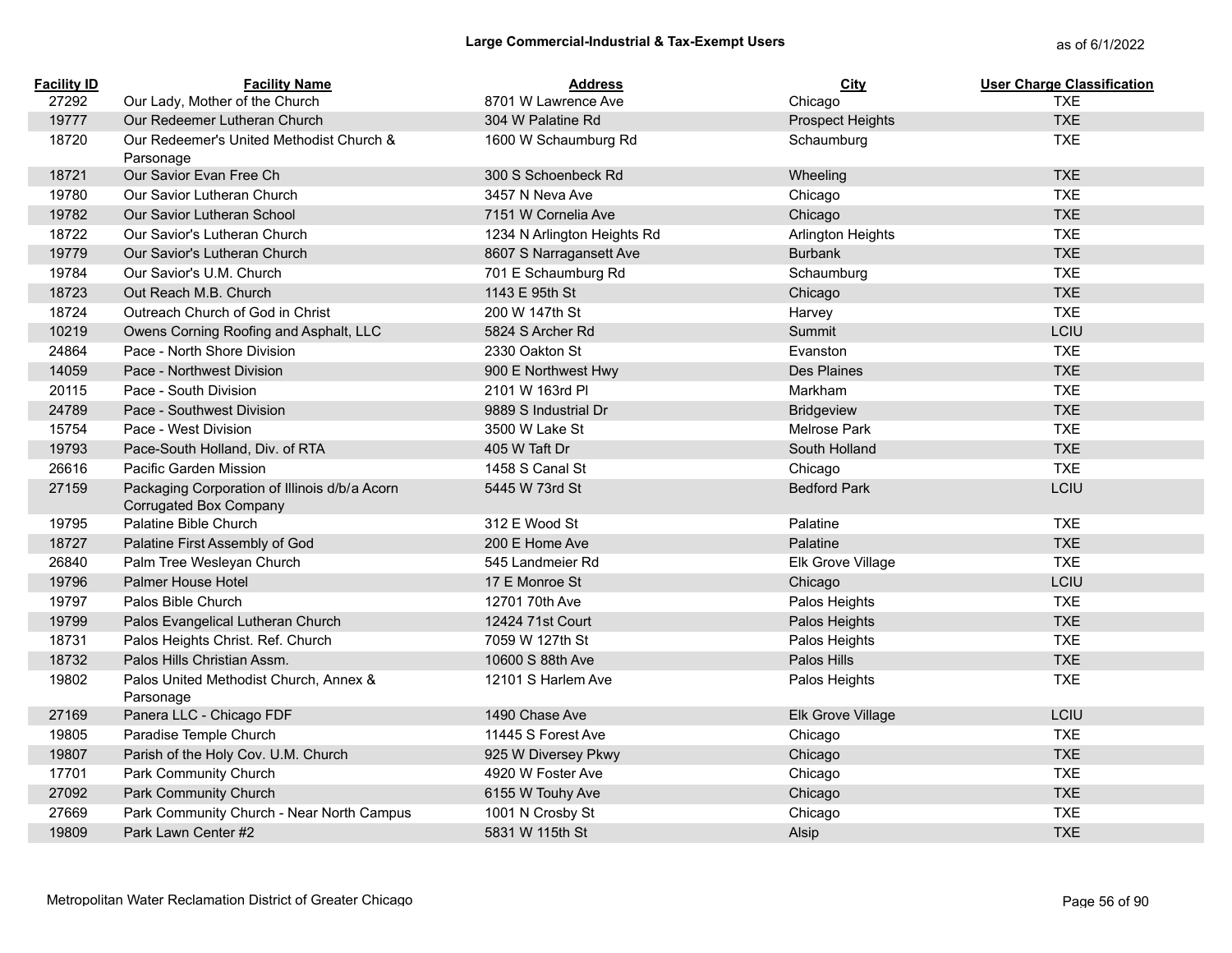| <b>Facility ID</b> | <b>Facility Name</b>                                 | <b>Address</b>                        | City                 | <b>User Charge Classification</b> |
|--------------------|------------------------------------------------------|---------------------------------------|----------------------|-----------------------------------|
| 19810              | Park Lawn School & Act. Cent.                        | 10833 S Laporte Ave                   | Oak Lawn             | <b>TXE</b>                        |
| 19812              | Park Manor Baptist Church                            | 8328 S Green St                       | Chicago              | <b>TXE</b>                        |
| 19813              | Park Manor Christian Church                          | 600 E 73rd St                         | Chicago              | <b>TXE</b>                        |
| 10625              | Parker House Sausage Company                         | 4605 S State St                       | Chicago              | LCIU                              |
| 14703              | Parkshore Estates Nursing & Rehabilitation<br>Center | 6125 S Kenwood Ave                    | Chicago              | LCIU                              |
| 19825              | Parkway Garden Christian Church                      | 6600 S Dr. Martin Luther King, Jr. Dr | Chicago              | <b>TXE</b>                        |
| 26993              | Parkwood Baptist Church                              | 11355 S Central Park Ave              | Chicago              | <b>TXE</b>                        |
| 21864              | Pathway to Victory MB Church                         | 9907 S Crandon Ave                    | Chicago              | <b>TXE</b>                        |
| 19828              | Paxton Avenue Church                                 | 8312 S Paxton Ave                     | Chicago              | <b>TXE</b>                        |
| 15106              | Paxton Landfill-IEPA Remediation Section             | 11900 S Oglesby Ave                   | Chicago              | LCIU                              |
| 18741              | Peace Memorial Church                                | 10300 W 131st St                      | Palos Park           | <b>TXE</b>                        |
| 26708              | Peggy Notebaert Nature Museum, The                   | 2430 N Cannon Dr                      | Chicago              | <b>TXE</b>                        |
| 26926              | Pentecost Way Church of God in Christ                | 1117 W 103rd St                       | Chicago              | <b>TXE</b>                        |
| 18744              | Pentecostal House of Prayer, Inc.                    | 4143 W Madison St                     | Chicago              | <b>TXE</b>                        |
| 18746              | Pentecostal Temple C.O.G.I.C.                        | 415 W 111th St                        | Chicago              | <b>TXE</b>                        |
| 27627              | People Against Dirty Property Mgt.                   | 720 East 111th St                     | Chicago              | LCIU                              |
| 18749              | People United to Save Humanity (Push)                | 930 E 50th St                         | Chicago              | <b>TXE</b>                        |
| 18752              | People's Church of God in Christ                     | 1835 W 69th St                        | Chicago              | <b>TXE</b>                        |
| 19840              | Peoples Church of Chicago                            | 941 W Lawrence Ave                    | Chicago              | <b>TXE</b>                        |
| 18750              | Peoples M.B. Church                                  | 2127 W Crystal St                     | Chicago              | <b>TXE</b>                        |
| 26796              | Pepsi Beverages Company                              | 650 W 51st St                         | Chicago              | LCIU                              |
| 13559              | Pepsico / Golden Grain - Bridgeview                  | 7700 W 71st St                        | <b>Bridgeview</b>    | LCIU                              |
| 12126              | Perfection Plating, Inc.                             | 775 Morse Ave                         | Elk Grove Village    | LCIU                              |
| 26921              | Perfection Plating, Inc.                             | 1521 Morse Ave                        | Elk Grove Village    | LCIU                              |
| 19060              | <b>Performing Christ Ministries</b>                  | 5209 W Lake St                        | Chicago              | <b>TXE</b>                        |
| 18755              | Peter's Rock C O G I C                               | 13400 S Corliss Ave                   | Chicago              | <b>TXE</b>                        |
| 27992              | Petersen Aluminum Corporation                        | 3827 N Willow St                      | <b>Schiller Park</b> | LCIU                              |
| 20050              | Philadelphia Baptist Church                          | 1142 E 82nd St                        | Chicago              | <b>TXE</b>                        |
| 18758              | Philadelphia C.O.G.I.C.                              | 1622 W 61st St                        | Chicago              | <b>TXE</b>                        |
| 18757              | Philadelphia Church                                  | 5437 N Clark St                       | Chicago              | <b>TXE</b>                        |
| 26591              | Philadelphia Missionary MB Church                    | 3335 W Washington Blvd                | Chicago              | <b>TXE</b>                        |
| 25071              | Philadelphia Romanian Church of God                  | 1713 W Sunnyside Ave                  | Chicago              | <b>TXE</b>                        |
| 25715              | Philippine Amer Ecum Unit COC                        | 3533 N Albany Ave                     | Chicago              | <b>TXE</b>                        |
| 18760              | Pilgrim Baptist Church of South Chicago              | 3235 E 91st St                        | Chicago              | <b>TXE</b>                        |
| 19857              | Pilgrim Faith United Church of Christ                | 9411 51st Ave                         | Oak Lawn             | <b>TXE</b>                        |
| 19858              | Pilgrim Lutheran Church                              | 4300 N Winchester Ave                 | Chicago              | <b>TXE</b>                        |
| 18761              | Pilgrim Rest MB Ch                                   | 1901 W Washington Blvd                | Chicago              | <b>TXE</b>                        |
| 19860              | Pilgrim Valley M.B. Church                           | 13432 Hamlin Ave                      | <b>Robbins</b>       | <b>TXE</b>                        |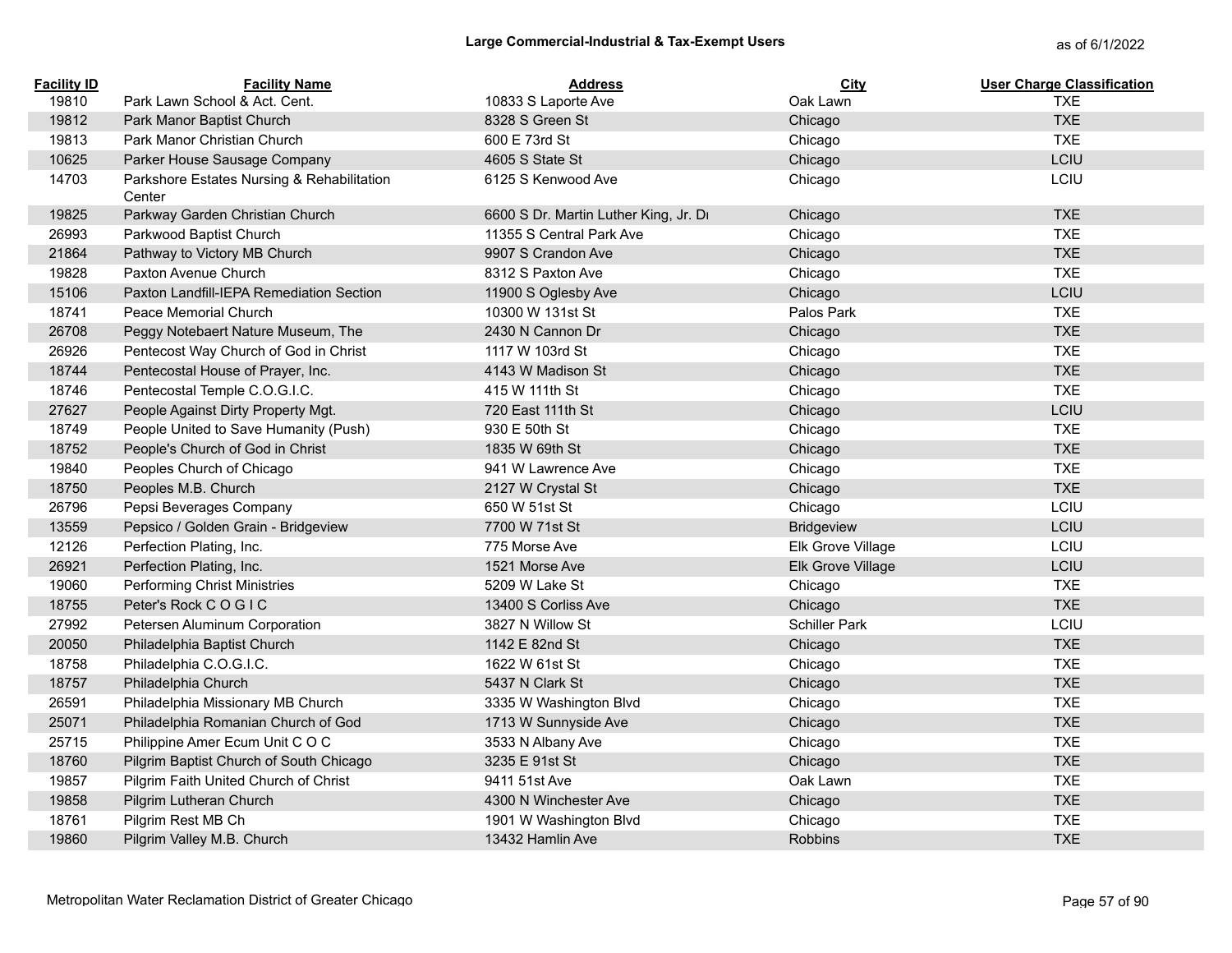## Large Commercial-Industrial & Tax-Exempt Users<br>
as of 6/1/2022

| <b>Facility ID</b> | <b>Facility Name</b>                                                        | <b>Address</b>          | <b>City</b>          | <b>User Charge Classification</b> |
|--------------------|-----------------------------------------------------------------------------|-------------------------|----------------------|-----------------------------------|
| 19862              | Pine Ave Unit Ch                                                            | 1015 N Pine Ave         | Chicago              | <b>TXE</b>                        |
| 13888              | Pipeline Health - Weiss Memorial Hospital                                   | 4646 N Marine Dr        | Chicago              | LCIU                              |
| 26848              | Pipeline Health - West Suburban Medical<br>Center                           | 3 Erie Court            | Oak Park             | LCIU                              |
| 18766              | Pleasant Gift M.B. Church                                                   | 4526 S Greenwood Ave    | Chicago              | <b>TXE</b>                        |
| 18767              | Pleasant Green M.B. Church                                                  | 144 W 59th St           | Chicago              | <b>TXE</b>                        |
| 18768              | Pleasant Green M.B. Church                                                  | 7545 S Vincennes Ave    | Chicago              | <b>TXE</b>                        |
| 26614              | Pleasant Grove MB Church                                                    | 743 S Sacramento Ave    | Chicago              | <b>TXE</b>                        |
| 18772              | Pleasant Ridge B Church                                                     | 116 S Central Ave       | Chicago              | <b>TXE</b>                        |
| 18773              | Pleasant Valley Baptist Church                                              | 4467 S Wells St         | Chicago              | <b>TXE</b>                        |
| 27948              | Polartech, a Division of Italmatch SC, LLC                                  | 7201 W 65th St          | <b>Bedford Park</b>  | LCIU                              |
| 27293              | Pope John XXIII Catholic School                                             | 1120 Washington St      | Evanston             | <b>TXE</b>                        |
| 19873              | Portage Park Gospel Chapel                                                  | 5614 W Dakin St         | Chicago              | <b>TXE</b>                        |
| 19876              | <b>Portland Cement Association</b>                                          | 5420 Old Orchard Rd     | Skokie               | LCIU                              |
| 26843              | Power and Light Evangelistic Church &<br>Parsonage                          | 16511 S Park Ave        | South Holland        | <b>TXE</b>                        |
| 26358              | Praise Alive Christian Center                                               | 577 Price Ave           | <b>Calumet City</b>  | <b>TXE</b>                        |
| 26402              | Praise Tabernacle                                                           | 1748 W Devon Ave        | Chicago              | <b>TXE</b>                        |
| 20056              | Prayer Band G A Church Inc                                                  | 321 E 69th St           | Chicago              | <b>TXE</b>                        |
| 18778              | Prayer Band of Faith Del. Ch.                                               | 522 W 87th St           | Chicago              | <b>TXE</b>                        |
| 19879              | Prayer Band Pent. Church                                                    | 4020 S Michigan Ave     | Chicago              | <b>TXE</b>                        |
| 19880              | Prayer Garden COGIC                                                         | 5801 S State St         | Chicago              | <b>TXE</b>                        |
| 18779              | Prayer Mission C.O.G.I.C.                                                   | 7739 S Stony Island Ave | Chicago              | <b>TXE</b>                        |
| 19881              | Prayer Tabernacle Church                                                    | 9535 S Prospect Ave     | Chicago              | <b>TXE</b>                        |
| 18780              | Prayer Temple C.O.G.I.C.                                                    | 2136 S Trumbull Ave     | Chicago              | <b>TXE</b>                        |
| 18781              | Prayer Tower C.O.G.I.C.                                                     | 6800 S Loomis St        | Chicago              | <b>TXE</b>                        |
| 26842              | Prayer Warriors M B Church                                                  | 438 W 120th St          | Chicago              | <b>TXE</b>                        |
| 13721              | Precise Finishing Company, Inc.                                             | 2842 Birch St           | <b>Franklin Park</b> | LCIU                              |
| 10635              | Precision Instruments Inc.                                                  | 1846 Miner St           | Des Plaines          | LCIU                              |
| 12127              | Precision Plating Company, Inc.                                             | 4123 W Peterson Ave     | Chicago              | LCIU                              |
| 13468              | Premcor Alsip Distribution Center                                           | 3600 W 131st St         | Alsip                | LCIU                              |
| 20045              | Presbyterian Church in Orland Park                                          | 13401 Wolf Rd           | <b>Orland Park</b>   | <b>TXE</b>                        |
| 19892              | Presbyterian Church of Glenview                                             | 3030 Central Rd         | Glenview             | <b>TXE</b>                        |
| 19893              | Presbyterian Church of Palatine                                             | 800 E Palatine Rd       | Palatine             | <b>TXE</b>                        |
| 19895              | Presbyterian Homes                                                          | 3200 Grant St           | Evanston             | <b>TXE</b>                        |
| 30483              | Preservation of Affordable Housing - Emil<br>Jones Jr. Senior Housing       | 19 E 110th PI           | Chicago              | <b>TXE</b>                        |
| 30484              | Preservation of Affordable Housing - Fred C.<br>Matthews III Senior Housing | 5040 S Indiana Ave      | Chicago              | <b>TXE</b>                        |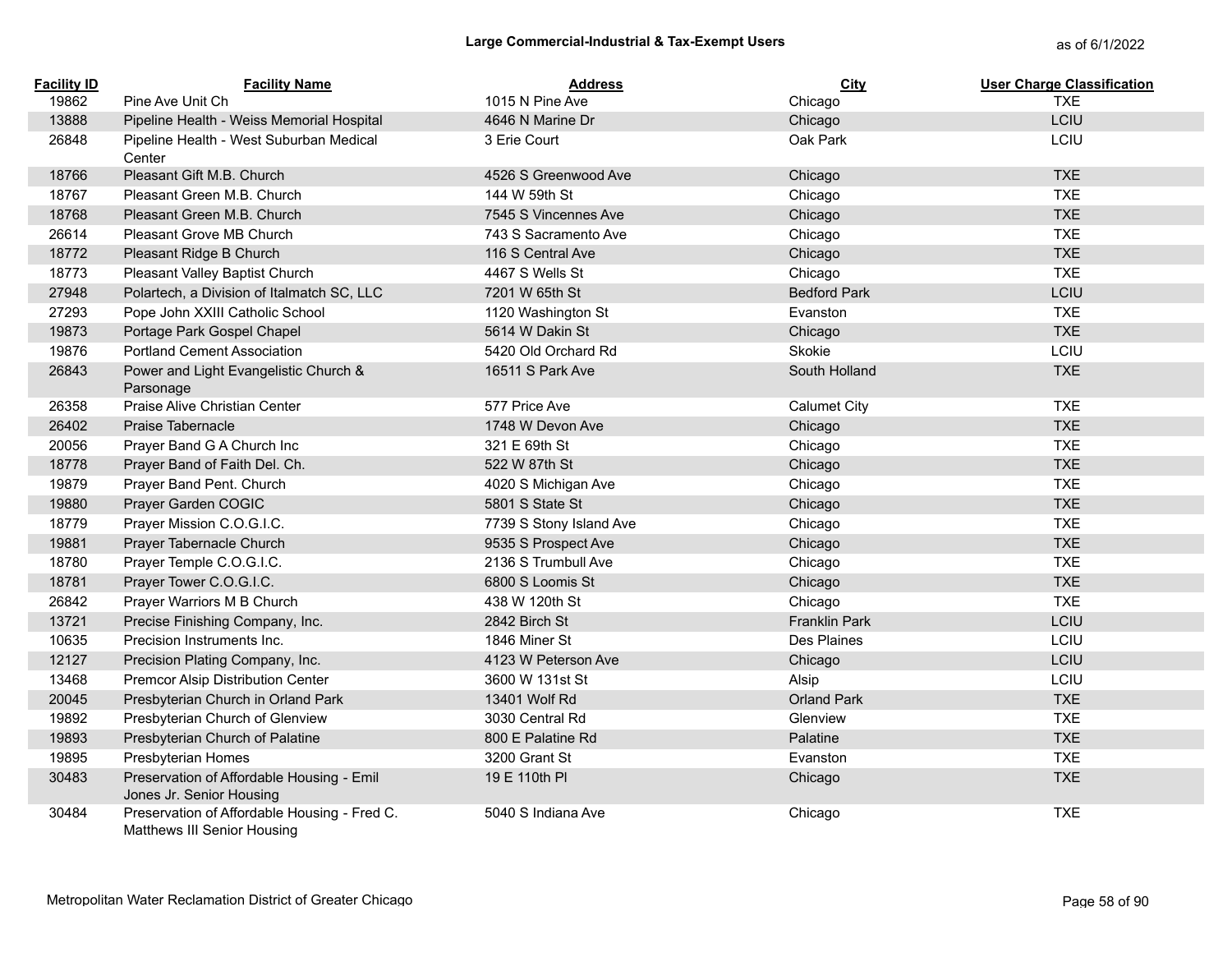| <b>Facility ID</b> | <b>Facility Name</b>                                                  | <b>Address</b>                | <b>City</b>       | <b>User Charge Classification</b> |
|--------------------|-----------------------------------------------------------------------|-------------------------------|-------------------|-----------------------------------|
| 30485              | Preservation of Affordable Housing - Jesse                            | 166 W 151st St                | Harvey            | <b>TXF</b>                        |
|                    | Jackson Jr. East Senior Housing                                       |                               |                   |                                   |
| 30637              | Preservation of Affordable Housing - Jesse                            | 174 W 151st St                | Harvey            | <b>TXE</b>                        |
|                    | Jackson Jr. West Senior Housing                                       |                               |                   |                                   |
| 28655              | Preservation of Affordable Housing - South                            | 3039 E 91st St                | Chicago           | <b>TXE</b>                        |
| 30275              | Chicago Elderly Housing<br>Preservation of Affordable Housing - South | 178 E 155th St                |                   | <b>TXE</b>                        |
|                    | Suburban Elderly Housing                                              |                               | Harvey            |                                   |
| 10636              | Primrose Candy Company                                                | 4111 W Parker Ave             | Chicago           | LCIU                              |
| 18788              | Prince of Peace #2 Baptist Church                                     | 6751 S Ashland Ave            | Chicago           | <b>TXE</b>                        |
| 16986              | Prince of Peace Apostolic Church                                      | 6848-6850 S Cottage Grove Ave | Chicago           | <b>TXE</b>                        |
| 18786              | Prince of Peace Baptist Church                                        | 5450 W Van Buren St           | Chicago           | <b>TXE</b>                        |
| 19900              | Prince of Peace Luth. Ch.                                             | 930 W Higgins Rd              | Schaumburg        | <b>TXE</b>                        |
| 18787              | Prince of Peace Lutheran Ch                                           | 1190 N Hicks Rd               | Palatine          | <b>TXE</b>                        |
| 18789              | Prince of Peace United Meth. Ch.                                      | 1400 S Arlington Heights Rd   | Elk Grove Village | <b>TXE</b>                        |
| 21463              | Pro-Tec Metal Finishing Corp                                          | 1428 N Kilpatrick Ave         | Chicago           | LCIU                              |
| 13393              | Progress Rail Locomotive Inc.                                         | 9301 W 55th St                | <b>McCook</b>     | LCIU                              |
| 19906              | Progressive Baptist Church                                            | 3658 S Wentworth Ave          | Chicago           | <b>TXE</b>                        |
| 18794              | Progressive Beulah Pent. Church                                       | 1301 W 87th St                | Chicago           | <b>TXE</b>                        |
| 26627              | <b>Progressive Coating</b>                                            | 900 S Cicero Ave              | Chicago           | LCIU                              |
| 18796              | Progressive Comm Center                                               | 56 E 48th St                  | Chicago           | <b>TXE</b>                        |
| 22441              | Progressive Holy Trinity                                              | 3654 W Chicago Ave            | Chicago           | <b>TXE</b>                        |
| 18791              | Progressive M.B. Church                                               | 13525 S Keeler Ave            | <b>Robbins</b>    | <b>TXE</b>                        |
| 25011              | Progressive True Vine MB Church & Parsonage                           | 5035 W Ohio St                | Chicago           | <b>TXE</b>                        |
| 23749              | Providence Healthcare & Rehabilitation Center                         | 13259 S Central Ave           | Palos Heights     | <b>TXE</b>                        |
| 19912              | Providence M. B. Church                                               | 8401 S Ashland Ave            | Chicago           | <b>TXE</b>                        |
| 27553              | Providence of God                                                     | 717 W 18th St                 | Chicago           | <b>TXE</b>                        |
| 19914              | <b>Proviso Family Services</b>                                        | 1414 Main St                  | Melrose Park      | <b>TXE</b>                        |
| 27723              | <b>Pullman Innovations</b>                                            | 2701 East 100th St            | Chicago           | LCIU                              |
| 26538              | Pullman Presbyterian Church                                           | 550 E 103rd St                | Chicago           | <b>TXE</b>                        |
| 10182              | PVS Chemical Solutions, Inc.                                          | 12260 S Carondolet Ave        | Chicago           | LCIU                              |
| 13277              | Q.C. Finishers, Inc.                                                  | 10244 Franklin Ave            | Franklin Park     | LCIU                              |
| 14999              | Quala Services, LLC                                                   | 803 E 120th St                | Chicago           | LCIU                              |
| 26700              | Quality Snack Foods, Inc.                                             | 3750 W 131st St               | Alsip             | LCIU                              |
| 10639              | Quam Nichols Co.                                                      | 234 E Marquette Rd            | Chicago           | LCIU                              |
| 27294              | Queen of All Saints Basilica                                          | 6280 N Sauganash Ave          | Chicago           | <b>TXE</b>                        |
| 27295              | Queen of Angels                                                       | 2330 W Sunnyside Ave          | Chicago           | <b>TXE</b>                        |
| 27296              | Queen of Martyrs                                                      | 10233 S Central Park Ave      | Evergreen Park    | <b>TXE</b>                        |
| 27297              | Queen of the Rosary                                                   | 750 W Elk Grove Blvd          | Elk Grove Village | <b>TXE</b>                        |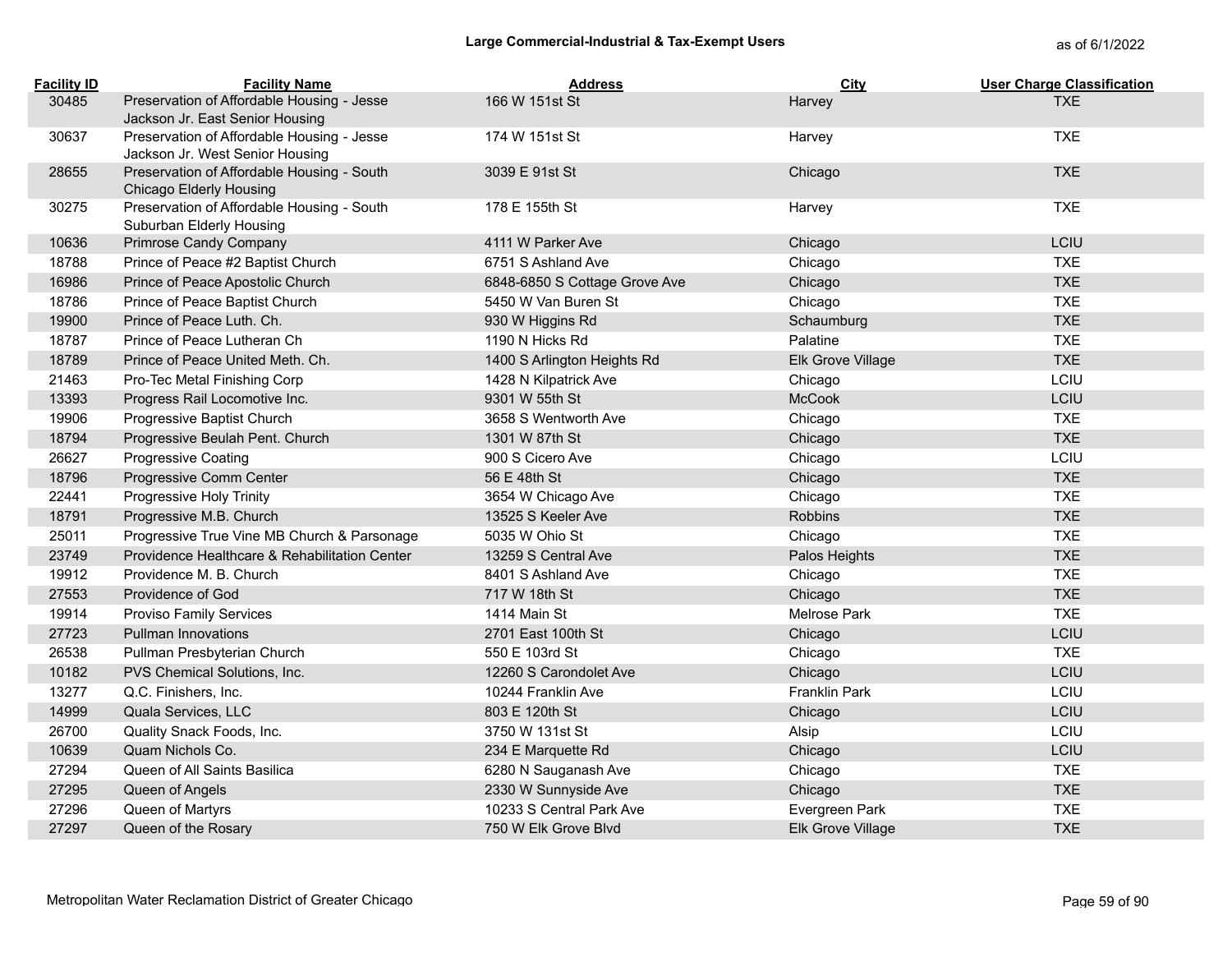| <b>Facility ID</b> | <b>Facility Name</b>                             | <b>Address</b>         | City                | <b>User Charge Classification</b> |
|--------------------|--------------------------------------------------|------------------------|---------------------|-----------------------------------|
| 27298              | Queen of the Universe                            | 7130 S Hamlin Ave      | Chicago             | <b>TXE</b>                        |
| 18803              | Quinn Chapel A.M.E.                              | 2401 S Wabash Ave      | Chicago             | <b>TXE</b>                        |
| 25523              | R & B Powder Coatings                            | 4000 S Bell Ave        | Chicago             | LCIU                              |
| 15043              | R & R Research d/b/a E J Somerville Co.          | 1305 N 31st Ave        | <b>Melrose Park</b> | LCIU                              |
| 13115              | R. C. Industries, Inc.                           | 1420 N Lamon Ave       | Chicago             | LCIU                              |
| 27012              | Radienz Living                                   | 1804 W Central Rd      | Mount Prospect      | LCIU                              |
| 18804              | Rain or Shine Baptist Church                     | 704 E 43rd St          | Chicago             | <b>TXE</b>                        |
| 15879              | Rainbow Art, Incorporated                        | 2224 W Grand Ave       | Chicago             | LCIU                              |
| 23296              | Randolph Packing Co.                             | 275 Roma Jean Pkwy     | Streamwood          | LCIU                              |
| 18806              | Ravenswood Baptist Church                        | 4455 N Seeley Ave      | Chicago             | <b>TXE</b>                        |
| 18807              | Ravenswood Evan, Coven, Church                   | 4900 N Damen Ave       | Chicago             | <b>TXE</b>                        |
| 19934              | Ravenswood Presbyterian Church                   | 4300 N Hermitage Ave   | Chicago             | <b>TXE</b>                        |
| 19936              | Ravenswood United Church of Christ               | 2050 W Pensacola Ave   | Chicago             | <b>TXE</b>                        |
| 19937              | Ravenswood United Meth. Church                   | 4511 N Hermitage Ave   | Chicago             | <b>TXE</b>                        |
| 18808              | Rayfield M.B. Church                             | 1217 W 72nd St         | Chicago             | <b>TXE</b>                        |
| 26872              | Raymundo Food Products                           | 7424 S Lockwood Ave    | <b>Bedford Park</b> | LCIU                              |
| 18740              | <b>Reconciliation Church</b>                     | 833 E 168th St         | South Holland       | <b>TXE</b>                        |
| 26574              | Redemptive Tabernacle Church of God in<br>Christ | 1430 W 100th PI        | Chicago             | <b>TXE</b>                        |
| 19949              | Reformation Lutheran Church                      | 11310 S Forest Ave     | Chicago             | <b>TXE</b>                        |
| 19948              | Reformation Lutheran Church Parsonage            | 11312 S Union Ave      | Chicago             | <b>TXE</b>                        |
| 19947              | Reformation Lutheran Church School               | 253 E 113th St         | Chicago             | <b>TXE</b>                        |
| 18702              | Refuge & Strength Full Gospel Church             | 4727-29 S Wabash Ave   | Chicago             | <b>TXE</b>                        |
| 19954              | Regina Dominican H.S.                            | 701 Locust Rd          | Wilmette            | <b>TXE</b>                        |
| 11429              | Regis Technologies, Inc.                         | 8210 N Austin Ave      | Morton Grove        | LCIU                              |
| 27788              | Rehoboth Apostolic Worship Center                | 9130 S Vincennes Ave   | Chicago             | <b>TXE</b>                        |
| 18812              | Rehoboth COGIC                                   | 11032 S Indiana Ave    | Chicago             | <b>TXE</b>                        |
| 11241              | Reliable Plating Corp                            | 1538-46 W Lake St      | Chicago             | LCIU                              |
| 25351              | Renaissance Chicago Hotel                        | 1 W Wacker Dr          | Chicago             | LCIU                              |
| 20179              | Renaissance Chicago North Shore Hotel            | 933 Skokie Blvd        | Northbrook          | LCIU                              |
| 27299              | Resurrection                                     | 3043 N Francisco Ave   | Chicago             | <b>TXE</b>                        |
| 26587              | Resurrection Church of Chicago                   | 10700 S King Dr        | Chicago             | <b>TXE</b>                        |
| 17024              | <b>Resurrection Covenant Church</b>              | 1614 W Byron Ave       | Chicago             | <b>TXE</b>                        |
| 19961              | <b>Resurrection High School</b>                  | 7500 W Talcott Ave     | Chicago             | <b>TXE</b>                        |
| 19964              | Resurrection Lutheran Church                     | 3303 N Seminary Ave    | Chicago             | <b>TXE</b>                        |
| 22449              | <b>Resurrection Lutheran Church</b>              | 9349 S Wentworth Ave   | Chicago             | <b>TXE</b>                        |
| 18815              | Revelation C. O. G. I. C.                        | 1567 S Kedzie Ave      | Chicago             | <b>TXE</b>                        |
| 26361              | <b>Revival Center Church</b>                     | 858 W 87th St          | Chicago             | <b>TXE</b>                        |
| 26359              | <b>Revival Fellowship COGIC</b>                  | 2810 W Washington Blvd | Chicago             | <b>TXE</b>                        |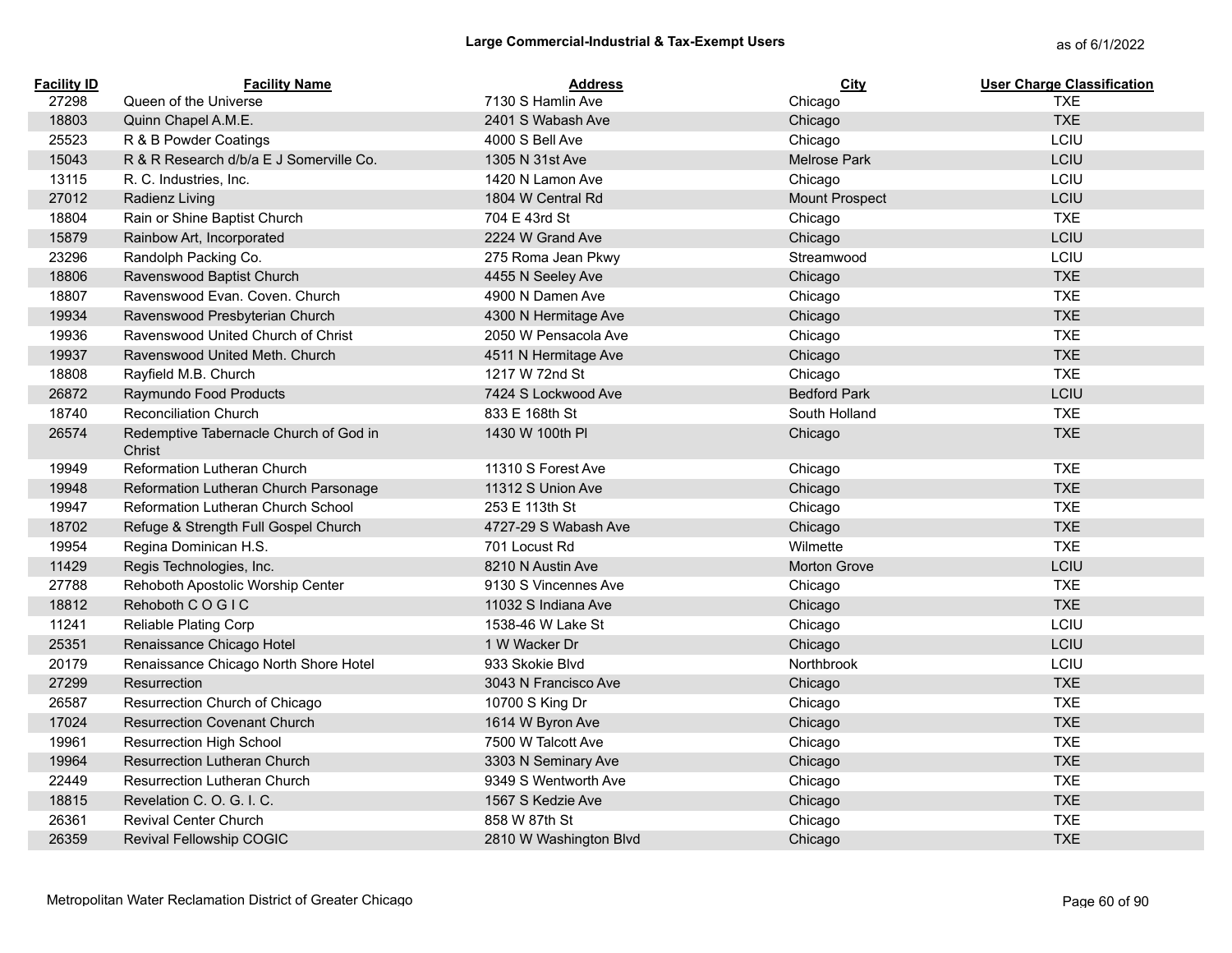| <b>Facility ID</b> | <b>Facility Name</b>                     | <b>Address</b>          | City                | <b>User Charge Classification</b> |
|--------------------|------------------------------------------|-------------------------|---------------------|-----------------------------------|
| 16601              | Revive Center for Housing and Healing    | 1668 W Ogden Ave        | Chicago             | <b>TXE</b>                        |
| 27090              | <b>Revolution Brewing Kedzie</b>         | 3340 N Kedzie Ave       | Chicago             | LCIU                              |
| 24778              | Rich Products Manufacturing Corporation  | 6200 W Mulford St       | <b>Niles</b>        | LCIU                              |
| 27781              | <b>Richelieu Foods</b>                   | 120 W Palatine Rd       | Wheeling            | LCIU                              |
| 26677              | Richelieu Foods, Inc.                    | 1325 Chase Ave          | Elk Grove Village   | LCIU                              |
| 25947              | Ridge Academy                            | 2501 W 103rd St         | Chicago             | <b>TXE</b>                        |
| 18822              | Rising Sun MB Church                     | 818 N Central Ave       | Chicago             | <b>TXE</b>                        |
| 24610              | <b>River Bend Prairie</b>                | 801 E 138th St          | Dolton              | LCIU                              |
| 25184              | <b>River Forest Comm Ctr</b>             | 8020 Madison St         | <b>River Forest</b> | <b>TXE</b>                        |
| 27809              | River Oaks Community Church              | 15910 Cottage Grove Ave | South Holland       | <b>TXE</b>                        |
| 19971              | Riverdale Baptist Church                 | 14130 Wentworth Ave     | Riverdale           | <b>TXE</b>                        |
| 26811              | Riverdale Plating and Heat Treating, LLC | 680 W 134th St          | Riverdale           | LCIU                              |
| 27599              | <b>RKC Cleaners</b>                      | 675 Greenleaf Ave       | Elk Grove Village   | LCIU                              |
| 27704              | RMHI, Inc. d/b/a Streamwood Plating Co.  | 1545 Brandy Pkwy        | Streamwood          | LCIU                              |
| 26804              | RML Specialty Hospital Chicago           | 3435 W Van Buren St     | Chicago             | <b>TXE</b>                        |
| 25857              | <b>RNA Corporation</b>                   | 13750 Chatham St        | <b>Blue Island</b>  | LCIU                              |
| 18138              | Robbins Church of Christ                 | 3647 Midlothian Tpke    | Robbins             | <b>TXE</b>                        |
| 26660              | Robbins Health Center of Cook County     | 13450 S Kedzie Ave      | <b>Robbins</b>      | <b>TXE</b>                        |
| 18825              | <b>Robbins Pentecostal Church</b>        | 3755 W 135th St         | Robbins             | <b>TXE</b>                        |
| 18870              | <b>Robbins SDA</b>                       | 14002 Claire Blvd       | <b>Robbins</b>      | <b>TXE</b>                        |
| 18983              | Roberts Road Bible Church                | 8419 Roberts Rd         | Justice             | <b>TXE</b>                        |
| 18324              | Robinson Chapel A.M.E. Church            | 7950 S Burnham Ave      | Chicago             | <b>TXE</b>                        |
| 19977              | Rock of Ages C.O.G.I.C.                  | 860 E 75th St           | Chicago             | <b>TXE</b>                        |
| 19085              | Rock of Ages MB Church                   | 1250 S Pulaski Rd       | Chicago             | <b>TXE</b>                        |
| 19125              | Rock of Salvation Church                 | 2118 N Central Park Ave | Chicago             | <b>TXE</b>                        |
| 19981              | Rogers Park Baptist Church               | 1900 W Greenleaf Ave    | Chicago             | <b>TXE</b>                        |
| 19982              | Rogers Park Presbyterian Church          | 7059 N Greenview Ave    | Chicago             | <b>TXE</b>                        |
| 27032              | Rohr Chabad Center of Glenview           | 701 Harlem Ave          | Glenview            | <b>TXE</b>                        |
| 26368              | RoHS Compliance Services, Inc.           | 1260 Howard St          | Elk Grove Village   | LCIU                              |
| 14138              | Roman Decorating Products LLC            | 824 State St            | <b>Calumet City</b> | LCIU                              |
| 19517              | Ronald Knox Montessori School            | 2031 Elmwood Ave        | Wilmette            | <b>TXE</b>                        |
| 19986              | <b>Roosevelt University</b>              | 430 S Michigan Ave      | Chicago             | <b>TXE</b>                        |
| 26680              | Roscoe Company                           | 3535 W Harrison St      | Chicago             | LCIU                              |
| 19991              | Roseland Bible Church                    | 233 W 111th St          | Chicago             | <b>TXE</b>                        |
| 18861              | Roseland Christian Ministries Ctr        | 10858 S Michigan Ave    | Chicago             | <b>TXE</b>                        |
| 13830              | <b>Roseland Community Hospital</b>       | 45 W 111th St           | Chicago             | <b>TXE</b>                        |
| 12963              | Royal Continental Box Company            | 1301 S 47th Ave         | Cicero              | LCIU                              |
| 27775              | Rumija Islamic Center                    | 6023 N Northwest Hwy    | Chicago             | <b>TXE</b>                        |
| 14247              | Rush Oak Park Hospital                   | 520 S Maple Ave         | Oak Park            | <b>TXE</b>                        |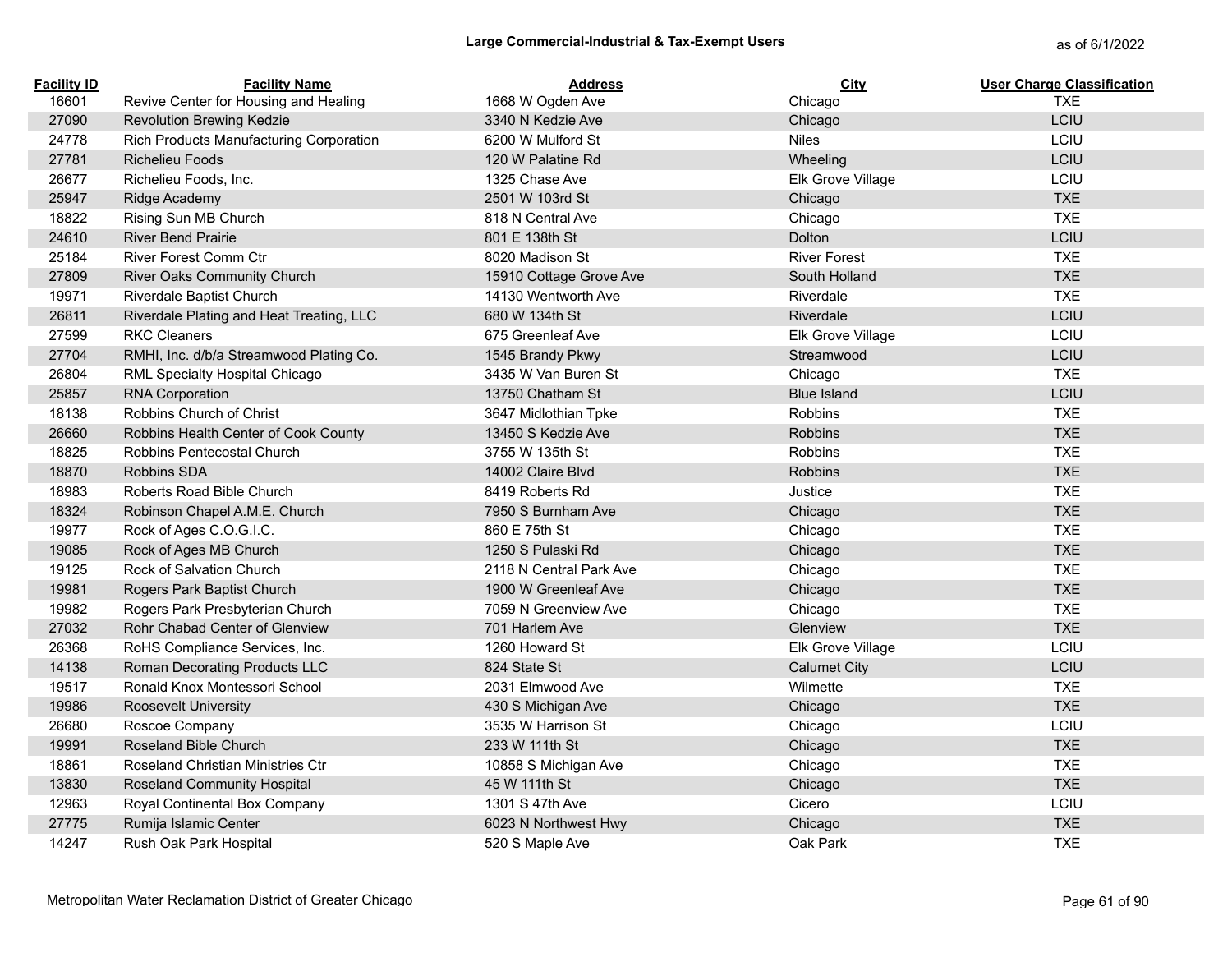| <b>Facility ID</b> | <b>Facility Name</b>                                               | <b>Address</b>         | <b>City</b>  | <b>User Charge Classification</b> |
|--------------------|--------------------------------------------------------------------|------------------------|--------------|-----------------------------------|
| 25050              | Rush University - Annex Building                                   | 707 S Wood St          | Chicago      | <b>TXE</b>                        |
| 13907              | Rush University Medical Center                                     | 1653 W Congress Pkwy   | Chicago      | <b>TXE</b>                        |
| 26940              | Rush University Medical Center - Central<br><b>Energy Plant</b>    | 1625 W Flournoy St     | Chicago      | <b>TXE</b>                        |
| 27015              | Rush University Medical Center - East Tower                        | 1620 W Harrison St     | Chicago      | <b>TXE</b>                        |
| 26941              | Rush University Medical Center - OAB Building                      | 1611 W Harrison St     | Chicago      | <b>TXE</b>                        |
| 27016              | Rush University Medical Center - Staff &<br><b>Student Parking</b> | 711 S Paulina St       | Chicago      | <b>TXE</b>                        |
| 21168              | Rush University Medical Center - Superblock                        | 1725 W Harrison St     | Chicago      | <b>TXE</b>                        |
| 21171              | Rush University-Armour Academic Center                             | 600 S Paulina St       | Chicago      | <b>TXE</b>                        |
| 21726              | Rush University-Atrium Building                                    | 1653 W Congress Pkwy   | Chicago      | <b>TXE</b>                        |
| 21084              | Rush University-Chiller Plant                                      | 600 S Paulina St       | Chicago      | <b>TXE</b>                        |
| 25772              | Rush University-Cohn Research Building                             | 1735 W Harrison Ave    | Chicago      | <b>TXE</b>                        |
| 21169              | Rush University-Johnston R. Bowman Health<br>Center                | 710 S Paulina St       | Chicago      | <b>TXE</b>                        |
| 21082              | Rush University-Kidston House                                      | 630 S Hermitage Ave    | Chicago      | <b>TXE</b>                        |
| 21079              | Rush University-Parking Garage                                     | 1641 W Harrison St     | Chicago      | <b>TXE</b>                        |
| 20006              | Rush University-Professional Building                              | 1725 W Harrison St     | Chicago      | LCIU                              |
| 20096              | Rush University-Triangle Office Building                           | 1700 W Van Buren St    | Chicago      | <b>TXE</b>                        |
| 20010              | Russian Orth Cong of St. George                                    | 917 N Wood St          | Chicago      | <b>TXE</b>                        |
| 26664              | Ruth M. Rothstein CORE Center                                      | 2020 W Harrison St     | Chicago      | <b>TXE</b>                        |
| 15773              | S & B Finishing Co, Inc                                            | 3005 W Franklin Blvd   | Chicago      | LCIU                              |
| 10670              | S & C Electric Co.                                                 | 6601 N Ridge Blvd      | Chicago      | LCIU                              |
| 26878              | Sabeel Center                                                      | 8800 Ballard Rd        | Des Plaines  | <b>TXE</b>                        |
| 27177              | Sacred Heart                                                       | 1095 Gage St           | Winnetka     | <b>TXE</b>                        |
| 27178              | Sacred Heart                                                       | 819 N 16th Ave         | Melrose Park | <b>TXE</b>                        |
| 27180              | Sacred Heart                                                       | 8245 W 111th St        | Palos Hills  | <b>TXE</b>                        |
| 18988              | Sacred Heart Church                                                | 11652 S Church St      | Chicago      | <b>TXE</b>                        |
| 20152              | Sacred Heart Convent                                               | 6200 N Sheridan Rd     | Chicago      | <b>TXE</b>                        |
| 27300              | Sacred Heart Croatian                                              | 2900 E 96th St         | Chicago      | <b>TXE</b>                        |
| 20906              | Sacred Heart Mission Home                                          | 4105 N Avers Ave       | Chicago      | <b>TXE</b>                        |
| 20957              | Sacred Heart School                                                | 6250 N Sheridan Rd     | Chicago      | <b>TXE</b>                        |
| 20968              | Sae Khwang United Pres Church                                      | 800 S Beau Dr          | Des Plaines  | <b>TXE</b>                        |
| 26422              | Safe Haven Foundation, A                                           | 2750 West Roosevelt Rd | Chicago      | <b>TXE</b>                        |
| 24705              | Safer Foundation                                                   | 3210 W Arthington St   | Chicago      | <b>TXE</b>                        |
| 24762              | Safer Foundation - Adm Offices                                     | 571 W Jackson Blvd     | Chicago      | <b>TXE</b>                        |
| 13429              | Safety-Kleen Systems, Inc.                                         | 633 E 138th St         | Dolton       | LCIU                              |
| 26910              | Saint Xavier University                                            | 3835 W 103rd St        | Chicago      | <b>TXE</b>                        |
| 26907              | Saint Xavier University - Driehaus Center                          | 3911-25 W 103rd St     | Chicago      | <b>TXE</b>                        |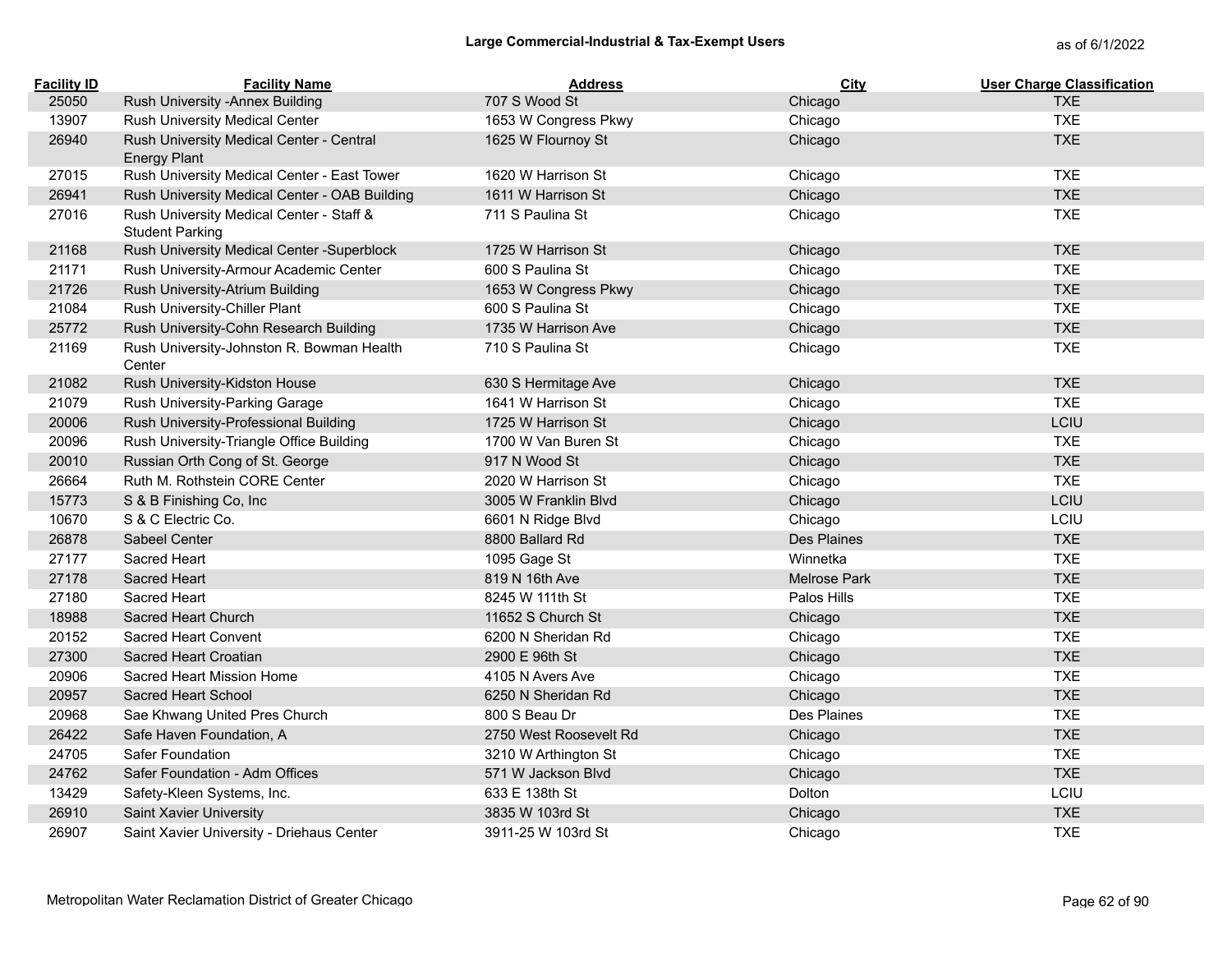| <b>Facility ID</b> | <b>Facility Name</b>                                     | <b>Address</b>        | City                | <b>User Charge Classification</b> |
|--------------------|----------------------------------------------------------|-----------------------|---------------------|-----------------------------------|
| 26908              | Saint Xavier University - Gilhooley's                    | 3901-09 W 103rd St    | Chicago             | <b>TXE</b>                        |
| 26903              | Saint Xavier University - Graham School of<br>Management | 3825 W 103rd St       | Chicago             | <b>TXE</b>                        |
| 20418              | Saint Xavier University - Main Campus                    | 3700 W 103rd St       | Chicago             | <b>TXE</b>                        |
| 26906              | Saint Xavier University - O'Grady Center                 | 11000 S St. Louis Ave | Chicago             | <b>TXE</b>                        |
| 24595              | Salem Baptist Church of Chicago                          | 11816 S Indiana Ave   | Chicago             | <b>TXE</b>                        |
| 20207              | Salem Christian School Ext & Ch                          | 2018 N Richmond Ave   | Chicago             | <b>TXE</b>                        |
| 20240              | Salem Evan Free Church & Pars                            | 2038 N California Ave | Chicago             | <b>TXE</b>                        |
| 25006              | Salem Korean U M Church & Parsonage                      | 10 S Walnut Ln        | Schaumburg          | <b>TXE</b>                        |
| 20273              | Salem Lutheran Church & Pars.                            | 318 E 74th St         | Chicago             | <b>TXE</b>                        |
| 20250              | Salem Mission Home                                       | 2825 W Mclean Ave     | Chicago             | <b>TXE</b>                        |
| 19049              | Salem United Church of Christ                            | 9717 S Kostner Ave    | Oak Lawn            | <b>TXE</b>                        |
| 20293              | Salvation & Deliverance Full Gosp. Ch.                   | 1540 N Spaulding Ave  | Chicago             | <b>TXE</b>                        |
| 26148              | <b>Salvation Army</b>                                    | 2337 S Laramie Ave    | Cicero              | <b>TXE</b>                        |
| 20370              | Salvation Army AAE - Emrgy. Lodge                        | 800 W Lawrence Ave    | Chicago             | <b>TXE</b>                        |
| 20390              | Salvation Army AAO - Church                              | 1403 Sherman Ave      | Evanston            | <b>TXE</b>                        |
| 20401              | Salvation Army AAQ - Church                              | 4056 N Pulaski Rd     | Chicago             | <b>TXE</b>                        |
| 20445              | Salvation Army AAX Church                                | 1508-12 W Madison St  | Chicago             | <b>TXE</b>                        |
| 20490              | Salvation Army ABH Parsonage                             | 5656 N Crescent Ave   | Chicago             | <b>TXE</b>                        |
| 20667              | Salvation Army ACI Church                                | 8354 W Foster Ave     | Norridge            | <b>TXE</b>                        |
| 20678              | Salvation Army ACJ Church                                | 20 S Campbell Ave     | Chicago             | <b>TXE</b>                        |
| 20712              | Salvation Army BAA - Ware./Dist.                         | 509 N Union Ave       | Chicago             | <b>TXE</b>                        |
| 20767              | Salvation Army BAF - Store                               | 5713 W Chicago Ave    | Chicago             | <b>TXE</b>                        |
| 20701              | Salvation Army BAO-Adult Rehab. C.                       | 506 N Desplaines St   | Chicago             | <b>TXE</b>                        |
| 20789              | Salvation Army C00-Adult Rehab. Ctr.                     | 2258 N Clybourn Ave   | Chicago             | <b>TXE</b>                        |
| 20801              | Salvation Army CAA - Store                               | 4315 N Broadway       | Chicago             | <b>TXE</b>                        |
| 20811              | Salvation Army Cab - Store                               | 2270 N Clybourn Ave   | Chicago             | <b>TXE</b>                        |
| 27864              | Salvation Army Freedom Center                            | 825 N Christiana Ave  | Chicago             | <b>TXE</b>                        |
| 26812              | Salvation Army RJKCCC Development, The                   | 1250 W 119th St       | Chicago             | <b>TXE</b>                        |
| 20304              | Salvation Army-002-Metro. Div.                           | 5040 N Pulaski Rd     | Chicago             | <b>TXE</b>                        |
| 26866              | Salvation Church of God                                  | 69-75 E 83rd St       | Chicago             | <b>TXE</b>                        |
| 20865              | Samaria Evangelical Church                               | 1653 N Rockwell St    | Chicago             | <b>TXE</b>                        |
| 17715              | Sanctuary of Faith COGIC                                 | 3612 W Chicago Ave    | Chicago             | <b>TXE</b>                        |
| 27304              | Santa Maria Addolorata                                   | 528 N Ada St          | Chicago             | <b>TXE</b>                        |
| 11339              | Saporito Finishing Company                               | 3119 S Austin Ave     | Cicero              | LCIU                              |
| 26497              | Sarnoff Levin Residence                                  | 6512 N California Ave | Chicago             | <b>TXE</b>                        |
| 20951              | Sauganash Community Church                               | 4541 W Peterson Ave   | Chicago             | <b>TXE</b>                        |
| 19086              | Sauk Trail Baptist Temple                                | 4411 Sauk Trl         | <b>Richton Park</b> | <b>TXE</b>                        |
| 22875              | Sauk Village Baptist Church                              | 1918 E 223rd St       | Sauk Village        | <b>TXE</b>                        |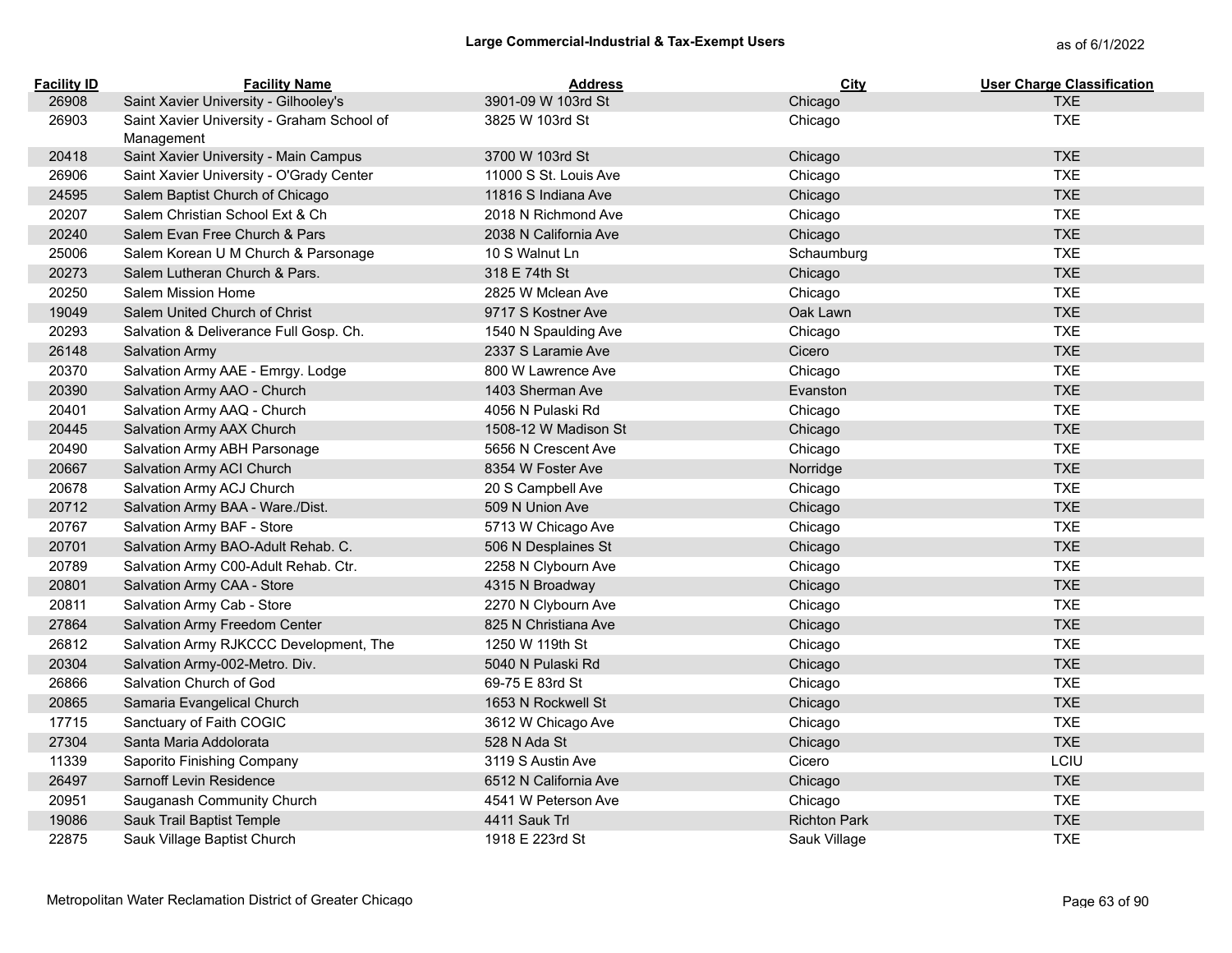# Large Commercial-Industrial & Tax-Exempt Users<br>
as of 6/1/2022

| <b>Facility ID</b> | <b>Facility Name</b>                         | <b>Address</b>        | City            | <b>User Charge Classification</b> |
|--------------------|----------------------------------------------|-----------------------|-----------------|-----------------------------------|
| 20955              | Sauk Village Bible Church                    | 2165 E 223rd St       | Sauk Village    | <b>TXE</b>                        |
| 20987              | Sauk Village Filtration Plant                | 2222 Sauk Trail Rd    | Sauk Village    | <b>TXE</b>                        |
| 20956              | Savior Divine Ev. Luth. Church               | 10040 S 88th Ave      | Palos Hills     | <b>TXE</b>                        |
| 25960              | SB Boron Corporation                         | 20 Davis Dr           | Bellwood        | LCIU                              |
| 30941              | Schaumburg Alliance Church                   | 210 S Plum Grove Rd   | Schaumburg      | <b>TXE</b>                        |
| 26224              | Schaumburg Baseball Stadium                  | 1999 Springinsguth Rd | Schaumburg      | <b>TXE</b>                        |
| 30858              | <b>Schaumburg Convention Center</b>          | 1551 Thoreau Dr       | Schaumburg      | <b>TXE</b>                        |
| 21708              | School of the Art Institute of Chicago       | 37 S Wabash Ave       | Chicago         | <b>TXE</b>                        |
| 12902              | Schulze & Burch Biscuit Company              | 1133 W 35th St        | Chicago         | LCIU                              |
| 26365              | SeatGeek Stadium                             | 7000 S Harlem Ave     | Bridgeview      | <b>TXE</b>                        |
| 19128              | Second Birth Miss Bapt Church                | 7254 S Racine Ave     | Chicago         | <b>TXE</b>                        |
| 20165              | Second Church of Christ Scientist            | 2700 N Pine Grove Ave | Chicago         | <b>TXE</b>                        |
| 21359              | Second Church of Christ, Sci.-Rr             | 2628 N Clark St       | Chicago         | <b>TXE</b>                        |
| 19129              | Second Faith Temple C.O.G.I.C.               | 424 E 49th St         | Chicago         | <b>TXE</b>                        |
| 19132              | Second Mt Vernon M B Church                  | 7922 S Hoyne Ave      | Chicago         | <b>TXE</b>                        |
| 19131              | Second Mt. Calvary Missionary Baptist Church | 7401 S Western Ave    | Chicago         | <b>TXE</b>                        |
| 18734              | Second Paradise Missionary Baptist Church    | 5250 W Kinzie St      | Chicago         | <b>TXE</b>                        |
| 20166              | Second Presbyterian Church                   | 1936 S Michigan Ave   | Chicago         | <b>TXE</b>                        |
| 25123              | Second Temple Church of Christ Hol USA       | 7013 S Racine Ave     | Chicago         | <b>TXE</b>                        |
| 20167              | Second Timothy MB Church                     | 1624 S Pulaski Rd     | Chicago         | <b>TXE</b>                        |
| 20168              | Second Unitarian Church                      | 656 W Barry Ave       | Chicago         | <b>TXE</b>                        |
| 10013              | Selfhelp Home, The                           | 908 W Argyle St       | Chicago         | <b>TXE</b>                        |
| 13574              | <b>Senior Flexonics</b>                      | 300 E Devon Ave       | <b>Bartlett</b> | LCIU                              |
| 19135              | Sephardic Congregation                       | 1819 Howard St        | Evanston        | <b>TXE</b>                        |
| 23891              | Sertoma Centre Inc                           | 4343 W 123rd St       | Alsip           | <b>TXE</b>                        |
| 19137              | Servants of Mary                             | 1439 S Harlem Ave     | Berwyn          | <b>TXE</b>                        |
| 20175              | Seventeenth Church of Christ, Scientist      | 55 E Wacker Dr        | Chicago         | <b>TXE</b>                        |
| 16794              | Seventh Christian Science Church             | 5308 N Kenmore Ave    | Chicago         | <b>TXE</b>                        |
| 18827              | Seventh Day Adv-Beverly Hills Church         | 9356 S Justine St     | Chicago         | <b>TXE</b>                        |
| 21004              | Seventh Day Nazarene Church                  | 5925 S Racine Ave     | Chicago         | <b>TXE</b>                        |
| 18826              | Seventh Star MB Church                       | 1322 W 87th St        | Chicago         | <b>TXE</b>                        |
| 20176              | Shaffer AME Church                           | 15146 Vine Ave        | Harvey          | <b>TXE</b>                        |
| 18830              | Sheldon Hts. Church of Christ                | 11325 S Halsted St    | Chicago         | <b>TXE</b>                        |
| 27707              | Shepherd's Community Church, The             | 10 W 150th St         | Harvey          | <b>TXE</b>                        |
| 25345              | Sheraton Grand Chicago                       | 301 E North Water St  | Chicago         | LCIU                              |
| 17720              | Sheridan Shores Care & Rehabilitation        | 5838 N Sheridan Rd    | Chicago         | LCIU                              |
| 28056              | Sherwin-Williams Company, The                | 21901 S Central Ave   | Matteson        | LCIU                              |
| 27920              | Sherwin-Williams Manufacturing Company       | 1191 S Wheeling Rd    | Wheeling        | LCIU                              |
| 18834              | Shiloah Baptist Church                       | 9211 S Justine St     | Chicago         | <b>TXE</b>                        |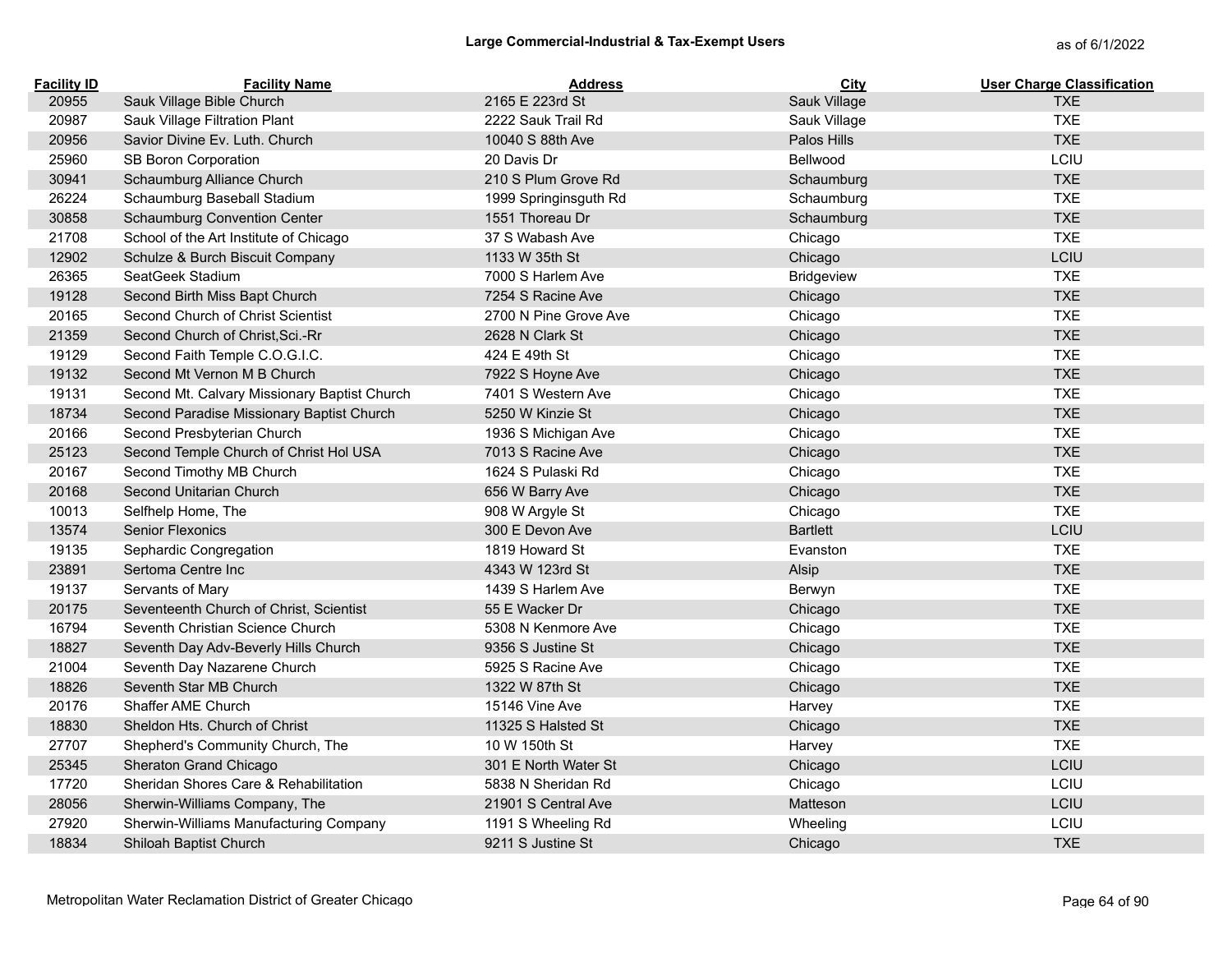| <b>Facility ID</b> | <b>Facility Name</b>                           | <b>Address</b>           | <b>City</b>              | <b>User Charge Classification</b> |
|--------------------|------------------------------------------------|--------------------------|--------------------------|-----------------------------------|
| 20183              | Shiloh Apostolic Lighthouse Church             | 6028 S Racine Ave        | Chicago                  | <b>TXE</b>                        |
| 18835              | Shiloh Baptist Church                          | 7058 S Racine Ave        | Chicago                  | <b>TXE</b>                        |
| 18836              | Shiloh M.B. Church                             | 3162 W Monroe St         | Chicago                  | <b>TXE</b>                        |
| 20184              | Shiloh M.B. Church                             | 7661 W 63rd PI           | <b>Summit</b>            | <b>TXE</b>                        |
| 20186              | Shiloh Seventh Day Adventist Church            | 7000 S Michigan Ave      | Chicago                  | <b>TXE</b>                        |
| 27936              | Shirley Ryan AbilityLab                        | 355 E Erie St            | Chicago                  | <b>TXE</b>                        |
| 26886              | Shree Jalaram Mandir                           | 425 Illinois Blvd        | <b>Hoffman Estates</b>   | <b>TXE</b>                        |
| 27554              | Shrine of Christ the King Sovereign Priest     | 6415 S Woodlawn Ave      | Chicago                  | <b>TXE</b>                        |
| 27307              | Shrine of Our Lady of Guadalupe                | 1150 N River Rd          | Des Plaines              | <b>TXE</b>                        |
| 27556              | Shrine of Our Lady of Pompeii                  | 1224 W Lexington St      | Chicago                  | <b>TXE</b>                        |
| 20188              | Shrine of St. Jude Thaddeus                    | 1908-12 S Ashland Ave    | Chicago                  | <b>TXE</b>                        |
| 13838              | Shriners Hospitals for Children - Chicago      | 2211 N Oak Park Ave      | Chicago                  | <b>TXE</b>                        |
| 13767              | Siemens Medical Solutions USA, Inc-NMG         | 2501 N Barrington Rd     | <b>Hoffman Estates</b>   | LCIU                              |
| 27601              | Signode Industrial Group LLC                   | 7701 W 71st St           | <b>Bridgeview</b>        | LCIU                              |
| 18149              | Sikh Religious Society                         | 1280 Winetka Ave         | Palatine                 | <b>TXE</b>                        |
| 18840              | Siloam Bapt Ch                                 | 1522 S Sawyer Ave        | Chicago                  | <b>TXE</b>                        |
| 18841              | Silohe Evangelical Church                      | 5740 W Grand Ave         | Chicago                  | <b>TXE</b>                        |
| 13819              | Simon Brothers Bakery                          | 4820 Washington St       | Skokie                   | LCIU                              |
| 17830              | Sinai Chicago - Holy Cross Hospital            | 2701 W 68th St           | Chicago                  | <b>TXE</b>                        |
| 21129              | Sinai Chicago - Mount Sinai Hospital           | 1500 S Fairfield Ave     | Chicago                  | <b>TXE</b>                        |
| 20964              | Sinai Chicago - Schwab Rehabilitation Hospital | 1401 S California Blvd   | Chicago                  | <b>TXE</b>                        |
| 26642              | Sinai Community Institute                      | 2653 W Ogden Ave         | Chicago                  | <b>TXE</b>                        |
| 20202              | Sion Temple C.O.G.I.C.                         | 1804 W 79th St           | Chicago                  | <b>TXE</b>                        |
| 10680              | Sipi Metals Corporation                        | 1720 N Elston Ave        | Chicago                  | LCIU                              |
| 20205              | Sisters of St. Casimir                         | 2601 W Marquette Rd      | Chicago                  | <b>TXE</b>                        |
| 27219              | Sisters of the Living Word                     | 800 N Fernandez Ave      | <b>Arlington Heights</b> | <b>TXE</b>                        |
| 16815              | Sixteenth Church of Christ, Scientist          | 7036 N Ridge Ave         | Chicago                  | <b>TXE</b>                        |
| 18843              | Sixth-Grace United Presby. Ch.                 | 600 E 35th St            | Chicago                  | <b>TXE</b>                        |
| 11951              | Skild Plating Corp                             | 1516-18 N Kilpatrick Ave | Chicago                  | LCIU                              |
| 27841              | Skokie ISTP LLC                                | 4901 Searle Pkwy         | <b>Skokie</b>            | LCIU                              |
| 20211              | Skokie Valley Baptist Church                   | 1050 Skokie Blvd         | Wilmette                 | <b>TXE</b>                        |
| 18845              | Skokie Valley Trad. Syn.                       | 8825 Prairie Rd          | <b>Skokie</b>            | <b>TXE</b>                        |
| 27106              | SL Civic Wacker LLC                            | 20 N Wacker Dr           | Chicago                  | LCIU                              |
| 10683              | Sloan Valve Co.                                | 10500 Seymour Ave        | <b>Franklin Park</b>     | LCIU                              |
| 20813              | Smith Village                                  | 2320 W 113th PI          | Chicago                  | <b>TXE</b>                        |
| 20222              | Society for Danish Old Peop. H.                | 5656 N Newcastle Ave     | Chicago                  | <b>TXE</b>                        |
| 24535              | Society of Helpers                             | 2043 N Humboldt Blvd     | Chicago                  | <b>TXE</b>                        |
| 26226              | Society of Helpers                             | 3206 S Aberdeen St       | Chicago                  | <b>TXE</b>                        |
| 10689              | Sokol & Co.                                    | 5315 Dansher Rd          | Countryside              | LCIU                              |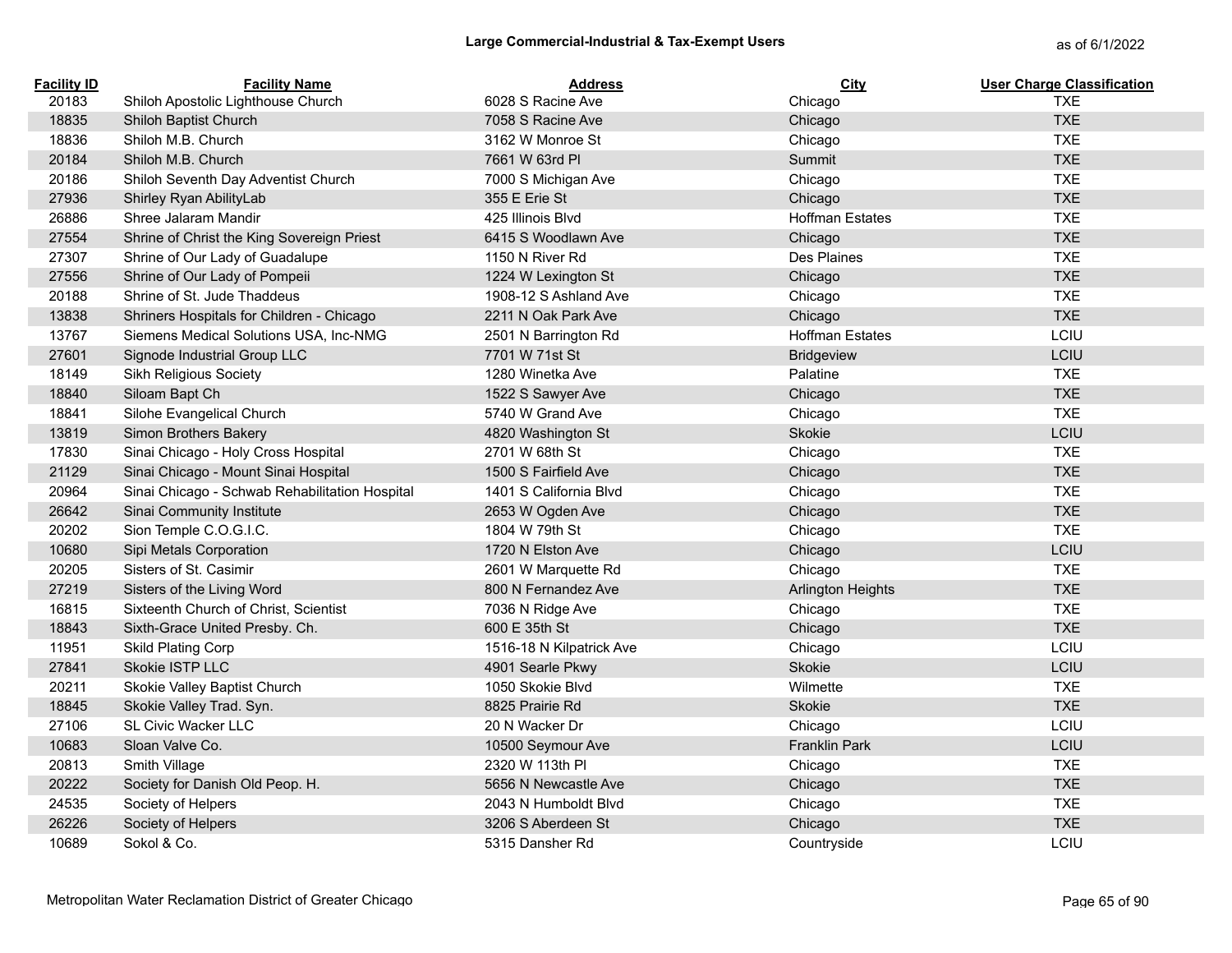| <b>Facility ID</b> | <b>Facility Name</b>                            | <b>Address</b>                        | City               | <b>User Charge Classification</b> |
|--------------------|-------------------------------------------------|---------------------------------------|--------------------|-----------------------------------|
| 20226              | Soldier Field                                   | 1410 S Museum Campus Dr               | Chicago            | <b>TXE</b>                        |
| 18851              | Solid Rock Church of the Living God             | 3710 W lowa St                        | Chicago            | <b>TXE</b>                        |
| 24605              | Solid Waste Agency of Northern Cook County      | 3 Providence Dr                       | Des Plaines        | <b>TXE</b>                        |
| 10854              | Solo Cup Operating Corporation                  | 7575 S Kostner Ave                    | Chicago            | LCIU                              |
| 25700              | Solvay USA Inc.                                 | 14000 S Seeley Ave                    | <b>Blue Island</b> | LCIU                              |
| 27711              | Sonesta Chicago O'Hare Airport Rosemont         | 10233 W Higgins Rd                    | Rosemont           | LCIU                              |
| 18854              | Soul Reviving M B Church                        | 9537 S Perry Ave                      | Chicago            | <b>TXE</b>                        |
| 18855              | Soul Saving MB Church                           | 4922 W Division St                    | Chicago            | <b>TXE</b>                        |
| 20232              | South Central Church of Christ                  | 700 E 40th St                         | Chicago            | <b>TXE</b>                        |
| 27620              | South Chicago Packing LLC                       | 945 W 38th St                         | Chicago            | LCIU                              |
| 20233              | South Chicago Parents & Friends, Inc.           | 10241 S Commercial Ave                | Chicago            | <b>TXE</b>                        |
| 20221              | South Chicago Pent. Church of God               | 9231 S Houston Ave                    | Chicago            | <b>TXE</b>                        |
| 18857              | South Lawn UM Church                            | 8605 S Cregier Ave                    | Chicago            | <b>TXE</b>                        |
| 20239              | South Park Baptist Church                       | 3722 S Dr. Martin Luther King, Jr. Dr | Chicago            | <b>TXE</b>                        |
| 20241              | South Shore Bible Baptist Church                | 7159 S Cornell Ave                    | Chicago            | <b>TXE</b>                        |
| 18858              | South Shore Community Church                    | 7401 S Yates Blvd                     | Chicago            | <b>TXE</b>                        |
| 14806              | South Shore Hospital                            | 8015 S Luella Ave                     | Chicago            | <b>TXE</b>                        |
| 20243              | South Shore Presby. Church                      | 7566 S South Shore Dr                 | Chicago            | <b>TXE</b>                        |
| 18859              | South Shore U.M. Church                         | 7350 S Jeffrey Blvd                   | Chicago            | <b>TXE</b>                        |
| 20244              | South Side Gospel Church                        | 863 E 64th St                         | Chicago            | <b>TXE</b>                        |
| 18862              | South Side M.B. Church                          | 1539 E 93rd St                        | Chicago            | <b>TXE</b>                        |
| 30861              | South Suburban College                          | 15800 State St                        | South Holland      | <b>TXE</b>                        |
| 18970              | South Suburban M.B. Church                      | 15201 S Lexington Ave                 | Harvey             | <b>TXE</b>                        |
| 20247              | Southminster Presbyterian Ch.                   | 916 E Central Rd                      | Arlington Heights  | <b>TXE</b>                        |
| 18863              | Southside Tabernacle                            | 7742 S Racine Ave                     | Chicago            | <b>TXE</b>                        |
| 18864              | Southside Unity Center                          | 9320 S Ashland Ave                    | Chicago            | <b>TXE</b>                        |
| 18137              | Southtown Church of Christ                      | 10201 S Parnell Ave                   | Chicago            | <b>TXE</b>                        |
| 16708              | Southwest Chgo. Chr. Sch. Jr. High              | 5665 W 101st St                       | Oak Lawn           | <b>TXE</b>                        |
| 16709              | Southwest Chgo.Chr.Sch.-Oak L.C.                | 10110 S Central Ave                   | Oak Lawn           | <b>TXE</b>                        |
| 16140              | Southwest Chicago Christian School-Tp<br>Campus | 17171 S 84th Ave                      | <b>Tinley Park</b> | <b>TXE</b>                        |
| 22933              | Southwest Korean Alliance Ch.                   | 9855 S Kean Ave                       | Palos Hills        | <b>TXE</b>                        |
| 19688              | Spanish Christian Church                        | 1507 W Sunnyside Ave                  | Chicago            | <b>TXE</b>                        |
| 18866              | Spanish Pent. C.O.G. & Pars.                    | 1701 N Richmond St                    | Chicago            | <b>TXE</b>                        |
| 20257              | Spertus Institute                               | 610 S Michigan Ave                    | Chicago            | <b>TXE</b>                        |
| 20263              | Spirit of Truth Ch                              | 3443 W Harrison St                    | Chicago            | <b>TXE</b>                        |
| 25626              | Spiritual Awakening Church of Holiness          | 1004 W 61st St                        | Chicago            | <b>TXE</b>                        |
| 18868              | Spiritual Israel Church                         | 5627 W Division St                    | Chicago            | <b>TXE</b>                        |
| 27421              | Spred Center                                    | 2956 S Lowe Ave                       | Chicago            | <b>TXE</b>                        |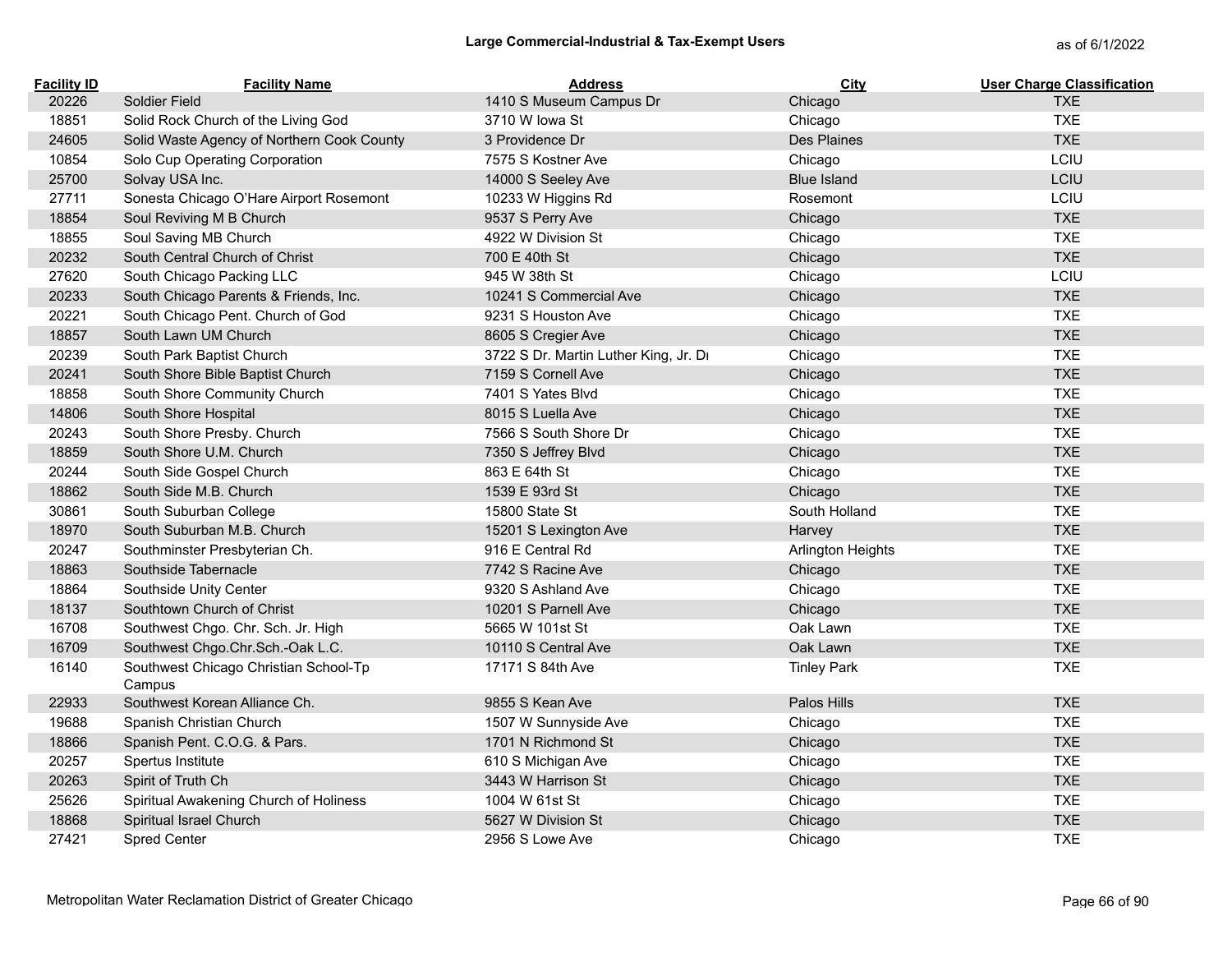| <b>Facility ID</b> | <b>Facility Name</b>                                     | <b>Address</b>          | City                    | <b>User Charge Classification</b> |
|--------------------|----------------------------------------------------------|-------------------------|-------------------------|-----------------------------------|
| 27796              | Ss. Constantine and Helen Romanian Orthodox<br>Cathedral | 5410-5414 N Newland Ave | Chicago                 | <b>TXE</b>                        |
| 27308              | SS. Cyril and Methodius                                  | 607 Sobieski St         | Lemont                  | <b>TXE</b>                        |
| 27309              | SS. Faith, Hope, and Charity                             | 191 Linden St           | Winnetka                | <b>TXE</b>                        |
| 27310              | SS. Peter and Paul                                       | 12433 S Halsted St      | Chicago                 | <b>TXE</b>                        |
| 27311              | St. Adalbert                                             | 1641 W 16th St          | Chicago                 | <b>TXE</b>                        |
| 27312              | St. Adrian                                               | 7014 S Washtenaw Ave    | Chicago                 | <b>TXE</b>                        |
| 27313              | St. Agatha                                               | 3147 W Douglas Blvd     | Chicago                 | <b>TXE</b>                        |
| 27315              | St. Agnes of Bohemia                                     | 2651 S Central Park Ave | Chicago                 | <b>TXE</b>                        |
| 20265              | St. Alban's Episcopal Church                             | 6240 N Avondale Ave     | Chicago                 | <b>TXE</b>                        |
| 27317              | St. Albert the Great                                     | 5535 W State Rd         | Burbank                 | <b>TXE</b>                        |
| 27318              | St. Alexander                                            | 7025 W 126th St         | Palos Heights           | <b>TXE</b>                        |
| 27319              | St. Aloysius Church                                      | 1510 N Claremont Ave    | Chicago                 | <b>TXE</b>                        |
| 27214              | St. Alphonsus                                            | 2950 N Southport Ave    | Chicago                 | <b>TXE</b>                        |
| 27215              | St. Alphonsus                                            | 605 State St            | Lemont                  | <b>TXE</b>                        |
| 27320              | St. Alphonsus Liguori                                    | 411 N Wheeling Rd       | <b>Prospect Heights</b> | <b>TXE</b>                        |
| 27321              | St. Ambrose                                              | 1000 E 47th St          | Chicago                 | <b>TXE</b>                        |
| 20266              | St. Andrew Luth. Ch.-Wis. Syn.                           | 3650 S Honore St        | Chicago                 | <b>TXE</b>                        |
| 27322              | St. Andrew Parish                                        | 3546 N Paulina St       | Chicago                 | <b>TXE</b>                        |
| 20973              | St. Andrew Temple C.O.G.I.C.                             | 15046 Honore Ave        | Harvey                  | <b>TXE</b>                        |
| 27323              | St. Andrew the Apostle                                   | 768 Lincoln Ave         | <b>Calumet City</b>     | <b>TXE</b>                        |
| 20313              | St. Andrews Greek Orth. Church                           | 5649 N Sheridan Rd      | Chicago                 | <b>TXE</b>                        |
| 27181              | St. Ann                                                  | 1820 S Leavitt St       | Chicago                 | <b>TXE</b>                        |
| 27182              | St. Ann                                                  | 3010 Ridge Rd           | Lansing                 | <b>TXE</b>                        |
| 27324              | St. Anne                                                 | 16818 S Lincoln St      | <b>Hazel Crest</b>      | <b>TXE</b>                        |
| 27325              | St. Anselm                                               | 6045 S Michigan Ave     | Chicago                 | <b>TXE</b>                        |
| 27326              | St. Ansgar                                               | 2040 Laurel Ave         | Hanover Park            | <b>TXE</b>                        |
| 27183              | St. Anthony                                              | 1510 S 49th Court       | Cicero                  | <b>TXE</b>                        |
| 20330              | St. Anthony Hospital                                     | 2875 W 19th St          | Chicago                 | <b>TXE</b>                        |
| 27184              | St. Anthony of Padua                                     | 11533 S Prairie Ave     | Chicago                 | <b>TXE</b>                        |
| 27327              | St. Athanasius                                           | 2510 Ashland Ave        | Evanston                | <b>TXE</b>                        |
| 18877              | St. Augustine's Cathedral                                | 5831 S Indiana Ave      | Chicago                 | <b>TXE</b>                        |
| 20268              | St. Augustine's Epis. Church                             | 1140 Wilmette Ave       | Wilmette                | <b>TXE</b>                        |
| 27328              | St. Barbara                                              | 2867 S Throop St        | Chicago                 | <b>TXE</b>                        |
| 27537              | St. Barbara                                              | 4008 Prairie Ave        | <b>Brookfield</b>       | <b>TXE</b>                        |
| 27329              | St. Barnabas                                             | 10134 S Longwood Dr     | Chicago                 | <b>TXE</b>                        |
| 27330              | St. Bartholomew                                          | 3601 N Lavergne St      | Chicago                 | <b>TXE</b>                        |
| 20332              | St. Basil Greek Orthodox Church                          | 733 S Ashland Ave       | Chicago                 | <b>TXE</b>                        |
| 27331              | St. Basil-Visitation                                     | 843 W Garfield Blvd     | Chicago                 | <b>TXE</b>                        |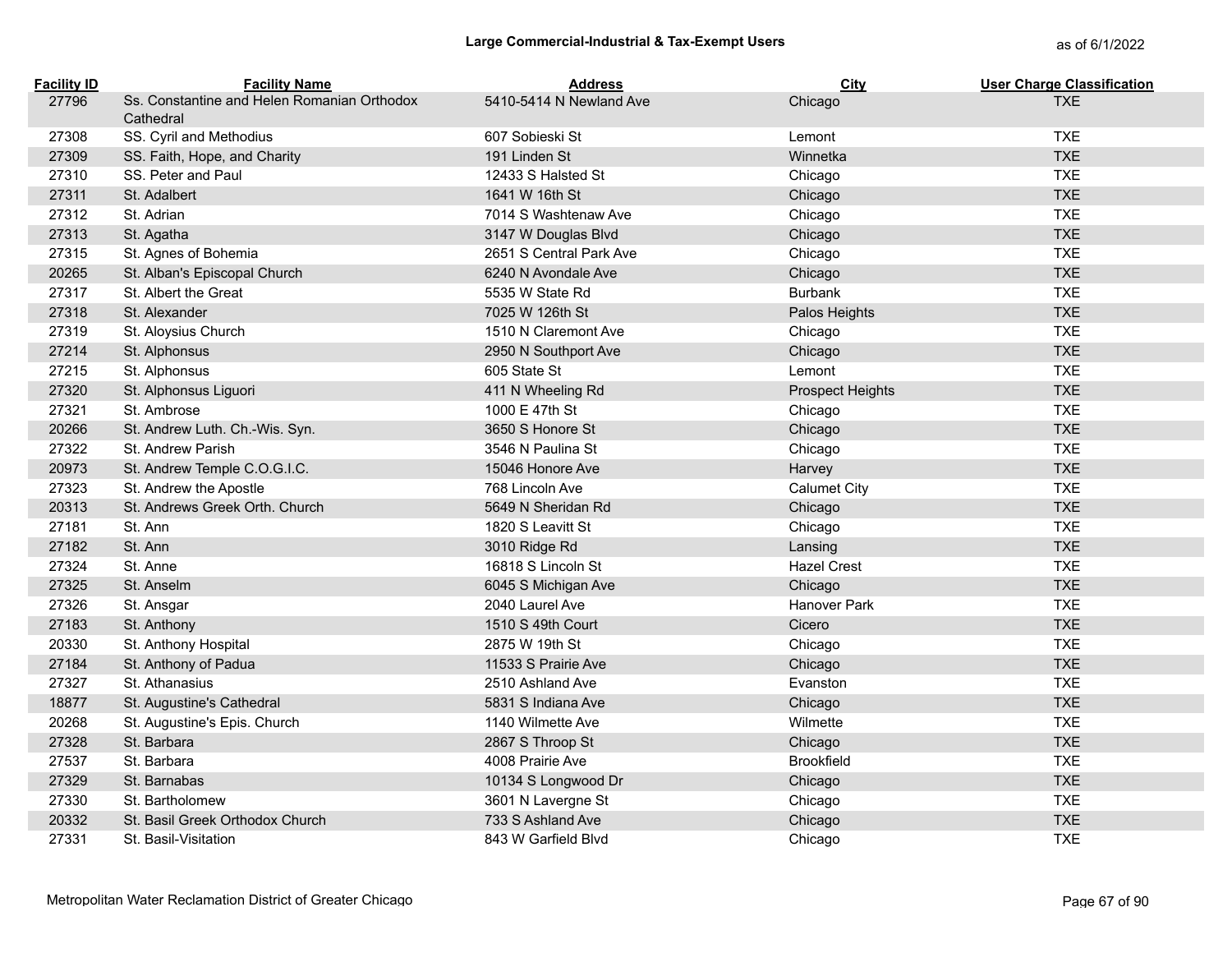| <b>Facility ID</b> | <b>Facility Name</b>                        | <b>Address</b>        | <b>City</b>               | <b>User Charge Classification</b> |
|--------------------|---------------------------------------------|-----------------------|---------------------------|-----------------------------------|
| 27332              | St. Beatrice                                | 4157 Atlantic Ave     | <b>Schiller Park</b>      | <b>TXE</b>                        |
| 27333              | St. Bede the Venerable                      | 8200 S Kostner Ave    | Chicago                   | <b>TXE</b>                        |
| 27334              | St. Benedict                                | 2201 W Irving Park Rd | Chicago                   | <b>TXE</b>                        |
| 27538              | St. Benedict                                | 2339 York St          | <b>Blue Island</b>        | <b>TXE</b>                        |
| 27335              | St. Benedict the African-East               | 6559 S Stewart Ave    | Chicago                   | <b>TXE</b>                        |
| 27336              | St. Benedict the African-West               | 1818 W 71st St        | Chicago                   | <b>TXE</b>                        |
| 27337              | St. Bernadette                              | 9349 S Francisco Ave  | Evergreen Park            | <b>TXE</b>                        |
| 13762              | St. Bernard Hospital and Health Care Center | 326 W 64th St         | Chicago                   | <b>TXE</b>                        |
| 27338              | St. Bernardine                              | 801 Elgin Ave         | <b>Forest Park</b>        | <b>TXE</b>                        |
| 27339              | St. Blase                                   | 6101 S 75th Ave       | Summit                    | <b>TXE</b>                        |
| 27596              | St. Bonaventure Oratory                     | 1625 W Diversey Pkwy  | Chicago                   | <b>TXE</b>                        |
| 27340              | St. Bride                                   | 7801 S Coles Ave      | Chicago                   | <b>TXE</b>                        |
| 27342              | St. Bruno                                   | 4751 S Harding Ave    | Chicago                   | <b>TXE</b>                        |
| 27343              | St. Cajetan                                 | 2443 W 112th St       | Chicago                   | <b>TXE</b>                        |
| 27345              | St. Catherine Laboure                       | 3360 Thornwood Ave    | Glenview                  | <b>TXE</b>                        |
| 27346              | St. Catherine of Alexandria                 | 10621 S Kedvale Ave   | Oak Lawn                  | <b>TXE</b>                        |
| 27347              | St. Catherine of Siena-St.Lucy              | 35 N Austin Blvd      | Oak Park                  | <b>TXE</b>                        |
| 27348              | St. Cecilia                                 | 700 S Meier Rd        | Mount Prospect            | <b>TXE</b>                        |
| 27349              | St. Celestine                               | 3017 N 77th Ave       | Elmwood Park              | <b>TXE</b>                        |
| 27350              | St. Charles Borromeo                        | 1630 N 36th Ave       | <b>Melrose Park</b>       | <b>TXE</b>                        |
| 27351              | St. Christina Catholic Parish               | 10050 S Homan Ave     | Chicago                   | <b>TXE</b>                        |
| 27352              | St. Christopher                             | 14641 S Keeler Ave    | Midlothian                | <b>TXE</b>                        |
| 20269              | St. Chrysostom's Church                     | 1424 N Dearborn Pkwy  | Chicago                   | <b>TXE</b>                        |
| 27353              | St. Clare of Montefalco                     | 5443 S Washtenaw Ave  | Chicago                   | <b>TXE</b>                        |
| 27354              | St. Clement                                 | 642 W Deming PI       | Chicago                   | <b>TXE</b>                        |
| 20976              | St. Clement's Epis Ch                       | 15245 S Loomis Ave    | Harvey                    | <b>TXE</b>                        |
| 27355              | St. Cletus                                  | 600 W 55th St         | La Grange                 | <b>TXE</b>                        |
| 27356              | St. Clotilde                                | 8430 S Calumet Ave    | Chicago                   | <b>TXE</b>                        |
| 24067              | St. Coletta's Justice Cila                  | 8141 W 84th St        | Justice                   | <b>TXE</b>                        |
| 24068              | St. Coletta's Primrose Group Home           | 15423 Primrose Court  | Orland Park               | <b>TXE</b>                        |
| 24066              | St. Coletta's/Country Club Hills            | 4900 W 183rd St       | <b>Country Club Hills</b> | <b>TXE</b>                        |
| 24072              | St. Coletta's/Raintree Group Home           | 8636 W Raintree Rd    | <b>Tinley Park</b>        | <b>TXE</b>                        |
| 27357              | St. Colette                                 | 3900 Pheasant Dr      | <b>Rolling Meadows</b>    | <b>TXE</b>                        |
| 27358              | St. Columba                                 | 3340 E 134th St       | Chicago                   | <b>TXE</b>                        |
| 27359              | St. Columbanus                              | 331 E 71st St         | Chicago                   | <b>TXE</b>                        |
| 27360              | St. Constance                               | 5843 W Strong St      | Chicago                   | <b>TXE</b>                        |
| 27362              | St. Cyprian                                 | 2601 N Clinton St     | <b>River Grove</b>        | <b>TXE</b>                        |
| 27363              | St. Damian                                  | 5300 W 155th St       | Oak Forest                | <b>TXE</b>                        |
| 27364              | St. Daniel the Prophet                      | 5300 S Natoma Ave     | Chicago                   | <b>TXE</b>                        |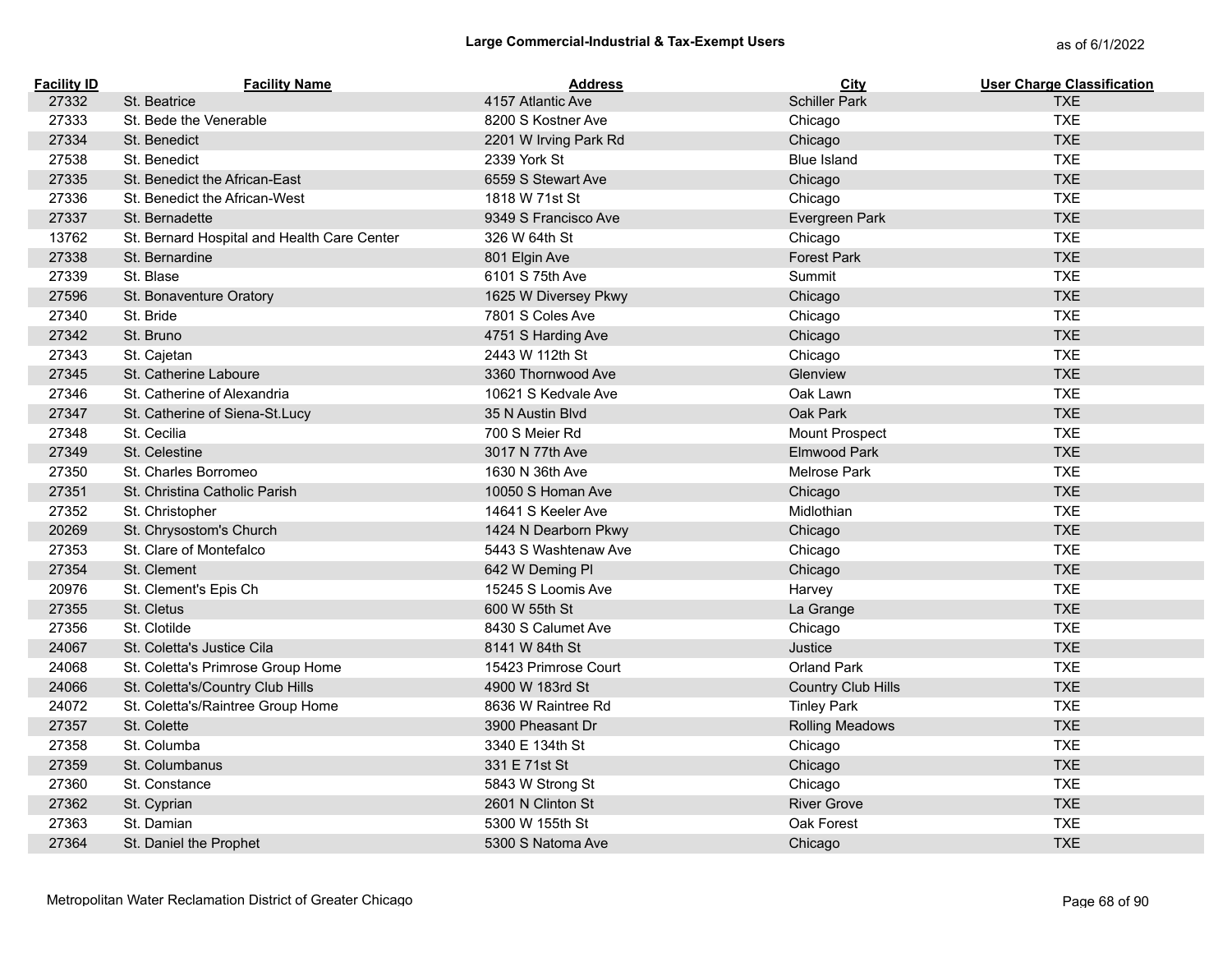| <b>Facility ID</b> | <b>Facility Name</b>                | <b>Address</b>              | <b>City</b>               | <b>User Charge Classification</b> |
|--------------------|-------------------------------------|-----------------------------|---------------------------|-----------------------------------|
| 20337              | St. David Epis. Church              | 2410 Glenview Rd            | Glenview                  | <b>TXE</b>                        |
| 18880              | St. Demetrios Greek Orth. Ch.       | 2727 W Winona St            | Chicago                   | <b>TXE</b>                        |
| 27365              | St. Denis                           | 8301 S St. Louis Ave        | Chicago                   | <b>TXE</b>                        |
| 27367              | St. Domitilla                       | 605 N Hillside Ave          | Hillside                  | <b>TXE</b>                        |
| 27368              | St. Donatus                         | 1939 Union St               | <b>Blue Island</b>        | <b>TXE</b>                        |
| 27369              | St. Dorothy                         | 440 E 78th St               | Chicago                   | <b>TXE</b>                        |
| 27370              | St. Edmund                          | 188 S Oak Park Ave          | Oak Park                  | <b>TXE</b>                        |
| 18882              | St. Edmunds Church                  | 6105 S Michigan Ave         | Chicago                   | <b>TXE</b>                        |
| 27371              | St. Edna                            | 2525 N Arlington Heights Rd | Arlington Heights         | <b>TXE</b>                        |
| 27372              | St. Edward                          | 4354 W Sunnyside Ave        | Chicago                   | <b>TXE</b>                        |
| 27373              | St. Elizabeth                       | 24 E 41st St                | Chicago                   | <b>TXE</b>                        |
| 27498              | St. Elizabeth of the Trinity        | 6020 W Ardmore Ave          | Chicago                   | <b>TXE</b>                        |
| 27374              | St. Elizabeth Seton                 | 9300 W 167th St             | Orland Hills              | <b>TXE</b>                        |
| 18883              | St. Elizabeth's Epis Church         | 6201 S St. Louis Ave        | Chicago                   | <b>TXE</b>                        |
| 20270              | St. Elizabeth's Epis. Ch.           | 556 Vernon Ave              | Glencoe                   | <b>TXE</b>                        |
| 27375              | St. Emeric                          | 4340 W 180th St             | <b>Country Club Hills</b> | <b>TXE</b>                        |
| 27376              | St. Emily                           | 1400 E Central Rd           | Mount Prospect            | <b>TXE</b>                        |
| 27377              | St. Ethelreda                       | 8754 S Paulina Ave          | Chicago                   | <b>TXE</b>                        |
| 27378              | St. Eugene                          | 7980 W Foster Ave           | Chicago                   | <b>TXE</b>                        |
| 27379              | St. Eulalia                         | 1845 S 9th Ave              | Maywood                   | <b>TXE</b>                        |
| 27380              | St. Fabian                          | 8300 S Thomas Ave           | Bridgeview                | <b>TXE</b>                        |
| 27409              | St. Faustina Kowalska               | 5251 S McVicker Ave         | Chicago                   | <b>TXE</b>                        |
| 27382              | St. Ferdinand                       | 3101 N Mason Ave            | Chicago                   | <b>TXE</b>                        |
| 27383              | St. Florian                         | 13135 S Houston Ave         | Chicago                   | <b>TXE</b>                        |
| 27384              | St. Frances of Rome                 | 1428 S 59th Court           | Cicero                    | <b>TXE</b>                        |
| 27385              | St. Francis Borgia                  | 8033 W Addison St           | Chicago                   | <b>TXE</b>                        |
| 27388              | St. Francis de Sales High School    | 10155 S Ewing Ave           | Chicago                   | <b>TXE</b>                        |
| 27185              | St. Francis of Assisi               | 813 W Roosevelt Rd          | Chicago                   | <b>TXE</b>                        |
| 27186              | St. Francis of Assisi               | 15050 S Wolf Rd             | Orland Park               | <b>TXE</b>                        |
| 27539              | St. Francis of Assisi               | 932 N Kostner Ave           | Chicago                   | <b>TXE</b>                        |
| 27187              | St. Francis Xavier                  | 904 Linden Ave              | Wilmette                  | <b>TXE</b>                        |
| 27188              | St. Francis Xavier                  | 145 N Waiola Ave            | La Grange                 | <b>TXE</b>                        |
| 27389              | St. Gabriel                         | 4522 S Wallace St           | Chicago                   | <b>TXE</b>                        |
| 27390              | St. Gall                            | 5500 S Kedzie Ave           | Chicago                   | <b>TXE</b>                        |
| 27391              | St. Genevieve                       | 4834 W Montana St           | Chicago                   | <b>TXE</b>                        |
| 27190              | St. George                          | 6707 W 175th St             | <b>Tinley Park</b>        | <b>TXE</b>                        |
| 18885              | St. George & St. Matthias Epis. Ch. | 164 E 111th St              | Chicago                   | <b>TXE</b>                        |
| 20342              | St. George Greek Orth. Church       | 2701 N Sheffield Ave        | Chicago                   | <b>TXE</b>                        |
| 27392              | St. Gerald                          | 9310 S 55th Court           | Oak Lawn                  | <b>TXE</b>                        |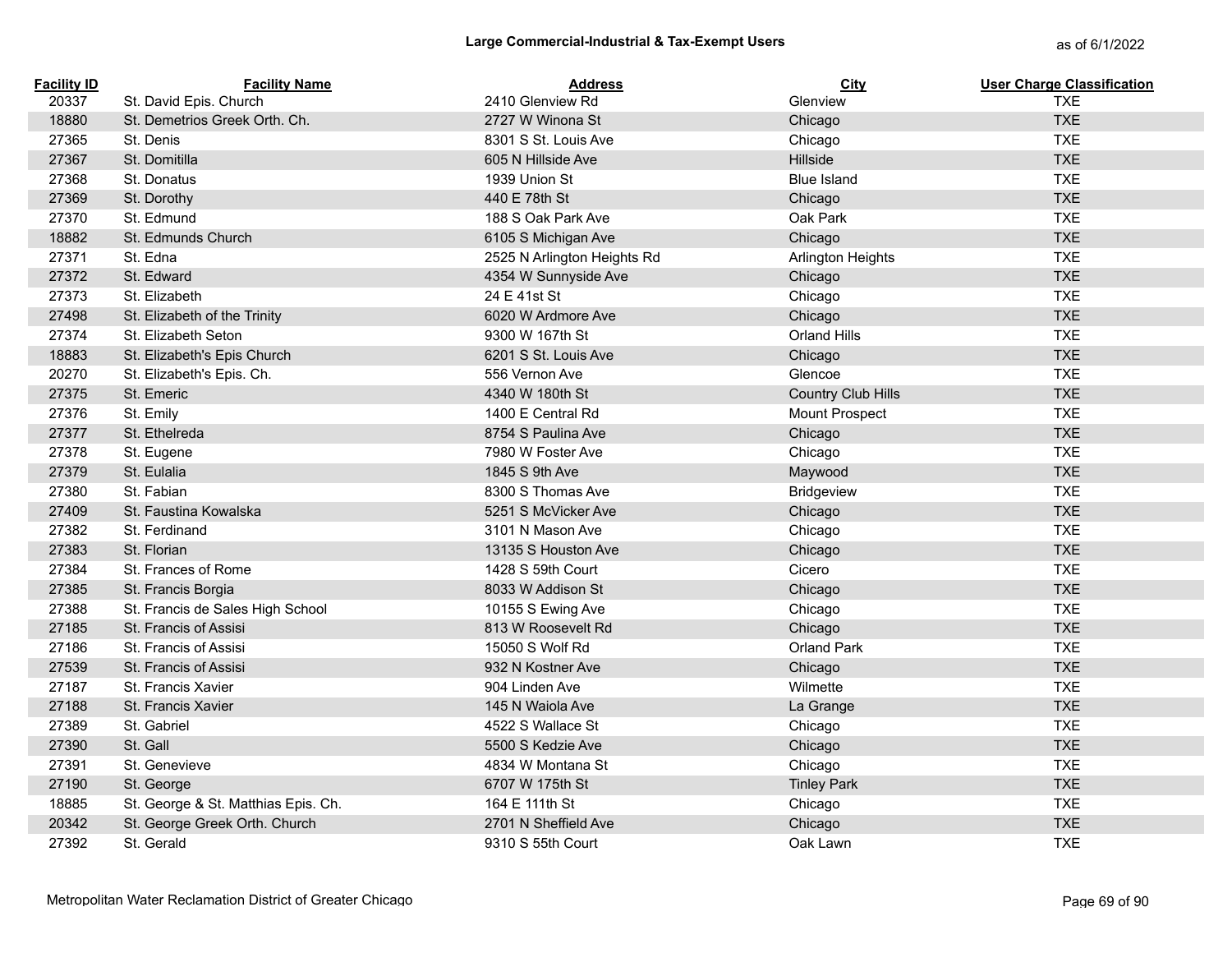| <b>Facility ID</b> | <b>Facility Name</b>                        | <b>Address</b>             | <b>City</b>              | <b>User Charge Classification</b> |
|--------------------|---------------------------------------------|----------------------------|--------------------------|-----------------------------------|
| 27393              | St. Gerard Majella                          | 16130 S Clifton Park Ave   | Markham                  | <b>TXE</b>                        |
| 18887              | St. Germain Foundation                      | 7726 S Ashland Ave         | Chicago                  | <b>TXE</b>                        |
| 27394              | St. Germaine                                | 9711 S Kolin Ave           | Oak Lawn                 | <b>TXE</b>                        |
| 27216              | St. Gertrude                                | 9613 Schiller Blvd         | <b>Franklin Park</b>     | <b>TXE</b>                        |
| 27217              | St. Gertrude                                | 1420 W Granville Ave       | Chicago                  | <b>TXE</b>                        |
| 27395              | St. Giles                                   | 1025 Columbian Ave         | Oak Park                 | <b>TXE</b>                        |
| 20271              | St. Giles Episcopal Church                  | 3025 Walters Ave           | Northbrook               | <b>TXE</b>                        |
| 25889              | St. Gregorios Malankara Orthodox Church     | 315 S 27th Ave             | Bellwood                 | <b>TXE</b>                        |
| 27396              | St. Gregory the Great                       | 5545 N Paulina St          | Chicago                  | <b>TXE</b>                        |
| 18020              | St. Gregory the Illuminator Armenian Church | 6700 W Diversey Ave        | Chicago                  | <b>TXE</b>                        |
| 18888              | St. Haralambos Greek Orth. Ch.              | 7373 N Caldwell Ave        | <b>Niles</b>             | <b>TXE</b>                        |
| 27397              | St. Hedwig                                  | 2226 N Hoyne Ave           | Chicago                  | <b>TXE</b>                        |
| 20272              | St. Hedwig's Church                         | 3320 E 134th St            | Chicago                  | <b>TXE</b>                        |
| 27398              | St. Helen                                   | 2311 W Augusta St          | Chicago                  | <b>TXE</b>                        |
| 27400              | St. Henry                                   | 6325 N Hoyne Ave           | Chicago                  | <b>TXE</b>                        |
| 27401              | St. Hilary                                  | 5601 N California Ave      | Chicago                  | <b>TXE</b>                        |
| 21207              | St. Hilarys                                 | 307 W Hintz Rd             | <b>Prospect Heights</b>  | <b>TXE</b>                        |
| 27402              | St. Hubert                                  | 705 Grand Canyon St        | <b>Hoffman Estates</b>   | <b>TXE</b>                        |
| 27560              | St. Hugh                                    | 7939 43rd St               | Lyons                    | <b>TXE</b>                        |
| 27403              | St. Hyacinth                                | 3636 W Wolfram St          | Chicago                  | <b>TXE</b>                        |
| 27404              | St. Ignatius                                | 6559 N Glenwood Ave        | Chicago                  | <b>TXE</b>                        |
| 20343              | St. Ignatius High School                    | 1076 W Roosevelt Rd        | Chicago                  | <b>TXE</b>                        |
| 27406              | St. Isaac Jogues                            | 8101 W Golf Rd             | <b>Niles</b>             | <b>TXE</b>                        |
| 27408              | St. Ita                                     | 1220 W Catalpa Ave         | Chicago                  | <b>TXE</b>                        |
| 27191              | St. James                                   | 831 N Arlington Heights Rd | <b>Arlington Heights</b> | <b>TXE</b>                        |
| 27192              | St. James                                   | 5730 W Fullerton Ave       | Chicago                  | <b>TXE</b>                        |
| 27195              | St. James                                   | 22400 S Torrence Ave       | Sauk Village             | <b>TXE</b>                        |
| 20344              | St. James A.M.E. Church                     | 9256 S Lafayette Ave       | Chicago                  | <b>TXE</b>                        |
| 27193              | St. James Catholic Church                   | 2907 S Wabash Ave          | Chicago                  | <b>TXE</b>                        |
| 18890              | St. James Evan. Luth. Church                | 8000 S Michigan Ave        | Chicago                  | <b>TXE</b>                        |
| 20345              | St. James Evan, Luth. Church                | 7410 W Foster Ave          | Chicago                  | <b>TXE</b>                        |
| 20274              | St. James Indust. M. B. Church              | 8539 S Racine Ave          | Chicago                  | <b>TXE</b>                        |
| 18891              | St. James Lutheran Church                   | 2050 N Fremont St          | Chicago                  | <b>TXE</b>                        |
| 24143              | St. James Lutheran School                   | 2101 N Fremont St          | Chicago                  | <b>TXE</b>                        |
| 18893              | St. James the Less Epis. Church             | 550 Sunset Dr              | Northfield               | <b>TXE</b>                        |
| 20346              | St. James United Presy. Church              | 6554 N Rockwell St         | Chicago                  | <b>TXE</b>                        |
| 27410              | St. Jerome Catholic Church                  | 1709 W Lunt Ave            | Chicago                  | <b>TXE</b>                        |
| 27411              | St. Jerome Croatian Catholic Church         | 2801 S Princeton Ave       | Chicago                  | <b>TXE</b>                        |
| 27413              | St. Joan of Arc                             | 9248 Lawndale Ave          | Skokie                   | <b>TXE</b>                        |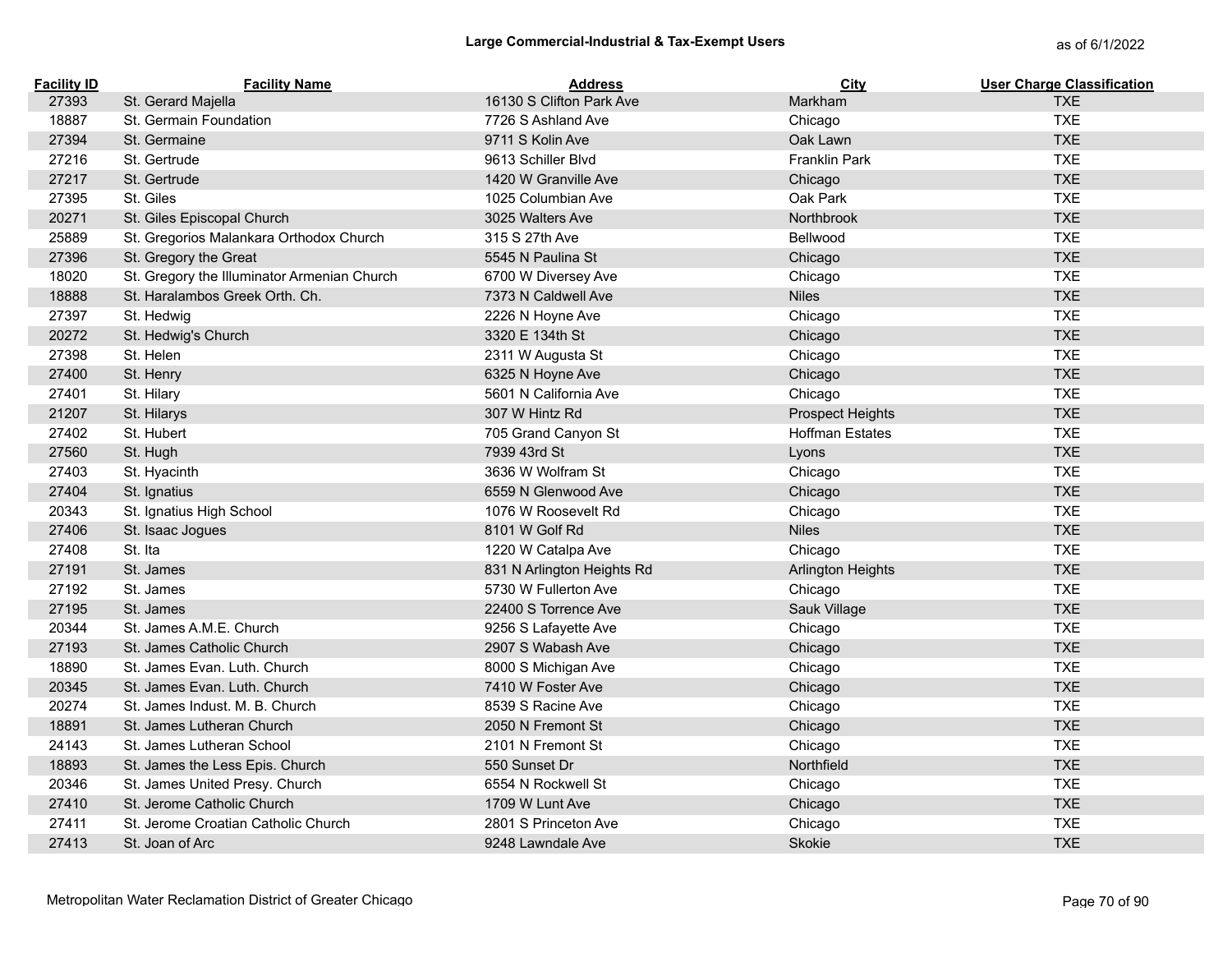| <b>Facility ID</b> | <b>Facility Name</b>                               | <b>Address</b>           | City                     | <b>User Charge Classification</b> |
|--------------------|----------------------------------------------------|--------------------------|--------------------------|-----------------------------------|
| 27414              | St. John                                           | 301 S Cottage Grove Ave  | Glenwood                 | <b>TXE</b>                        |
| 18894              | St. John Bap. Greek Orth. Ch.                      | 2350 Dempster St         | Des Plaines              | <b>TXE</b>                        |
| 27415              | St. John Berchmans                                 | 2519 W Logan Blvd        | Chicago                  | <b>TXE</b>                        |
| 27416              | St. John Bosco                                     | 2301 N McVicker Ave      | Chicago                  | <b>TXE</b>                        |
| 27417              | St. John Brebeuf                                   | 8307 N Harlem Ave        | <b>Niles</b>             | <b>TXE</b>                        |
| 18897              | St. John C.O.G.I.C.                                | 7657 S Cottage Grove Ave | Chicago                  | <b>TXE</b>                        |
| 27418              | St. John Cantius                                   | 825 N Carpenter St       | Chicago                  | <b>TXE</b>                        |
| 20196              | St. John Church - Baptist                          | 4821 S Michigan Ave      | Chicago                  | <b>TXE</b>                        |
| 27419              | St. John De La Salle                               | 10206 S Vernon Ave       | Chicago                  | <b>TXE</b>                        |
| 25567              | St. John Evangelist Missionary Baptist Church      | 1234 W 63rd St           | Chicago                  | <b>TXE</b>                        |
| 27420              | St. John Fisher                                    | 10234 S Washtenaw Ave    | Chicago                  | <b>TXE</b>                        |
| 18903              | St. John Lutheran Church                           | 1100 Linneman Rd         | <b>Mount Prospect</b>    | <b>TXE</b>                        |
| 18902              | St. John Lutheran School                           | 4231 W 183rd St          | Country Club Hills       | <b>TXE</b>                        |
| 26468              | St. John Missionary Baptist Church                 | 211 E 115th St           | Chicago                  | <b>TXE</b>                        |
| 27423              | St. John of the Cross                              | 708 51st St              | <b>Western Springs</b>   | <b>TXE</b>                        |
| 20352              | St. John Stone Friary of Aug. Fathers              | 1165 E 54th PI           | Chicago                  | <b>TXE</b>                        |
| 27424              | St. John the Baptist Catholic Church               | 15746 Union Ave          | Harvey                   | <b>TXE</b>                        |
| 25280              | St. John the Baptist Serbian Orthodox Ch           | 405 Englewood Ave        | Bellwood                 | <b>TXE</b>                        |
| 20276              | St. John the Divine Luth. Ch.                      | 10511 S Oakley Ave       | Chicago                  | <b>TXE</b>                        |
| 27425              | St. John the Evangelist                            | 502 Parkside Cir         | Streamwood               | <b>TXE</b>                        |
| 20277              | St. John United Church of Christ                   | 308 N Evergreen Ave      | <b>Arlington Heights</b> | <b>TXE</b>                        |
| 27426              | St. John Vianney                                   | 46 N Wolf Rd             | Northlake                | <b>TXE</b>                        |
| 20349              | St. John's Church of the East                      | 1421 W Lawrence Ave      | Chicago                  | <b>TXE</b>                        |
| 20278              | St. John's Episcopal Church & Parsonage            | 3857 N Kostner Ave       | Chicago                  | <b>TXE</b>                        |
| 18901              | St. John's Evangelical Lutheran Church &<br>School | 18215 Wentworth Ave      | Lansing                  | <b>TXE</b>                        |
| 17594              | St. John's Faith Church UCOC                       | 21302 Maple St           | Matteson                 | <b>TXE</b>                        |
| 18909              | St. John's Lutheran Church                         | 4939 W Montrose Ave      | Chicago                  | <b>TXE</b>                        |
| 18910              | St. John's Lutheran Church                         | 1235 Wilmette Ave        | Wilmette                 | <b>TXE</b>                        |
| 20351              | St. John's Polish Nation. Cath. Ch.                | 4555 S Kedzie Ave        | Chicago                  | <b>TXE</b>                        |
| 27427              | St. Josaphat                                       | 2301 N Southport Ave     | Chicago                  | <b>TXE</b>                        |
| 27196              | St. Joseph                                         | 1740 Lake Ave            | Wilmette                 | <b>TXE</b>                        |
| 27198              | St. Joseph                                         | 7240 W 57th St           | Summit                   | <b>TXE</b>                        |
| 27199              | St. Joseph                                         | 4821 S Hermitage Ave     | Chicago                  | <b>TXE</b>                        |
| 20280              | St. Joseph & St. Aidan Episcopal Church            | 2457 W Oak St            | <b>Blue Island</b>       | <b>TXE</b>                        |
| 26588              | St. Joseph High School                             | 10900 W Cermak Rd        | Westchester              | <b>TXE</b>                        |
| 20279              | St. Joseph Missionary Baptist Church               | 2901 W Monroe St         | Chicago                  | <b>TXE</b>                        |
| 27561              | St. Joseph Seminary                                | 1120 W Loyola Ave        | Chicago                  | <b>TXE</b>                        |
| 27428              | St. Joseph the Worker                              | 181 W Dundee Rd          | Wheeling                 | <b>TXE</b>                        |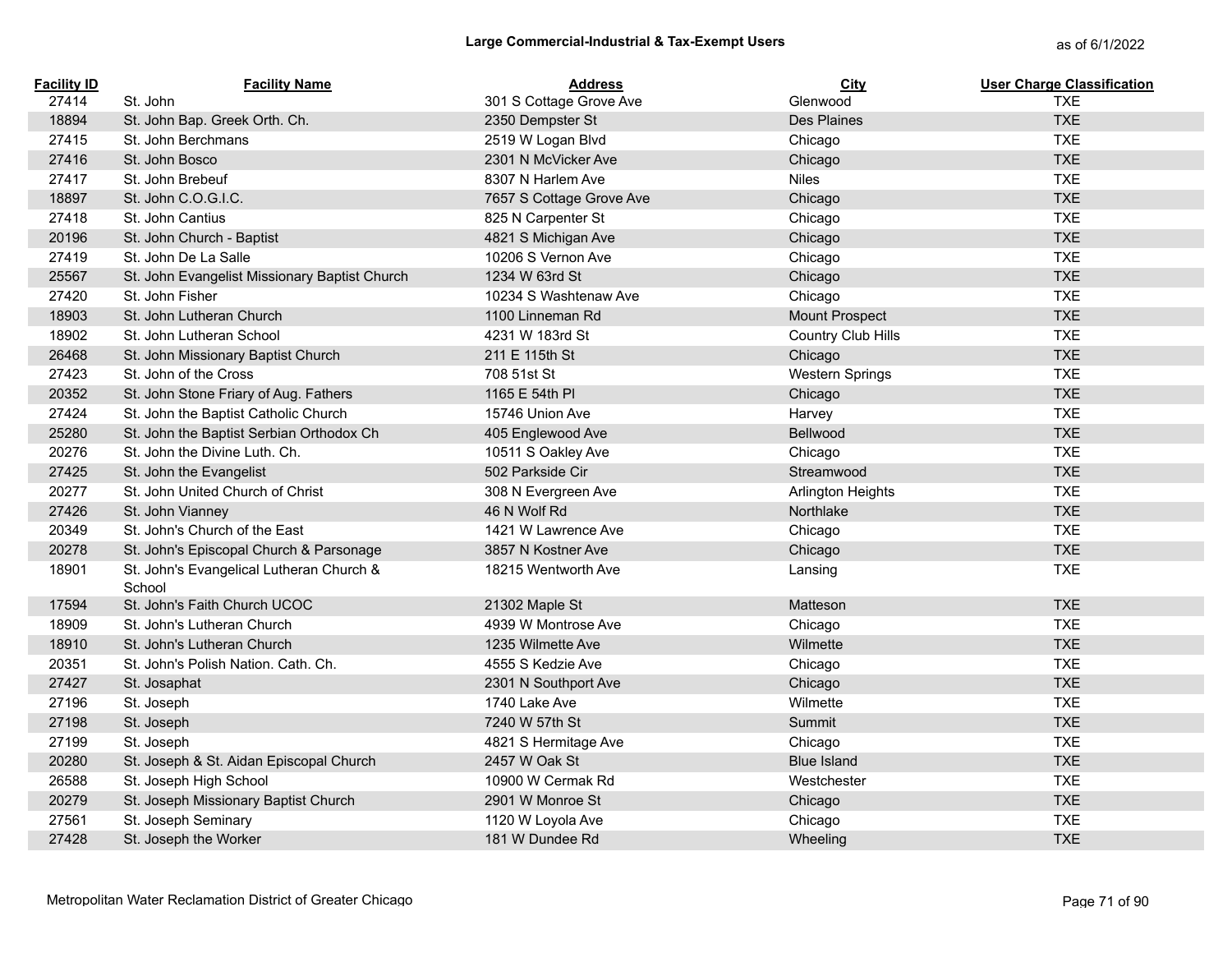| <b>Facility ID</b> | <b>Facility Name</b>                   | <b>Address</b>           | <b>City</b>           | <b>User Charge Classification</b> |
|--------------------|----------------------------------------|--------------------------|-----------------------|-----------------------------------|
| 20354              | St. Joseph Ukranian Catholic Church    | 5000 N Cumberland Ave    | Chicago               | <b>TXE</b>                        |
| 21801              | St. Joseph's Baptist Church            | 611 E Pershing Rd        | Chicago               | <b>TXE</b>                        |
| 27562              | St. Julian Eymard                      | 601 Biesterfield Rd      | Elk Grove Village     | <b>TXE</b>                        |
| 27430              | St. Juliana                            | 7200 N Osceola Ave       | Chicago               | <b>TXE</b>                        |
| 27431              | St. Julie Billiart                     | 7399 W 159th St          | <b>Tinley Park</b>    | <b>TXE</b>                        |
| 27316              | St. Katharine Drexel                   | 9047 S Harper Ave        | Chicago               | <b>TXE</b>                        |
| 27434              | St. Kilian                             | 8725 S May St            | Chicago               | <b>TXE</b>                        |
| 27435              | St. Ladislaus                          | 5345 W Roscoe St         | Chicago               | <b>TXE</b>                        |
| 27436              | St. Lambert Catholic Church            | 8148 Karlov Ave          | Skokie                | <b>TXE</b>                        |
| 20355              | St. Laurence High School               | 5556 W 77th St           | <b>Burbank</b>        | <b>TXE</b>                        |
| 18915              | St. Lawrence C.O.G.I.C.                | 7400 S St. Lawrence Ave  | Chicago               | <b>TXE</b>                        |
| 27437              | St. Lawrence O'Toole                   | 4101 St. Lawrence Ave    | Matteson              | <b>TXE</b>                        |
| 27438              | St. Leonard                            | 3322 S Clarence Ave      | Berwyn                | <b>TXE</b>                        |
| 27439              | St. Linus                              | 10300 S Lawler Ave       | Oak Lawn              | <b>TXE</b>                        |
| 27440              | St. Louis De Montfort                  | 8840 S Ridgeland Ave     | Oak Lawn              | <b>TXE</b>                        |
| 27441              | St. Louise De Marillac                 | 1125 Harrison St         | La Grange Park        | <b>TXE</b>                        |
| 27442              | St. Luke                               | 7600 Lake St             | <b>River Forest</b>   | <b>TXE</b>                        |
| 18916              | St. Luke Baptist Church                | 7262 S Coles Ave         | Chicago               | <b>TXE</b>                        |
| 19029              | St. Luke C.O.G. of the North. Kingd.   | 4021 S State St          | Chicago               | <b>TXE</b>                        |
| 18919              | St. Luke C.O.G.I.C.                    | 914 N Orleans St         | Chicago               | <b>TXE</b>                        |
| 20357              | St. Luke Evangelical Luth. Ch.         | 1500 W Belmont Ave       | Chicago               | <b>TXE</b>                        |
| 18917              | St. Luke M.B. Church                   | 3312 139th St            | <b>Robbins</b>        | <b>TXE</b>                        |
| 18918              | St. Luke M.B. Church                   | 4201 W Lake St           | Chicago               | <b>TXE</b>                        |
| 20356              | St. Luke's Pentecostal Church          | 8717 S State St          | Chicago               | <b>TXE</b>                        |
| 18920              | St. Luke's United C.O.C.               | 2914 W North Ave         | Chicago               | <b>TXE</b>                        |
| 20282              | St. Luke's United Church of Christ     | 9233 Shermer Rd          | <b>Morton Grove</b>   | <b>TXE</b>                        |
| 20360              | St. Luke, Evan Luth Church of-Par      | 3423 N Bosworth Ave      | Chicago               | <b>TXE</b>                        |
| 27563              | St. Malachy & Precious Blood           | 2248 W Washington Blvd   | Chicago               | <b>TXE</b>                        |
| 27444              | St. Marcelline                         | 820 S Springinsguth Rd   | Schaumburg            | <b>TXE</b>                        |
| 27445              | St. Margaret Mary                      | 2324 W Chase Ave         | Chicago               | <b>TXE</b>                        |
| 27446              | St. Margaret of Scotland               | 1244 W 99th St           | Chicago               | <b>TXE</b>                        |
| 18921              | St. Margaret's Episcopal Church        | 2555 E 73rd St           | Chicago               | <b>TXE</b>                        |
| 27448              | St. Mark                               | 1048 N Campbell Ave      | Chicago               | <b>TXE</b>                        |
| 19040              | St. Mark A.M.E. Zion Church            | 7358 S Cottage Grove Ave | Chicago               | <b>TXE</b>                        |
| 18924              | St. Mark Evangelical Lutheran Church & | 11007 S 76th Ave         | Worth                 | <b>TXE</b>                        |
|                    | Parsonage                              |                          |                       |                                   |
| 20366              | St. Mark Lutheran Church               | 200 S Wille St           | <b>Mount Prospect</b> | <b>TXE</b>                        |
| 18928              | St. Mark M.B. Church                   | 14618 Lincoln Ave        | Harvey                | <b>TXE</b>                        |
| 18926              | St. Mark United Methodist Church       | 8441 S St. Lawrence Ave  | Chicago               | <b>TXE</b>                        |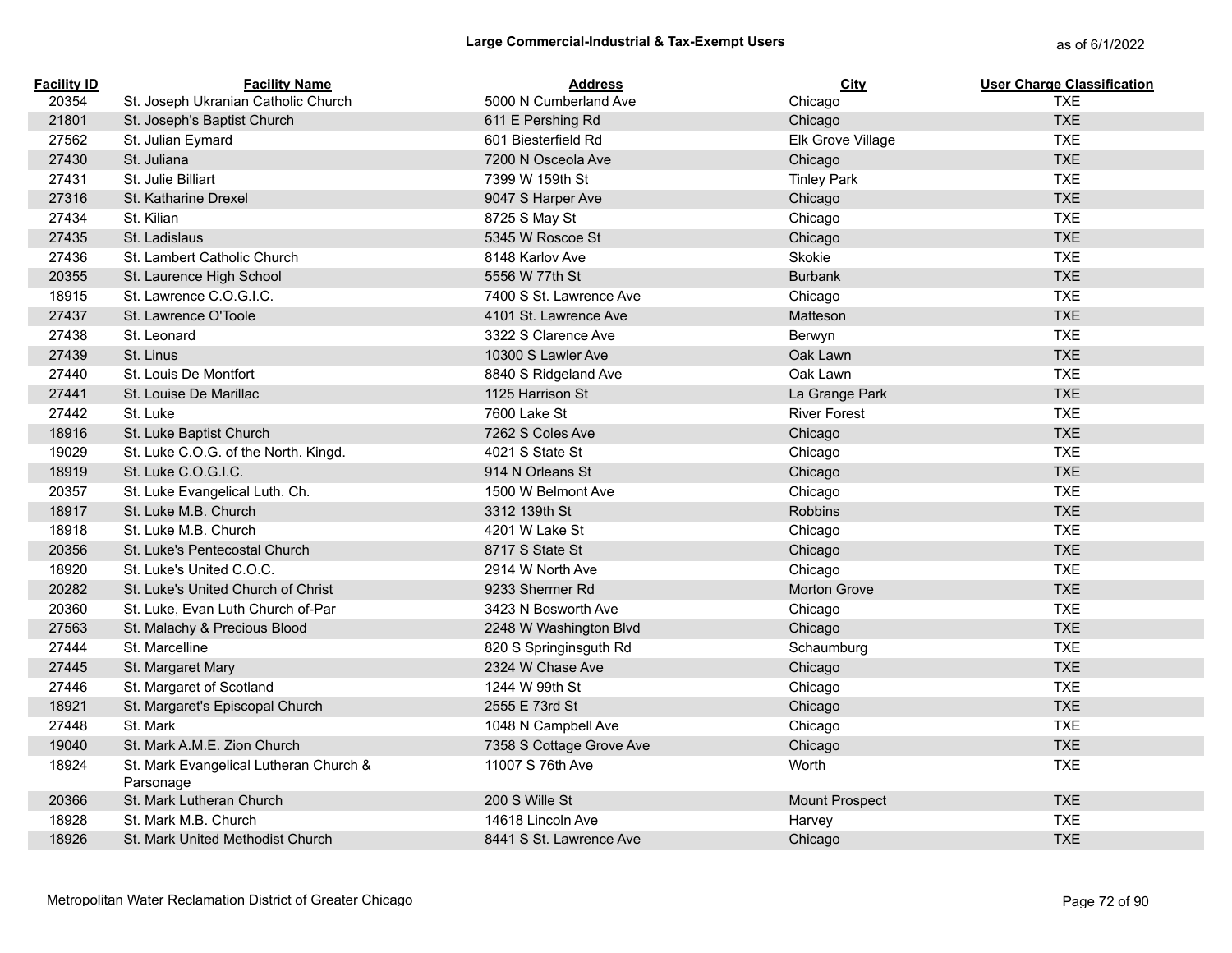| <b>Facility ID</b> | <b>Facility Name</b>                      | <b>Address</b>         | <b>City</b>          | <b>User Charge Classification</b> |
|--------------------|-------------------------------------------|------------------------|----------------------|-----------------------------------|
| 20284              | St. Mark's Evan. Luth. Church             | 655 E 88th St          | Chicago              | <b>TXE</b>                        |
| 18927              | St. Mark's Lutheran Church                | 22012 Torrence Ave     | Sauk Village         | <b>TXE</b>                        |
| 27449              | St. Martha                                | 8525 Georgiana Ave     | <b>Morton Grove</b>  | <b>TXE</b>                        |
| 27450              | St. Martin De Porres                      | 5112 W Washington Blvd | Chicago              | <b>TXE</b>                        |
| 18929              | St. Martin's Church of Christ             | 5650 S State St        | Chicago              | <b>TXE</b>                        |
| 16471              | St. Martin's Episcopal Church             | 5700 W Midway Park     | Chicago              | <b>TXE</b>                        |
| 27201              | St. Mary                                  | 800 Pearson St         | Des Plaines          | <b>TXE</b>                        |
| 27202              | St. Mary                                  | 1012 Lake St           | Evanston             | <b>TXE</b>                        |
| 27203              | St. Mary                                  | 105 Herrick Rd         | Riverside            | <b>TXE</b>                        |
| 27045              | St. Mary Antiochian Orthodox Church       | 6330 W 127th St        | Palos Heights        | <b>TXE</b>                        |
| 27452              | St. Mary of Celle Catholic Church         | 1428 Wesley Ave        | Berwyn               | <b>TXE</b>                        |
| 27453              | St. Mary of Czestochowa                   | 3010 S 48th Court      | Cicero               | <b>TXE</b>                        |
| 27454              | St. Mary of Perpetual Help                | 1039 W 32nd St         | Chicago              | <b>TXE</b>                        |
| 27455              | St. Mary of the Angels                    | 1850 N Hermitage Ave   | Chicago              | <b>TXE</b>                        |
| 27456              | St. Mary of the Lake                      | 4200 N Sheridan Rd     | Chicago              | <b>TXE</b>                        |
| 27457              | St. Mary of the Woods                     | 7033 N Moselle Ave     | Chicago              | <b>TXE</b>                        |
| 20371              | St. Mary's Episcopal Church               | 306 S Prospect Ave     | Park Ridge           | <b>TXE</b>                        |
| 26818              | St. Mary's Knanaya Catholic Parish        | 7800 Lyons St          | Morton Grove         | <b>TXE</b>                        |
| 18934              | St. Mary's M.B. Church                    | 1044 W 63rd St         | Chicago              | <b>TXE</b>                        |
| 26963              | St. Mary's Parish Church & School         | 10 N Buffalo Grove Rd  | <b>Buffalo Grove</b> | <b>TXE</b>                        |
| 18936              | St. Mary's Romanian Orth. Ch.             | 4225 N Central Ave     | Chicago              | <b>TXE</b>                        |
| 20998              | St. Mary's Seminary                       | 1400 Main St           | Lemont               | <b>TXE</b>                        |
| 27520              | St. Mary's Syro-Malankara Catholic Church | 1208 Ashland Ave       | Evanston             | <b>TXE</b>                        |
| 27459              | St. Mary, Star of the Sea                 | 6441 S Kilbourn Ave    | Chicago              | <b>TXE</b>                        |
| 27460              | St. Matthew                               | 1001 E Schaumburg Rd   | Schaumburg           | <b>TXE</b>                        |
| 20286              | St. Matthew Baptist Church                | 4511 S State St        | Chicago              | <b>TXE</b>                        |
| 18938              | St. Matthew Eva. Luth. Church             | 9200 N Milwaukee Ave   | <b>Niles</b>         | <b>TXE</b>                        |
| 20287              | St. Matthew Evan. Luth. Church            | 305 Lemont St          | Lemont               | <b>TXE</b>                        |
| 18940              | St. Matthew Lutheran Church               | 2108 W 21st St         | Chicago              | <b>TXE</b>                        |
| 20373              | St. Matthew-Gordon A.M.E. Zion            | 9448 S Eggleston Ave   | Chicago              | <b>TXE</b>                        |
| 20374              | St. Matthews U.M.C                        | 1000 N Orleans St      | Chicago              | <b>TXE</b>                        |
| 27461              | St. Matthias                              | 2310 W Ainslie St      | Chicago              | <b>TXE</b>                        |
| 27565              | St. Matthias Transfiguration School       | 4910 N Claremont Ave   | Chicago              | <b>TXE</b>                        |
| 27207              | St. Michael                               | 14327 Highland Ave     | <b>Orland Park</b>   | <b>TXE</b>                        |
| 18942              | St. Michael Catholic Church               | 12211 S Parnell Ave    | Chicago              | <b>TXE</b>                        |
| 20289              | St. Michael in Old Town                   | 1633 N Cleveland Ave   | Chicago              | <b>TXE</b>                        |
| 18943              | St. Michael M. B. Church                  | 4106 W Monroe St       | Chicago              | <b>TXE</b>                        |
| 27206              | St. Michael the Archangel                 | 8237 S South Shore Dr  | Chicago              | <b>TXE</b>                        |
| 27462              | St. Michael the Archangel                 | 4821 S Damen Ave       | Chicago              | <b>TXE</b>                        |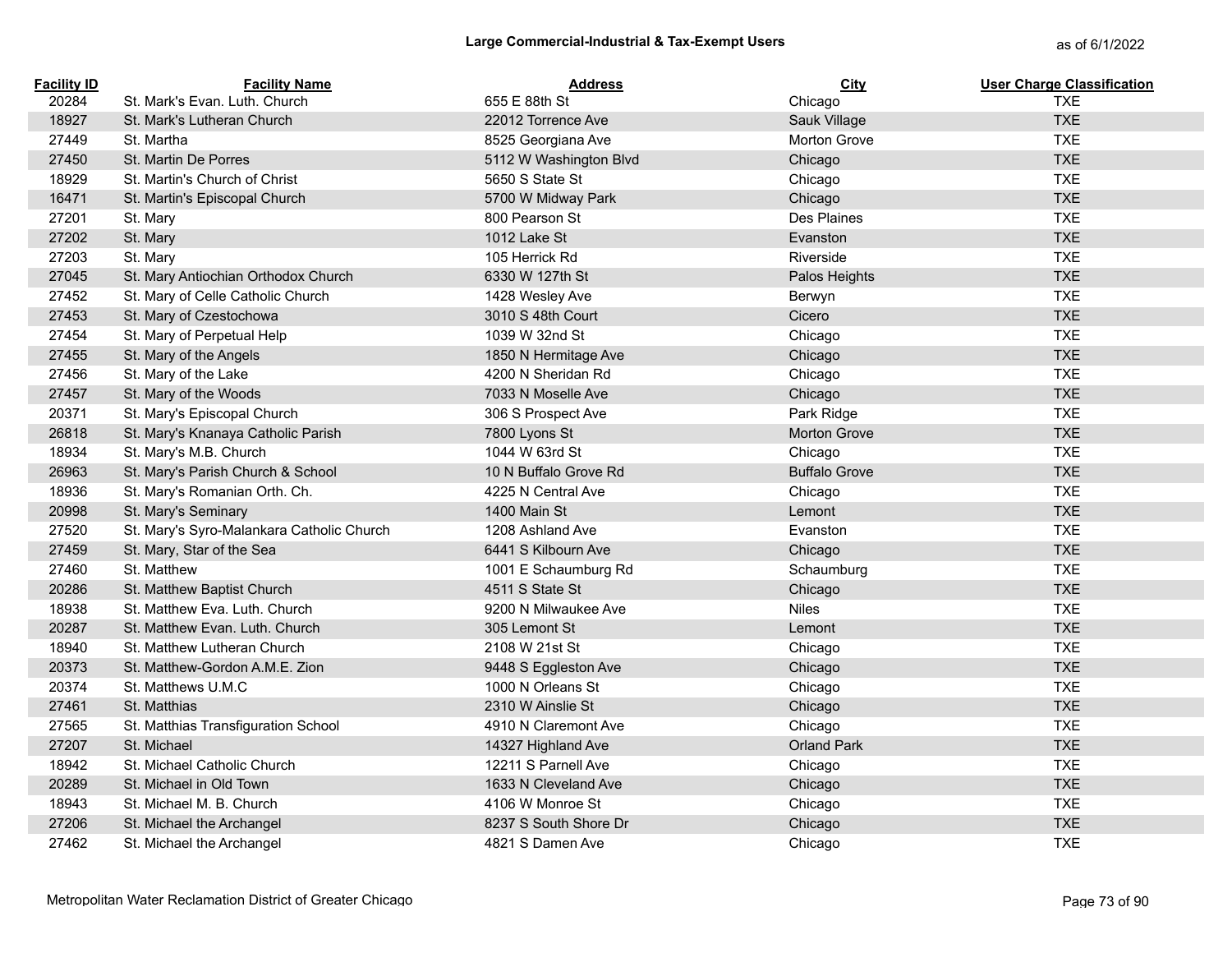| <b>Facility ID</b> | <b>Facility Name</b>                                  | <b>Address</b>          | City                  | <b>User Charge Classification</b> |
|--------------------|-------------------------------------------------------|-------------------------|-----------------------|-----------------------------------|
| 18944              | St. Michael's Orth. Cath. Church                      | 7313 Waukegan Rd        | <b>Niles</b>          | <b>TXE</b>                        |
| 27463              | St. Monica                                            | 5136 N Nottingham Ave   | Chicago               | <b>TXE</b>                        |
| 18946              | St. Nectarios Greek Orth. Church                      | 133 Roselle Rd          | Palatine              | <b>TXE</b>                        |
| 20290              | St. Nicholai United Church of Christ                  | 3000 N Kedzie Ave       | Chicago               | <b>TXE</b>                        |
| 27464              | St. Nicholas                                          | 810 Ridge Ave           | Evanston              | <b>TXE</b>                        |
| 20375              | St. Nicholas Albanian Orth. Ch.                       | 2701 N Narragansett Ave | Chicago               | <b>TXE</b>                        |
| 18947              | St. Nicholas Episcopal Church                         | 1072 Ridge Ave          | Elk Grove Village     | <b>TXE</b>                        |
| 27465              | St. Nicholas of Tolentine                             | 3721 W 62nd St          | Chicago               | <b>TXE</b>                        |
| 20291              | St. Nicholas Ukranian Cath. Church                    | 2238 W Rice St          | Chicago               | <b>TXE</b>                        |
| 27466              | St. Norbert                                           | 1801 Walters Ave        | Northbrook            | <b>TXE</b>                        |
| 27467              | St. Odilo                                             | 2300 East Ave           | Berwyn                | <b>TXE</b>                        |
| 18948              | St. Odisho Church                                     | 6201 N Pulaski Rd       | Chicago               | <b>TXE</b>                        |
| 27468              | St. Pancratius                                        | 4025 S Sacramento Ave   | Chicago               | <b>TXE</b>                        |
| 27469              | St. Pascal                                            | 3935 N Melvina Ave      | Chicago               | <b>TXE</b>                        |
| 27470              | St. Patricia                                          | 9000 S 86th Ave         | <b>Hickory Hills</b>  | <b>TXE</b>                        |
| 27471              | St. Patrick                                           | 200 E Illinois St       | Lemont                | <b>TXE</b>                        |
| 20377              | St. Patrick High School                               | 5900 W Belmont Ave      | Chicago               | <b>TXE</b>                        |
| 27566              | St. Paul                                              | 2127 W 22nd Pl          | Chicago               | <b>TXE</b>                        |
| 18950              | St. Paul A. M. E. Church                              | 4236 W Cermak Rd        | Chicago               | <b>TXE</b>                        |
| 18949              | St. Paul A.M.E. Church                                | 336 Washington Ave      | Glencoe               | <b>TXE</b>                        |
| 20378              | St. Paul A.M.E. Church                                | 8911 S Mackinaw Ave     | Chicago               | <b>TXE</b>                        |
| 21000              | St. Paul C M E Church                                 | 4644 S Dearborn St      | Chicago               | <b>TXE</b>                        |
| 18951              | St. Paul C.O.G.I.C.                                   | 4526 S Wabash Ave       | Chicago               | <b>TXE</b>                        |
| 27473              | St. Paul Chong Ha Sang Korean Catholic<br>Mission     | 675 Dursey Ln           | Des Plaines           | <b>TXE</b>                        |
| 28035              | St. Paul Coptic Orthodox Mission Church of<br>Chicago | 2500-08 N Talman Ave    | Chicago               | <b>TXE</b>                        |
| 20398              | St. Paul Luth. Church & Sch.                          | 1025 Lake St            | <b>Melrose Park</b>   | <b>TXE</b>                        |
| 20383              | St. Paul Lutheran Church                              | 100 S School St         | Mount Prospect        | <b>TXE</b>                        |
| 25779              | St. Paul Lutheran Church                              | 6 S School St           | Mount Prospect        | <b>TXE</b>                        |
| 20393              | St. Paul Lutheran Church & Christian Day<br>School    | 5650 N Canfield Rd      | Chicago               | <b>TXE</b>                        |
| 18952              | St. Paul Lutheran Church & School                     | 7619 S Dorchester Ave   | Chicago               | <b>TXE</b>                        |
| 20296              | St. Paul Lutheran Church & School                     | 4660 W 94th St          | Oak Lawn              | <b>TXE</b>                        |
| 20297              | St. Paul Lutheran Church & School                     | 5201 Galitz St          | Skokie                | <b>TXE</b>                        |
| 20381              | St. Paul Lutheran Church-Sch.                         | 18 S School St          | <b>Mount Prospect</b> | <b>TXE</b>                        |
| 18954              | St. Paul M.B. Church                                  | 6954 S Union Ave        | Chicago               | <b>TXE</b>                        |
| 27474              | St. Paul of the Cross                                 | 150 S Northwest Hwy     | Park Ridge            | <b>TXE</b>                        |
| 20389              | St. Paul United Church of Christ                      | 144 E Palatine Rd       | Palatine              | <b>TXE</b>                        |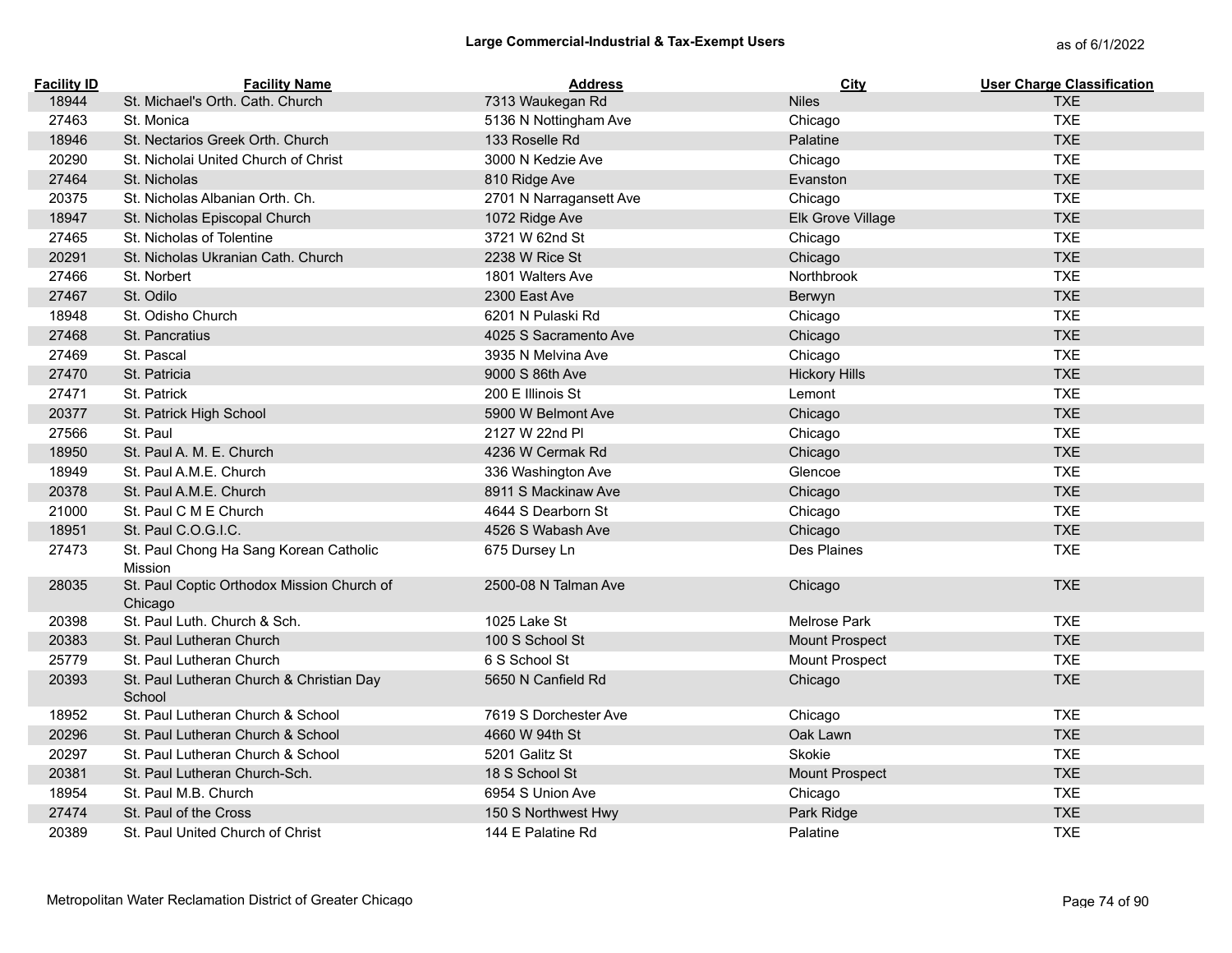| <b>Facility ID</b> | <b>Facility Name</b>                                                | Address               | <b>City</b>              | <b>User Charge Classification</b> |
|--------------------|---------------------------------------------------------------------|-----------------------|--------------------------|-----------------------------------|
| 20298              | St. Paul's Church by the Lake                                       | 7100 N Ashland Ave    | Chicago                  | <b>TXE</b>                        |
| 20392              | St. Paul's Episcopal Church                                         | 60 Akenside Rd        | Riverside                | <b>TXE</b>                        |
| 20380              | St. Paul's Evan. Luth. Church                                       | 6201 W Vollmer Rd     | Matteson                 | <b>TXE</b>                        |
| 20395              | St. Paul's Evangelical Lutheran Church &<br>School                  | 9045 Grant Ave        | <b>Brookfield</b>        | <b>TXE</b>                        |
| 20387              | St. Paul's Union Church Soc.-Pars.                                  | 9357 S Winchester Ave | Chicago                  | <b>TXE</b>                        |
| 20388              | St. Paul's Union Church Society                                     | 1960 W 94th St        | Chicago                  | <b>TXE</b>                        |
| 20399              | St. Paul's United Church of Christ                                  | 3342 Calwagner St     | <b>Franklin Park</b>     | <b>TXE</b>                        |
| 20397              | St. Pauls Lutheran Church                                           | 1004 Greenwood St     | Evanston                 | <b>TXE</b>                        |
| 20391              | St. Pauls United Church of Christ                                   | 2335 N Orchard St     | Chicago                  | <b>TXE</b>                        |
| 27208              | St. Peter                                                           | 8100 Niles Center Rd  | Skokie                   | <b>TXE</b>                        |
| 27209              | St. Peter                                                           | 110 W Madison St      | Chicago                  | <b>TXE</b>                        |
| 27573              | St. Peter Canisius School Building-Concept<br><b>Charter School</b> | 5035 W North Ave      | Chicago                  | <b>TXE</b>                        |
| 27475              | St. Peter Claver Mission                                            | 14139 S Claire Blvd   | <b>Robbins</b>           | <b>TXE</b>                        |
| 27476              | St. Peter Damian                                                    | 309 E North Ave       | <b>Bartlett</b>          | <b>TXE</b>                        |
| 18958              | St. Peter Lutheran Church                                           | 111 W Olive St        | <b>Arlington Heights</b> | <b>TXE</b>                        |
| 20301              | St. Peter Lutheran Church                                           | 8550 S Kedvale Ave    | Chicago                  | <b>TXE</b>                        |
| 20302              | St. Peter Lutheran Church & School                                  | 202 E Schaumburg Rd   | Schaumburg               | <b>TXE</b>                        |
| 20991              | St. Peter Word Church                                               | 6359 S Eberhart Ave   | Chicago                  | <b>TXE</b>                        |
| 18963              | St. Peter's Episcopal Church                                        | 617 W Belmont Ave     | Chicago                  | <b>TXE</b>                        |
| 18961              | St. Peter's M.B. Church                                             | 815 N Cicero Ave      | Chicago                  | <b>TXE</b>                        |
| 18962              | St. Peter's Rock M.B. Church                                        | 7640 S Halsted St     | Chicago                  | <b>TXE</b>                        |
| 20403              | St. Peter's United Church of Christ                                 | 8013 Laramie Ave      | Skokie                   | <b>TXE</b>                        |
| 27477              | St. Philip Neri                                                     | 2132 E 72nd St        | Chicago                  | <b>TXE</b>                        |
| 27478              | St. Philip the Apostle                                              | 1962 Old Willow Rd    | Northfield               | <b>TXE</b>                        |
| 18966              | St. Philip's Lutheran Church                                        | 6232 S Eberhart Ave   | Chicago                  | <b>TXE</b>                        |
| 20406              | St. Philips Episcopal Church                                        | 342 E Wood St         | Palatine                 | <b>TXE</b>                        |
| 27479              | St. Philomena                                                       | 1926 N Kedvale Ave    | Chicago                  | <b>TXE</b>                        |
| 27567              | St. Pius V                                                          | 1919 S Ashland Ave    | Chicago                  | <b>TXE</b>                        |
| 27480              | St. Pius X                                                          | 6801 W 43rd St        | Stickney                 | <b>TXE</b>                        |
| 27481              | St. Priscilla                                                       | 6949 W Addison St     | Chicago                  | <b>TXE</b>                        |
| 27568              | St. Procopius                                                       | 1641 S Allport St     | Chicago                  | <b>TXE</b>                        |
| 27482              | St. Raymond De Penafort                                             | 301 S I-Oka Ave       | Mount Prospect           | <b>TXE</b>                        |
| 27483              | St. Rene Goupil                                                     | 6949 W 63rd PI        | Chicago                  | <b>TXE</b>                        |
| 27484              | St. Richard                                                         | 5000 S Kostner Ave    | Chicago                  | <b>TXE</b>                        |
| 20408              | St. Richards Episcopal Church                                       | 5101 W Devon Ave      | Chicago                  | <b>TXE</b>                        |
| 27485              | St. Rita of Cascia                                                  | 6243 S Fairfield Ave  | Chicago                  | <b>TXE</b>                        |
| 27486              | St. Robert Bellarmine                                               | 4646 N Austin Ave     | Chicago                  | <b>TXE</b>                        |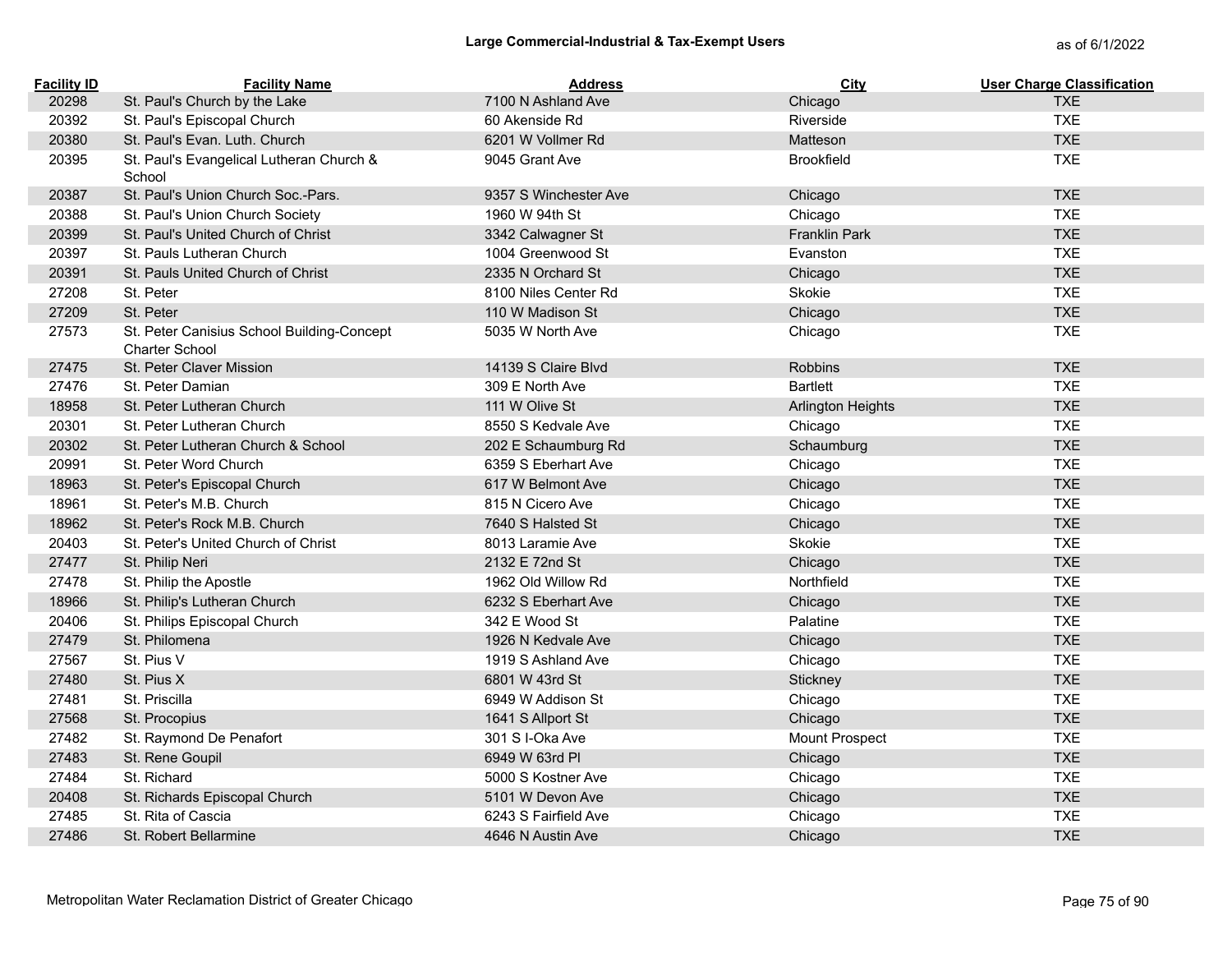| <b>Facility ID</b> | <b>Facility Name</b>                              | <b>Address</b>        | <b>City</b>              | <b>User Charge Classification</b> |
|--------------------|---------------------------------------------------|-----------------------|--------------------------|-----------------------------------|
| 27487              | St. Roman                                         | 2311 S Washtenaw Ave  | Chicago                  | <b>TXE</b>                        |
| 27488              | St. Rosalie                                       | 4401 N Oak Park Ave   | Harwood Heights          | <b>TXE</b>                        |
| 27489              | St. Sabina                                        | 1210 W 78th PI        | Chicago                  | <b>TXE</b>                        |
| 20409              | St. Samuel Temple COGIC                           | 8749 S State St       | Chicago                  | <b>TXE</b>                        |
| 20410              | St. Scholastica Academy                           | 7416 N Ridge Blvd     | Chicago                  | <b>TXE</b>                        |
| 19136              | St. Simeon Mirotochivi Serbian Orthodox<br>Church | 3737 E 114th St       | Chicago                  | <b>TXE</b>                        |
| 27491              | St. Simon the Apostle                             | 5157 S California Ave | Chicago                  | <b>TXE</b>                        |
| 20306              | St. Simon's Episcopal Church                      | 717 Kirchoff Rd       | <b>Arlington Heights</b> | <b>TXE</b>                        |
| 20307              | St. Spyridon Greek Orth. Church                   | 12307 Ridgeland Ave   | Palos Heights            | <b>TXE</b>                        |
| 27210              | St. Stanislaus Bishop and Martyr                  | 2310 N Lorel Ave      | Chicago                  | <b>TXE</b>                        |
| 27211              | St. Stanislaus Bishop and Martyr                  | 14410 S McKinley Ave  | Posen                    | <b>TXE</b>                        |
| 27492              | St. Stanislaus Kostka                             | 1225 N Noble St       | Chicago                  | <b>TXE</b>                        |
| 27493              | St. Stephen King of Hungary                       | 2015 W Augusta Blvd   | Chicago                  | <b>TXE</b>                        |
| 20308              | St. Stephen Lutheran Church                       | 14700 S Kildare Ave   | Midlothian               | <b>TXE</b>                        |
| 27494              | St. Stephen Protomartyr                           | 1280 Prospect Ave     | Des Plaines              | <b>TXE</b>                        |
| 18973              | St. Stephen's Evan. Luth. Ch.                     | 8500 S Maryland Ave   | Chicago                  | <b>TXE</b>                        |
| 18975              | St. Stephen's Lutheran Church                     | 910 W 65th St         | Chicago                  | <b>TXE</b>                        |
| 27495              | St. Stephen, Deacon and Martyr                    | 17500 S 84th Ave      | <b>Tinley Park</b>       | <b>TXE</b>                        |
| 18978              | St. Steven of Decani Serbian Ch.                  | 3543 W Leland Ave     | Chicago                  | <b>TXE</b>                        |
| 27496              | St. Sylvester                                     | 2157 N Humboldt Blvd  | Chicago                  | <b>TXE</b>                        |
| 27497              | St. Symphorosa                                    | 6135 S Austin Ave     | Chicago                  | <b>TXE</b>                        |
| 27499              | St. Teresa of Avila                               | 1033 W Armitage Ave   | Chicago                  | <b>TXE</b>                        |
| 27500              | St. Terrence                                      | 4350 W 119th PI       | Alsip                    | <b>TXE</b>                        |
| 27503              | St. Theresa                                       | 465 N Benton St       | Palatine                 | <b>TXE</b>                        |
| 27504              | St. Therese Chinese Catholic Church               | 218 W Alexander St    | Chicago                  | <b>TXE</b>                        |
| 27505              | St. Thomas Becket                                 | 1321 Burning Bush Ln  | <b>Mount Prospect</b>    | <b>TXE</b>                        |
| 21010              | St. Thomas Epis. Church                           | 3801 S Wabash Ave     | Chicago                  | <b>TXE</b>                        |
| 20413              | St. Thomas Lutheran Church                        | 8000 S Jeffrey Blvd   | Chicago                  | <b>TXE</b>                        |
| 27506              | St. Thomas More                                   | 2825 W 81st St        | Chicago                  | <b>TXE</b>                        |
| 27507              | St. Thomas of Canterbury                          | 4827 N Kenmore Ave    | Chicago                  | <b>TXE</b>                        |
| 27508              | St. Thomas of Villanova                           | 1201 E Anderson Dr    | Palatine                 | <b>TXE</b>                        |
| 27509              | St. Timothy                                       | 6330 N Washtenaw Ave  | Chicago                  | <b>TXE</b>                        |
| 20309              | St. Timothy Evangelical Lutheran Church           | 2101 N Kildare Ave    | Chicago                  | <b>TXE</b>                        |
| 18979              | St. Timothy House of Prayer                       | 3440 W Greenshaw St   | Chicago                  | <b>TXE</b>                        |
| 20311              | St. Timothy's Lutheran Church                     | 9000 Kildare Ave      | Skokie                   | <b>TXE</b>                        |
| 27510              | St. Turibius                                      | 5646 S Karlov Ave     | Chicago                  | <b>TXE</b>                        |
| 27511              | St. Viator                                        | 4170 W Addison St     | Chicago                  | <b>TXE</b>                        |
| 20415              | St. Viator High School                            | 1213 E Oakton St      | <b>Arlington Heights</b> | <b>TXE</b>                        |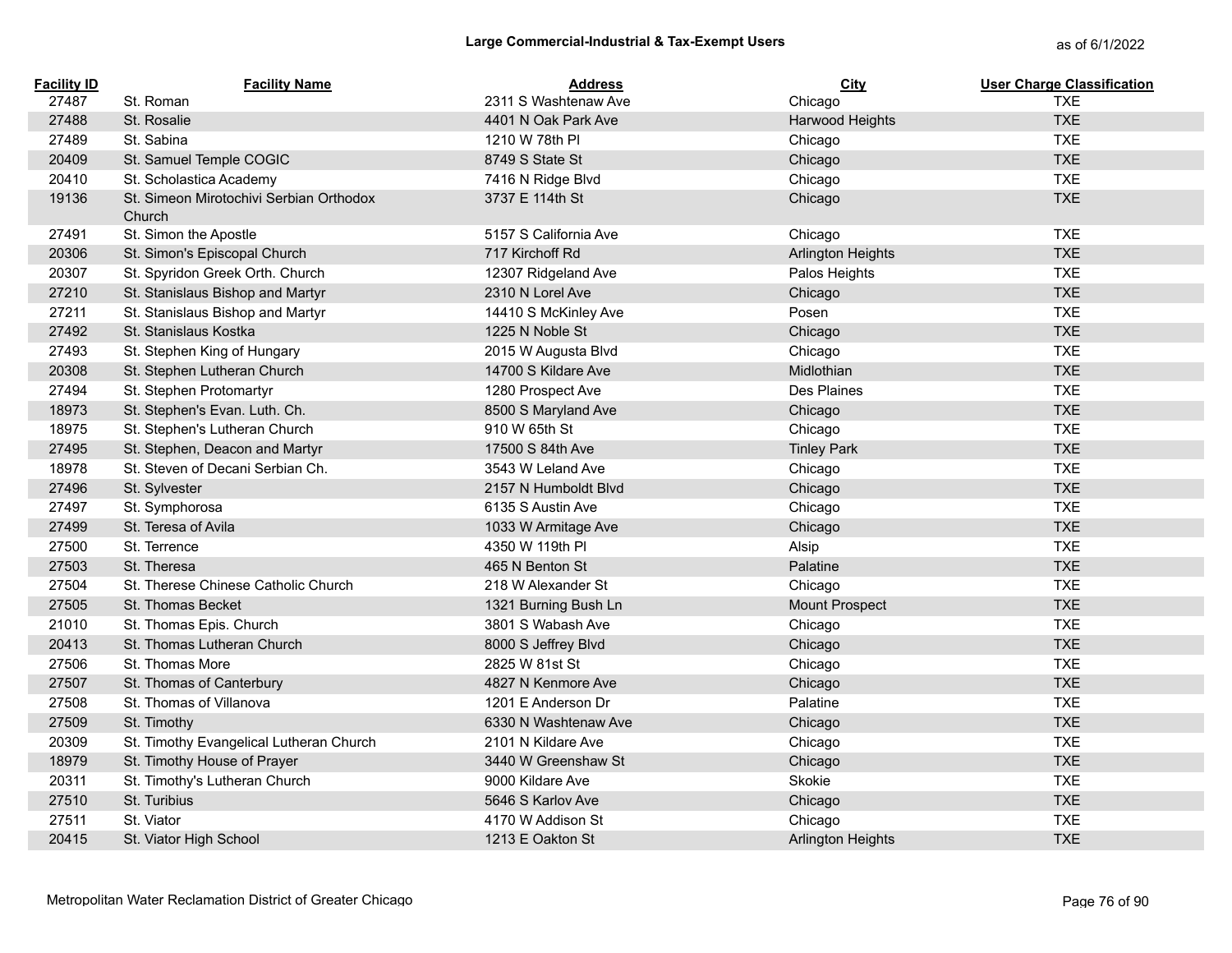| <b>Facility ID</b> | <b>Facility Name</b>                              | <b>Address</b>        | City                   | <b>User Charge Classification</b> |
|--------------------|---------------------------------------------------|-----------------------|------------------------|-----------------------------------|
| 27512              | St. Victor                                        | 553 Hirsch Ave        | <b>Calumet City</b>    | <b>TXE</b>                        |
| 27513              | <b>St. Vincent Center</b>                         | 721 N LaSalle St      | Chicago                | <b>TXE</b>                        |
| 27569              | St. Vincent De Paul                               | 1010 W Webster Ave    | Chicago                | <b>TXE</b>                        |
| 27514              | St. Vincent Ferrer                                | 1530 Jackson Ave      | <b>River Forest</b>    | <b>TXE</b>                        |
| 22494              | St. Volodymyr & Olha Ukr. Ch.                     | 2245 W Superior St    | Chicago                | <b>TXE</b>                        |
| 20416              | St. Volodymyr Ukr. Orth. Church                   | 2250 W Cortez St      | Chicago                | <b>TXE</b>                        |
| 27515              | St. Walter                                        | 11722 S Oakley Ave    | Chicago                | <b>TXE</b>                        |
| 27516              | St. Wenceslaus                                    | 3400 N Monticello Ave | Chicago                | <b>TXE</b>                        |
| 27517              | St. William                                       | 2558 N Sayre Ave      | Chicago                | <b>TXE</b>                        |
| 26861              | St. Xavier University                             | 10435 S Spaulding Ave | Chicago                | <b>TXE</b>                        |
| 27519              | St. Zachary                                       | 567 W Algonquin Rd    | Des Plaines            | <b>TXE</b>                        |
| 26008              | Stampede Meat, Inc.                               | 7351 S 78th Ave       | <b>Bridgeview</b>      | LCIU                              |
| 27879              | <b>Starting Point Community Church</b>            | 4851 W Wrightwood Ave | Chicago                | <b>TXE</b>                        |
| 16541              | <b>State Road Baptist Temple</b>                  | 8310 State Rd         | <b>Burbank</b>         | <b>TXE</b>                        |
| 24847              | <b>Sterling Plating</b>                           | 4629 N Ronald St      | Harwood Heights        | LCIU                              |
| 26978              | Stone Church                                      | 10737 W Orland Pkwy   | <b>Orland Park</b>     | <b>TXE</b>                        |
| 18982              | Stone Temple Baptist Church                       | 3622 W Douglas Blvd   | Chicago                | <b>TXE</b>                        |
| 18984              | Stone Temple Church of God In Christ              | 5700 S Racine Ave     | Chicago                | <b>TXE</b>                        |
| 16814              | Stony Island Church of Christ                     | 1600 E 84th St        | Chicago                | <b>TXE</b>                        |
| 27899              | Storehouse Church                                 | 5701 W Montrose Ave   | Chicago                | <b>TXE</b>                        |
| 18987              | Stratford Christian Center Church                 | 9152 S Ashland Ave    | Chicago                | <b>TXE</b>                        |
| 18955              | Sts Peter & Paul Lutheran Ch                      | 13153 Greenwood Ave   | <b>Blue Island</b>     | <b>TXE</b>                        |
| 18990              | Sts. Constantine & Helen Greek Orthodox<br>Church | 11025 S Roberts Rd    | Palos Hills            | <b>TXE</b>                        |
| 19141              | Sts. Cyril & Methodius Pol NC Church              | 5744 W Diversey Ave   | Chicago                | <b>TXE</b>                        |
| 19030              | Sts. Joachim & Ann Armenian Apos. Church          | 12600 S Ridgeland Ave | Palos Heights          | <b>TXE</b>                        |
| 20400              | Sts. Peter & Paul Ev. Luth. Ch.                   | 250 Woodside Rd       | Riverside              | <b>TXE</b>                        |
| 18991              | Sts. Peter & Paul Greek Orth Church               | 1401 Wagner Rd        | Glenview               | <b>TXE</b>                        |
| 18956              | Sts. Peter & Paul Ukr. Orth. Ch.                  | 8410 W 131st St       | Palos Park             | <b>TXE</b>                        |
| 22499              | Sts. Volodymyr & Olha Ukranian                    | 2247 W Chicago Ave    | Chicago                | <b>TXE</b>                        |
| 20977              | <b>Success Church Ministries</b>                  | 15021 Page Ave        | Harvey                 | <b>TXE</b>                        |
| 27640              | Suffah Educational Guidance, NFP                  | 8201 Karlov Ave       | Skokie                 | <b>TXE</b>                        |
| 20453              | Summit Bible Church                               | 7400 W 55th PI        | Summit                 | <b>TXE</b>                        |
| 20454              | Summit Bible Church-Pars.                         | 7332 W 55th PI        | Summit                 | <b>TXE</b>                        |
| 16773              | Summit View Christian Church                      | 695 Illinois Blvd     | <b>Hoffman Estates</b> | <b>TXE</b>                        |
| 20459              | Sun Rise Baptist Church                           | 351 S Kilbourn Ave    | Chicago                | <b>TXE</b>                        |
| 18993              | Sunny Mt. Zion M.B. Church                        | 4855 W Homer St       | Chicago                | <b>TXE</b>                        |
| 25279              | <b>Sunrise Electronics</b>                        | 130 Martin Ln         | Elk Grove Village      | LCIU                              |
| 26962              | Sunrise Lake Outdoor Education Center             | 7N749 Route 59 Rd     | <b>Bartlett</b>        | <b>TXE</b>                        |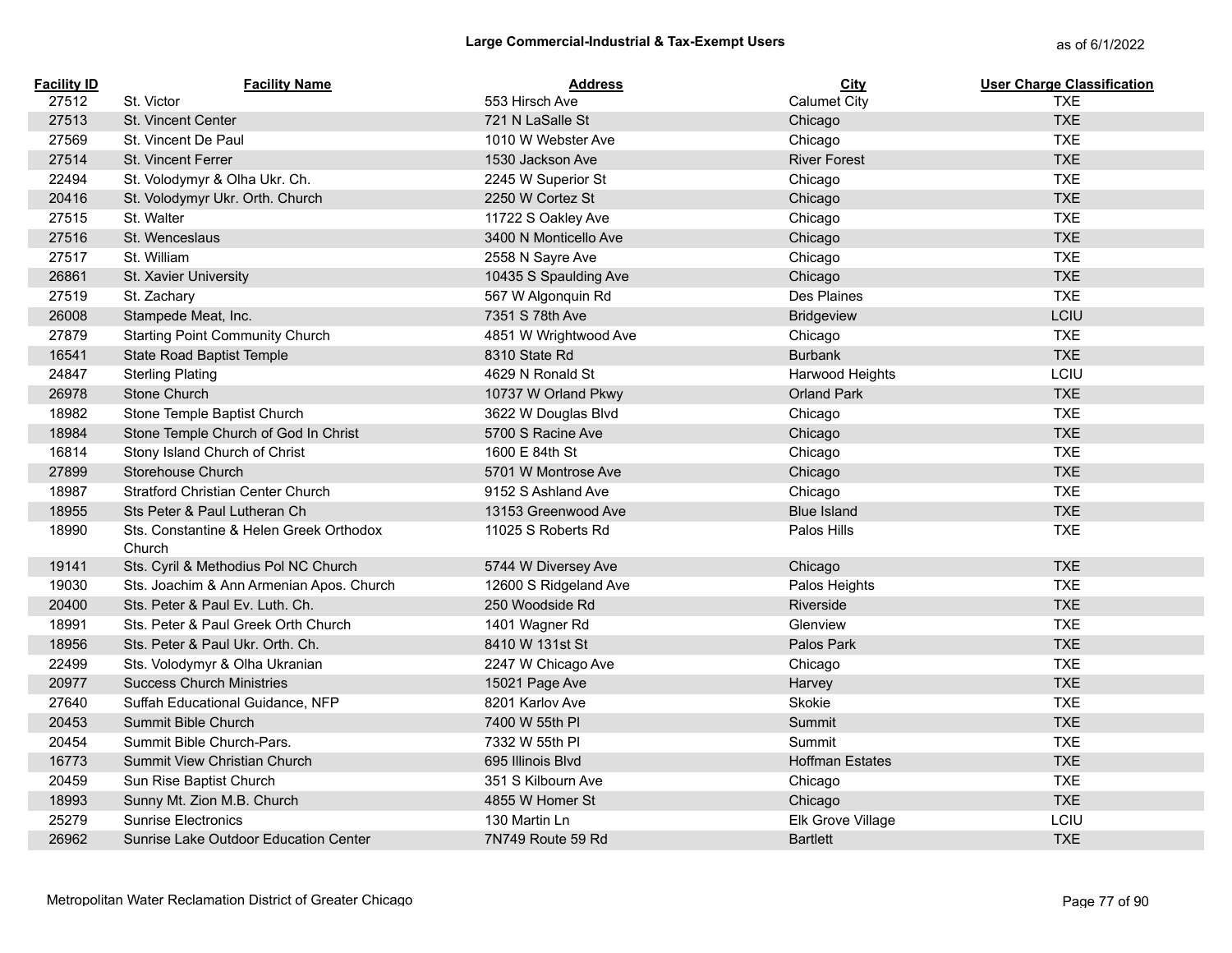| <b>Facility ID</b> | <b>Facility Name</b>                             | <b>Address</b>           | City                 | <b>User Charge Classification</b> |
|--------------------|--------------------------------------------------|--------------------------|----------------------|-----------------------------------|
| 18995              | Sunrise M.B. Church                              | 6159 S Aberdeen St       | Chicago              | <b>TXE</b>                        |
| 30974              | Superior West Laundry LLC                        | 920 S Campbell Ave       | Chicago              | LCIU                              |
| 18997              | Sure-Way MB Church                               | 12000 S Halsted St       | Chicago              | <b>TXE</b>                        |
| 27991              | Sureway Group, Inc., The                         | 2959 Hart Court          | <b>Franklin Park</b> | LCIU                              |
| 26624              | Sweet Holy Spirit MB Church                      | 8621 S South Chicago Ave | Chicago              | <b>TXE</b>                        |
| 25770              | Sweetener Supply Corporation                     | 9501 W Southview Ave     | <b>Brookfield</b>    | LCIU                              |
| 25349              | Swissotel Hotel                                  | 323 E Wacker Dr          | Chicago              | LCIU                              |
| 10847              | Switchcraft Inc                                  | 5555 N Elston Ave        | Chicago              | LCIU                              |
| 27630              | Symphony of Evanston                             | 820 Foster St            | Evanston             | LCIU                              |
| 18335              | Symphony of Morgan Park                          | 10935 S Halsted St       | Chicago              | LCIU                              |
| 30987              | Synergy Flavors Innova LLC                       | 1437 W 37th St           | Chicago              | LCIU                              |
| 23963              | T.A.C. Inc.                                      | 7739 W 59th St           | Summit               | LCIU                              |
| 24828              | T.A.C. Inc.                                      | 7745 W 59th St           | Summit               | LCIU                              |
| 19002              | Tabernacle Bapt Ch                               | 4130 S Indiana Ave       | Chicago              | <b>TXE</b>                        |
| 24640              | Tabernacle of Love Deliverance Church            | 7122 S South Chicago Ave | Chicago              | <b>TXE</b>                        |
| 19003              | Tabor Evangelical Lutheran Church &<br>Parsonage | 7956 S Escanaba St       | Chicago              | <b>TXE</b>                        |
| 20476              | Tabor Lutheran Church                            | 3544 W Sunnyside Ave     | Chicago              | <b>TXE</b>                        |
| 27795              | Talerico Martin Baking Co.                       | 7224 West 60th St        | Summit               | LCIU                              |
| 25489              | Tampico Beverages, Inc.                          | 2425 W Barry Ave         | Chicago              | LCIU                              |
| 26633              | Tapestry Fellowship at Independence Park         | 3824 W Irving Park Rd    | Chicago              | <b>TXE</b>                        |
| 26982              | Taylor Prepared Foods, Inc.                      | 200 N Artesian Ave       | Chicago              | LCIU                              |
| 27986              | Techevon, LLC                                    | 4142 W Lake St           | Chicago              | LCIU                              |
| 20483              | Telshe Yeshiva College, Drake                    | 5104 N Drake Ave         | Chicago              | <b>TXE</b>                        |
| 20484              | Telshe Yeshiva College, Foster                   | 3535 W Foster Ave        | Chicago              | <b>TXE</b>                        |
| 10954              | <b>Tempel Steel Company</b>                      | 5500 N Wolcott Ave       | Chicago              | LCIU                              |
| 20491              | Temple Beth Israel                               | 3601 Dempster St         | Skokie               | <b>TXE</b>                        |
| 27758              | Temple Beth-El                                   | 3610 Dundee Rd           | Northbrook           | <b>TXE</b>                        |
| 20492              | Temple Jeremiah                                  | 937 Happ Rd              | <b>Northfield</b>    | <b>TXE</b>                        |
| 20494              | Temple of Brotherly Love                         | 1843 E 77th St           | Chicago              | <b>TXE</b>                        |
| 25175              | Temple of God Shalom                             | 1400 N Ridgeway Ave      | Chicago              | <b>TXE</b>                        |
| 19005              | Temple of Spiritual Truth                        | 5109 W Chicago Ave       | Chicago              | <b>TXE</b>                        |
| 20496              | Temple Sholom                                    | 3480 N Lake Shore Dr     | Chicago              | <b>TXE</b>                        |
| 26312              | Templo el Sendero de Verdad                      | 4844 W Oakdale Ave       | Chicago              | <b>TXE</b>                        |
| 25493              | Templo Manatial De Vida                          | 7406 W 80th St           | Bridgeview           | <b>TXE</b>                        |
| 19152              | Ten-Thirty South Wacker                          | 10-30 S Wacker Dr        | Chicago              | LCIU                              |
| 27911              | <b>Test Facility</b>                             | 123 N Turducken St       | Chicken              | <b>TXE</b>                        |
| 19014              | Third Bapt Church of God                         | 1551 W 95th St           | Chicago              | <b>TXE</b>                        |
| 18003              | <b>Third Unitarian Church</b>                    | 301 N Mayfield Ave       | Chicago              | <b>TXE</b>                        |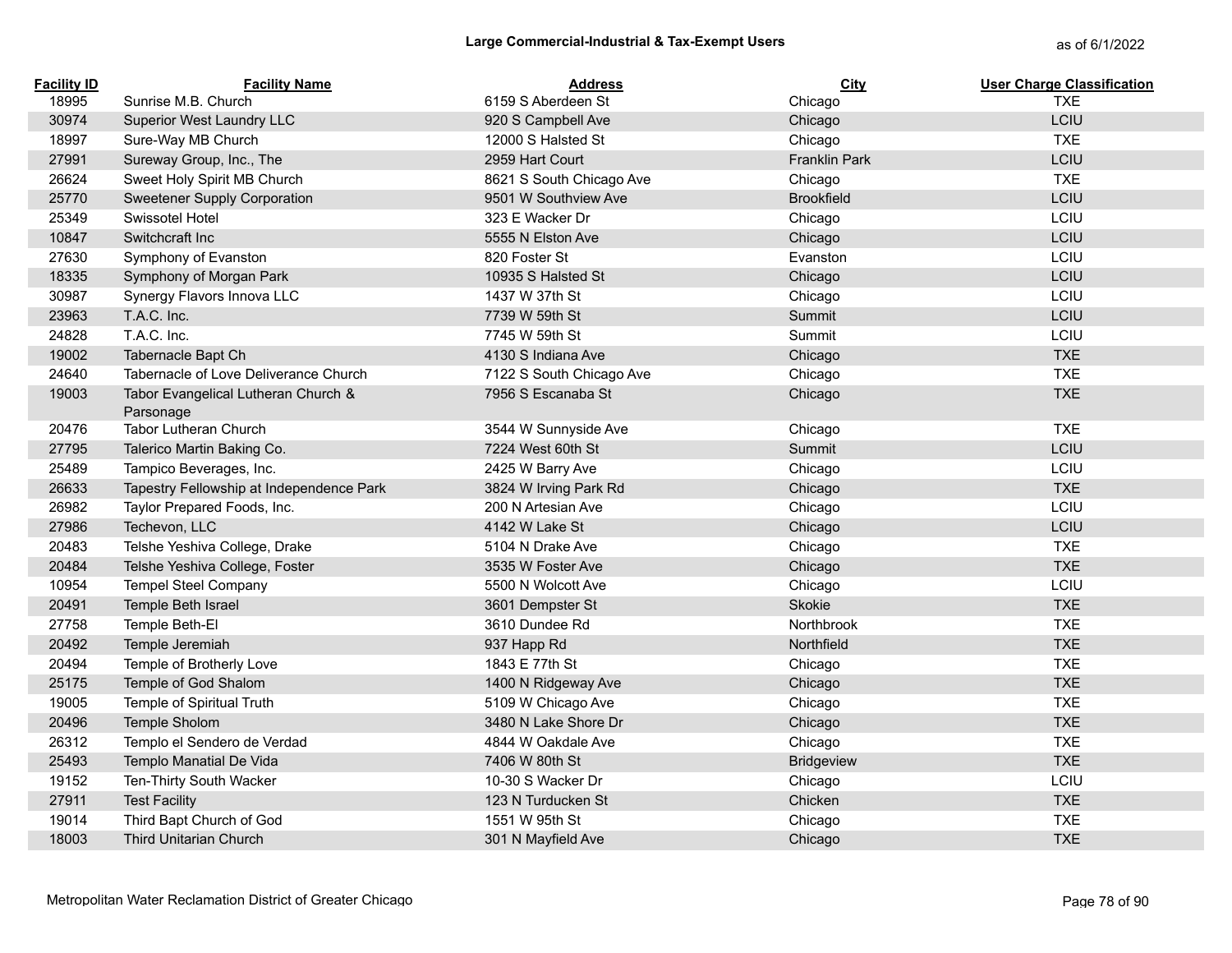| <b>Facility ID</b> | <b>Facility Name</b>                                  | <b>Address</b>         | City                   | <b>User Charge Classification</b> |
|--------------------|-------------------------------------------------------|------------------------|------------------------|-----------------------------------|
| 19358              | Thirty Five E Wacker                                  | 35 E Wacker Dr         | Chicago                | LCIU                              |
| 20523              | Thirty Three West Monroe                              | 33 W Monroe St         | Chicago                | LCIU                              |
| 20510              | Thompson Hopewell U.P.B. Church                       | 3313 W Douglas Blvd    | Chicago                | <b>TXE</b>                        |
| 14037              | <b>Thorek Memorial Hospital</b>                       | 850 W Irving Park Rd   | Chicago                | <b>TXE</b>                        |
| 19433              | Thorek Memorial Hospital Andersonville                | 5025 N Paulina St      | Chicago                | <b>TXE</b>                        |
| 20516              | Thorn Creek Reformed Church                           | 1875 E 170th St        | South Holland          | <b>TXE</b>                        |
| 20464              | Three Crowns Park                                     | 2320 Pioneer Rd        | Evanston               | <b>TXE</b>                        |
| 25427              | Three Hundred Thirty Three W Wacker Bld               | 333 W Wacker Dr        | Chicago                | LCIU                              |
| 14260              | Three J's Industries, Inc.                            | 701 Landmeier Rd       | Elk Grove Village      | LCIU                              |
| 17255              | Three Thirty North Wabash                             | 330 N Wabash Ave       | Chicago                | LCIU                              |
| 16156              | Three Thirty Two Property, LLC-US Realty<br>Mgmt. Co. | 332 S Michigan Ave     | Chicago                | LCIU                              |
| 21016              | Three Twenty One N Clark                              | 321 N Clark St         | Chicago                | LCIU                              |
| 26802              | Throne of Grace                                       | 552 E 44th St          | Chicago                | <b>TXE</b>                        |
| 20435              | Tinley Park Community Church                          | 7939 W 167th St        | <b>Tinley Park</b>     | <b>TXE</b>                        |
| 20526              | Tinley Park U. M. Church                              | 6875 W 173rd PI        | <b>Tinley Park</b>     | <b>TXE</b>                        |
| 21525              | Tone Products, Inc.                                   | 2129 N 15th Ave        | Melrose Park           | LCIU                              |
| 10098              | Tootsie Roll Industries, LLC                          | 7401 S Cicero Ave      | Chicago                | LCIU                              |
| 30719              | Total Clean, LLC                                      | 3233 West 167th St     | <b>Hazel Crest</b>     | LCIU                              |
| 19346              | Town of Maine Cemetery                                | 2101 W Touhy Rd        | Park Ridge             | <b>TXE</b>                        |
| 27521              | Transfiguration of Our Lord                           | 2609 W Carmen Ave      | Chicago                | <b>TXE</b>                        |
| 28054              | Transform SR LLC                                      | 3333 Beverly Rd        | <b>Hoffman Estates</b> | LCIU                              |
| 19020              | <b>Transformation Bible Church</b>                    | 5916 W Rice St         | Chicago                | <b>TXE</b>                        |
| 19022              | Traveler Rest M.B. Church                             | 1515 W 69th St         | Chicago                | <b>TXE</b>                        |
| 19023              | Traveler's Rest Baptist Church                        | 3754 S Indiana Ave     | Chicago                | <b>TXE</b>                        |
| 19021              | Traveler's Rest Spritual Church                       | 7030-36 S Racine Ave   | Chicago                | <b>TXE</b>                        |
| 26526              | <b>Travelers Rest Baptist Church</b>                  | 6003 S California Ave  | Chicago                | <b>TXE</b>                        |
| 20534              | Traveling Zion Primitive Bap. Ch.                     | 8444 S Racine Ave      | Chicago                | <b>TXE</b>                        |
| 27660              | Trend Technologies, LLC                               | 737 Fargo Ave          | Elk Grove Village      | LCIU                              |
| 27851              | Tri-Fin, LLC                                          | 79 Bond St             | Elk Grove Village      | LCIU                              |
| 12042              | <b>Tribune Properties</b>                             | 435 N Michigan Ave     | Chicago                | LCIU                              |
| 19025              | Tried Stone MB Church                                 | 1415 W 104th St        | Chicago                | <b>TXE</b>                        |
| 22514              | <b>Trinity Bapt Ch</b>                                | 6201 S Laflin St       | Chicago                | <b>TXE</b>                        |
| 22515              | <b>Trinity Bible Mission</b>                          | 19 N Laramie Ave       | Chicago                | <b>TXE</b>                        |
| 20541              | <b>Trinity Christian College</b>                      | 6601 W College Dr      | Palos Heights          | <b>TXE</b>                        |
| 26864              | Trinity Christian Fellowship Church                   | 14700 Central Park Ave | Midlothian             | <b>TXE</b>                        |
| 19026              | Trinity Comm. Bapt Church                             | 1210 N Waller Ave      | Chicago                | <b>TXE</b>                        |
| 20545              | <b>Trinity Episcopal Church</b>                       | 125 E 26th St          | Chicago                | <b>TXE</b>                        |
| 20552              | Trinity Evan Luth Church                              | 2601 N Meade Ave       | Chicago                | <b>TXE</b>                        |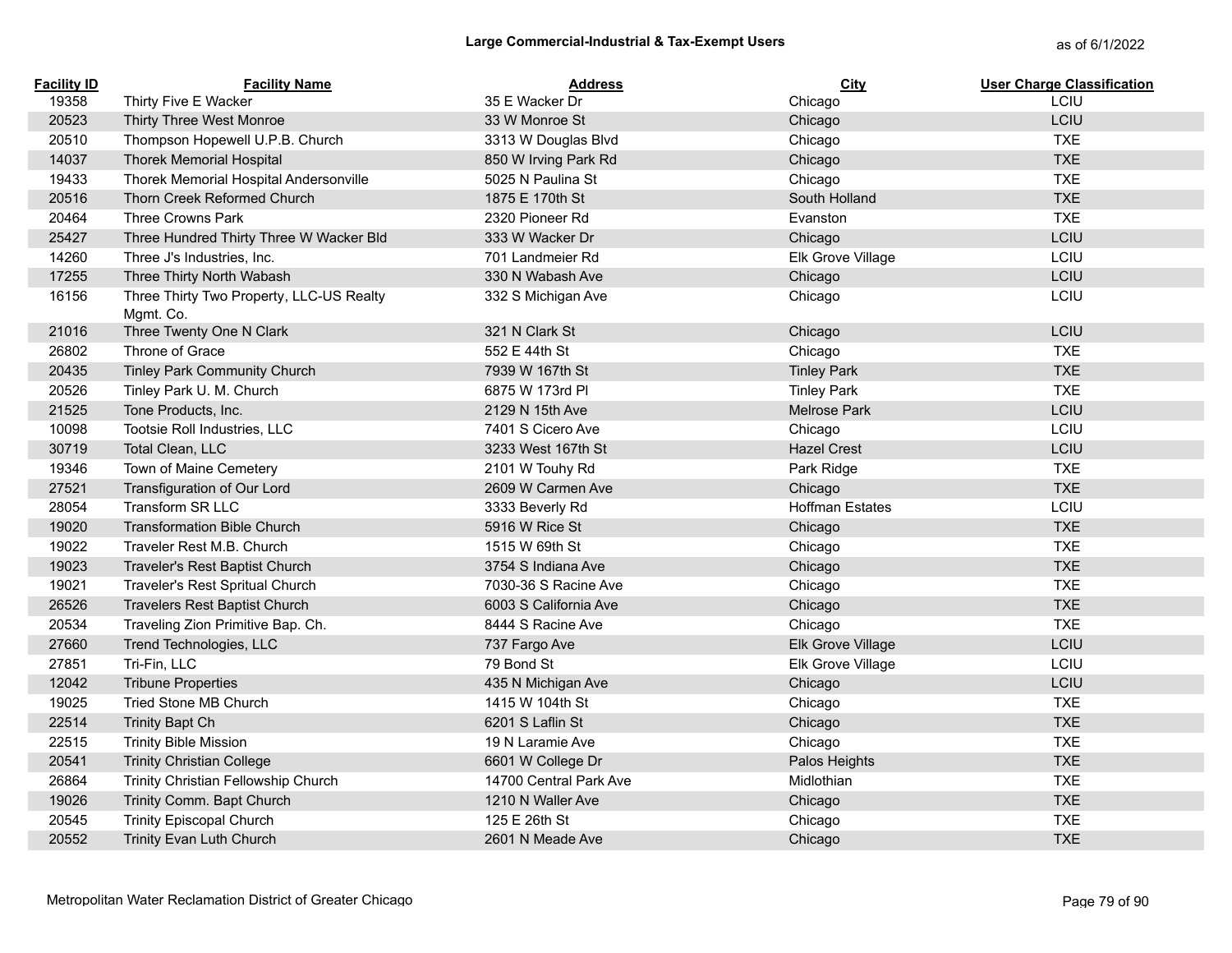| <b>Facility ID</b> | <b>Facility Name</b>                      | <b>Address</b>         | <b>City</b>            | <b>User Charge Classification</b> |
|--------------------|-------------------------------------------|------------------------|------------------------|-----------------------------------|
| 20547              | Trinity Evan. Free Church                 | 2900 Gustave St        | Franklin Park          | <b>TXE</b>                        |
| 20548              | Trinity Evan. Luth. Church                | 6850 W 159th St        | <b>Tinley Park</b>     | <b>TXE</b>                        |
| 20551              | Trinity Evan. Luth. Church                | 2505 Indiana Ave       | Lansing                | <b>TXE</b>                        |
| 20546              | Trinity Evangelical Cov. Ch.              | 9230 S Pulaski Rd      | Oak Lawn               | <b>TXE</b>                        |
| 20553              | <b>Trinity Gospel Assembly</b>            | 816 W 31st St          | Chicago                | <b>TXE</b>                        |
| 20554              | <b>Trinity High School</b>                | 7574 Division St       | <b>River Forest</b>    | <b>TXE</b>                        |
| 19031              | Trinity Lutheran Church                   | 9701 Brandt Ave        | Oak Lawn               | <b>TXE</b>                        |
| 19032              | <b>Trinity Lutheran Church</b>            | 3637 Golf Rd           | Evanston               | <b>TXE</b>                        |
| 20555              | Trinity Lutheran Church                   | 13200 S Burley Ave     | Chicago                | <b>TXE</b>                        |
| 20557              | <b>Trinity Lutheran Church</b>            | 3201 Meadow Dr         | <b>Rolling Meadows</b> | <b>TXE</b>                        |
| 20984              | Trinity Presbyterian Church               | 2788 N Wolf Rd         | Melrose Park           | <b>TXE</b>                        |
| 19033              | Trinity Slovak Lutheran Church            | 5106 N LaCrosse Ave    | Chicago                | <b>TXE</b>                        |
| 19034              | Trinity Taber. Bapt Church                | 4501 S Princeton Ave   | Chicago                | <b>TXE</b>                        |
| 20542              | Trinity U.M. Church                       | 1024 Lake St           | Wilmette               | <b>TXE</b>                        |
| 20544              | Trinity U.M. Church - Pars.               | 1010 Lake St           | Wilmette               | <b>TXE</b>                        |
| 20561              | Trinity United Church of Christ           | 400 W 95th St          | Chicago                | <b>TXE</b>                        |
| 20560              | Trinity United Methodist Church           | 9848 S Winchester Ave  | Chicago                | <b>TXE</b>                        |
| 15807              | <b>Triton College</b>                     | 2000 5th Ave           | <b>River Grove</b>     | <b>TXE</b>                        |
| 25479              | Tru-Vue, Inc.                             | 9400 W 55th St         | <b>McCook</b>          | LCIU                              |
| 19036              | True Believers M.B. Church, Inc.          | 7801 S Wolcott Ave     | Chicago                | <b>TXE</b>                        |
| 20566              | True Church of Christ Divine              | 7208 S Ashland Ave     | Chicago                | <b>TXE</b>                        |
| 19038              | True Faith P.B. Church                    | 4859 W Chicago Ave     | Chicago                | <b>TXE</b>                        |
| 20568              | True Foundation Baptist Church            | 8801 S Normal Ave      | Chicago                | <b>TXE</b>                        |
| 20975              | True Holiness Church of God in Christ     | 15300 Loomis Ave       | Harvey                 | <b>TXE</b>                        |
| 19043              | True Light Bapt Church                    | 1602 Drexel Ave        | Ford Heights           | <b>TXE</b>                        |
| 20569              | True Light Baptist Church                 | 7302 S Maryland Ave    | Chicago                | <b>TXE</b>                        |
| 19044              | True Macedonia Bible Church               | 4909 W Chicago Ave     | Chicago                | <b>TXE</b>                        |
| 20571              | True Vine C.O.G.I.C.                      | 2300 Oak St            | <b>Bellwood</b>        | <b>TXE</b>                        |
| 20572              | True Vine M. B. Church                    | 400 E 111th St         | Chicago                | <b>TXE</b>                        |
| 20573              | True Vine M. B. Church                    | 14324 Marshfield Ave   | <b>Dixmoor</b>         | <b>TXE</b>                        |
| 20574              | True Zion SP Ch                           | 6915 S Wentworth Ave   | Chicago                | <b>TXE</b>                        |
| 27968              | Trump International Hotel & Tower Chicago | 401 N Wabash Ave       | Chicago                | LCIU                              |
| 20575              | Trust Fund for Apprent & Journeymen       | 1400 W Washington Blvd | Chicago                | <b>TXE</b>                        |
| 20578              | Turner Chapel M. B. Church                | 10800 S Wentworth Ave  | Chicago                | <b>TXE</b>                        |
| 20579              | Turner Memorial A.M.E.                    | 3610 S Giles Ave       | Chicago                | <b>TXE</b>                        |
| 20587              | Twenty Five E Washington                  | 25 E Washington St     | Chicago                | LCIU                              |
| 20596              | Two Hundred W Monroe                      | 200 W Monroe St        | Chicago                | LCIU                              |
| 18501              | Two Hundred West Madison                  | 200 W Madison St       | Chicago                | LCIU                              |
| 21328              | Two N. LaSalle Bldg.                      | 2 N LaSalle St         | Chicago                | LCIU                              |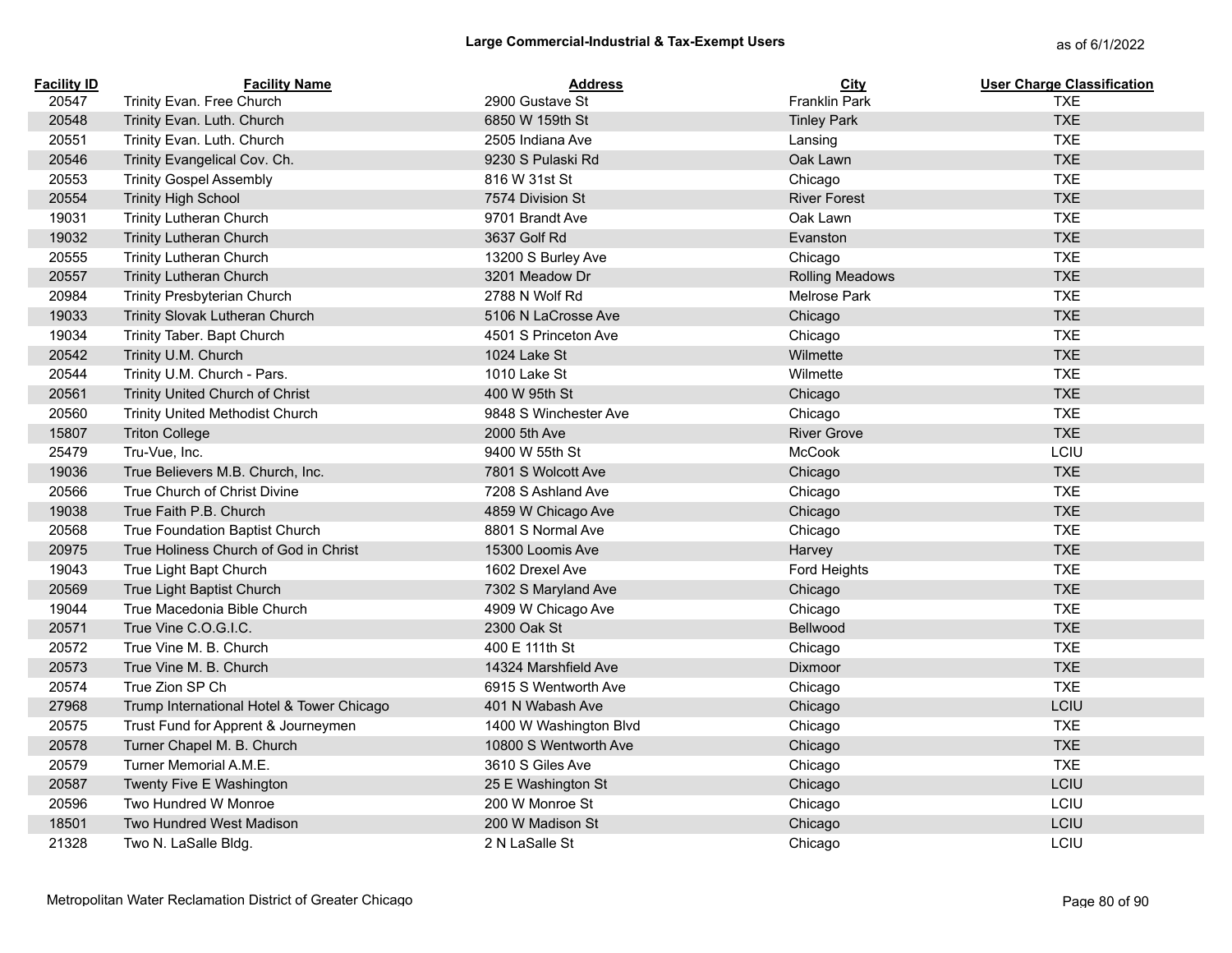| <b>Facility ID</b> | <b>Facility Name</b>            | <b>Address</b>           | City                | <b>User Charge Classification</b> |
|--------------------|---------------------------------|--------------------------|---------------------|-----------------------------------|
| 20019              | Two Thirty W. Monroe            | 230 W Monroe St          | Chicago             | LCIU                              |
| 20806              | Two Twenty Two N LaSalle        | 222 N LaSalle St         | Chicago             | LCIU                              |
| 21329              | Two Twenty Two S Riverside      | 222 S Riverside Plz      | Chicago             | LCIU                              |
| 20707              | U S P S (00) - Bulk Mail Center | 7500 W Roosevelt Rd      | <b>Forest Park</b>  | <b>TXE</b>                        |
| 20709              | U S P S (AC) - 60439            | 42 Stephen St            | Lemont              | <b>TXE</b>                        |
| 20710              | USPS (AD) - 60513               | 3731 Prairie Ave         | <b>Brookfield</b>   | <b>TXE</b>                        |
| 20711              | U S P S (AE) - 60455            | 7401 W 100th PI          | <b>Bridgeview</b>   | <b>TXE</b>                        |
| 20713              | U S P S (AF) - 60546            | 7300 W 25th St           | North Riverside     | <b>TXE</b>                        |
| 20714              | U S P S (AG) - 60525            | 121 W Hillgrove Ave      | La Grange           | <b>TXE</b>                        |
| 20715              | U S P S (AH) - 60426            | 15441 Center Ave         | Harvey              | <b>TXE</b>                        |
| 20716              | USPS (AI) - 60091               | 1241 Central Ave         | Wilmette            | <b>TXE</b>                        |
| 20717              | USPS (AJ) - 60409               | 1200 Ring Rd             | <b>Calumet City</b> | <b>TXE</b>                        |
| 20718              | USPS (AK) - 60477               | 7230 W 171st St          | <b>Tinley Park</b>  | <b>TXE</b>                        |
| 20719              | USPS (AL) - 60406               | 2441 Vermont St          | <b>Blue Island</b>  | <b>TXE</b>                        |
| 20720              | USPS (AM) - 60056               | 300 W Central Rd         | Mount Prospect      | <b>TXE</b>                        |
| 20721              | USPS (AN) - 60153               | 415 S 5th Ave            | Maywood             | <b>TXE</b>                        |
| 20722              | USPS (AO) - 60018               | 1000 E Oakton St         | Des Plaines         | <b>TXE</b>                        |
| 20724              | USPS (AP) - 60130               | 417 Des Plaines Ave      | <b>Forest Park</b>  | <b>TXE</b>                        |
| 20725              | USPS (AQ) - 60301               | 901 Lake St              | Oak Park            | <b>TXE</b>                        |
| 20726              | U S P S (AR) - 60482            | 11114 S Harlem Ave       | Worth               | <b>TXE</b>                        |
| 20727              | USPS (AS) - 60402-9998          | 6625 W Cermak Rd         | Berwyn              | <b>TXE</b>                        |
| 20728              | USPS (AT) - 60419               | 14212 Cottage Grove Ave  | Dolton              | <b>TXE</b>                        |
| 20729              | USPS (AU) - 60194               | 450 W Schaumburg Rd      | Schaumburg          | <b>TXE</b>                        |
| 20730              | USPS (AV) - 60623               | 2302 S Pulaski Rd        | Chicago             | <b>TXE</b>                        |
| 20731              | USPS (AW) - 60615               | 4601 S Cottage Grove Ave | Chicago             | <b>TXE</b>                        |
| 20732              | USPS (AX) - 60621               | 611 W 63rd St            | Chicago             | <b>TXE</b>                        |
| 20733              | USPS (AY) - 60612               | 2419 W Monroe St         | Chicago             | <b>TXE</b>                        |
| 20735              | U S P S (AZ) - 60625            | 2522 W Lawrence Ave      | Chicago             | <b>TXE</b>                        |
| 20736              | USPS (BA) - 60628               | 11033 S State St         | Chicago             | <b>TXE</b>                        |
| 20737              | USPS (BB) - 60614               | 2643 N Clark St          | Chicago             | <b>TXE</b>                        |
| 20738              | USPS (BC) - 60619               | 7748 S Cottage Grove Ave | Chicago             | <b>TXE</b>                        |
| 20739              | USPS (BD) - 60609               | 4101 S Halsted St        | Chicago             | <b>TXE</b>                        |
| 20740              | U S P S (BE) - 60643            | 1805 W Monterey Ave      | Chicago             | <b>TXE</b>                        |
| 20742              | USPS (BG) - 60650               | 2430 S Laramie Ave       | Cicero              | <b>TXE</b>                        |
| 20743              | USPS (BH) - 60630               | 5401 W Lawrence Ave      | Chicago             | <b>TXE</b>                        |
| 20744              | USPS (BI) - 60647               | 2339 N California Ave    | Chicago             | <b>TXE</b>                        |
| 20746              | USPS (BJ) - 60618               | 3744 N Kedzie Ave        | Chicago             | <b>TXE</b>                        |
| 20747              | USPS (BK) - 60613               | 1343 W Irving Park Rd    | Chicago             | <b>TXE</b>                        |
| 20750              | USPS (BN) - 60204               | 1101 Davis St            | Evanston            | <b>TXE</b>                        |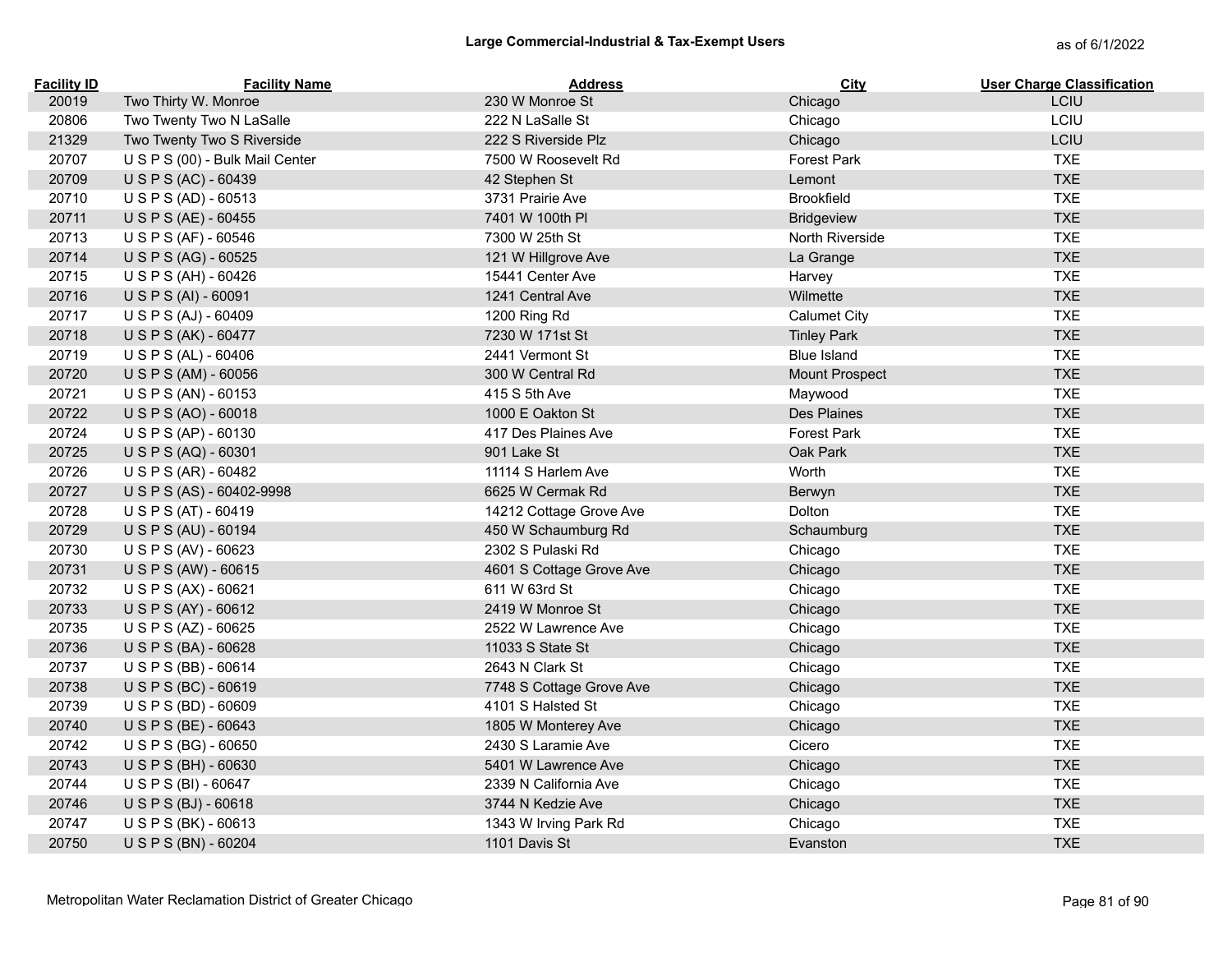| <b>Facility ID</b> | <b>Facility Name</b>                          | <b>Address</b>       | <b>City</b>            | <b>User Charge Classification</b> |
|--------------------|-----------------------------------------------|----------------------|------------------------|-----------------------------------|
| 20751              | USPS (BO) - 60004                             | 909 W Euclid Ave     | Arlington Heights      | <b>TXE</b>                        |
| 20752              | USPS (BP) - 60007                             | 611 E Landmeier Rd   | Elk Grove Village      | <b>TXE</b>                        |
| 20753              | USPS (BQ) - 60010                             | 540 N Dearborn St    | Chicago                | <b>TXE</b>                        |
| 20754              | USPS (BR) - 60640                             | 4850 N Broadway St   | Chicago                | <b>TXE</b>                        |
| 20757              | $US PS(BT) - VMF$                             | 740 S Canal St       | Chicago                | <b>TXE</b>                        |
| 20758              | USPS (BU) - 60608                             | 1859 S Ashland Ave   | Chicago                | <b>TXE</b>                        |
| 20759              | USPS (BV) - 60204                             | 1700 Emerson St      | Evanston               | <b>TXE</b>                        |
| 20760              | USPS (BW) - 60062                             | 2460 Dundee Rd       | Northbrook             | <b>TXE</b>                        |
| 20761              | USPS (BY) - 60409                             | 680 Wentworth Ave    | <b>Calumet City</b>    | <b>TXE</b>                        |
| 20762              | U S P S (BZ) - 60651                          | 5001 W Division St   | Chicago                | <b>TXE</b>                        |
| 20765              | USPS (CF) - 60499                             | 6801 West 73rd St    | <b>Bedford Park</b>    | <b>TXE</b>                        |
| 20768              | U S P S (CH) - 60629                          | 6037 S Kedzie Ave    | Chicago                | <b>TXE</b>                        |
| 20769              | USPS (CI) - 60639                             | 5100 W Grand Ave     | Chicago                | <b>TXE</b>                        |
| 25299              | USPS (Cj) - 60607                             | 433 W Harrison St    | Chicago                | <b>TXE</b>                        |
| 26936              | USPS - Bellwood                               | 2800 St. Charles Rd  | Bellwood               | <b>TXE</b>                        |
| 26937              | U S P S - Broadview                           | 2131 S 17th Ave      | <b>Broadview</b>       | <b>TXE</b>                        |
| 20741              | U S P S - Graceland Carrier Annex             | 3635 N Lincoln Ave   | Chicago                | <b>TXE</b>                        |
| 26930              | USPS - Palatine P & DC                        | 1300 E Northwest Hwy | Palatine               | <b>TXE</b>                        |
| 13233              | U S Plating Co.                               | 2136 S Sawyer Ave    | Chicago                | LCIU                              |
| 14654              | UChicago Medicine - Ingalls Memorial Hospital | 1 Ingalls Dr         | Harvey                 | <b>TXE</b>                        |
| 20613              | UIC-600 Buildings-East Campus                 | 1140 S Morgan St     | Chicago                | <b>TXE</b>                        |
| 20614              | UIC-900 Buildings-West Campus                 | 1140 S Morgan St     | Chicago                | <b>TXE</b>                        |
| 20629              | Ukrainian Auto. Orth. Cathedral               | 900 N Washtenaw Ave  | Chicago                | <b>TXE</b>                        |
| 25063              | <b>Ukrainian National Museum</b>              | 2249 W Superior St   | Chicago                | <b>TXE</b>                        |
| 20631              | Ukrainian Orth. Church St. Sophia             | 6655 W Higgins Ave   | Chicago                | <b>TXE</b>                        |
| 20632              | Ukrainian Youth Camping Organ.                | 2124 W Chicago Ave   | Chicago                | <b>TXE</b>                        |
| 20636              | Underwriters Laboratories, Inc.               | 333 Pfingsten Rd     | Northbrook             | LCIU                              |
| 26387              | <b>Unifirst Corporation</b>                   | 2045 N 17th Ave      | Melrose Park           | LCIU                              |
| 11443              | Unilever Illinois Mfg., LLC                   | 2816 S Kilbourn Ave  | Chicago                | LCIU                              |
| 20639              | Union Ave. U.M. Church                        | 4350 S Union Ave     | Chicago                | <b>TXE</b>                        |
| 19051              | Union Hill M B Church                         | 4235 W Harrison St   | Chicago                | <b>TXE</b>                        |
| 20644              | Union League Boys & Girls Clubs               | 2157 W 19th St       | Chicago                | <b>TXE</b>                        |
| 20645              | Union League Boys & Girls Clubs               | 1214 N Washtenaw Ave | Chicago                | <b>TXE</b>                        |
| 20642              | Union League Club of Chicago                  | 65 W Jackson Blvd    | Chicago                | LCIU                              |
| 19050              | Union M.B. Church                             | 13919 Lydia Ave      | Robbins                | <b>TXE</b>                        |
| 19052              | Union M.B. Church                             | 610 N Homan Ave      | Chicago                | <b>TXE</b>                        |
| 19053              | Union Missionary Baptist Church               | 940 N Orleans St     | Chicago                | <b>TXE</b>                        |
| 12403              | Union Pacific Railroad                        | 400 N Pulaski Rd     | Chicago                | LCIU                              |
| 20650              | Union Ridge Chapel                            | 6739 W Montrose Ave  | <b>Harwood Heights</b> | <b>TXE</b>                        |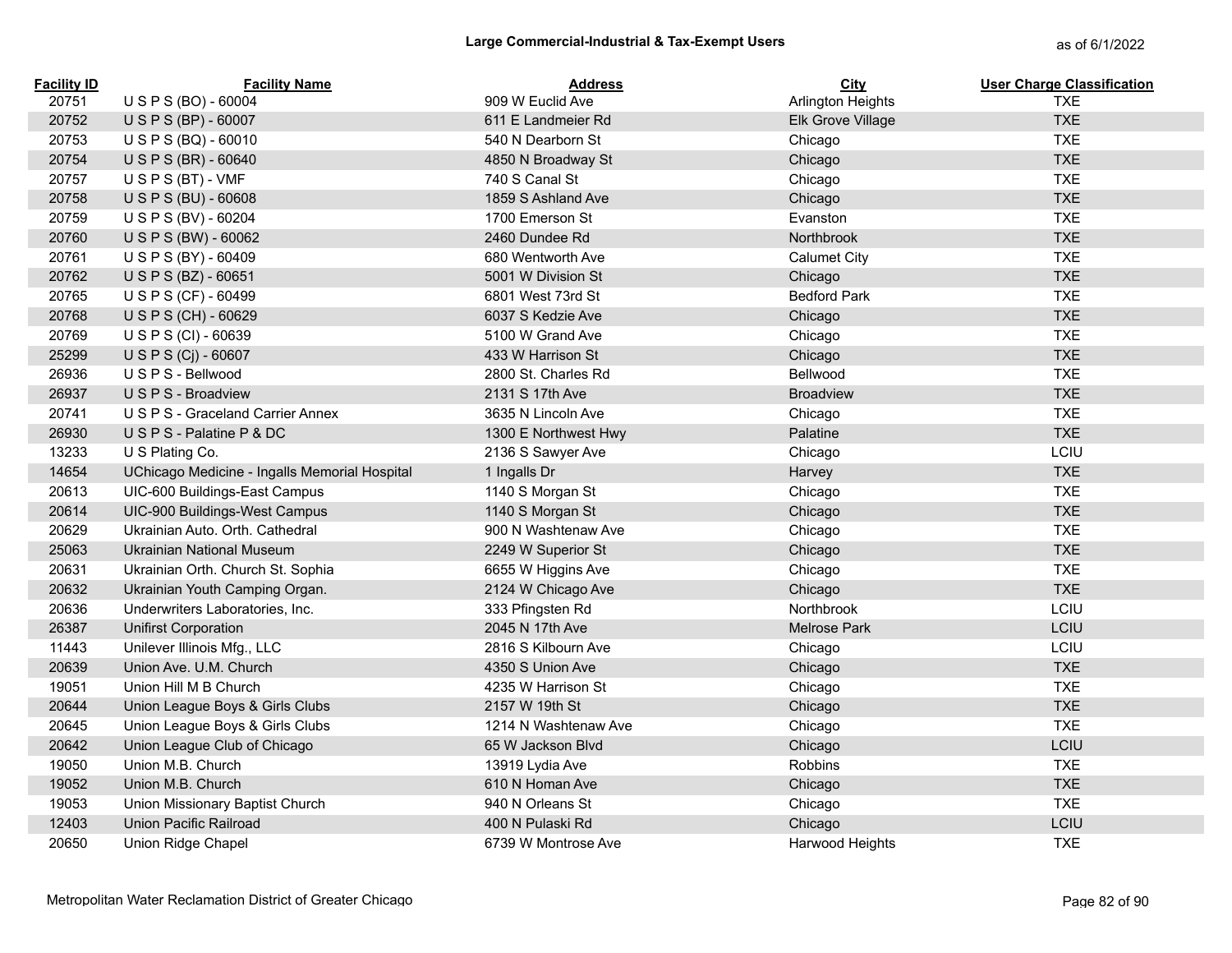| <b>Facility ID</b> | <b>Facility Name</b>                          | <b>Address</b>                   | City                 | <b>User Charge Classification</b> |
|--------------------|-----------------------------------------------|----------------------------------|----------------------|-----------------------------------|
| 19054              | Union Star Missionary Baptist Church          | 3915 W Chicago Ave               | Chicago              | <b>TXE</b>                        |
| 19056              | Union Tabernacle Church of God in Christ      | 4666 W Washington Blvd           | Chicago              | <b>TXE</b>                        |
| 19055              | Union Tabernacle Miss. Baptist Church         | 6623 S Stewart Ave               | Chicago              | <b>TXE</b>                        |
| 25321              | Unitech Industries                            | 1461 Elmhurst Rd                 | Elk Grove Village    | LCIU                              |
| 20653              | <b>United Airlines</b>                        | 1200 E Algonquin Rd              | Elk Grove Village    | LCIU                              |
| 26849              | United Airlines O'Hare Service Center         | East Touhy Avenue And Mount Pros | Chicago              | LCIU                              |
| 19062              | <b>United Baptist Church</b>                  | 4220 W Roosevelt Rd              | Chicago              | <b>TXE</b>                        |
| 20656              | United Bibleway Community MB Church           | 252 E 115th St                   | Chicago              | <b>TXE</b>                        |
| 24736              | <b>United Center</b>                          | 1901 W Madison St                | Chicago              | LCIU                              |
| 20663              | <b>United Christian Church</b>                | 4351 W 180th St                  | Country Club Hills   | <b>TXE</b>                        |
| 26313              | <b>United Christian Church</b>                | 1055 W Diversey Pkwy             | Chicago              | <b>TXE</b>                        |
| 20664              | United Church of Hyde Park                    | 1448 E 53rd St                   | Chicago              | <b>TXE</b>                        |
| 20665              | United Church of Hyde Park Parsonage          | 1327 E 55th St                   | Chicago              | <b>TXE</b>                        |
| 20666              | United Church of Rogers Park                  | 1545 W Morse Ave                 | Chicago              | <b>TXE</b>                        |
| 26725              | United Electronics Corporation                | 3615 Wolf Rd                     | <b>Franklin Park</b> | LCIU                              |
| 19059              | United Evan. Consulting Assn.                 | 1238 W 103rd St                  | Chicago              | <b>TXE</b>                        |
| 20669              | United House of Prayer                        | 4349-59 S State St               | Chicago              | <b>TXE</b>                        |
| 26167              | United in Faith Lutheran Church               | 6525 W Irving Park Rd            | Chicago              | <b>TXE</b>                        |
| 20670              | United in Love MB Church                      | 7010 S Halsted St                | Chicago              | <b>TXE</b>                        |
| 19058              | United M.B. Church                            | 2853 W Madison St                | Chicago              | <b>TXE</b>                        |
| 20673              | United Meth. Church Elmwood Park              | 3000 N 77th Court                | Elmwood Park         | <b>TXE</b>                        |
| 20672              | United Methodist Church of Riverside          | 82 Woodside Rd                   | Riverside            | <b>TXE</b>                        |
| 25364              | <b>United Parcel Service</b>                  | 1 UPS Way                        | Hodgkins             | LCIU                              |
| 20681              | United Pentecostal Church of Harvey           | 16423 S Lathrop Ave              | Harvey               | <b>TXE</b>                        |
| 13676              | United Re-Manufacturing Company Inc.          | 9550 Soreng Ave                  | <b>Schiller Park</b> | LCIU                              |
| 13955              | United States Postal Service - JT             | 11600 W Irving Park Rd           | Chicago              | <b>TXE</b>                        |
|                    | Weeker/Chicago International Military Service |                                  |                      |                                   |
| 17737              | United States Railroad Retirement Board       | 844 N Rush St                    | Chicago              | <b>TXE</b>                        |
| 31051              | <b>United Sugars Corporation</b>              | 8815 South Dobson Ave            | Chicago              | LCIU                              |
| 20684              | Unity Church of Oak Park                      | 405 N Euclid Ave                 | Oak Park             | <b>TXE</b>                        |
| 19065              | Unity COGIC                                   | 821 W 69th St                    | Chicago              | <b>TXE</b>                        |
| 20685              | Unity Fellowship Bapt                         | 211 N Cicero Ave                 | Chicago              | <b>TXE</b>                        |
| 26610              | Unity Fellowship Church                       | 515 E 147th PI                   | Harvey               | <b>TXE</b>                        |
| 10735              | Unity Manufacturing Co.                       | 1260 N Clybourn Ave              | Chicago              | LCIU                              |
| 19067              | Unity of Love Baptist Church                  | 5035 S Halsted St                | Chicago              | <b>TXE</b>                        |
| 19069              | Univ Kingdom of God HS of Israel              | 133 W 147th St                   | Harvey               | <b>TXE</b>                        |
| 20691              | Universal Baptist Church                      | 163 W 156th St                   | Harvey               | <b>TXE</b>                        |
| 19070              | Universal M B Church                          | 539 N Cicero Ave                 | Chicago              | <b>TXE</b>                        |
| 19072              | University Bible Fellowship                   | 6558 N Artesian Ave              | Chicago              | <b>TXE</b>                        |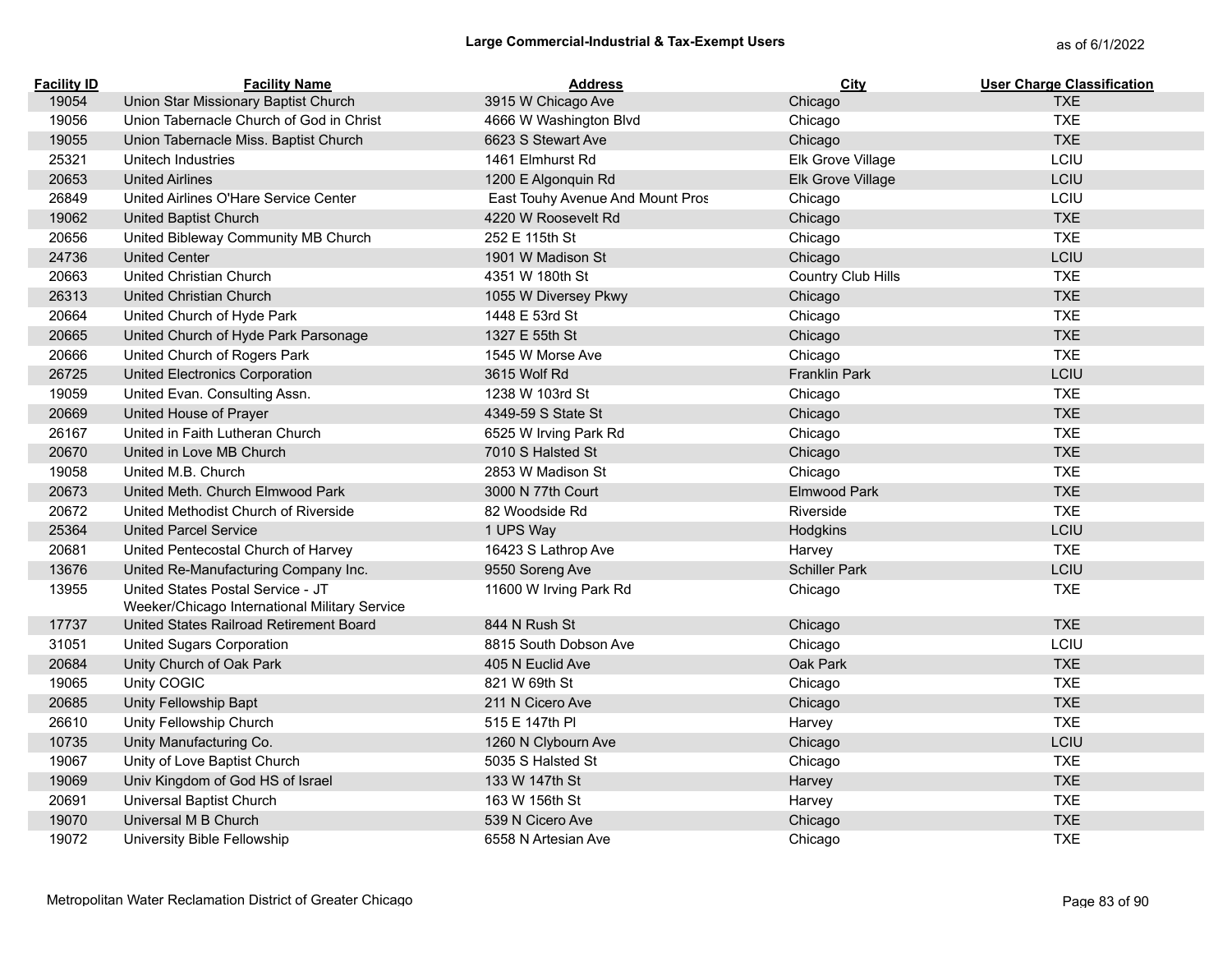| <b>Facility ID</b> | <b>Facility Name</b>                                                      | <b>Address</b>        | <b>City</b> | <b>User Charge Classification</b> |
|--------------------|---------------------------------------------------------------------------|-----------------------|-------------|-----------------------------------|
| 20695              | University Church                                                         | 5655 S University Ave | Chicago     | <b>TXE</b>                        |
| 20696              | University Club of Chicago                                                | 76 E Monroe St        | Chicago     | LCIU                              |
| 21337              | University of Chicago - Development Office<br>D47                         | 5736 S Woodlawn Ave   | Chicago     | <b>TXE</b>                        |
| 21387              | University of Chicago - (CF) - Press Bldg                                 | 5020 S Cornell Ave    | Chicago     | <b>TXE</b>                        |
| 20612              | University of Chicago - 155 Bulding H01                                   | 1155 E 60th St        | Chicago     | <b>TXE</b>                        |
| 21360              | University of Chicago - Accelerator Building<br><b>B03</b>                | 5604 S Ellis Ave      | Chicago     | <b>TXE</b>                        |
| 26238              | University of Chicago - Alumni House N12                                  | 5555 S Woodlawn Ave   | Chicago     | <b>TXE</b>                        |
| 21202              | University of Chicago - Bartlett Commons C04                              | 5640 S University Ave | Chicago     | <b>TXE</b>                        |
| 21375              | University of Chicago - Beecher Hall D32                                  | 5848 S University Ave | Chicago     | <b>TXE</b>                        |
| 21340              | University of Chicago - Belfield Hall/Judd Hall<br>E07/10                 | 5835 S Kimbark Ave    | Chicago     | <b>TXE</b>                        |
| 21347              | University of Chicago - Blaine Hall E12                                   | 1362 E 59th St        | Chicago     | <b>TXE</b>                        |
| 21399              | University of Chicago - Breckenridge House<br>E21                         | 1442 E 59th St        | Chicago     | <b>TXE</b>                        |
| 21180              | University of Chicago - Burton-Judson Courts<br>H <sub>03</sub>           | 1005 E 60th St        | Chicago     | <b>TXE</b>                        |
| 20606              | University of Chicago - Campus File                                       | 5555 S Ellis Ave      | Chicago     | <b>TXE</b>                        |
| 27118              | University of Chicago - Center for Care and<br>Discovery                  | 5700 S Maryland Ave   | Chicago     | <b>TXE</b>                        |
| 21334              | University of Chicago - Center for Gender/Race<br>Studies D14             | 5733 S University Ave | Chicago     | <b>TXE</b>                        |
| 21208              | University of Chicago - Chapin Hall I04                                   | 1313 E 60th St        | Chicago     | <b>TXE</b>                        |
| 21388              | University of Chicago - Cochrane-Woods Art<br>Center C14                  | 5540 S Greenwood Ave  | Chicago     | <b>TXE</b>                        |
| 26620              | University of Chicago - Comer Center for<br>Children & Specialty Care A94 | 5730 S Drexel Ave     | Chicago     | <b>TXE</b>                        |
| 26326              | University of Chicago - Comer Children's<br><b>Hospital A87</b>           | 5721 S Maryland Ave   | Chicago     | <b>TXE</b>                        |
| 26317              | University of Chicago - Concert House D45                                 | 5720 S Woodlawn Ave   | Chicago     | <b>TXE</b>                        |
| 24892              | University of Chicago - Court Theater C15                                 | 5535 S Ellis Ave      | Chicago     | <b>TXE</b>                        |
| 21239              | University of Chicago - Crerar Library A06                                | 5730 S Ellis Ave      | Chicago     | <b>TXE</b>                        |
| 21401              | University of Chicago - Cummings Life<br>Sciences Center A62              | 920 E 58th St         | Chicago     | <b>TXE</b>                        |
| 24857              | University of Chicago - Donnelley BSLC B36                                | 924 W 57th St         | Chicago     | <b>TXE</b>                        |
| 24885              | University of Chicago - Duchossois Center for<br>Adv Med A75              | 5758 S Maryland Ave   | Chicago     | <b>TXE</b>                        |
| 21206              | University of Chicago - Edelstone Hall I04                                | 6030 S Ellis Ave      | Chicago     | <b>TXE</b>                        |
| 21371              | University of Chicago - Foster hall D34                                   | 1130 E 59th St        | Chicago     | <b>TXE</b>                        |
| 25030              | University of Chicago - Friends Center L11                                | 800 E 55th St         | Chicago     | <b>TXE</b>                        |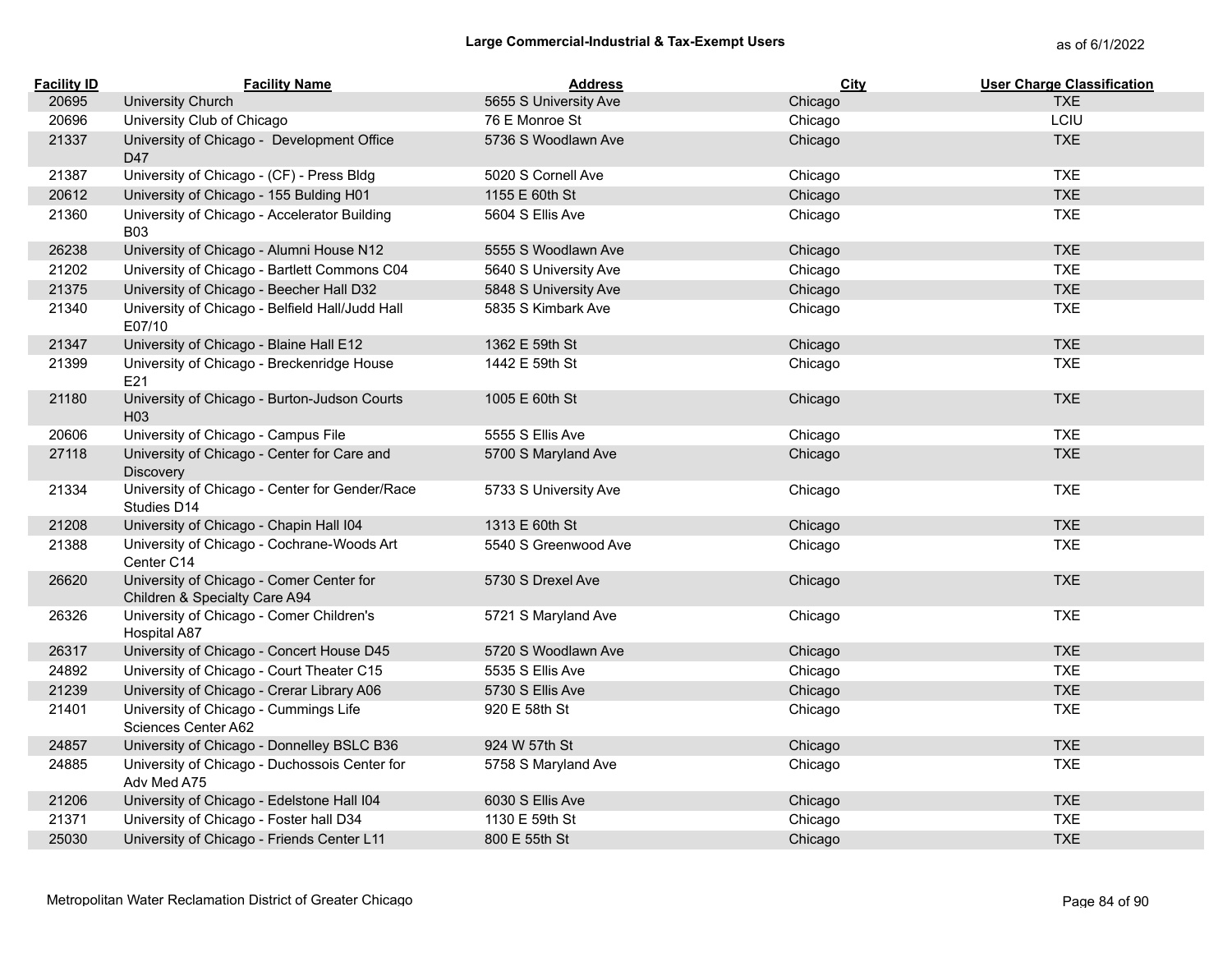| <b>Facility ID</b> | <b>Facility Name</b>                                                          | <b>Address</b>         | City    | <b>User Charge Classification</b> |
|--------------------|-------------------------------------------------------------------------------|------------------------|---------|-----------------------------------|
| 26260              | University of Chicago - GCIS A86                                              | 929 E 57th St          | Chicago | <b>TXE</b>                        |
| 21210              | University of Chicago - Green Hall D33                                        | 5848 S University Ave  | Chicago | <b>TXE</b>                        |
| 26270              | University of Chicago - Harper Center E44                                     | 5807 S Woodlawn Ave    | Chicago | <b>TXE</b>                        |
| 21364              | University of Chicago - Harper Memorial Library<br>D <sub>38</sub>            | 1116 E 58th St         | Chicago | <b>TXE</b>                        |
| 21338              | University of Chicago - High Energy Physics<br><b>Building B02</b>            | 935 E 56th St          | Chicago | <b>TXE</b>                        |
| 21382              | University of Chicago - High School/Middle<br>School E11/29                   | 5840 S Kenwood Ave     | Chicago | <b>TXE</b>                        |
| 21212              | University of Chicago - Hinds Laboratory A08                                  | 5734 S Ellis Ave       | Chicago | <b>TXE</b>                        |
| 21183              | University of Chicago - Human Development<br>D46                              | 5730 S Woodlawn Ave    | Chicago | <b>TXE</b>                        |
| 21356              | University of Chicago - Ida Noyes Hall E09                                    | 1212 E 59th St         | Chicago | <b>TXE</b>                        |
| 26793              | University of Chicago - Illinois Bell Building G30                            | 6045 S Kenwood Ave     | Chicago | <b>TXE</b>                        |
| 15077              | University of Chicago - International House E13                               | 1414 E 59th St         | Chicago | <b>TXE</b>                        |
| 21362              | University of Chicago - Jones Laboratory D19                                  | 970 E 58th St          | Chicago | <b>TXE</b>                        |
| 21235              | University of Chicago - Keller Center                                         | 1307 E 60th St         | Chicago | <b>TXE</b>                        |
| 21369              | University of Chicago - Kelly Hall D34                                        | 5848 S University Ave  | Chicago | <b>TXE</b>                        |
| 21241              | University of Chicago - Kersten Physics<br>Teaching Center A07                | 5720 S Ellis Ave       | Chicago | <b>TXE</b>                        |
| 26816              | University of Chicago - Knapp Center for<br><b>Biomedical Discovery</b>       | 900 E 57th St          | Chicago | <b>TXE</b>                        |
| 21178              | University of Chicago - Laird Bell Law<br>Quadrangle H02                      | 1111 E 60th St         | Chicago | <b>TXE</b>                        |
| 21330              | University of Chicago - Lillie House E05                                      | 5801 S Kenwood Ave     | Chicago | <b>TXE</b>                        |
| 21350              | University of Chicago - Math-Stat Building D13                                | 5727 S University Ave  | Chicago | <b>TXE</b>                        |
| 13763              | University of Chicago - Medical Center File                                   | 5555 S Ellis Ave       | Chicago | <b>TXE</b>                        |
| 20992              | University of Chicago - Medical Center Outfalls                               | 970 E 58th St          | Chicago | <b>TXE</b>                        |
| 21374              | University of Chicago - Midway Studios I02                                    | 6016 S Ingleside Ave   | Chicago | <b>TXE</b>                        |
| 21186              | University of Chicago - Nursery School I & II<br>D15/49                       | 5740-50 S Woodlawn Ave | Chicago | <b>TXE</b>                        |
| 24858              | University of Chicago - Office of Multicultural<br><b>Student Affairs D54</b> | 5710 S Woodlawn Ave    | Chicago | <b>TXE</b>                        |
| 21187              | University of Chicago - Oriental Institute D26                                | 1155 E 58th St         | Chicago | <b>TXE</b>                        |
| 21193              | University of Chicago - Physics Research<br>Center                            | 933 E 56th St          | Chicago | <b>TXE</b>                        |
| 21211              | University of Chicago - Pick Hall D53                                         | 5828 S University Ave  | Chicago | <b>TXE</b>                        |
| 21189              | University of Chicago - President's House D31                                 | 5855 S University Ave  | Chicago | <b>TXE</b>                        |
| 26261              | University of Chicago - Press Building F12                                    | 1427 E 60th St         | Chicago | <b>TXE</b>                        |
| 21190              | University of Chicago - Press Warehouse<br>P01/03                             | 11030 S Langley Ave    | Chicago | <b>TXE</b>                        |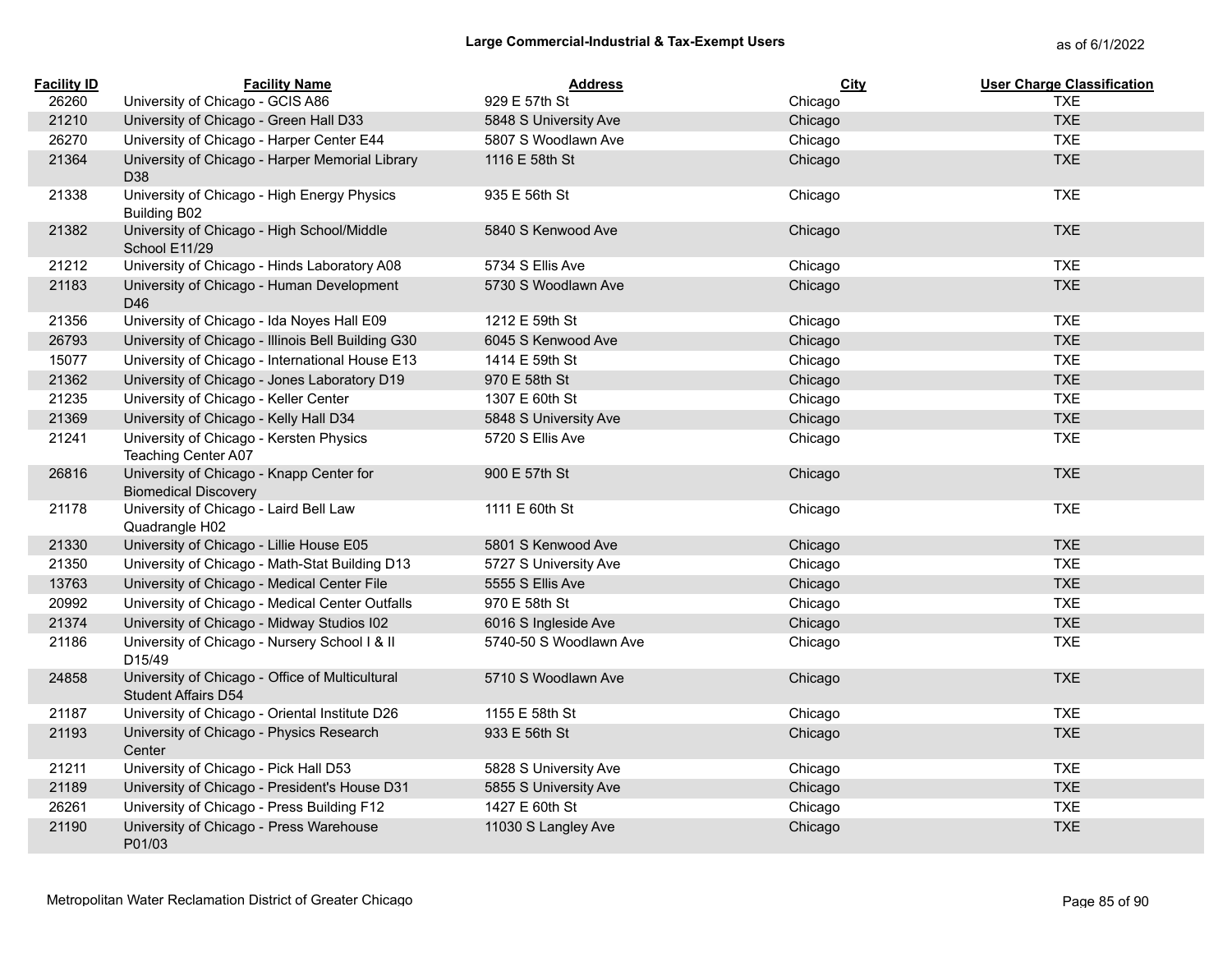| <b>Facility ID</b> | <b>Facility Name</b>                                                      | <b>Address</b>           | City    | <b>User Charge Classification</b> |
|--------------------|---------------------------------------------------------------------------|--------------------------|---------|-----------------------------------|
| 26136              | University of Chicago - Psychology Science<br><b>Building B08</b>         | 940 E 57th St            | Chicago | <b>TXE</b>                        |
| 26293              | University of Chicago - Ratner Athletic Center<br><b>B78</b>              | 5530 S Ellis Ave         | Chicago | <b>TXE</b>                        |
| 21179              | University of Chicago - Regenstein Library C03                            | 1100 E 57th St           | Chicago | <b>TXE</b>                        |
| 26925              | University of Chicago - Residential File                                  | 5555 S Ellis Ave         | Chicago | <b>TXE</b>                        |
| 21242              | University of Chicago - Residential I08                                   | 6054-56 S Ingleside Ave  | Chicago | <b>TXE</b>                        |
| 21009              | University of Chicago - Residential Property<br>E24                       | 5700 S Stony Island Ave  | Chicago | <b>TXE</b>                        |
| 20611              | University of Chicago - Residential Property<br>E38                       | 5801 S Dorchester Ave    | Chicago | <b>TXE</b>                        |
| 21201              | University of Chicago - Residential Property I03                          | 6011-27 S Ingleside Ave  | Chicago | <b>TXE</b>                        |
| 21175              | University of Chicago - Residential Property I07                          | 6044-52 S Ingleside Ave  | Chicago | <b>TXE</b>                        |
| 21194              | University of Chicago - Residential Property I09                          | 6051-57 S Drexel Ave     | Chicago | <b>TXE</b>                        |
| 21367              | University of Chicago - Residential Property I10                          | 6022 S Drexel Ave        | Chicago | <b>TXE</b>                        |
| 21386              | University of Chicago - Residential Property<br>L07                       | 5482 S Greenwood Ave     | Chicago | <b>TXE</b>                        |
| 21344              | University of Chicago - Rockefeller Chapel D29                            | 5850 S Woodlawn Ave      | Chicago | <b>TXE</b>                        |
| 21209              | University of Chicago - Searle Chemistry<br>Laboratory D09                | 5735 S Ellis Ave         | Chicago | <b>TXE</b>                        |
| 21366              | University of Chicago - Social Service<br>Administration I01              | 969 E 60th St            | Chicago | <b>TXE</b>                        |
| 26833              | University of Chicago - South Campus Chiller<br>Plant F15                 | 6035 S Blackstone Ave    | Chicago | <b>TXE</b>                        |
| 26790              | University of Chicago - South Campus Dining<br>Sommons H10                | 6025 S Ellis Ave         | Chicago | <b>TXE</b>                        |
| 26766              | University of Chicago - South Campus<br>Residence Hall H09                | 6031 S Ellis Ave         | Chicago | <b>TXE</b>                        |
| 21188              | University of Chicago - South Steam Plant F02                             | 6101 S Blackstone Ave    | Chicago | <b>TXE</b>                        |
| 21341              | University of Chicago - Stagg Field Building<br><b>B34</b>                | 850 E 56th St            | Chicago | <b>TXE</b>                        |
| 21336              | University of Chicago - Student Counseling and<br>Resource Center D48     | 5737 S University Ave    | Chicago | <b>TXE</b>                        |
| 21353              | University of Chicago - Sunny Gym E06                                     | 5823 S Kenwood Ave       | Chicago | <b>TXE</b>                        |
| 21331              | University of Chicago - University Service<br>Garage B29                  | 5601 S Cottage Grove Ave | Chicago | <b>TXE</b>                        |
| 26810              | University of Chicago - West Campus<br><b>Combined Utility Plant B113</b> | 5617 S Maryland Ave      | Chicago | <b>TXE</b>                        |
| 21213              | University of Chicago - Wilder House E20                                  | 5811 S Kenwood Ave       | Chicago | <b>TXE</b>                        |
| 21377              | University of Chicago - Woodlawn Social<br>Service Center I13             | 950 E 61st St            | Chicago | <b>TXE</b>                        |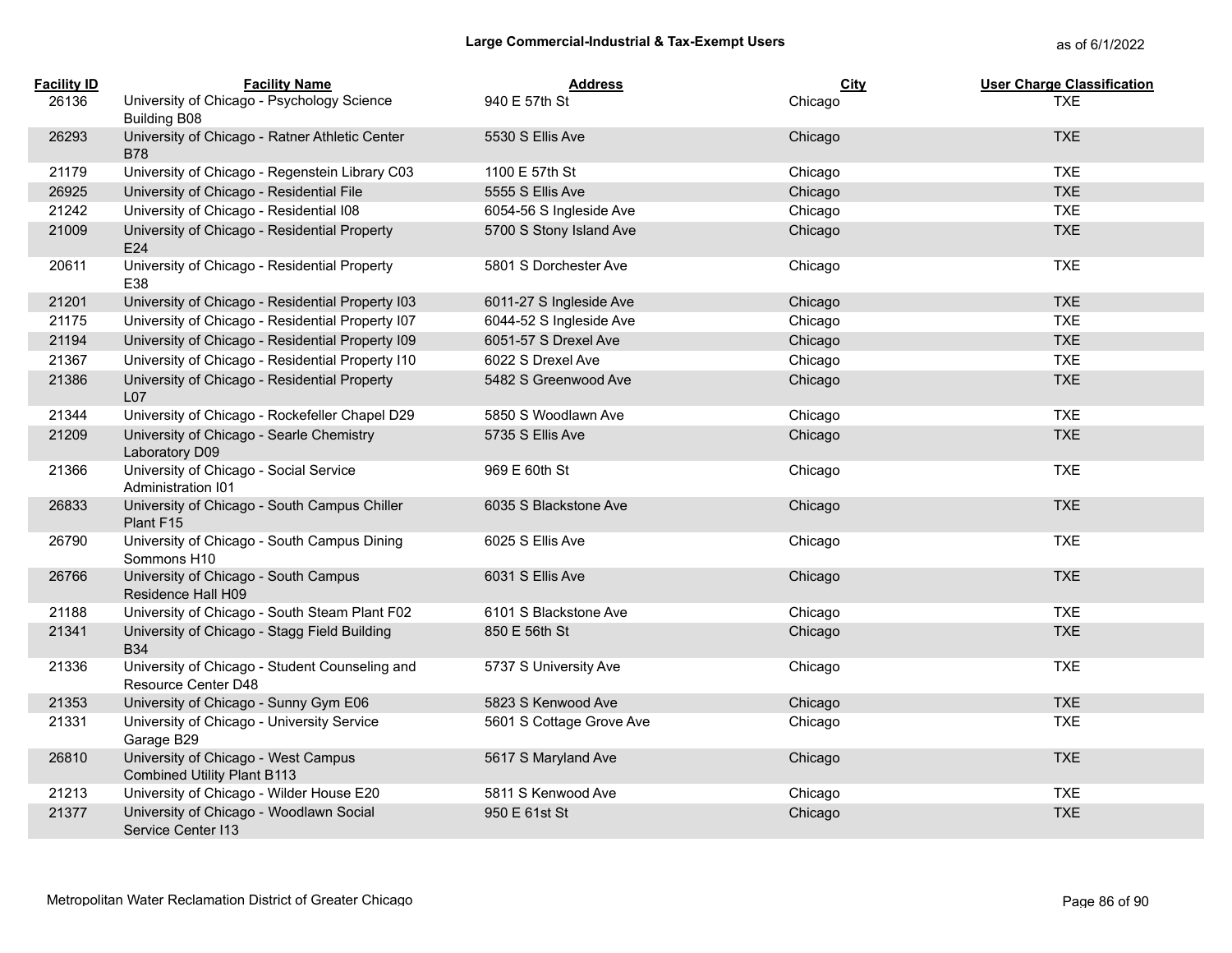| <b>Facility ID</b> | <b>Facility Name</b>                                          | <b>Address</b>          | <b>City</b>         | <b>User Charge Classification</b> |
|--------------------|---------------------------------------------------------------|-------------------------|---------------------|-----------------------------------|
| 21391              | University of Chicago - Young Memorial<br><b>Building C05</b> | 5555 S Ellis Ave        | Chicago             | <b>TXE</b>                        |
| 11464              | UOP LLC                                                       | 8400 Joliet Rd          | <b>McCook</b>       | LCIU                              |
| 11465              | UOP LLC                                                       | 50 E Algonquin Rd       | Des Plaines         | LCIU                              |
| 31000              | <b>Upper Room Outreach Ministries</b>                         | 2500 121st St           | <b>Blue Island</b>  | <b>TXE</b>                        |
| 19073              | Upright Mission Bapt Church                                   | 1155 E 93rd St          | Chicago             | <b>TXE</b>                        |
| 20699              | Uptown Baptist Church                                         | 1011 W Wilson Ave       | Chicago             | <b>TXE</b>                        |
| 19447              | Uptown Care Center                                            | 4920 N Kenmore Ave      | Chicago             | LCIU                              |
| 27172              | US Chicago BT, LLC                                            | 141 W Jackson Blvd      | Chicago             | LCIU                              |
| 15377              | US Metropolitan Correctional Center                           | 71 W Van Buren St       | Chicago             | <b>TXE</b>                        |
| 25083              | V & V Supremo Foods, Inc.                                     | 1934 W 21st St          | Chicago             | LCIU                              |
| 25855              | Vanee Foods Company                                           | 2759 S 25th Ave         | <b>Broadview</b>    | LCIU                              |
| 12167              | Vanee Foods Company, Inc.                                     | 5418 McDermott Dr       | Berkeley            | LCIU                              |
| 26573              | Vantage Oleochemicals                                         | 4650 S Racine Ave       | Chicago             | LCIU                              |
| 26095              | Vee Pak, Inc.                                                 | 5331 Dansher Rd         | Countryside         | LCIU                              |
| 25859              | Vegetable Juices, Inc.                                        | 7400 S Narragansett Ave | <b>Bedford Park</b> | LCIU                              |
| 26385              | Ventura Foods, LLC d/b/a Marie's Salad                        | 201 W Armory Dr         | Thornton            | LCIU                              |
|                    | <b>Dressings</b>                                              |                         |                     |                                   |
| 19074              | Vernon Baptist Church                                         | 6400 S Champlain Ave    | Chicago             | <b>TXE</b>                        |
| 15025              | Viant Wheeling, Inc.                                          | 140 E Hintz Rd          | Wheeling            | LCIU                              |
| 26773              | Victorious Living Church of God                               | 15400 State St          | South Holland       | <b>TXE</b>                        |
| 20785              | Victory Apostolic Faith Church                                | 8053 S May St           | Chicago             | <b>TXE</b>                        |
| 19076              | Victory Baptist Church                                        | 12451 S Kostner Ave     | Alsip               | <b>TXE</b>                        |
| 27915              | Victory Cathedral Worship Center                              | 10101 S Parnell Ave     | Chicago             | <b>TXE</b>                        |
| 26176              | Victory in Christ Kingdom Church                              | 2735 W 79th St          | Chicago             | <b>TXE</b>                        |
| 20047              | Vida Nueva Presbyterian Church                                | 2516 N Kostner Ave      | Chicago             | <b>TXE</b>                        |
| 27652              | Vienna Beef, Ltd.                                             | 1000 W Pershing Rd      | Chicago             | LCIU                              |
| 27638              | Vietnamese Baptist Church of Chicago                          | 5006 W Wellington Ave   | Chicago             | <b>TXE</b>                        |
| 20791              | Village Church                                                | 1150 Meadowcrest Rd     | La Grange Park      | <b>TXE</b>                        |
| 20792              | Village Church of Bartlett                                    | 601 W Bartlett Rd       | <b>Bartlett</b>     | <b>TXE</b>                        |
| 27931              | Village of Schaumburg - Schaumburg Regional<br>Airport        | 905 Irving Park Rd      | Schaumburg          | <b>TXE</b>                        |
| 13823              | Village of Wilmette                                           | 200 Lake Ave            | Wilmette            | <b>TXE</b>                        |
| 19079              | Village Presbyterian Church                                   | 1300 Shermer Rd         | Northbrook          | <b>TXE</b>                        |
| 25601              | Vineyard Christian Fellowship of Oak Pk                       | 705 W Jackson Blvd      | Oak Park            | <b>TXE</b>                        |
| 27814              | Vineyard Church of Hyde Park                                  | 5333 S Greenwood Ave    | Chicago             | <b>TXE</b>                        |
| 10394              | Vita Food Products Inc                                        | 2222 W Lake St          | Chicago             | LCIU                              |
| 13053              | VP Finish, Pariso Inc                                         | 1836 N Lockwood Ave     | Chicago             | LCIU                              |
| 13714              | VP Finish, Pariso Inc.                                        | 1819 N Lorel Ave        | Chicago             | LCIU                              |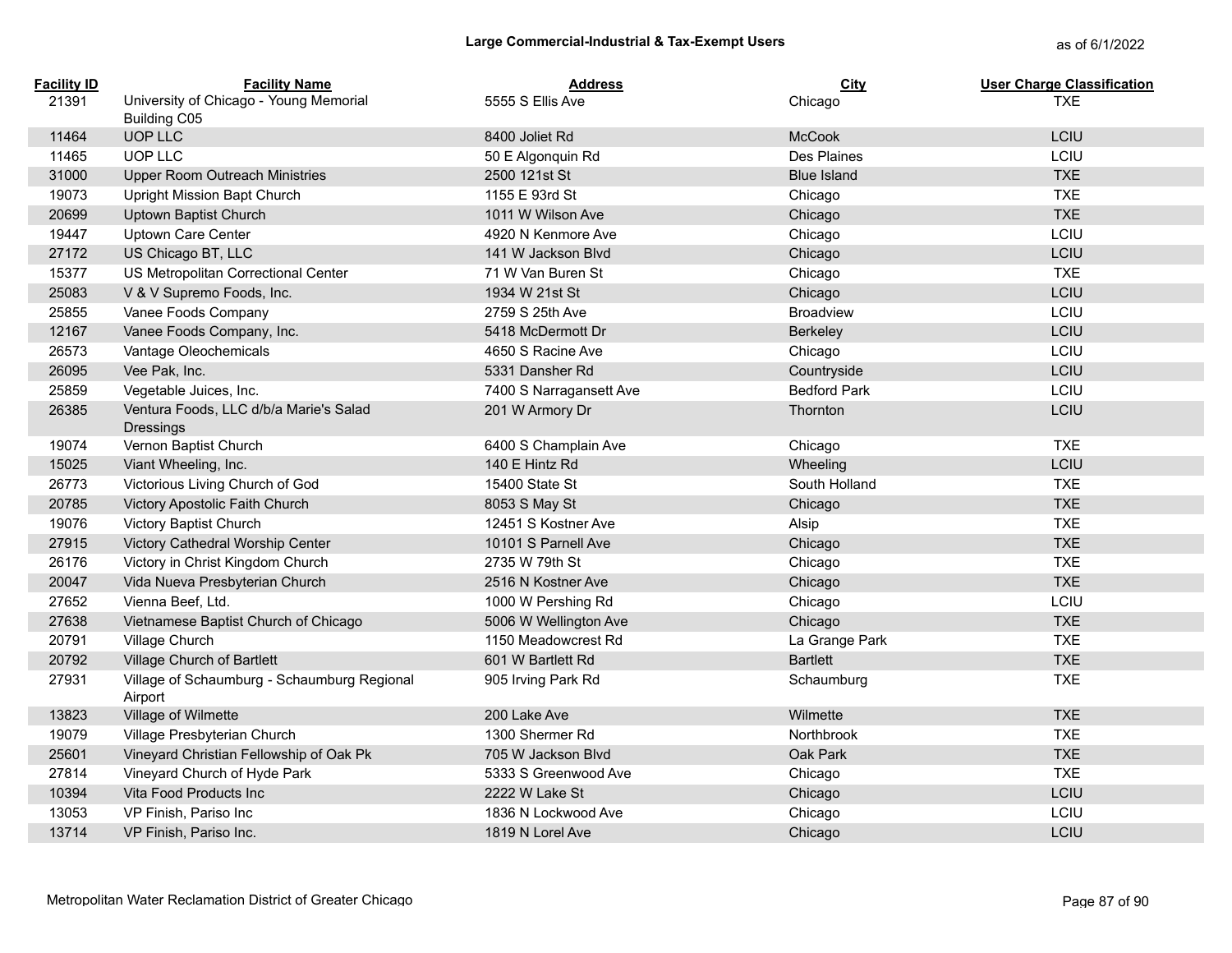| <b>Facility ID</b> | <b>Facility Name</b>                                       | <b>Address</b>           | <b>City</b>            | <b>User Charge Classification</b> |
|--------------------|------------------------------------------------------------|--------------------------|------------------------|-----------------------------------|
| 19759              | W Chicago - City Center                                    | 172 W Adams St           | Chicago                | LCIU                              |
| 25350              | W Chicago - Lakeshore                                      | 644 N Lake Shore Dr      | Chicago                | LCIU                              |
| 25657              | W.R. Grace & Co.                                           | 4099 W 71st St           | Chicago                | LCIU                              |
| 20808              | Wallace Temple Church                                      | 9229 S Drexel Ave        | Chicago                | <b>TXE</b>                        |
| 19082              | Walls Memorial CME Church                                  | 200 S Sacramento Blvd    | Chicago                | <b>TXE</b>                        |
| 26451              | Warren Barr Gold Coast                                     | 66 W Oak St              | Chicago                | LCIU                              |
| 27684              | Warren Barr South Loop                                     | 1725 S Wabash Ave        | Chicago                | LCIU                              |
| 30979              | Water Integrated Treatment Systems, LLC, a<br>Delaware LLC | 14753 Greenwood Rd       | Dolton                 | LCIU                              |
| 11664              | Water Saver Faucet Co.                                     | 701 W Erie St            | Chicago                | LCIU                              |
| 20706              | <b>Water Tower Place</b>                                   | 845 N Michigan Ave       | Chicago                | LCIU                              |
| 25181              | Way of Holiness COGIC                                      | 8041 S Western Ave       | Chicago                | <b>TXE</b>                        |
| 20818              | Way of Holiness Mission                                    | 10401 S Halsted St       | Chicago                | <b>TXE</b>                        |
| 19091              | Way of the Cross M.B. Church                               | 8229 S Halsted St        | Chicago                | <b>TXE</b>                        |
| 19092              | Way of the Cross Pent Church                               | 7435 S Ashland Ave       | Chicago                | <b>TXE</b>                        |
| 26482              | Way to Salvation Baptist Church, The                       | 8600 S Bishop St         | Chicago                | <b>TXE</b>                        |
| 19096              | Wayfaring C.O.G.I.C.                                       | 4338 S Wentworth Ave     | Chicago                | <b>TXE</b>                        |
| 20819              | Wayman African Meth. Epis. Ch.                             | 509 W Elm St             | Chicago                | <b>TXE</b>                        |
| 26893              | Weber-Stephen Products LLC                                 | 560 S Hicks Rd           | Palatine               | LCIU                              |
| 30894              | Weber-Stephen Products LLC                                 | 250 S Hicks Rd           | Palatine               | LCIU                              |
| 20824              | Wellington Park U. M. Church                               | 3020 N Austin Ave        | Chicago                | <b>TXE</b>                        |
| 20675              | <b>Wesley Place</b>                                        | 1415 W Foster Ave        | Chicago                | <b>TXE</b>                        |
| 20829              | Wesley United Methodist Church                             | 201 E 95th St            | Chicago                | <b>TXE</b>                        |
| 20830              | Wesleyan Community Church                                  | 8844 S Austin Ave        | Oak Lawn               | <b>TXE</b>                        |
| 20831              | Wesleyan Missionary Church                                 | 5658 W 64th St           | Chicago                | <b>TXE</b>                        |
| 19101              | West Point Bapt Church                                     | 3556 S Cottage Grove Ave | Chicago                | <b>TXE</b>                        |
| 20835              | West Pullman Baptist Church                                | 656 W 118th St           | Chicago                | <b>TXE</b>                        |
| 19102              | West Ridge U M Church                                      | 2301 W Lunt Ave          | Chicago                | <b>TXE</b>                        |
| 20837              | West Side Community Church                                 | 1937 W Adams St          | Chicago                | <b>TXE</b>                        |
| 20838              | West Suburban Church of Christ                             | 5141 St. Charles Rd      | Berkeley               | <b>TXE</b>                        |
| 13340              | West Town Plating Inc.                                     | 5243 W 25th PI           | Cicero                 | LCIU                              |
| 20841              | Westchester Bible Church                                   | 10600 W Cermak Rd        | Westchester            | <b>TXE</b>                        |
| 20842              | Westchester Community Church                               | 1840 Westchester Blvd    | Westchester            | <b>TXE</b>                        |
| 20850              | Western Springs Baptist Church                             | 4475 Wolf Rd             | <b>Western Springs</b> | <b>TXE</b>                        |
| 13985              | Western Springs Water Plant                                | 614 Hillgrove Ave        | <b>Western Springs</b> | <b>TXE</b>                        |
| 10016              | Westfield Old Orchard                                      | 4905 Old Orchard Ctr     | Skokie                 | LCIU                              |
| 20853              | Westin Hotel-Chicago                                       | 909 N Michigan Ave       | Chicago                | LCIU                              |
| 25352              | Westin O'Hare Hotel                                        | 6100 N River Rd          | Rosemont               | LCIU                              |
| 10175              | WestRock                                                   | 7601 S 78th Ave          | <b>Bridgeview</b>      | LCIU                              |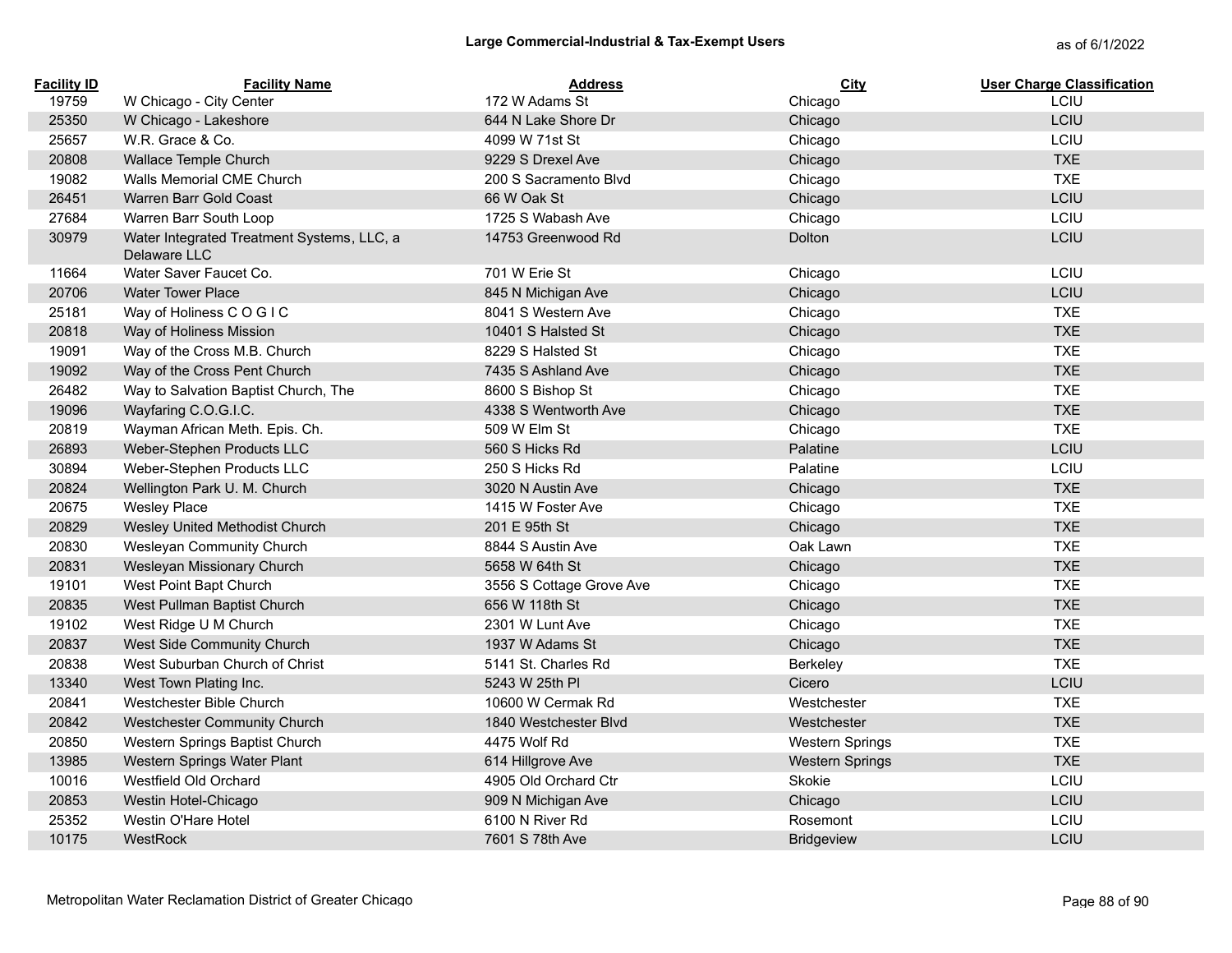| <b>Facility ID</b><br>30844 | <b>Facility Name</b><br>WestRock      | <b>Address</b><br>6131 W 74th St | City<br><b>Bedford Park</b> | <b>User Charge Classification</b><br>LCIU |
|-----------------------------|---------------------------------------|----------------------------------|-----------------------------|-------------------------------------------|
| 10132                       | Wheatland Tube - Division of Zekelman | 4435 S Western Blvd              | Chicago                     | LCIU                                      |
|                             | Industries, Inc.                      |                                  |                             |                                           |
| 20864                       | Wheeler Chapel C.M.E. Church          | 3517 W 137st St                  | <b>Robbins</b>              | <b>TXE</b>                                |
| 13810                       | Wieland Metals, Inc.                  | 567 Northgate Pkwy               | Wheeling                    | LCIU                                      |
| 20160                       | <b>Willis Tower</b>                   | 233 S Wacker Dr                  | Chicago                     | LCIU                                      |
| 21740                       | Willow Creek Community Church         | 67 E Algonquin Rd                | South Barrington            | <b>TXE</b>                                |
| 20876                       | Wilmette Church of Christ             | 2126 Wilmette Ave                | Wilmette                    | <b>TXE</b>                                |
| 20882                       | Windsor Park Lutheran Church          | 2619 E 76th St                   | Chicago                     | <b>TXE</b>                                |
| 19716                       | Windy City Community Church           | 6131 N Newark Ave                | Chicago                     | <b>TXE</b>                                |
| 27963                       | Windy City Linen                      | 1150 Willis Ave                  | Wheeling                    | LCIU                                      |
| 19107                       | Winnetka Bible Church                 | 555 Birch St                     | Winnetka                    | <b>TXE</b>                                |
| 22887                       | Winnetka Comm. House                  | 620 Lincoln Ave                  | Winnetka                    | <b>TXE</b>                                |
| 20883                       | Winnetka Cong Church                  | 725 Pine St                      | Winnetka                    | <b>TXE</b>                                |
| 14105                       | Winnetka Landfill                     | 1390 Willow Rd                   | Winnetka                    | <b>TXE</b>                                |
| 20884                       | Winnetka Presb. Church                | 1255 Willow Rd                   | Winnetka                    | <b>TXE</b>                                |
| 13321                       | Winnetka Water Filtration Plant       | 735 Tower Rd                     | Winnetka                    | <b>TXE</b>                                |
| 20893                       | Woman's Library Club of Glencoe       | 325 Tudor Court                  | Glencoe                     | <b>TXE</b>                                |
| 20982                       | Women's Club of Evanston              | 1702 Chicago Ave                 | Evanston                    | <b>TXE</b>                                |
| 20895                       | Woodlawn A.M.E. Church                | 6456 S Evans Ave                 | Chicago                     | <b>TXE</b>                                |
| 19109                       | Woodlawn Bapt Church                  | 6207 S University Ave            | Chicago                     | <b>TXE</b>                                |
| 31032                       | <b>Woodlawn Residential Commons</b>   | 1156 E 61st St                   | Chicago                     | <b>TXE</b>                                |
| 20898                       | Woodside Bible Chapel                 | 621 N First Ave                  | Maywood                     | <b>TXE</b>                                |
| 26819                       | Word of Grace                         | 3901 N Whipple St                | Chicago                     | <b>TXE</b>                                |
| 27807                       | Word of Life Ministry                 | 8716 S Colfax Ave                | Chicago                     | <b>TXE</b>                                |
| 15239                       | World's Finest Chocolate, Inc         | 4801 S Lawndale Ave              | Chicago                     | LCIU                                      |
| 20903                       | Worth Church of the Nazarene          | 6825 W 112th St                  | Worth                       | <b>TXE</b>                                |
| 20904                       | Worth Church of the Nazarene Pars.    | 6823 W 112th St                  | Worth                       | <b>TXE</b>                                |
| 26264                       | Wrigley Global Innovation Center      | 1132 W Blackhawk St              | Chicago                     | LCIU                                      |
| 27725                       | Wyndham Grand Chicago Riverfront      | 71 E Wacker Dr                   | Chicago                     | LCIU                                      |
| 30881                       | Xttrium Laboratories, Inc.            | 1200 E Business Center Dr        | Mount Prospect              | LCIU                                      |
| 30883                       | Yashiva Ohr Baruch                    | 2828 W Pratt Blvd                | Chicago                     | <b>TXE</b>                                |
| 27091                       | Yeshivas Meor Hatorah of Chicago      | 3635 W Devon Ave                 | Chicago                     | <b>TXE</b>                                |
| 25965                       | Yeshivas Tiferes Tzvi                 | 6106-6110 N California Ave       | Chicago                     | <b>TXE</b>                                |
| 20914                       | YMCA (AB) High Ridge                  | 2424 W Touhy Ave                 | Chicago                     | <b>TXE</b>                                |
| 20916                       | YMCA (AD) Lincoln/Belmont             | 3333 N Marshfield Ave            | Chicago                     | <b>TXE</b>                                |
| 20921                       | YMCA (AJ) Irving Park                 | 4251 W Irving Park Rd            | Chicago                     | <b>TXE</b>                                |
| 20924                       | YMCA (AN) West Communities            | 6235 S Homan Ave                 | Chicago                     | <b>TXE</b>                                |
| 20931                       | YMCA (AX) Leaning Tower               | 6300 W Touhy Ave                 | <b>Niles</b>                | <b>TXE</b>                                |